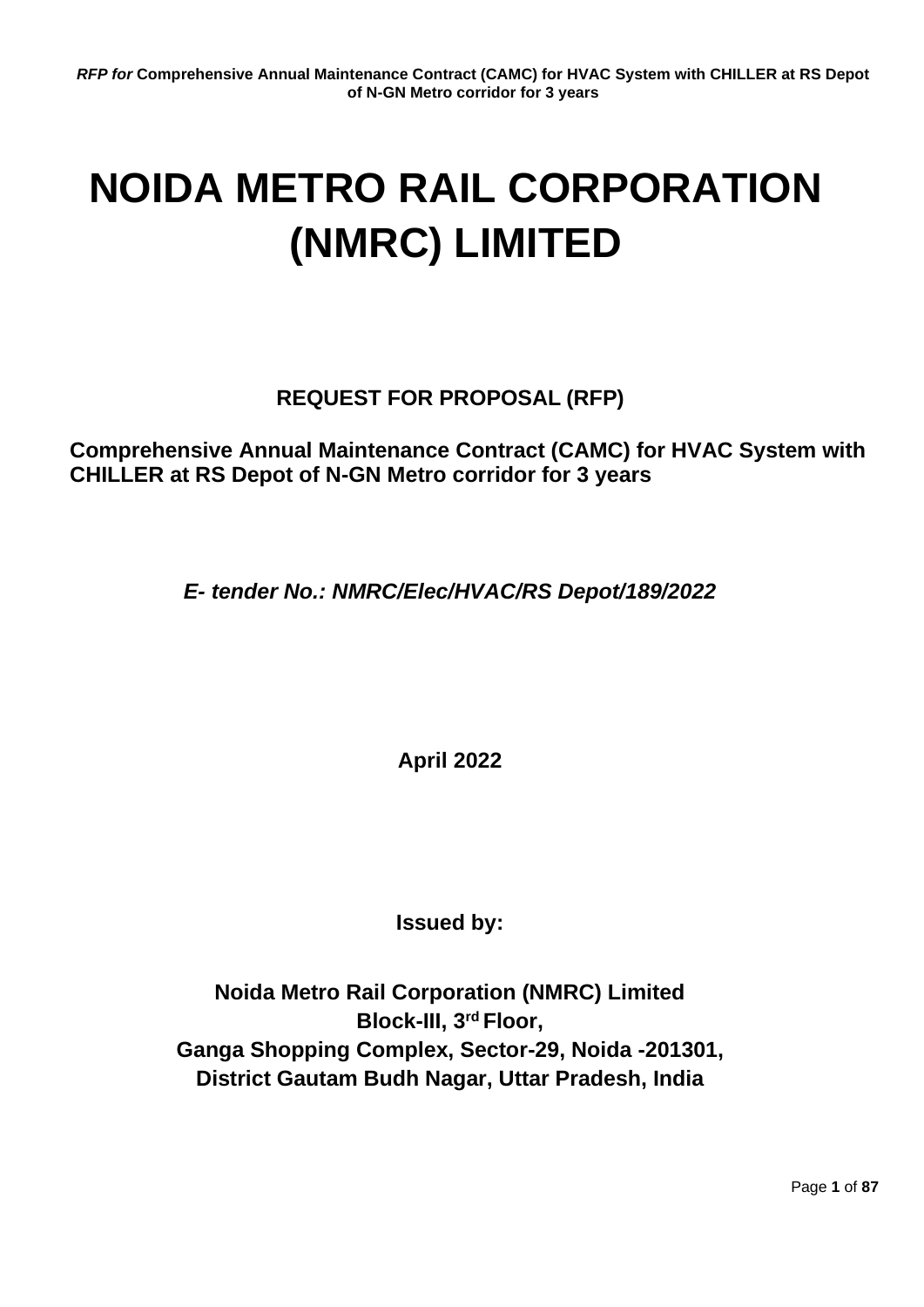# <span id="page-1-0"></span>**Disclaimer**

This Request for Proposal (RFP) Document (or "E-Tender" or "E-Bid") for "**Comprehensive Annual Maintenance Contract (CAMC) for HVAC System with CHILLER at RS Depot of N-GN Metro corridor for 3 years**" contains brief information about the scope of work and selection process for the Bidder ('the Contractor" or "the Tenderer"). The purpose of the Document is to provide the Bidders with information to assist the formulation of their Bidding Documents.

While all efforts have been made to ensure the accuracy of information contained in this RFP Document, this Document does not purport to contain all the information required by the Bidders. The Bidders should conduct their own independent assessment, investigations and analysis and should check the reliability, accuracy and completeness of the information at their end and obtain independent advice from relevant sources as required before submission of their Bids. Noida Metro Rail Corporation Ltd. ("NMRC" or "the Corporation" or "the Employer") or any of its employees or advisors shall incur no liability under any law, statute, rules or regulations as to the accuracy or completeness of the RFP Document.

NMRC reserves the right to change any or all conditions/information set in this RFP Document by way of revision, deletion, updating or annulment through issuance of appropriate addendum as NMRC may deem fit without assigning any reason thereof.

NMRC reserves the right to accept or reject any or all Bids without giving any reasons thereof. NMRC will not entertain or be liable for any claim for costs and expenses in relation to the preparation of the Bids to be submitted in terms of this RFP Document.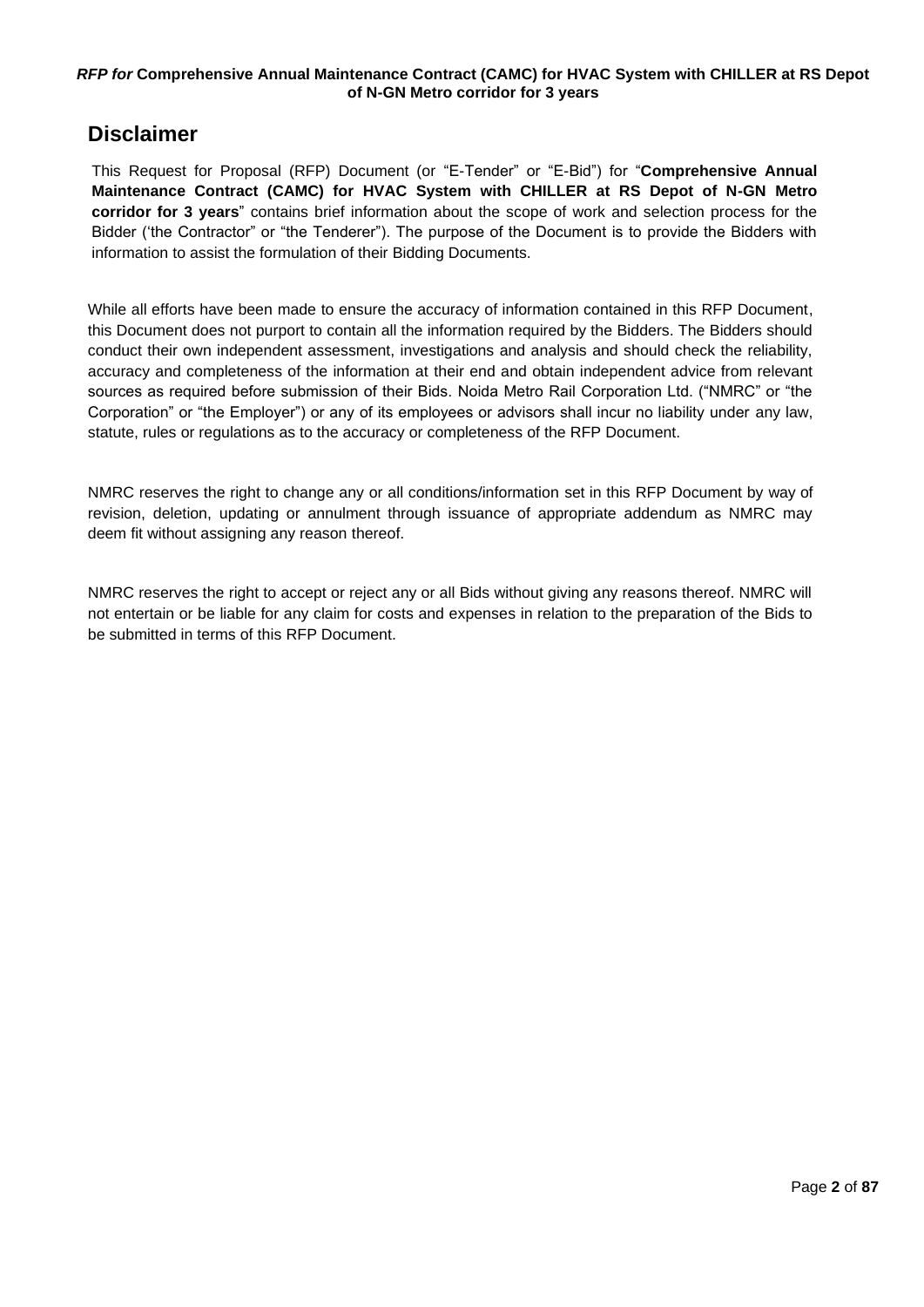# <span id="page-2-0"></span>**Glossary**

- a) "**Addendum / Amendment**" means any written amendment / addendum /corrigendum to this RFP, from time to time issued by NMRC to the prospective bidders
- b) **"Agreement"** means the Contract Agreement to be executed between NMRC and the Selected Bidder
- c) **"Applicable Laws"** means all the laws including local, state, national or other laws, brought into force and effect by Govt. of India, State Governments, local bodies, statutory agencies and any other, and rules / regulations / notifications issued by them from time to time. It also include judgments, decrees, injunctions, writs and orders of any court or judicial authority as may be in force and effected from time to time
- d) **"Bidder"** or **"Tenderer"** means any entity which is a sole proprietorship firm, a partnership firm or a company, in title and assigns which is submitting its bid pursuant to RFP Documents
- e) **"Bid Due Date" means** Bid Submission end date and time given in the E-tender
- f) **"Earnest Money Deposit (EMD)"** means the refundable amount to be submitted by the Bidder along with RFP documents to NMRC
- g) **"NMRC"** means Noida Metro Rail Corporation Limited (or "Corporation" or "Employer")
- h) **"Party"** means Contractor or Corporation (together they are called **"Parties"**)
- i) **"Performance Bank Guarantee / Security Deposit"** means interest free amount to be deposited by the Contractor with NMRC as per terms and conditions of Contract Agreement as a security against the performance of the Contract agreement
- j) **"Permits"** shall mean and include all applicable statutory, environmental or regulatory Contracts, authorization, permits, consents, approvals, registrations and franchises from concerned authorities
- k) **"Re. or Rs. or INR"** means Indian Rupee
- l) **"Revenue Operations Date (ROD)"** means the date of operation of Metro
- m) **"Selected Bidder"** means the bidder who has been selected by NMRC, pursuant to the bidding process for award of Contract
- n) **"CAMC"** means Comprehensive annual maintenance contract

The words and expressions beginning with capital letters and defined in this document shall, unless repugnant to the context, have the meaning ascribed thereto hereinabove.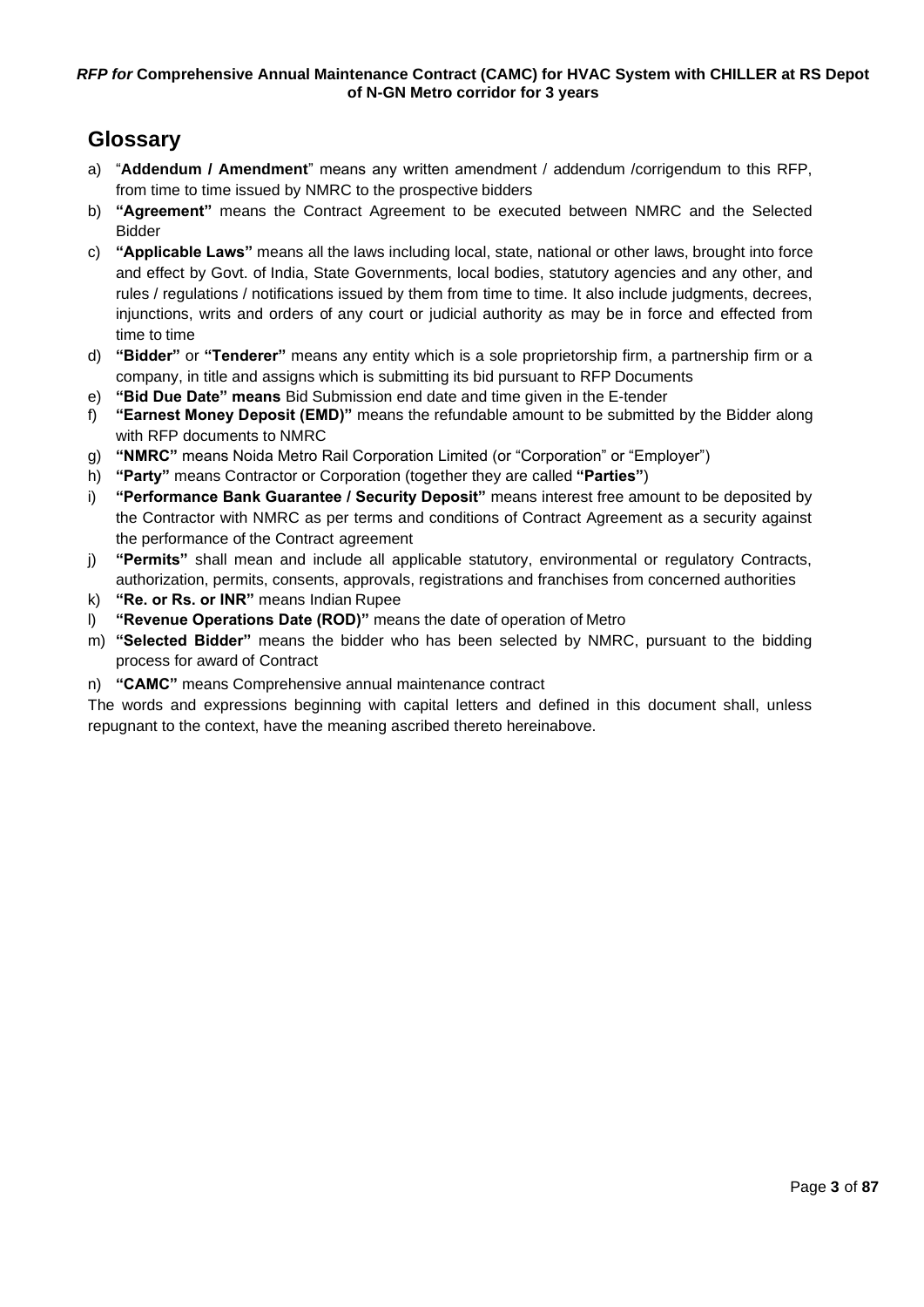<span id="page-3-0"></span>

| 1              | Name of the Bid                                                                                          | Comprehensive Annual Maintenance Contract (CAMC) for<br>HVAC System with CHILLER at RS Depot of N-GN Metro                                                                                                                    |  |
|----------------|----------------------------------------------------------------------------------------------------------|-------------------------------------------------------------------------------------------------------------------------------------------------------------------------------------------------------------------------------|--|
|                |                                                                                                          | corridor for 3 years                                                                                                                                                                                                          |  |
| $\overline{2}$ | Approximate Cost of Work                                                                                 | INR Rs. 71, 05,105 (including GST)                                                                                                                                                                                            |  |
| $\overline{3}$ | Time-period of contract                                                                                  | Three (3) years                                                                                                                                                                                                               |  |
| 4              | Method of selection                                                                                      | Cost Based Selection (Lowest -L1)                                                                                                                                                                                             |  |
| 5              | <b>Bid Processing Fee</b>                                                                                | INR 5900 (including GST) (Rupees Five Thousand Nine<br>Hundred only) through RTGS/NEFT only payable in favour of<br>Noida Metro Rail Corporation Limited                                                                      |  |
| 6              | Earnest Money Deposit (EMD)                                                                              | INR 1,42,102/-(including GST) (Rupees One Lakh Forty<br>Two Thousand One hundred Two only)                                                                                                                                    |  |
| 7              | Financial Bid to be submitted<br>together with Technical Bid                                             | Yes                                                                                                                                                                                                                           |  |
| 8              | Name of the Corporation's official <b>GM (Technical)</b><br>for addressing queries and<br>clarifications | Noida Metro Rail Corporation,<br>Block-III, 3rd Floor, Ganga Shopping Complex,<br>Sector- 29, Noida 201301<br>Email: nmrcnoida@gmail.com, nmrcjgmelectrical@gmail.com<br>Website: www.nmrcnoida.com, http://etender.up.nic.in |  |
| 9              | <b>Bid Validity Period</b>                                                                               | 180 days                                                                                                                                                                                                                      |  |
| 10             | <b>Bid Language</b>                                                                                      | English                                                                                                                                                                                                                       |  |
| 11             | <b>Bid Currency</b>                                                                                      | <b>INR</b>                                                                                                                                                                                                                    |  |
| 12             | <b>Schedule of Bidding Process</b>                                                                       |                                                                                                                                                                                                                               |  |
|                | Head                                                                                                     | <b>Key Dates</b>                                                                                                                                                                                                              |  |
|                | Uploading of Bid                                                                                         | 04-04-2022 Monday                                                                                                                                                                                                             |  |
|                | Pre-bid Meeting                                                                                          | 06-04-2022 Wednesday 11:00 hrs                                                                                                                                                                                                |  |
|                | Last date of submission of<br>Queries                                                                    | 08-04-2022 Friday 17:30 hrs                                                                                                                                                                                                   |  |
|                | Last date of issuing<br>amendment/clarifications,<br>lif any                                             | 14-04-2022 Thursday 17:30 hrs                                                                                                                                                                                                 |  |
|                | Last Date of Bid Submission                                                                              | 25-04-2022 Monday 17:30 hrs                                                                                                                                                                                                   |  |
|                | Date of Technical Bid Opening                                                                            | 26-04-2022 Tuesday 11:00 hrs                                                                                                                                                                                                  |  |
| 13             | Consortium to be allowed                                                                                 | <b>No</b>                                                                                                                                                                                                                     |  |
| 14             | Account details                                                                                          | For Bid Processing Fee & EMD<br>State Bank of India (04077) - Sector 18, Noida<br>Gautam Budh Nagar, Uttar Pradesh -201301<br>IFSC Code: SBIN0004077<br>A/c No. 37707840592<br>Noida Metro Rail Corporation Ltd.              |  |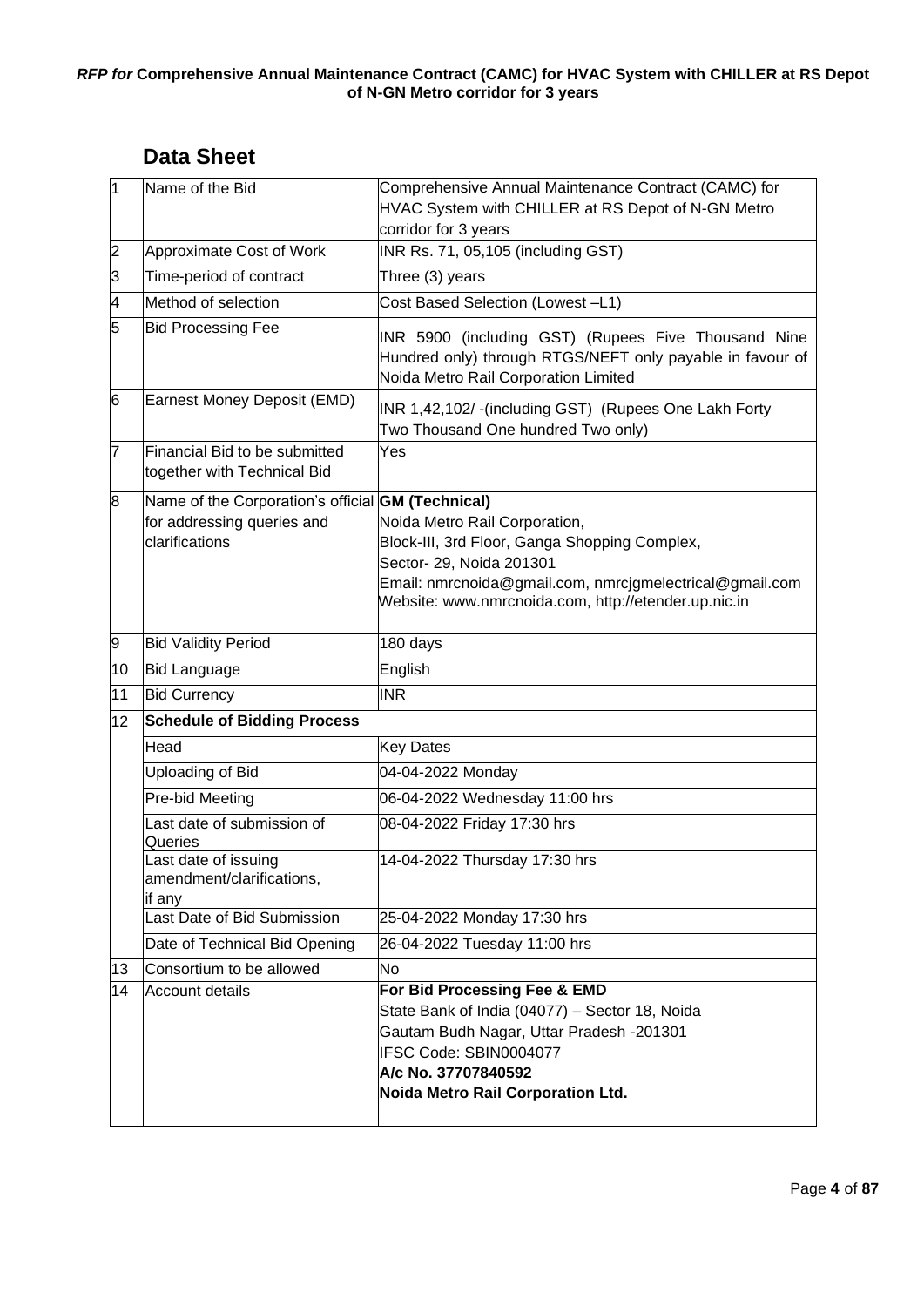# **Content**

| 1. |  |
|----|--|
|    |  |
|    |  |
|    |  |
| 2. |  |
|    |  |
|    |  |
|    |  |
|    |  |
| 3. |  |
|    |  |
|    |  |
|    |  |
|    |  |
|    |  |
| 4  |  |
|    |  |
|    |  |
|    |  |
|    |  |
|    |  |
|    |  |
|    |  |
|    |  |
|    |  |
|    |  |
| 5. |  |
| 6. |  |
|    |  |
|    |  |
| 7. |  |
| 8. |  |
|    |  |
|    |  |
|    |  |
|    |  |
|    |  |
|    |  |
|    |  |
|    |  |
|    |  |
|    |  |
|    |  |
|    |  |
|    |  |
|    |  |
|    |  |
|    |  |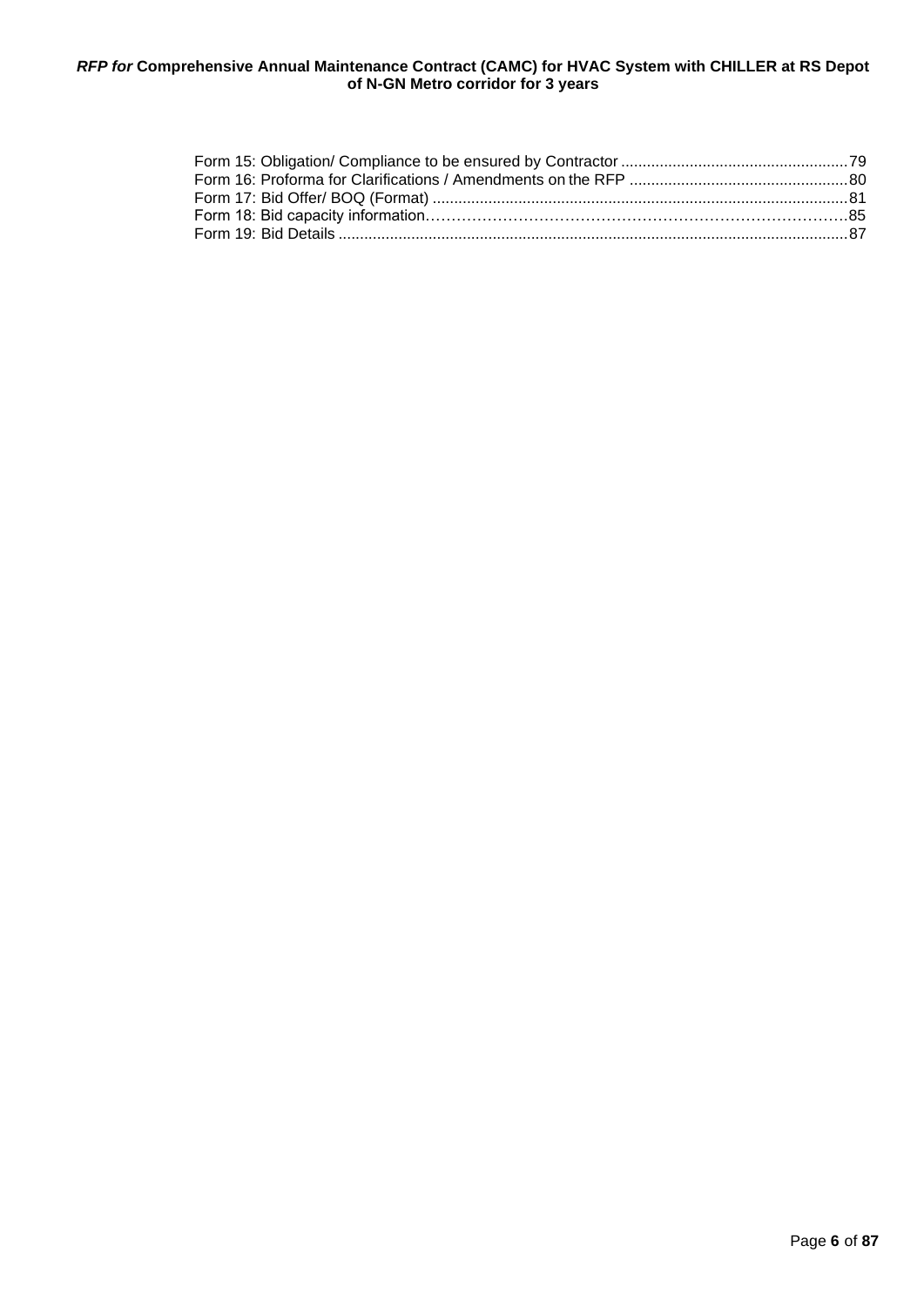# <span id="page-6-1"></span><span id="page-6-0"></span>**1. Section 1: General Information**

# **1.1 Background**

- a. Noida and Greater Noida are being developed as the satellite towns to New Delhi and more and more people from Delhi and other areas are shifting to these towns in search of fresh air, greenery and better infrastructure. There is a need of providing an efficient, reliable and comfortable transportation system for the population intending to settle in these towns and also the public coming to these areas for education, service and business.
- b. Noida Metro Rail Corporation is a Special Purpose Vehicle (SPV) formed by Noida and Greater Noida Authorities for planning and executing urban transport projects in Noida, Greater Noida regions. The Corporation desires to provide a world-class Public Transportation System with state-of-the-art technology. As such, the overarching criterion for setting up of the Corporation is to help create an efficient, safe, reliable, economical and affordable public transport system.
- c. An elevated metro line between Noida and Greater Noida is already under Revenue operation.
- d. NMRC invites E-Bids for selection of Contractor for Comprehensive Annual Maintenance Contract (CAMC) for HVAC System with CHILLER at RS Depot of N-GN Metro corridor for 3 years.
- e. In this regard, the Corporation now invites the interested Bidder/s to submit their proposals as per provisions of this RFP Document.
- f. NMRC will shortlist the Bidders on the basis of evaluation criteria mentioned in this RFP Document. On the basis of the minimum evaluation criteria, qualified Bidders will be shortlisted and financial proposal of only qualified Bidders will be opened.

# <span id="page-6-2"></span>**1.2 About Metro Locations**

The metro corridor is 29.7 km long and is known as Noida Greater Noida Metro Rail Corridor. It comprises 21 metro stations starting from Sector 51 in Noida and ends up at Depot Station in Greater Noida. The map is in [Appendix 1: Metro](#page-60-1) Alignment

# **1.3 Communication**

<span id="page-6-3"></span>All communications should be addressed to -

GM (Technical) Noida Metro Rail Corporation (NMRC) Limited Block-III, 3rd Floor, Ganga Shopping Complex, Sector-29, Noida -201301 District Gautam Budh Nagar, Uttar Pradesh Email: [nmrcnoida@gmail.com,](mailto:nmrcnoida@gmail.com,) nmrcjgmelectrical@gmail.com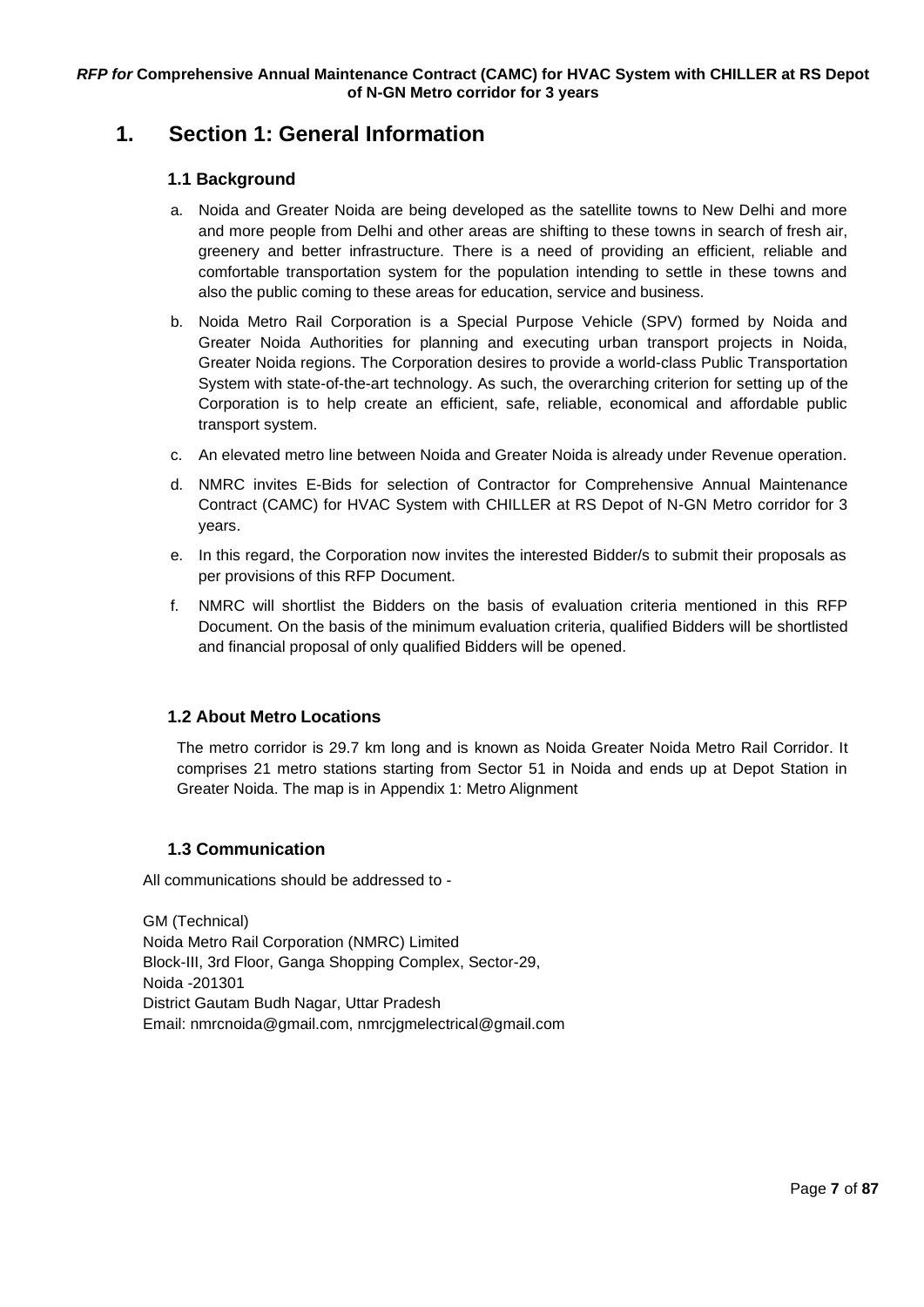# <span id="page-7-0"></span>**2. Section 2: Terms of Reference**

# **2.1 Objective**

<span id="page-7-2"></span><span id="page-7-1"></span>Execution of Comprehensive Annual Maintenance Contract (CAMC) for HVAC System with CHILLER at RS Depot of N-GN Metro corridor for 3 years, provided in tender with suitable uniformed trained manpower, consumables, spare parts, equipment & machinery etc. The Tenderer is to carry out their self-assessment in respect of their capacity in terms of manpower, maintenance, machine, spare parts and finance. The Bidder should be able to take up additional similar work at short notice. Similarly the scope of work may also be reduced on account of poor performance and contractor shall have no right for any claims due to reduction in scope of work.

# **2.2 General**

The works shall be done in accordance with Employer's Requirements and the other requirements of the Contract.

The work shall be executed to the highest standards available using proven up-to-date good Engineering practices. Tenders are called from the electrical contractor having valid contractor license.

# **2.3 Scope of Works**

<span id="page-7-3"></span>The contractor shall execute but not be limited to maintenance for specified period, maintenance support services, obtaining relevant safety certificates or licenses or any other documents required from statutory authorities for the regular operations of Comprehensive Annual Maintenance Contract (CAMC) for HVAC System with CHILLER at RS Depot of N-GN Metro corridor for 3 years as mentioned in 'Technical Specifications & Employer's requirement' with suitable uniformed trained technician, Consumables, spare parts, modern equipments & machinery etc.

All activities to be carried out as per the Schedule of work given in 'Bill of Quantity', as per 'Special conditions of contracts' and as other terms & conditions of tender documents.

Other miscellaneous items shall be as per instructions of engineer in charge.

# **It is to be noted:**

- a. The contractor shall plan & execute the work in such a way that the work proceeds smoothly to the satisfaction of engineer.
- b. The Contractor shall attend regular coordination meetings convened by the employer/ engineer for interface and adhere to the decisions taken in the meeting.
- c. Access will be provided to the staff appointed by the contractor for carrying out their works and bringing materials and Equipments at site. However, the security of materials and Equipments brought at the site will be the responsibility of the Contractor.
- d. The Contractor shall take all necessary precautions to ensure safety of the staff, adjoining structures, materials & equipments and the work in progress as per the directions of engineerin-charge.
- e. Manpower (Engineer, Electrician, RAC & Helper) shall be deployed as specified in the tender documents. They shall be adequately qualified & shall be authorized to carry out the HVAC and associated Work. All the staff to be deployed after giving the safety training and police verification. Only authorized staff of contractor having proper identity card shall be permitted to enter in NMRC Depot for execution of work and maintenance of HVAC system.
- f. All incidental arrangements for safe transport of Material, machine, tools etc. shall be the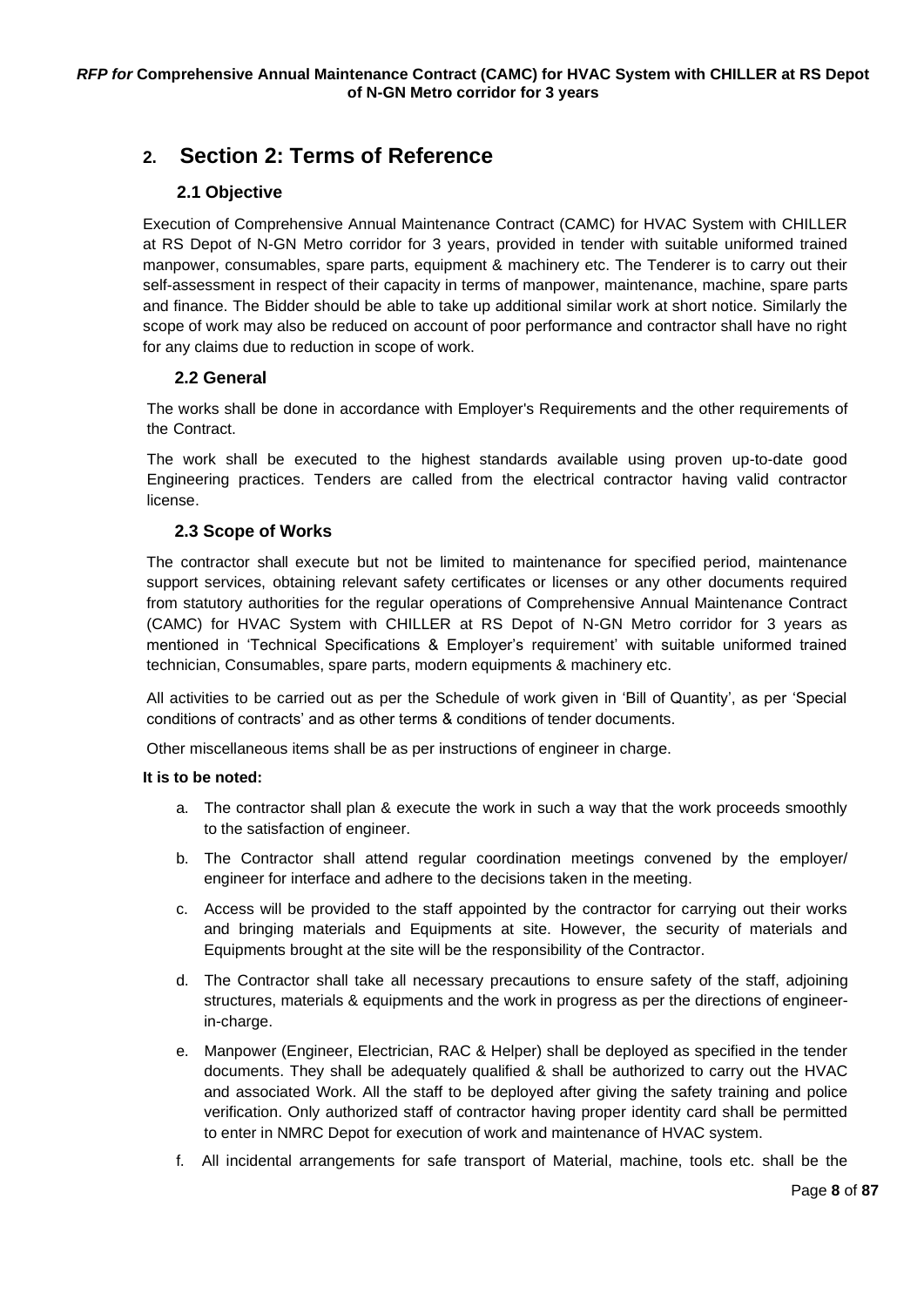responsibility of the contractor. All expenditure to be incurred in this connection shall be borne by contractor.

- g. Log book in hard and soft copy detailing work carried out by Contractor mentioning date, details of work completed, complaints if any etc. will be maintained and signed both by NMRC and contractor officials.
- h. In case of discrepancy among Standard codes of Practice, Technical Specifications and provision in sub-clauses in this NIT, the order of precedence will be as below:
	- Provision in NIT/BOQ
	- Technical Specifications
	- Standard Code of Practice

#### <span id="page-8-0"></span>**2.4 Tenure**

This contract will be valid for three years or up to the extended period as decided mutually by the Contractor & Engineer after approval of the Competent Authority.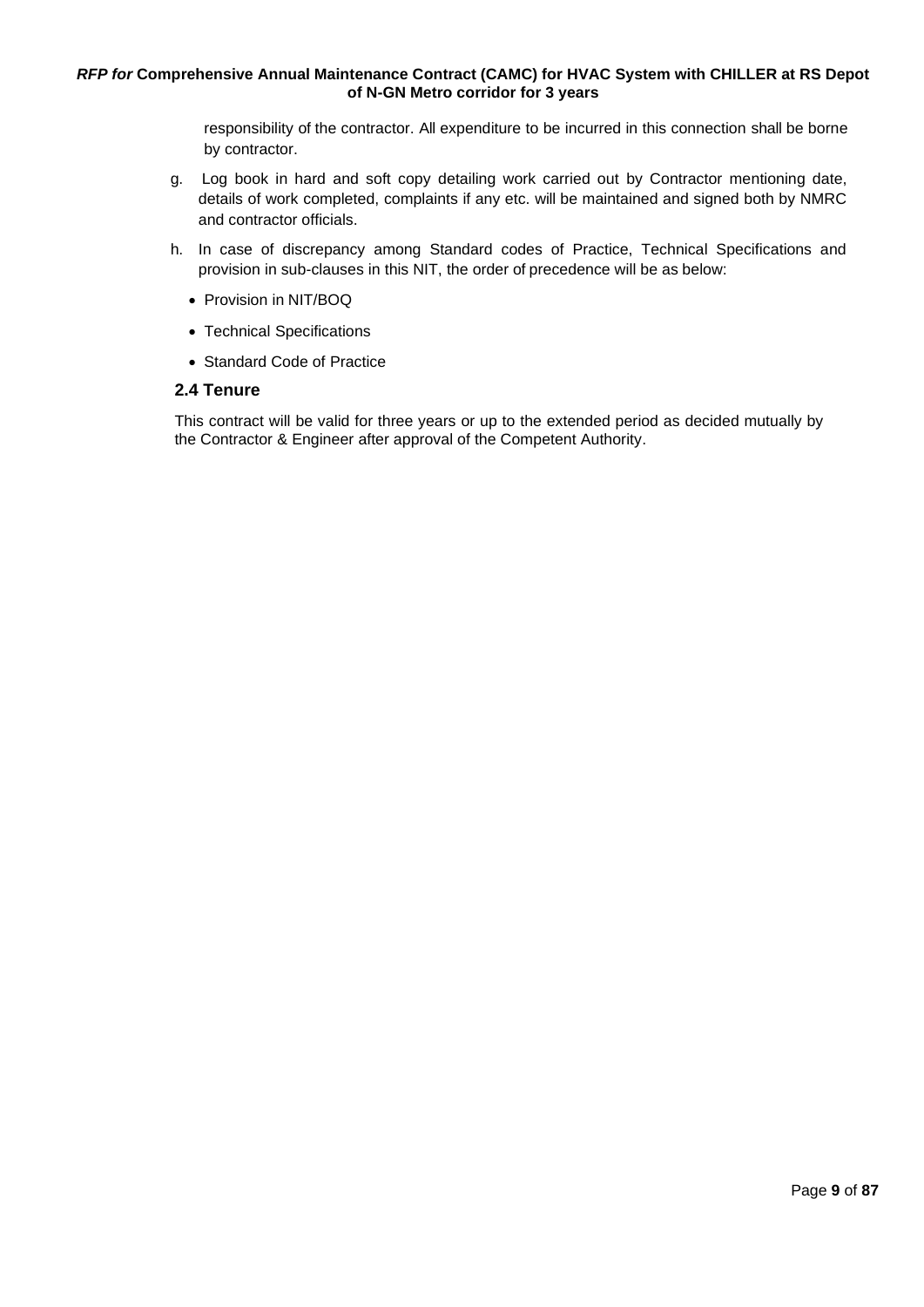# <span id="page-9-1"></span><span id="page-9-0"></span>**3. Section 3: Instructions to Bidders**

# **3.1 General instructions**

- **a.** A tenderer shall submit only one bid in the same tendering process, either individually as a tenderer. A tenderer who submits or participates in, more than one bid will cause all of the proposals in which the tenderer has participated to be disqualified. No tenderer can be a subcontractor while submitting a bid individually in the same bidding process. A tenderer, if acting in the capacity of subcontractor in any bid, may participate in more than one bid, but only in that capacity.
- **b.** The Bidder shall initiate, and actively pursue and involve itself in all investigations and enquiries, Corporation feedbacks, information, convening of and attendance at meetings, and in any other activities as are or may be necessary for producing high quality work as per the requirements.
- **c.** The Bidder shall carry out the services in compliance with the provisions of this Agreement. Any and all changes necessary to ensure that the Bidder's documents conform to the intent and purpose set out in the Agreement, shall be made at the Bidder's own expense. The Bidder represents that it is a professional and experienced company, and hereby agrees to bear full responsibility for the correctness and technical merit of the services performed.
- **d.** Bidders shall be evaluated on the basis of the Evaluation Criteria specified in this document. Bidders shall be deemed to have understood and agreed that no explanation or justification for any aspect of the Selection Process will be given and that NMRC's decisions are without any right of appeal whatsoever.
- **e.** Any entity which has been barred by the Central/State Government in India or by any entity controlled by them, from participating in any project, and the bar subsists as on the date of Bid, would not be eligible to submit an e - Bid.
- **f.** Bidders are encouraged to inform themselves fully about the assignment and the local conditions before submitting the e-Bid by paying a visit to the Corporation and/or by sending written queries to NMRC before the last date for receiving queries/clarifications.
- **g.** NMRC shall not be liable for any omission, mistake or error on the part of the Bidder in respect of any of the above or on account of any matter or thing arising out of or concerning or relating to e-Bid or the Selection Process, including any error or mistake therein or in any information or data given by NMRC.
- **h.** The currency for the purpose of the Proposal shall be the Indian Rupee (INR).
- **i.** Tenderers shall not have a conflict of interest. All Tenderers found to have a conflict of interest shall be disqualified. Tenderers shall be considered to have a conflict of interest with one or more parties in this bidding process, if:
	- **i.** A tenderer has been engaged by the Employer to provide consulting services for the preparation related to procurement or implementation of the project;
	- **ii.** A tenderer is any associates/affiliates (inclusive of parent firms) mentioned in subparagraph above; or
	- **iii.** A tenderer lends, or temporarily seconds its personnel to firms or organizations which are engaged in consulting services for the preparation related to procurement for an implementation of the project, if the personnel would be involved in any capacity on the same project.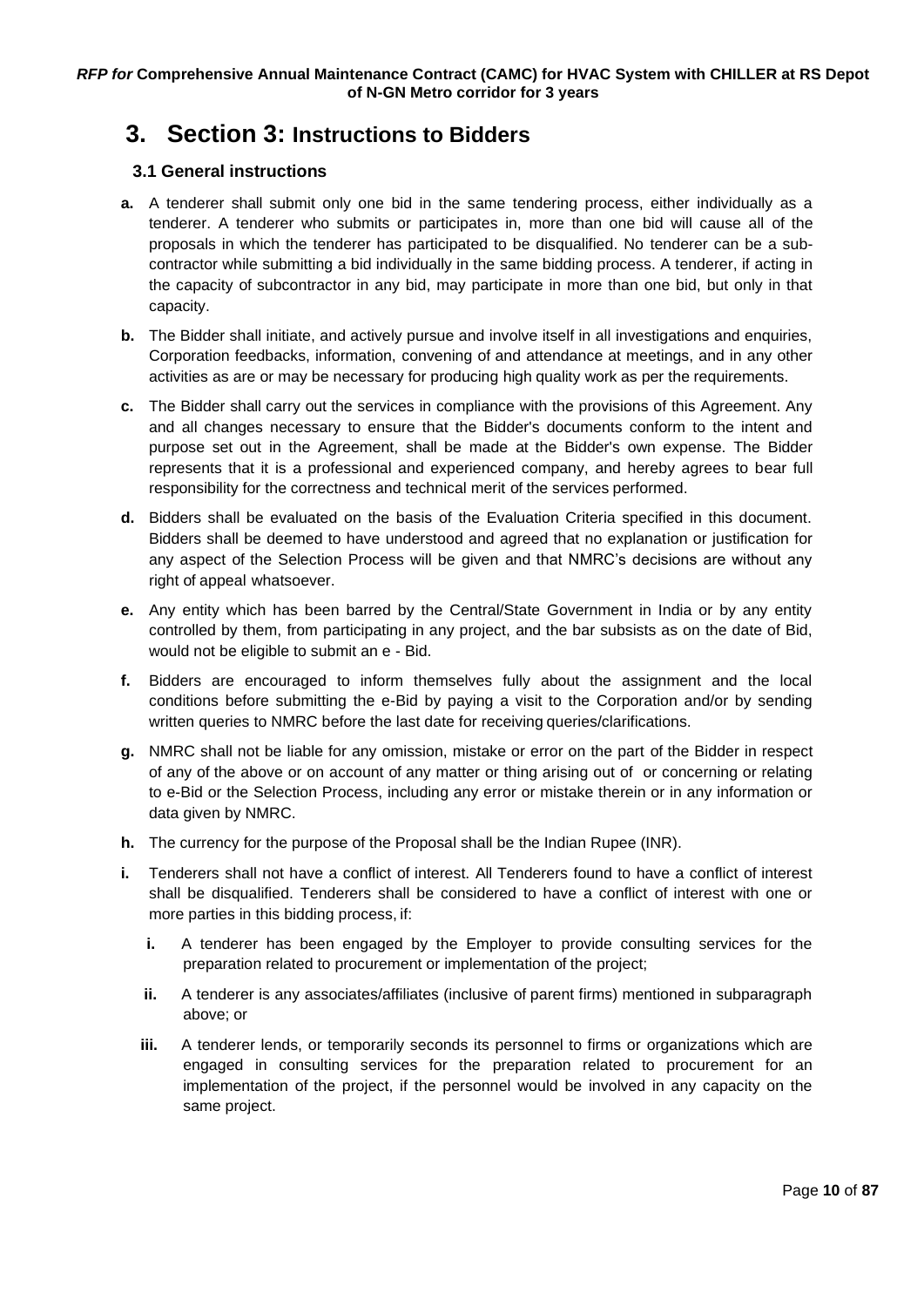# **3.2 Cost of Bid Document / e-Tender processing Fee**

- a. The tenderer shall bear all costs associated with the preparation and submission of its e-Bid and Noida Metro Rail Corporation Ltd. ("NMRC" or "the Corporation"), will in no case be responsible or liable for these costs, regardless of the conduct or outcome of the e-Bid process.
- b. This tender document is available on the web site [http://etender.up.nic.in](http://etender.up.nic.in/) or on NMRC website [\(www.nmrcnoida.com\)](http://www.nmrcnoida.com/) to enable the tenderers to view, download the e-Bid document and submit e-Bids online up to the last date and time mentioned in e-Tender notice/e-tender document against this e-Tender. The tenderers shall have to pay cost of bid document/ e- Tender processing fee of as mentioned in **Data Sheet** through RTGS/NEFT only payable in **favour of "Noida Metro Rail Corporation Limited"** in the A/c No. mentioned in **Data Sheet**. The scanned copy of RTGS/NEFT receipt with transaction Id certified by the same bank must be enclosed along with the e-Bid. This cost of bid document/ e-Tender processing fee as mentioned in **Data Sheet** will be non-refundable. Tender without cost of bid document/ e-Tender processing fee in the prescribed form, will not be accepted.
- c. Conditional Bid shall be rejected outright & shall not be considered.

# **3.3 Acknowledgement by Bidder**

It shall be deemed that by submitting the e-Bid, the Bidder has:

- a. Made a complete and careful examination of the e-Bid;
- b. Received all relevant information requested from NMRC;
- c. Acknowledged and accepted the risk of inadequacy, error or mistake in the information provided in the e-Bid or furnished by or on behalf of NMRC;
- d. Satisfied itself about all matters, things and information, necessary and required for submitting an informed Application and performance of all of its obligations there under;
- e. Acknowledged that it does not have a Conflict of Interest; and
- f. Agreed to be bound by the undertaking provided by it under and in terms hereof.

# **3.4 Availability of Bid Document**

This Bid document is available on the web site http://etender.up.nic.in or on Noida Metro website www.nmrcnoida.com to enable the Bidders to view, download the e-Bid document and submit e-Bids online up to the last date and time mentioned in e-Bidder notice/ e-Bid document. The Bidder`s shall have to pay e-Bid document fee and EMD as mentioned in Data sheet through RTGS/ NEFT on addresses given in data sheet. The scanned copy of RTGS/ NEFT with transaction ID certified by the same bank must be enclosed along with the e-Bid. This e-Bid document fee will be non-refundable. Bid without Bid fee in the prescribe form will not be accepted.

# **3.5 Clarifications of e-Bid**

- a. During evaluation of e-Bid, NMRC may, at its discretion, ask the Bidder for a clarification of his/her e-Bid. The request for clarification shall be in writing.
- b. Any queries or request for additional information concerning this RFP shall be submitted in writing or by fax and e-mail to the **GM technical**, NMRC **only before or during Pre-Bid Meeting** held at NMRC. The envelopes / communication shall clearly bear the following identification / title: **"Queries/ Request for Additional Information:** RFP for Comprehensive Annual Maintenance Contract (CAMC) for HVAC System with CHILLER at RS Depot of N-GN Metro corridor for 3 years **"**. The responses will be posted to all such queries on the official Website [www.nmrcnoida.com.](http://www.nmrcnoida.com/) NMRC reserves the right not to respond to any questions or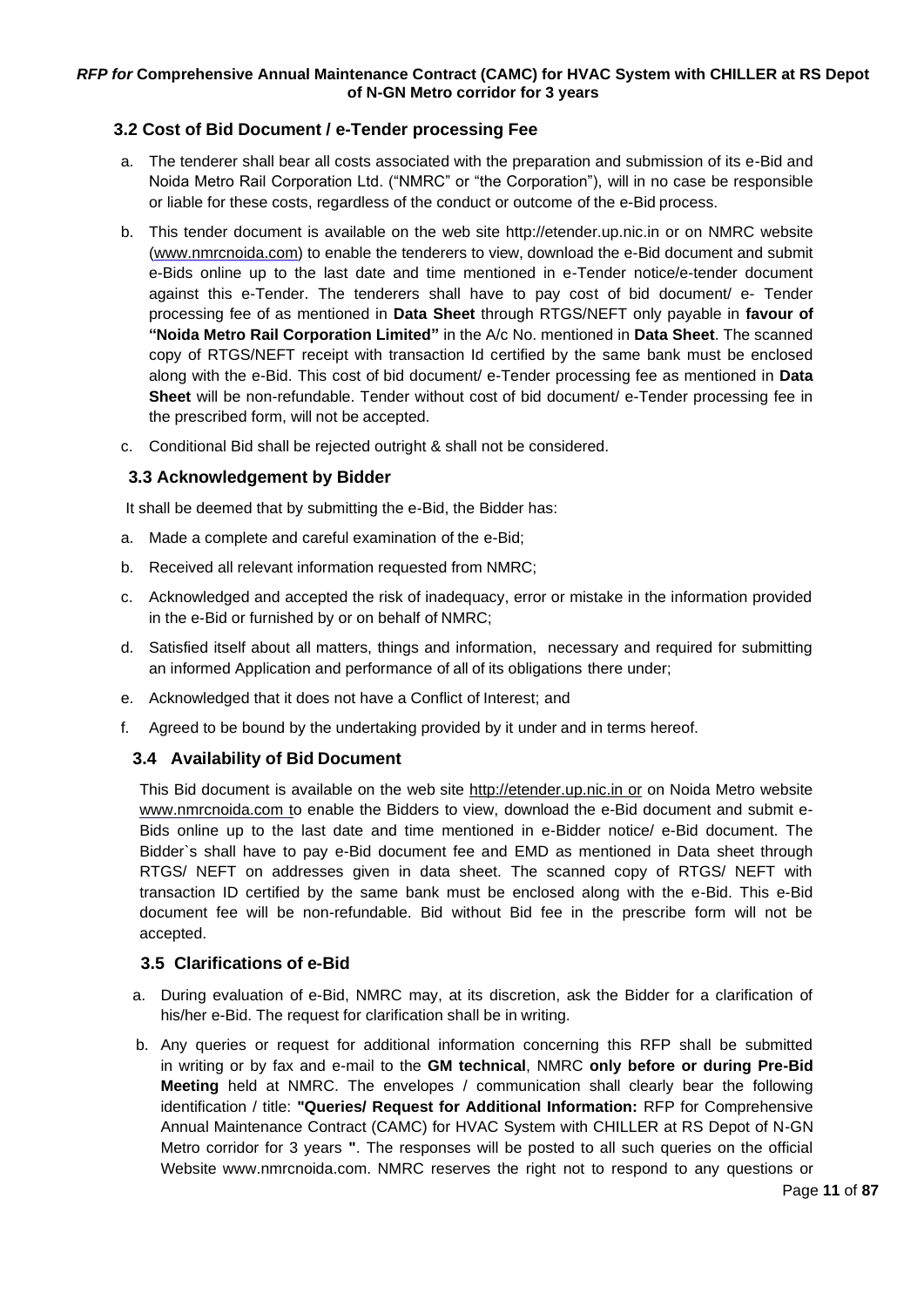provide any clarifications, in its sole discretion, and nothing in this Clause shall be taken or read as compelling or requiring NMRC to respond to any question or to provide any clarification.

- c. A pre- submission meeting shall be called on the date mentioned in **Data Sheet** at NMRC Office. Any change corresponding to date, if any, shall be communicated to the Bidder vide NMRC/ e- Tendering website.
- d. In case the Bidder seeks for any queries, he shall send letter or e-mail to the correspondence address given in Data Sheet.
- e. However, NMRC shall not entertain any correspondence from the Bidders during the period of e- Bid opening to selection of the successful Bidder. Any wrong practice shall be dealt under Fraud and Corrupt Practices.
- f. The Tenderer is advised to visit and examine the Site of Works and its surroundings and obtain for himself on his own responsibility all information that may be necessary for preparing the Tender and entering into a contract for the proposed work. The costs of visiting the Site shall be borne by the Tenderer. It shall be deemed that the Contractor has undertaken a visit to the Site of Works and is aware of the site conditions prior to the submission of the tender documents.
- g. The Tenderer and any of his personnel will be granted permission by the Employer to enter upon his premises and lands for the purpose of such inspection, but only upon the express condition that the Tenderer, and his personnel, will release and indemnify the Employer and his personnel from and against all liability in respect thereof and will be responsible for death or personal injury, loss of or damage to property and any other loss, damage, costs and expenses incurred as a result of the inspection.

# **3.6 Amendment of e-Bid Document**

- a. At any time prior to the deadline for submission of e-Bid, NMRC may, for any reason, whether at its own in interactive or in response to a clarification requested by a prospective Bidder, modify the e-Bid document by amendments. Such amendments shall be uploaded on the eprocurement website [http://etender.up.nic.in](http://etender.up.nic.in/) or NMRC's website [www.nmrcnoida.com.](http://www.nmrcnoida.com/) The relevant clauses of the e-Bid document shall be treated as amended accordingly.
- b. It shall be the sole responsibility of the prospective Bidder to check the web site http//etender.up.nic.in or NMRC's website [www.nmrcnoida.com](http://www.nmrcnoida.com/) from time to time for any amendment in the e-Bid documents. In case of failure to get the amendments, if any, NMRC shall not be responsible for it.
- c. In order to allow prospective e-Bids a reasonable time to take the amendment into account in preparing their e-Bids, NMRC, at the discretion, may extend the deadline for the submission of e-Bids. Such extensions shall be uploaded on the e-procurement websit[e](http://etender.up.nic.in/) [http://etender.up.nic.in](http://etender.up.nic.in/) or NMRC's website [www.nmrcnoida.com.](http://www.nmrcnoida.com/)

# <span id="page-11-0"></span>**3.7 Preparation and submission of Bids**

# **3.7.1 Language of e-Bid**

The e-Bid prepared by the Bidder, as well as all correspondence and documents relating to the e-Bid exchanged by the Bidder and NMRC shall be written in English language. Only English numerals shall be used in the e-Bid. The correspondence and documents in any other language must be accompanied by transcripts verified by the Embassy of Home Country or equivalent.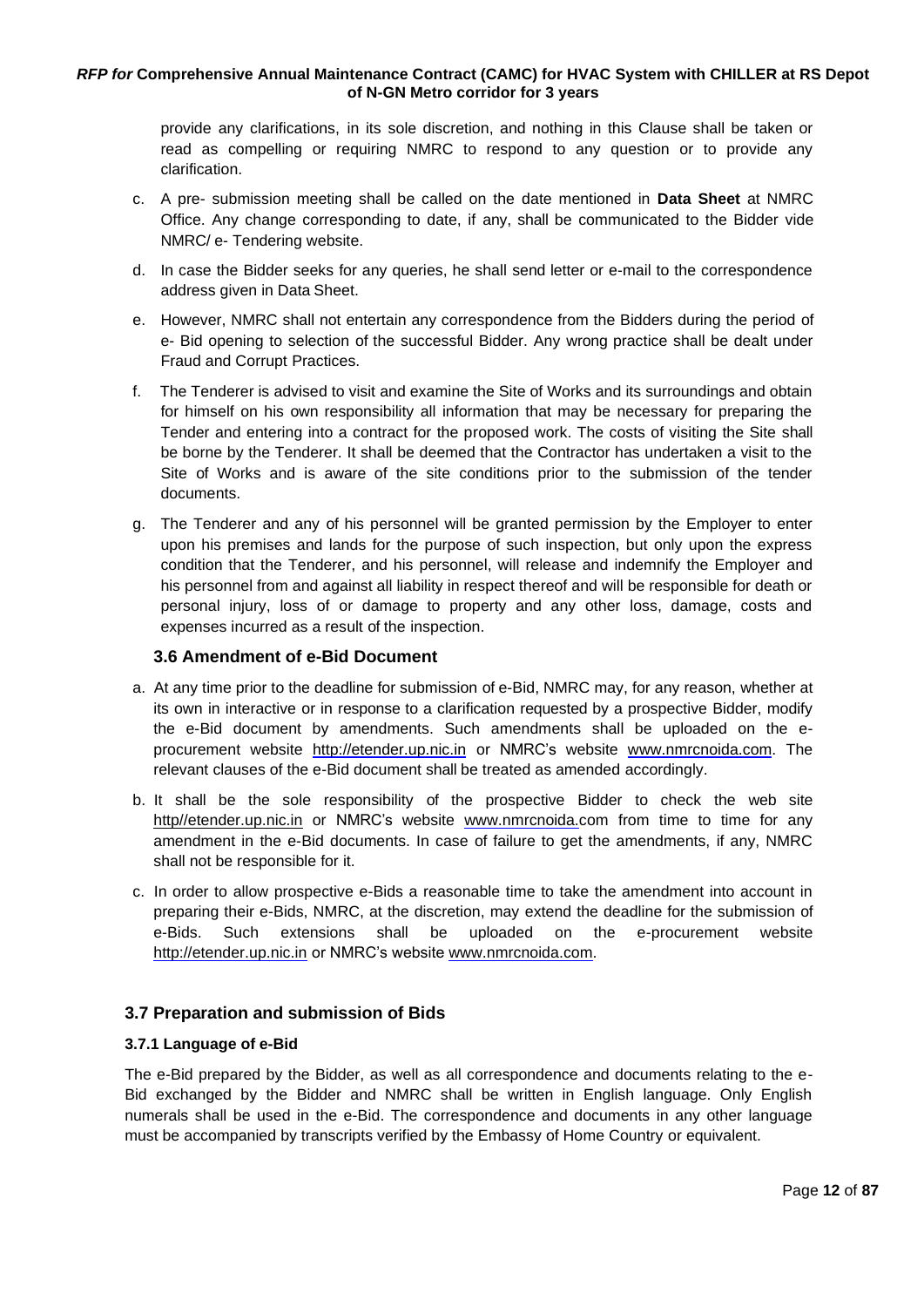#### **3.7.2 Documents constituting the e-Bid**

The e-Bid prepared by the Bidder shall comprise the following components:

#### **3.7.2.1 Technical e-Bid-**

Technical e-Bid will comprise of -

**a. Fee details -** Details of Bid processing fee and prescribed EMD

**b. Eligibility details-** Includes copies of required documents in PDF format justifying that the Bidder is qualified to perform the contract if his/her bid is accepted and the Bidder has financial & technical capability necessary to perform the contract and meets the criteria outlined in the Qualification requirement and technical specification and fulfill all the conditions of the contract.

**c. Technical Evaluation -** Details of all documents needed for Technical evaluation as mentioned in this RFP.

#### **3.7.2.2 Financial e-Bid -**

**Price bid –**Bill of Quantities in XLS format to be filled in after downloading from the e-Procurement website for this e-tender. There shall be a single quote.

#### **3.7.3 Documents Establishing Bidder's Qualification**

a. The Bidder shall furnish, as part of its technical e-Bid, documents establishing the Bidder's qualification to perform the contract if its e-Bid is accepted. The documentary evidence should be submitted by the Bidder electronically in the PDF format.

b. The documentary evidence of Bidder's qualification to perform the contract if its e-Bid is accepted shall be as per qualification requirements specified in e-Bid document.

#### **3.7.4 E-Bid form**

The Bidder shall complete the e-Bid form and the appropriate price schedule/BOQ furnished in the e-Bid document.

#### **3.7.5 E-Bid Currency**

Prices shall be quoted in Indian Rupees only.

#### **3.7.6 Formats and Signing of e-Bid**

- a. The Bidder shall prepare one electronic copy of the technical e-Bid and financial e-Bid separately.
- b. The e-Bid document shall be digitally signed, at the time of uploading, by the Bidder or a person or persons duly authorized to bind the Bidder to the contract. The later authorization shall be indicated by a scanned copy of written power-of attorney accompanying the e-Bid. All the pages/documents of the e-Bid that are to be uploaded shall be digitally signed by the person authorized to sign the e-Bid.
- c. Bidders should provide all the information as per the RFP and in the specified formats. NMRC reserves the rights to reject any proposal that is not in the specified formats.
- d. In case the Bidders intends to provide additional information for which specified space in the given format is not sufficient, it can be furnished in duly stamped and signed PDFs.

#### **3.7.7 Deadline for submission of e-Bid**

E-Bid (Technical and financial) must be submitted by the Bidder at e-procurement websit[e](http://etender.up.nic.in/) [http://etender.up.nic.in](http://etender.up.nic.in/) not later than the time specified on the prescribed date (as the server time displayed in the e-procurement website). NMRC may, at its discretion, extend this deadline for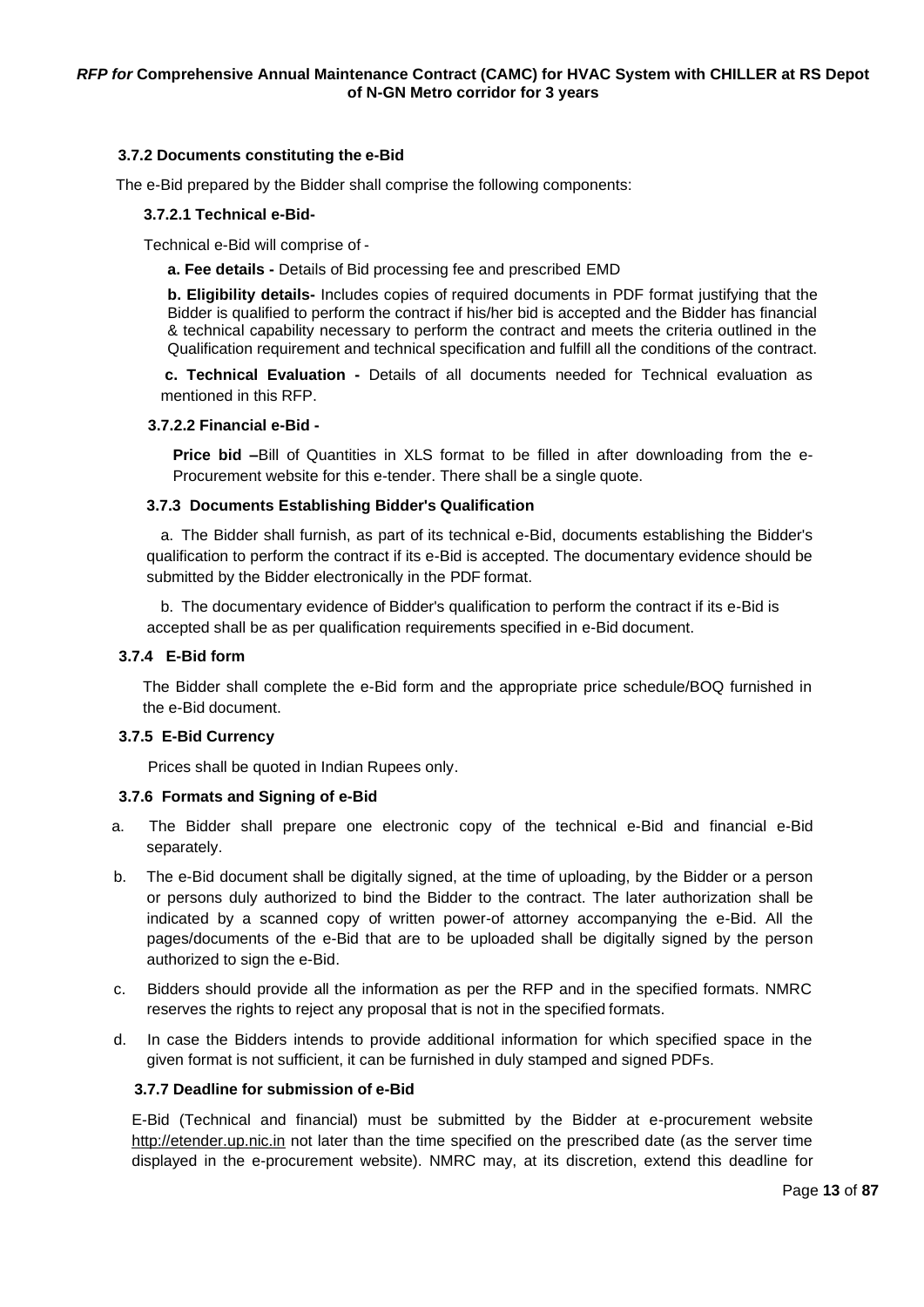submission of e-Bid by amending the e-Bid document, in which case all rights and obligations of NMRC and Bidders previously subject to the deadline will thereafter be subject to the deadline as extended.

#### **3.7.8 Submission of e-Bid**

- a. The bid submission module of e-procurement website [http://etender.up.nic.in](http://etender.up.nic.in/) enables the Bidders to submit the e-Bid online in response to this e-Bid published by NMRC.
- b. Bid submission can be done only from the bid submission start date and time till the bid submission end date and time given in the e-Bid. Bidders should start the bid submission process well in advance so that they can submit their e-Bid in time.
- c. The Bidder should submit their e-Bid considering the server time displayed in the e- procurement website. This server time is the time by which the e-Bid submission activity will be allowed till the permissible time on the last/end date of submission indicated in the e-Bid schedule.
- d. Once the e-Bid submission date and time is over, the Bidders cannot submit their e-Bid. For delay in submission of e-Bid due to any reasons, the Bidders shall only be held responsible.

# **3.7.9 The Bidders have to follow the following instructions for submission of their e-Bid:**

- a. For participating in e-Bid through the e-Biding system it is necessary for the Bidders to be the registered users of the e-procurement website [http://etender.up.nic.in. T](http://etender.up.nic.in/)he Bidders must obtain a user login Id and password by registering themselves with U.P. Electronics Corporation Ltd., Lucknow, if they have not done so previously for registration.
- b. In addition to the normal registration, the Bidder has to register with his/her digital signature certificate (DSC) in the e-Biding system and subsequently he/she will be allowed to carry out his/her e-Bid submission activities. Registering the digital signature certificate (DSC) is a onetime activity. Before proceeding to register his/her DSC, the Bidder should first log on to the e-Biding system using the user login option on the home page with the login Id and password with which he/she has registered.

For successful registration of DSC on e-procurement website [http://etender.up.nic.in](http://etender.up.nic.in/) the Bidder must ensure that he/she should possess class-2/class-3 DSC issued by any certifying authorities approved by controller of certifying authorities, Government of India, as the e-procurement website [http://etender.up.nic.in](http://etender.up.nic.in/) is presently accepting DSC issued by these authorities only. The Bidder can obtain user login Id and perform DSC registration exercise given above even before the e-Bid submission date starts. NMRC shall not be held responsible if the Bidder tries to submit his/her e-Bid at the moment before end date of submission but could not submit due to DSC registration problem.

- c. The Bidder can search for active Bids through "search active tenders" link, select a Bid in which he/she is interested in and then move it to 'My Tenders' folder using the options available in the e-Bid submission menu. After selecting and the Bid, for which the Bidder intends to e-Bid, from "My tenders" folder, the Bidder can place his/her e-Bid by clicking "pay offline" option available at the end of the view Bid details form. Before this, the Bidder should download the e-Bid document and price schedule/bill of quantity (BOQ) and study them carefully. The Bidder should keep all the documents ready as per the requirements of e-Bid document in the PDF format except the price schedule /bill of quantity (BOQ) which should be in the XLS format (excel sheet).
- d. After clicking the 'pay offline' option, the Bidder will be redirected to terms and conditions page. The Bidder should read the terms & conditions before proceeding to fill in the Bid fee and EMD offline payment details. After entering and saving the Bid fee and EMD details form so that "bid document preparation and submission" window appears to upload the documents as per technical (fee details, qualification details, e-Bid form and technical specification details) and financial (e-Bid form and price schedule/BOQ) schedules/packets given in the Bid details. The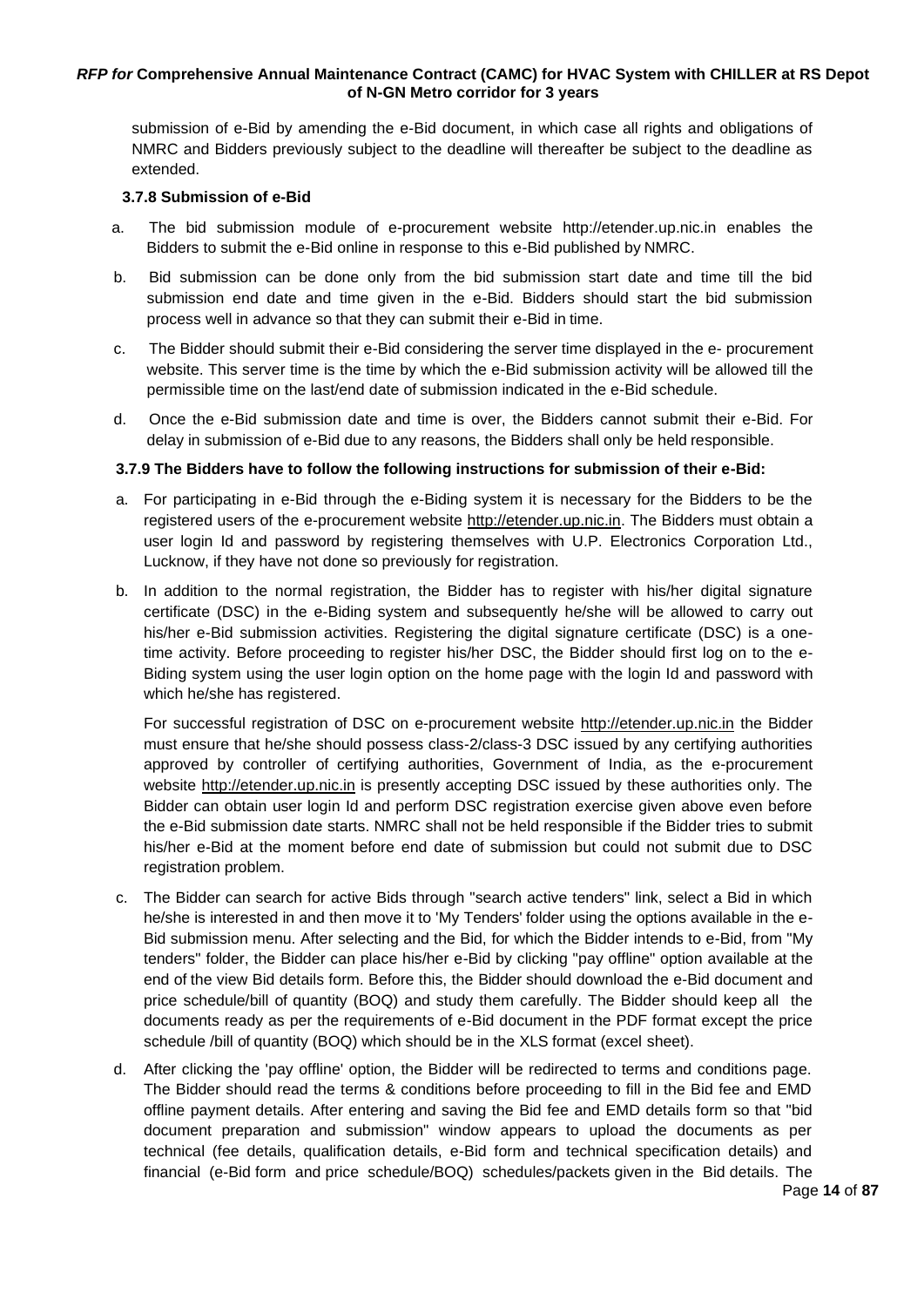details of the RTGS/NEFT should tally with the details available in the scanned copy and the date entered during e-Bid submission time otherwise the e-Bid submitted will not be accepted.

- e. Next the Bidder should upload the technical e-Bid documents for fee details (e-Bid fee and EMD), Qualification details. Before uploading, the Bidder has to select the relevant digital signature certificate. He may be prompted to enter the digital signature certificate password, if necessary. For uploading, the Bidder should click "browse" button against each document label in technical and financial schedules/packets and then upload the relevant PDF/XLS files already prepared and stored in the Bidder's computer. The required documents for each document label of technical ( fee details, qualification details, e-Bid form and technical specification details) and financial ( e-Bid form and price schedule/BOQ) schedules/packets can be clubbed together to make single different files for each label.
- f. The Bidder should click "Encrypt" next for successfully encrypting and uploading of required documents. during the above process, the e-Bid document are digitally signed using the DSC of the Bidder and then the documents are encrypted/locked electronically with the DSC's of the bid openers to ensure that the e-Bid documents are protected, stored and opened by concerned bid openers only.
- g. After successful submission of e-Bid document, a page giving the summary of e-Bid submission will be displayed confirming end of e-Bid submission process. The Bidder can take a printout of the bid summary using the "print" option available in the window as an acknowledgement for future reference.
- h. NMRC reserves the right to cancel any or all e-Bids without assigning any reason.

# **3.8 Late e-Bid**

- a. Bids received by NMRC after the specified time on the Bid Due Date shall not be eligible for consideration and shall be summarily rejected.
- b. The server time indicated in the bid management window on the e- procurement websit[e](http://etender.up.nic.in/) [http://etender.up.nic.in w](http://etender.up.nic.in/)ill be the time by which the e-Bid submission activity will be allowed till the permissible date and time scheduled in the e-Bid.
- c. Once the e-Bid submission date and time is over, the Bidder cannot submit his/her e-Bid. Bidder has to start the bid submission well in advance so that the submission process passes off smoothly. The Bidder will only be held responsible if his/her e-Bid is not submitted in time due to any of his/her problems/faults, for whatsoever reason, during e-Bid submission process.

# **3.9 Withdrawal and resubmission of e-Bid**

- a. At any point of time, a Bidder can withdraw his/her e-Bid submitted online before the bid submission end date and time. For withdrawing the Bidder should first log in using his/her login id and password and subsequently by his/her digital signature certificate on the eprocurement website [http://etender.up.nic.in.](http://etender.up.nic.in/) The Bidder should then select "My bids" option in the bid submission menu. The page listing all the bids submitted by the Bidder will be displayed. Click "View" to see the details of the bid to be withdrawn. After selecting the "bid withdrawal" option the Bidder has to click "Yes" to the message "Do you want to withdraw this bid?" displayed in the bid information window for the selected bid. The Bidder also has to enter the bid withdrawing reasons and upload the letter giving the reasons for withdrawing before clicking the "Submit" button. The Bidder has to confirm again by pressing "OK" button before finally withdrawing his/her selected e-Bid.
- b. No e-Bid may be withdrawn in the interval between the deadline for submission of e-Bids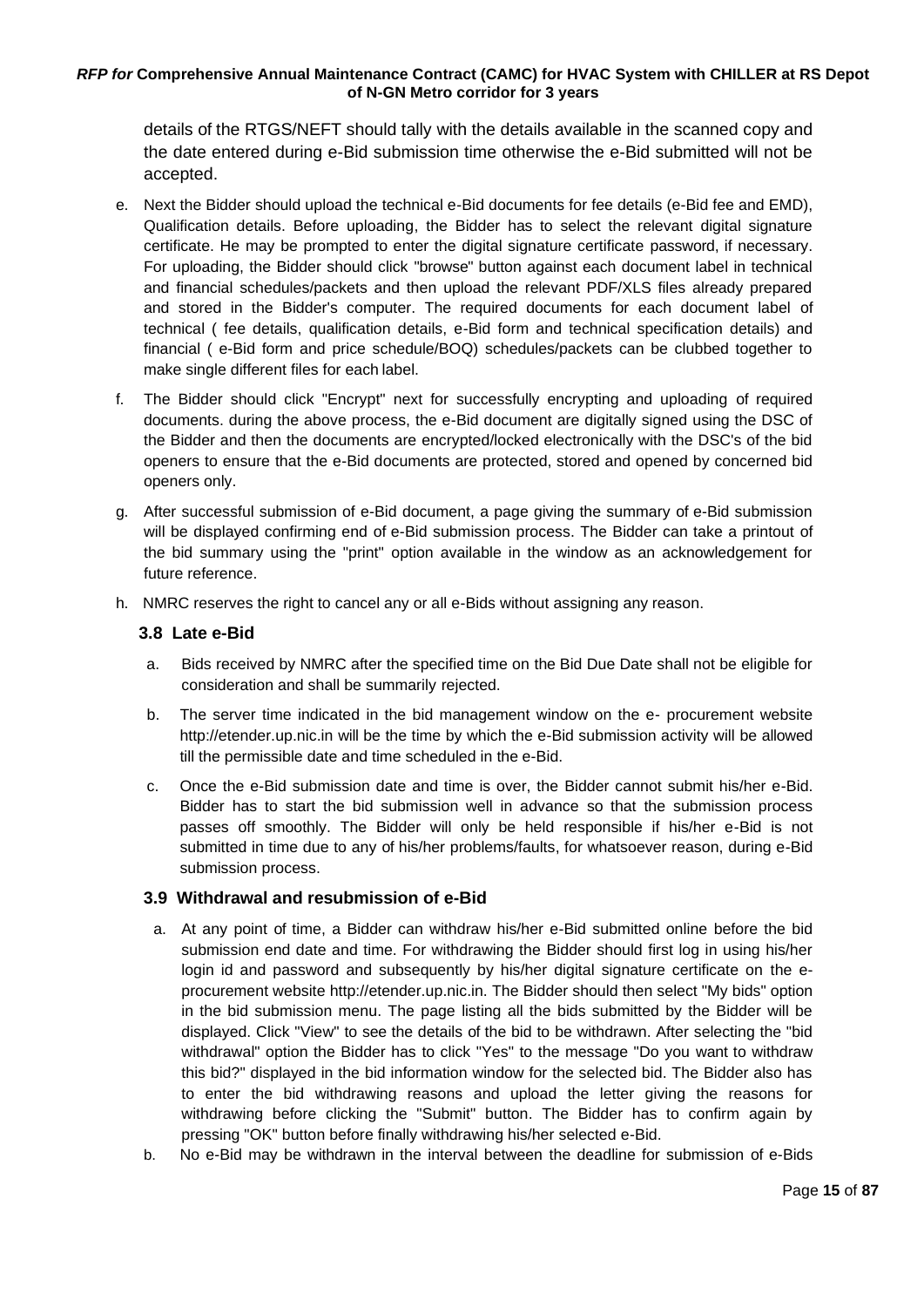and the expiration of period of e- bid validity. Withdrawal of an e-Bid during this interval may result in the forfeiting of Bidder's e-Bid security.

- c. The Bidder can re-submit his/her e-Bid as when required till the e-Bid submission end date and time. The e-Bid submitted earlier will be replaced by the new one. The payment made by the Bidder earlier will be used for revised e-Bid and the new e-Bid submission summary generated after the successful submission of the revised e-Bid will considered for evaluation purposes. For resubmission, the Bidder should first log in using his/her login Id and password and subsequently by his/her digital signature certificate on the e-procurement website [http://etender.up.nic.in. T](http://etender.up.nic.in/)he Bidder should then select "My bids" option in the bid submission menu. The page listing all the bids submitted by the Bidder will be displayed. Click "View" to see the detail of the e-Bid to be resubmitted. After selecting the "bid resubmission" option, click "Encrypt & upload" to upload the revised e-Bids documents.
- d. The Bidder can submit their revised e-Bids as many times as possible by uploading their e-Bid documents within the scheduled date & time for submission of e-Bids.
- e. No e-Bid can be resubmitted subsequently after the deadline for submission of e-Bids.

# **3.10 NMRC's right to accept any e-Bid and to reject any or all e-Bids:**

- a. Notwithstanding anything contained in this e-Bid, NMRC reserves the right to accept or reject any Bid and to annul the Selection Process and reject all Bids, at any time without any liability or any obligation for such acceptance, rejection or annulment, and without assigning any reasons thereof.
- b. NMRC reserves the right to reject any Bid if:
- At any time, a material misrepresentation is made or uncovered, or
- The Bidder does not provide, within the time specified by NMRC, the supplemental information sought by NMRC for evaluation of the e-Bid.
- c. Such misrepresentation/ improper response may lead to the disqualification of the Bidder. If such disqualification /rejection occurs after the e-Bid have been opened and the highest ranking Bidder gets disqualified / rejected, then the NMRC reserves the right to consider the next best Bidder, or take any other measure as may be deemed fit in the sole discretion of NMRC, including annulment of the Selection Process.

# **3.11 Period of validity of e-Bid**

- a. e- Bid shall remain valid for 180 days after the date of e-Bid opening prescribed by NMRC. An e- Bid valid for a shorter period shall be rejected by NMRC as non-responsive.
- b. In exceptional circumstances, NMRC may solicit the Bidder's consent to an extension of the period of e-Bid validity. The request and the response thereto shall be made in writing.

#### **3.12 Correspondence with the Bidder**

- a. Save and except as provided in this e-Bid, NMRC shall not entertain any correspondence with any Bidder or its Technical Partners in relation to acceptance or rejection of any e-Bid.
- b. No Bidders or its Technical Partners shall contact NMRC on any matter relating to his e-Bid from the time of Bid opening to the time contract is awarded.
- c. Any effort by the Bidder or by its Technical Partners to influence NMRC in the Bid evaluation, Bid comparison or contract award decisions, may result in the rejection of his Bid.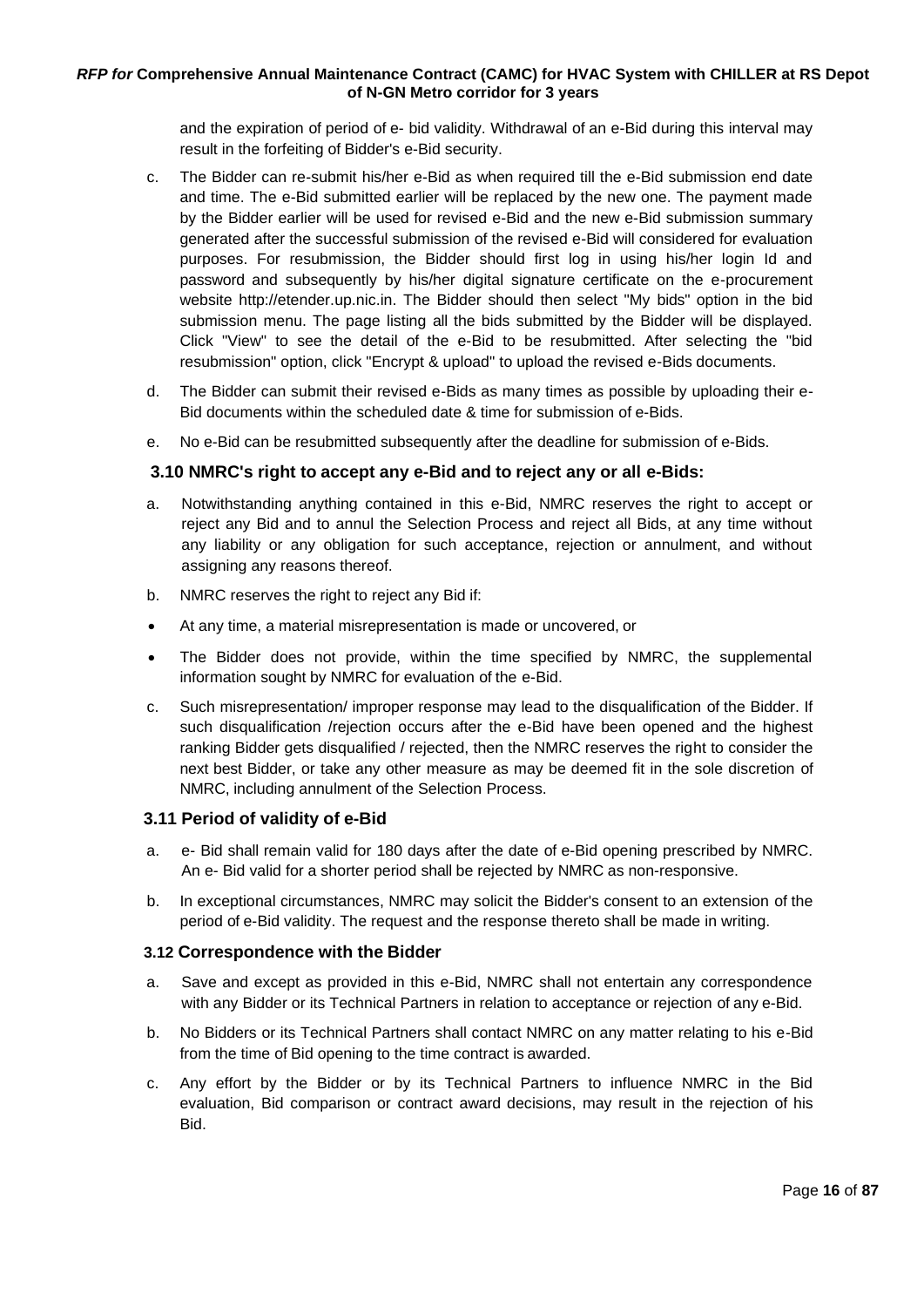# <span id="page-16-0"></span> **3.13 Earnest money deposit (EMD)**

- a.The tenderer shall furnish, as part of its e-Bid, an e-Bid security/ EMD as stated in Data Sheet in form of RTGS/NEFT only in favour **Noida Metro Rail Corporation Limited** in the A/c No. mentioned in **Data Sheet**. The scanned copy of RTGS/NEFT receipt of Security/ EMD with transaction Id certified by the same bank must be enclosed along with the e-Bid. Tender without Earnest Money in the prescribed form, will not be accepted.
- b. Any e-Bid not secured in accordance with above shall be treated as non-responsive and rejected by NMRC.
- c. Unsuccessful Bidder's EMD will be returned within 45 days of opening of the Price Bid in case of Conclusion or discharge of the tender through written request.
- d. No interest will be paid by the Employer on the Earnest Money Deposit.
- e. The successful Bidder's e-Bid EMD will be adjusted with Performance Bank Guarantee, if applicable, to be submitted by the Bidder upon signing the contract.
- f. The EMD may be forfeited:
	- i. If Bidder
		- (a) withdraws its e-Bid during the period of e-Bid validity specified by the Bidder on the e- bid for m: or
		- (b) does not accept the correction of errors or
		- (c) modifies its e-Bid price during the period of e-Bid validity specified by the Bidder on the form.
	- ii. In case of a successful Bidder, if the Bidder fails to sign the contract with the Corporation.
- g. *Deleted*.

# <span id="page-16-1"></span> **3.14 Opening and Evaluation of Bids**

# **3.14.1 Opening of technical e-Bid by NMRC**

- a. NMRC will open all technical e-Bids, in the presence of Bidder`s representatives who choose to attend on the prescribed date of opening at NMRC Office. The Bidder's representatives who are present shall submit the letter to NMRC on the letter head of the company stating that the representative (name) is authorized to attend the meeting (Please note – The representative is required to carry a copy during pre-bid and other related meetings as well). He / She shall sign a register evidencing their attendance at NMRC. In the event of the specified date e-Bid opening being declared a holiday for the Corporation, the e –bids shall be opened at the appointed time and place on the next working day.
- b. The Bidder who is participating in e-Bid should ensure that the RTGS/NEFT of Bid Processing Fee and EMD must be submitted in the prescribed account of NMRC within the duration (strictly within opening & closing date and time of individual e-Bid) of the work as mentioned in Bid notice, otherwise, in any case, e-Bid shall be rejected.
- c. The Bidders names and the presence or absence of requisite e-Bid security and such other details as NMRC at its discretion may consider appropriate, will be announced at the opening.

#### **3.14.2 Opening of financial e-Bid**

a. After evaluation of technical e-Bid, through the evaluation committee NMRC shall notify those Bidders whose technical e-Bids were considered non-responsive to the conditions of the contract and not meeting the technical specifications and qualification requirements indicating that their financial e-Bids will not be opened.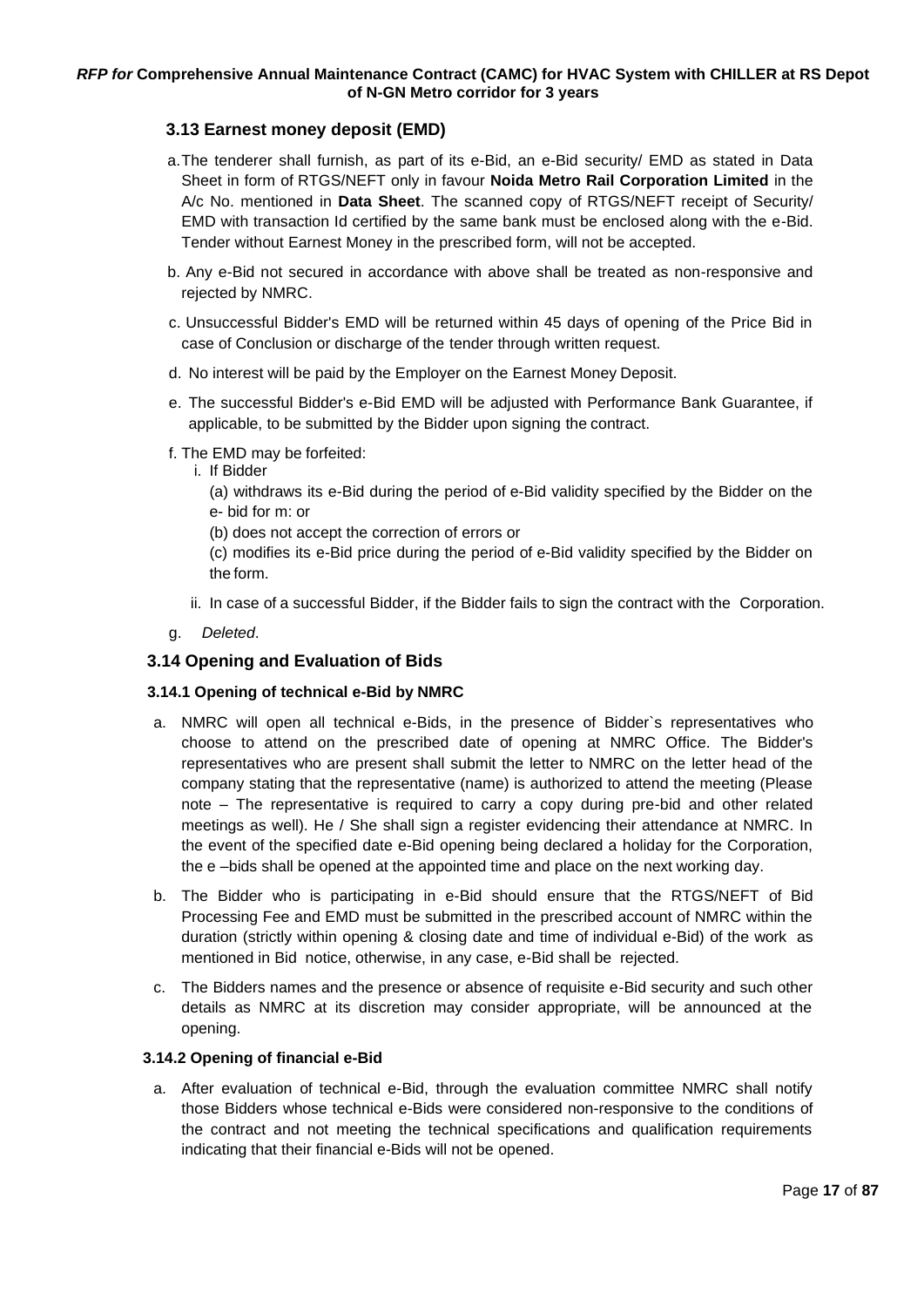- b. NMRC will simultaneously notify the Bidders, whose technical e-Bids were considered acceptable to the Corporation. The notification may sent by e-mail provided by Bidder.
- c. The financial e-Bids of technically qualified Bidders shall be opened in the presence of technically qualified bidders who choose to attend. The date and time for opening of financial bids will be communicated to the technically qualified Bidders subsequently after completion of technical bids evaluation through e-mail provided by the Bidder.

#### **3.14.3 Correction of Errors**

- a. Financial Bids determined to be responsive will be checked by NMRC for any arithmetic errors. Where there is a discrepancy between the rate quoted in the Financial Bid, in figures and in words, the amount in words will prevail over the amounts in figures, to the extent of such discrepancy.
- b. The amount stated in the Financial Bid will be adjusted by NMRC in accordance with the above procedure for the correction of errors and shall be considered as binding upon the Bidder. If the Bidder does not accept the corrected quoted rate of e-Bid, his e-Bid will be rejected, and his Bid Security shall be liable for forfeiture.

#### **3.14.4 Examination of e-Bid document**

The NMRC will examine the e-Bid to determine if:

- a. They are complete;
- b. They meet all the conditions of the contract;
- c. The required e-Bid Processing fee, EMD and other required documents have been furnished;
- d. The documents have been properly digitally signed; and
- e. The e-Bids are in order.

Any e-Bid or e-Bids not fulfilling these above requirements shall be rejected.

# **3.14.5 Contacting NMRC**

- a. No Bidder shall contact NMRC on any matter relating to his/her e-Bid, from the time of the e-Bid opening to the time the contract is awarded. If the Bidder wishes to bring additional information to the notice of NMRC, he/she can do so in writing.
- b. Any effort by a Bidder to influence NMRC in its decisions on e-Bid evaluation, e- bid comparison or contract award may result in rejection of the Bidder's e-Bid.
- c. In the event of any information furnished by the Bidder is found false or fabricated, the minimum punishment shall be debarring /blacklisting from Noida Metro works and legal proceeding can also be initiated. EMD of such bidders will be forfeited.

# **3.14.6 Confidentiality**

- a. Information relating to the examination, clarification, evaluation, and recommendation for the Bidders shall not be disclosed to any person who is not officially concerned with the process or is not a retained professional advisor advising NMRC in relation to or matters arising out of, or concerning the Bidding Process. Any effort by a Bidder to exert undue or unfair influence in the process of examination, clarification, evaluation and comparison of Proposal shall result in outright rejection of the offer, made by the said Bidder.
- b. NMRC shall treat all information, submitted as part of Bid, in confidence and shall require all those who have access to such material to treat the same in confidence. NMRC may not divulge any such information unless it is directed to do so by any statutory entity that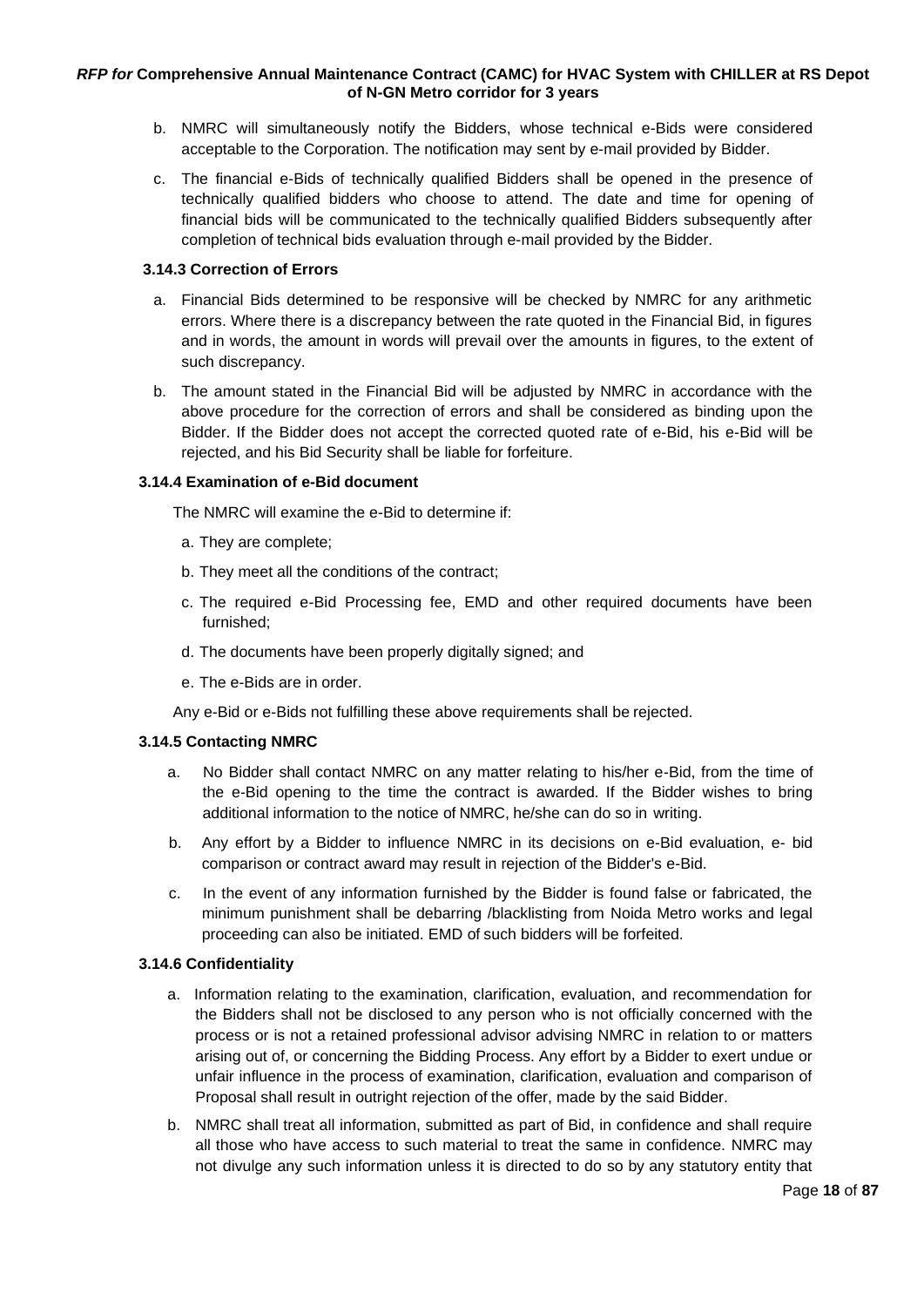has the power under law to require its disclosure or is to enforce or assert any right or privilege of the statutory entity and/ or NMRC or as may be required by law or in connection with any legalprocess.

#### <span id="page-18-0"></span>**3.15Award of Contract**

#### **3.15.1 Award Criteria**

- a. NMRC will award the contract as per evaluation criteria stated in the RFP Document.
- b. NMRC will award the contract to the successful Bidder whose bid has been determined to be responsive to all the conditions of the contract and meeting the eligibility requirement of the bidding document.

#### **3.15.2 Notice of Award (NOA)**

- a. Prior to the expiration of the period of e-Bid validity, NMRC will notify the successful Bidder in writing, by letter/e-mail/fax, that its e-Bid has been accepted.
- b. The acceptance of NOA will constitute the formation of the contract.

#### **3.15.3 Signing of contract**

At the same time as NMRC notifies the successful Bidder that it's e-Bid has been accepted, the successful Bidder shall have to sign the contract agreement with relevant document as mentioned in the RFP. The agreement draft along with other related terms and conditions will be same as furnished in this e-Bid. Any refusal will not be allowed. The Bidder need not download and submit in hard copies of these documents.

#### **3.15.4 NMRC's right to accept any e-Bid and to reject any or all e-Bids**

NMRC reserves the right to accept or reject any e-Bid, and to annul the e-Bid process and reject all e- Bids at any time prior to contract award, without thereby incurring any liability to the affected tenderer or tenderers.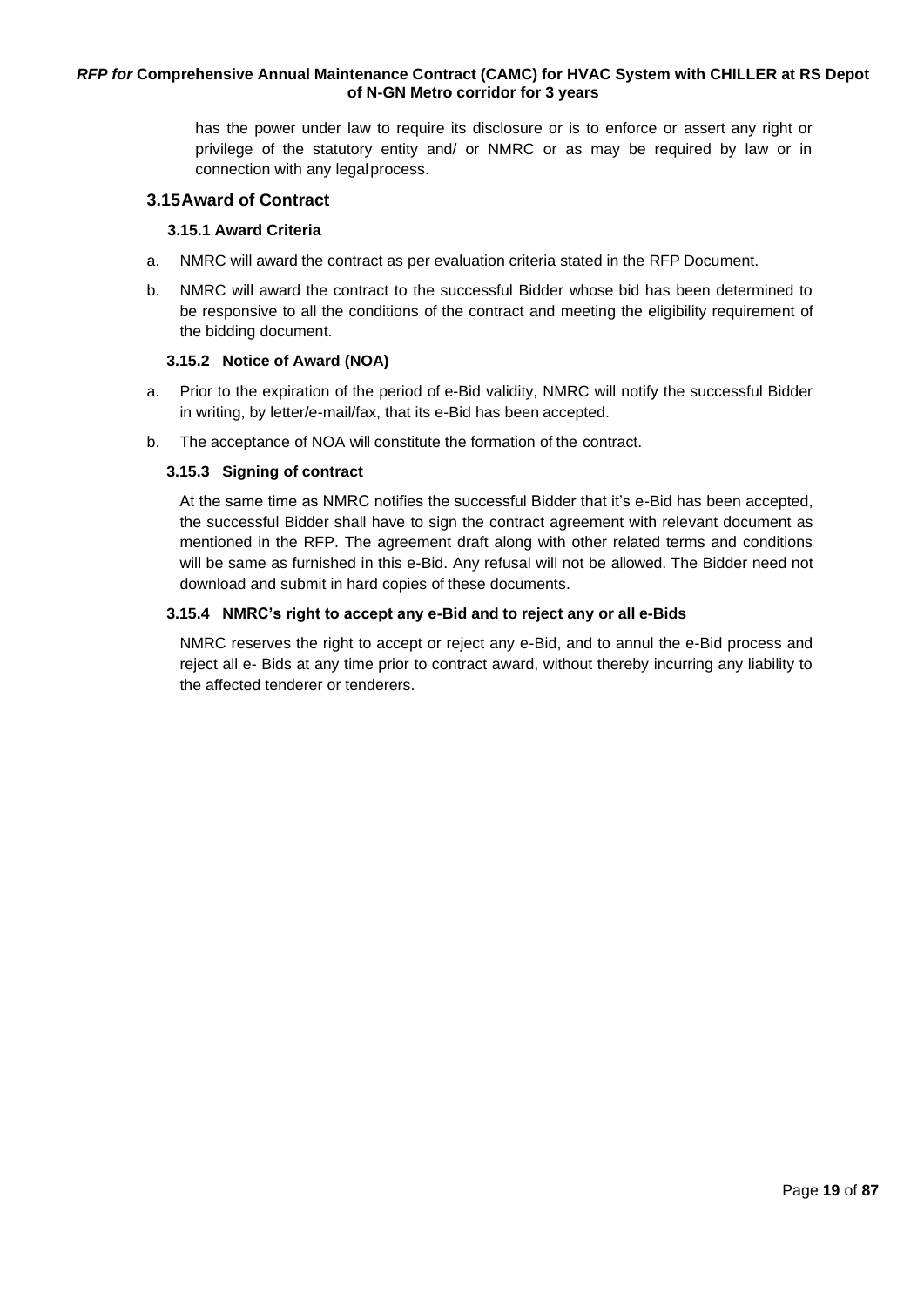# <span id="page-19-1"></span><span id="page-19-0"></span>**4. Section 4: Qualification, Evaluation and Selection Process**

# **4.1 Eligibility Criteria**

The Bidder's competence and capability is proposed to be established by the following parameters. The Bidder should meet all the criteria given in this section.

- **a.** Sole proprietorship, registered partnership firm, public limited company, private limited company can submit the Bid. The firms and the companies should be registered in India.
- **b.** The Bidder should have a minimum experience of having satisfactorily/successfully completed similar works during last 7 (Seven) years period ending last day of month previous to the one in which the bids are invited should be either of the following:
	- **i. One similar completed work costing not less than the amount equal to Rs. 56.84 lakh (Rupees Fifty Six lakh Eighty Four Thousand only) or**
	- **ii. Two similar completed works each costing not less than the amount equal to Rs. 35.53 Lakh (Rupees Thirty Five Lakh Fifty Three Thousand only) or**
	- **iii. Three similar completed works each costing not less than the amount equal to Rs. 28.42 Lakh (Rupees Twenty Eight Lakh Forty Two Thousand only)**

**"Similar work"** for this contract shall be "SITC/CAMC/ maintenance/ repair of HVAC system with water cooled chiller of capacity 150 TR and above" in NMRC/ any other Metro Organization/ Central govt./ State govt./PSU's/ Private sector companies.

- **c. The Bidder should have minimum average annual turnover of Rs. 71.05 Lakh (Rupees Seventy one Lakh Five Thousand only) in the last 3 (three) Financial Years (2018-19, 2019- 20, 2020-21) ending on 31ST March of the previous financial year.**
- **d. Profit Before Tax (PBT) during any of the financial year should be positive for immediately preceding 3 financial years.**
- **e.** The Bidder should not have been blacklisted/ banned/ declared ineligible for corrupt and fraudulent practices by the Government of India/ any State Government/ Government Agency and Supreme court and contracts have been terminated/ foreclosed by any company / department due to non- fulfillment of Contractual obligation in last 5 (five) financial years.
- **f.** *Deleted.*

# **g. The Bidder shall also furnish the following documentary proof:**

- i. For above criteria [4.](#page-19-1)1 a
	- Statutory proof of existence as the legal entity
	- PAN certificate as per legal entity
	- Valid Electrical Contractor License
	- GST Certificate as per legal entity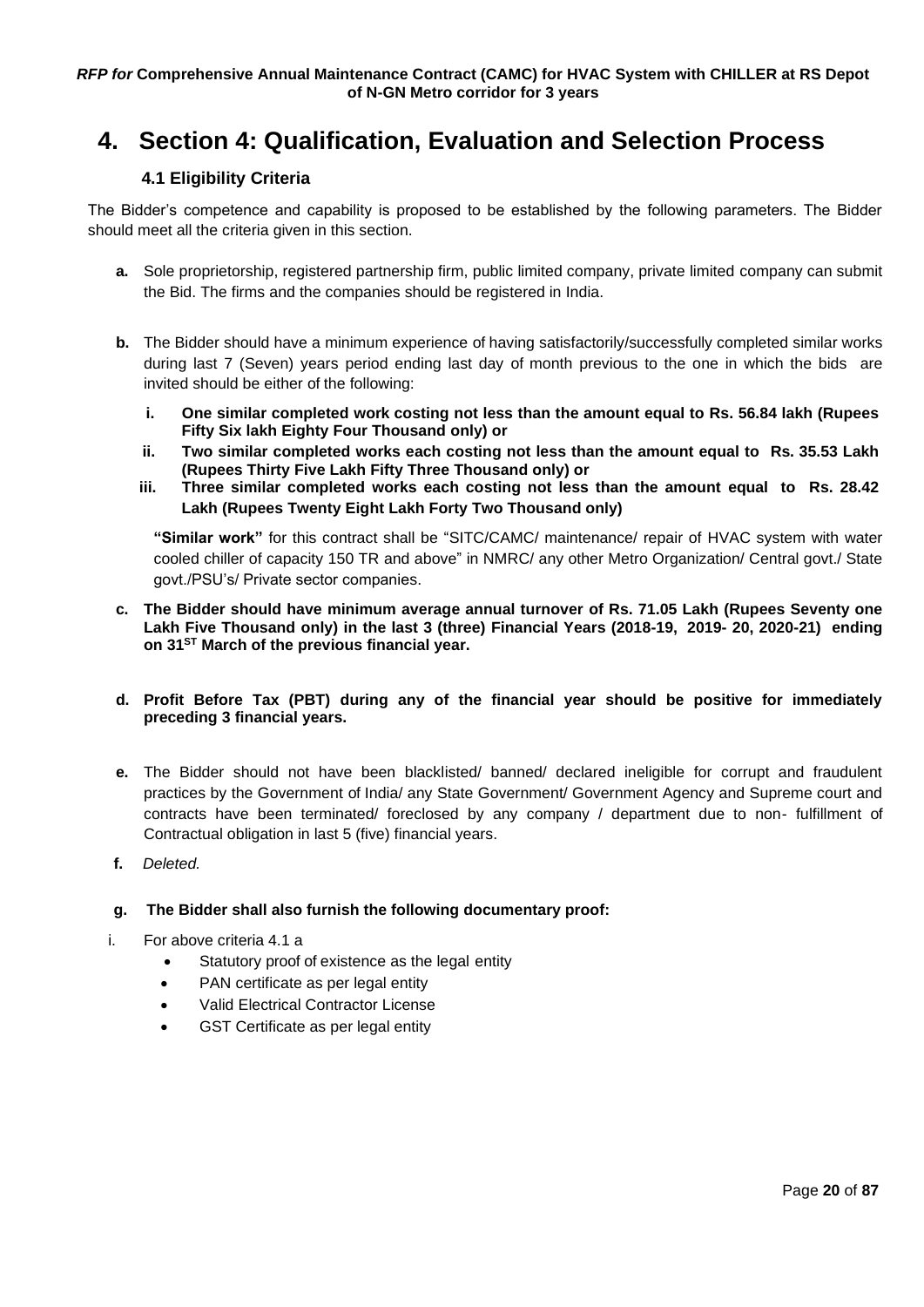- ii. For above criteria [4.](#page-19-1)1 b
	- [Form 4: Work Experience](#page-68-0) with documentary evidence as mentioned in the Form 4
- iii. For above criteria 4.1 c, 4.1 d
	- [Form 5: Financial Capability](#page-69-0) Details
	- A copy of the Audited balance sheets and Profit and Loss Statements for the last 3 (Three) financial years

In case the Financial Statements for the latest financial year are not audited and therefore the Bidder cannot make it available, the Bidder shall give an undertaking to this effect and the statutory auditor/charted accountant shall certify the same. In such a case, the Bidder shall provide the Audited Financial Statements for 2 (two) years preceding the year for which the Audited Financial Statement is not being provided. Also, pertaining to latest financial year, the bidder shall submit an affidavit certifying that "The Annual Accounts have not been audited so far. We are submitting the CA certified provisional accounts, which shall be substantiated by the Audited Accounts, when prepared."

- Self attested copy of ITR of the last 3 (Three) Financial years
- iv. For above criteria [4.](#page-19-1)1 e
	- Form 7: [Undertaking](#page-71-0)

#### **4.2 Bid Capacity Criteria:**

Bid Capacity: The tenderers will be qualified only if their available bid capacity is more than the approximate cost of work as per NIT. Available bid capacity will be calculated based on the following formula:

Bid capacity will be calculated based on the following formula:

#### **Available Bid Capacity = 2\*A\*N – B**

Where,

A = Maximum of the value of work executed in any one year during the last three financial years (updated to the last day of the previous month of tender submission price level assuming 5% inflation for Indian Rupees every year and 2% for foreign currency portions per year).

 $N = No$ . of years prescribed for completion of the work

B = Value of existing commitments (as on the last day of the previous month of tender submission) for ongoing works during period of 36 months w.e.f. from the first day of the month of tender submission.

#### **Notes:**

• Financial data for latest last three financial years has to be uploaded by the tenderer in Form-5 of Tender along with audited financial statements. The financial data in the prescribed format shall be certified by the Chartered Accountant with his stamp and signature in original.

• Value of existing commitments for on-going works during period of 36 months w.e.f. from the first day of the month of tender submission has to be uploaded by the tenderer in Form-18 of Tender. These data shall be certified by the Chartered Accountant with his stamp and signature in original.

• The tender submission of tenderers, who do not qualify the minimum eligibility criteria stipulated in the clauses above, shall not be considered for further evaluation and therefore rejected. The mere fact that the tenderer is qualified as mentioned in above shall not imply that his bid shall automatically be accepted. The same should contain all technical data as required for consideration of tender prescribed in the RFP.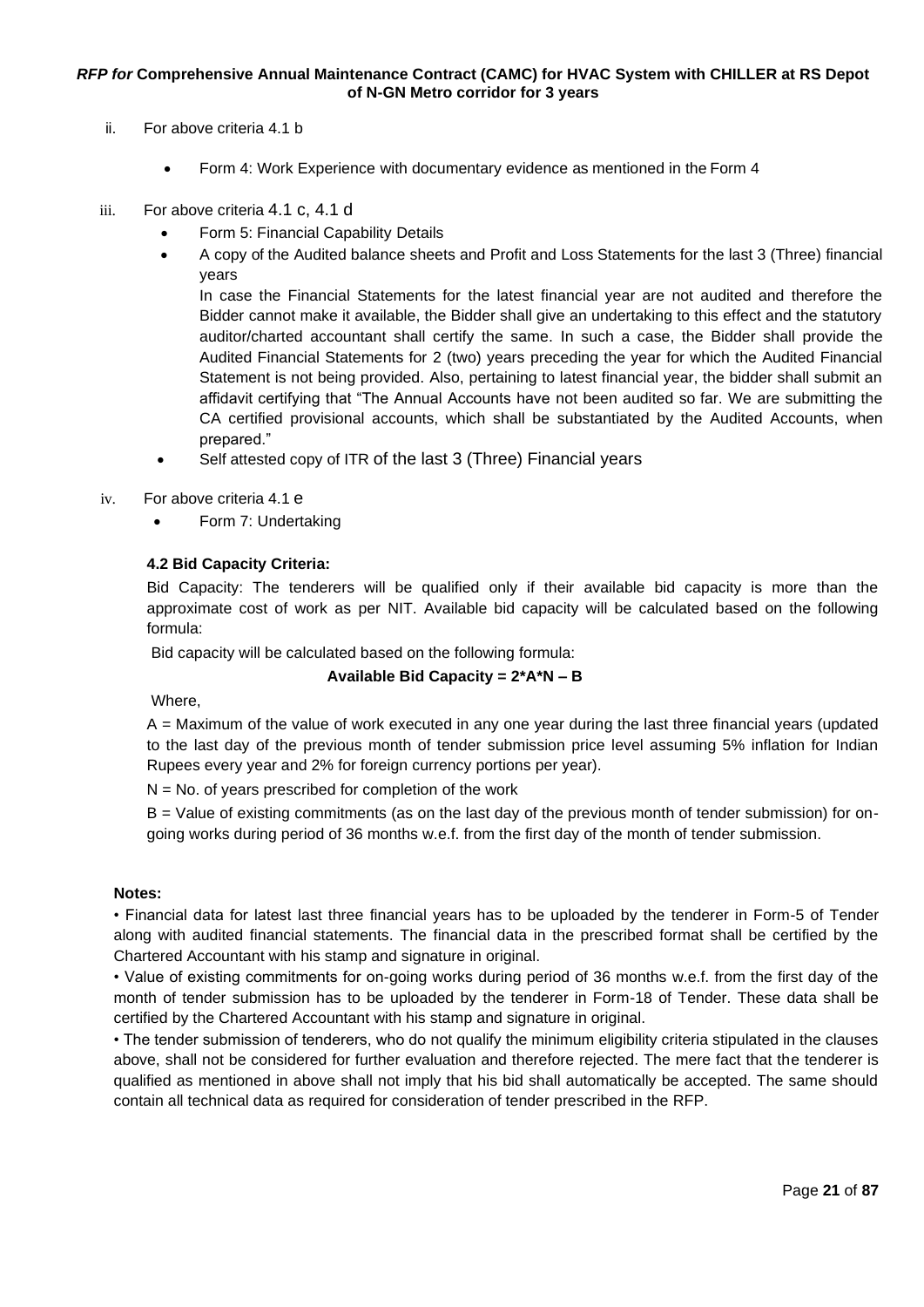# <span id="page-21-0"></span>**Personnel**

The Tenderer shall submit - [Form 13: Undertaking pertaining to Personnel](#page-76-0) and Form 14: Proposed Personnel, a staffing schedule containing the names, qualifications, professional experience and corporate affiliation of all proposed management personnel (above the level of shift supervisor) and specialists for this work. The submission shall include a provisional management structure and organisation chart showing areas of responsibility, relative seniorities and lines of reporting. The proposed staffing plan shall be in conformity with the following:

# **4.3 RESOURCES PROPOSED FOR THE PROJECT – PERSONNEL MINIMUM ORGANISATION STRUCTURE REQUIRED**

The figures indicated below are the minimum number of Personnel required to carry out the maintenance activities and attend the failures which are to be deployed as per the minimum level of qualification/experience of site staff is given as follows:

| <b>S. No.</b> | <b>Designation of Project</b><br><b>Personnel</b> | Minimum qualification                                                    | <b>Minimum</b><br>Requirement | <b>Relevant Years</b><br>of Experience |
|---------------|---------------------------------------------------|--------------------------------------------------------------------------|-------------------------------|----------------------------------------|
|               | Maintenance Manager                               | Degree in Electrical/<br>Mechanical Engineering or<br>equivalent         |                               | 5                                      |
| 2             | Supervisor                                        | Diploma in Electrical/<br><b>Mechanical Engineering</b><br>or equivalent | 2                             | 5                                      |
| 3             | Technician                                        | ITI (Electrician/RAC)                                                    |                               |                                        |

<span id="page-21-1"></span>NOTE:-

i. The contractor shall deploy resources as per the above-mentioned minimum requirement and also confirm to deploy manpower over and above the minimum numbers indicated above, if the work requires so.

ii. The performance of project personnel deployed will be evaluated periodically by Employer during the contract period. In case the performance of any of the project personnel is not satisfactory, the Contractor shall replace them with good personnel immediately as per directions of the Engineer.

# **4.4 Compliance with Technical Specifications**

<span id="page-21-2"></span>The Bidders must comply with the stipulated technical specifications as mentioned in the tender documents

# **4.5 Information of the Technical and Financial Proposal**

- **a.** The Bidder satisfying technical and financial eligibility criteria shall be considered as technically and financially qualified.
- **b.** The financial proposal of only technically qualified Bidders shall be opened for evaluation.
- <span id="page-21-3"></span>**c.** The Bidder with the lowest quoted price for the RFP for Comprehensive Annual Maintenance Contract (CAMC) for HVAC System with CHILLER at RS Depot of N-GN Metro corridor for 3 years in the financial quote **(L1 bidder)** shall be selected for the award of contract.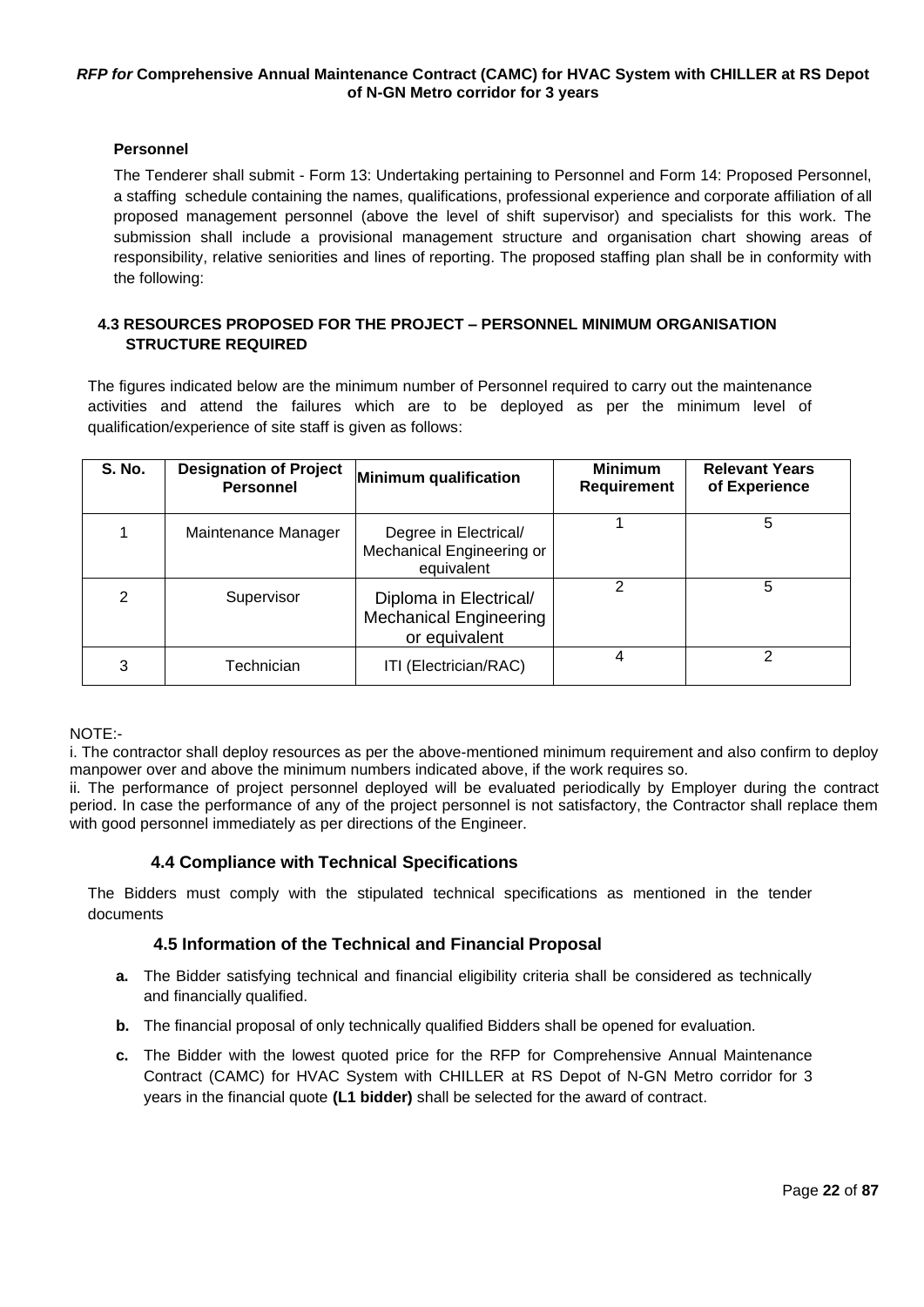# **4.6 Selection of Bidder**

After the above evaluation process, the Technically Qualified Bidder, who is declared as L1 (lowest quoted price) may be declared as the selected Bidder ("Selected Bidder") for the Project.

- **a.** In case, two or more technically qualified bidders quote the same rate in the Commercial Bid, and become Lowest (i.e. L-1), then the tender would be awarded to the bidder who has the highest / higher Average Annual Turnover from 'Similar Works' (as per Minimum Eligibility Criteria defined in Section 4 under "Definition of Similar Work") during the last 3 years ending on the last day of the month preceding the month in which the tender has been floated. Experience certificate / work completion certificate on client's letter head is mandatory to ascertain the nature, period and value of work which shall be required to be uploaded by the bidder by the last date of tender submission. Prior to the expiry of the period of bid validity, NMRC will notify the successful bidder in writing, either through Notice of Award (NOA), that his bid has been accepted.
- **b.** Prior to the expiry of the period of bid validity, NMRC will notify the successful bidder in writing, either through Notice of Award (NOA), that his bid has been accepted.
- **c.** The NOA would be sent in duplicate to the successful bidder, who will return one copy to NMRC duly acknowledged, signed and stamped by the authorized signatory of the bidder, as an unconditional acceptance of the NOA, within 10 (ten) days from the date of issue of NOA.
- **d.** No correspondence will be entertained by NMRC from the unsuccessful bidder.

# <span id="page-22-0"></span>**4.7 Notice of Award and Execution of Contract Agreement**

- **e.** NMRC will notify the Successful Bidder by a NOA that its bid has been accepted.
- **f.** The Selected Bidder shall, within 10 (ten) days of the receipt of the NOA, sign and return the duplicate copy of the NOA in acknowledgement thereof along with letter of acceptance of NOA. In the event, the duplicate copy of the NOA duly signed by the Selected Bidder and letter of acceptance of NOA is not received by the stipulated date, NMRC may, unless it consents to extension of time for submission thereof, appropriate the Bid Security of such Bidder as mutually agreed genuine pre-estimated loss and damage suffered by NMRC on account of failure of the Selected Bidder to acknowledge the NOA
- **g.** The Successful Bidder shall execute the Contract Agreement within 45 (Forty Five) days of the letter of acceptance of NOA or such extended period as may be decided by the Corporation.
- **h.** Failure of the Successful Bidder to comply with the requirement of acknowledgement of NOA shall constitute sufficient grounds for the annulment of the NOA, and forfeiture of the bid security.
- **i.** The Employer reserves the right to increase or decrease the quantity up to 25% of the quantity offered by the successful tenderer. The bidder is bound to accept the increase or decrease in the tendered quantity up to 25% under this clause without any change in unit price. In case the variation in individual items or the group of items as stipulated above, is more than 25% on plus side, the rate for the varied quantity beyond 25% shall be negotiated between the NMRC and the Contractor and mutually agreed rates arrived at before actual execution of the extra quantity. In case the contractor executes the extra quantity without written approval of the NMRC with specific instructions to execute pending the finalization of rates, the payment shall be made at contract rate only. In the event of disagreement, the Engineer shall fix such rates of price as are, in his opinion appropriate and shall notify the Contractor accordingly, with a copy to the Employer. Until such time as rates or prices are agreed or fixed, the Engineer shall determine provisional rates or prices to enable on account payments to the Contractor. Alternatively, in the event of disagreement, the Contractor shall have no claim to execute extra quantities/new items and the Engineer shall be free to get such additional quantities beyond 25% new items executed through any other agency. However, if the Engineer or the Employer so directs the Contractor shall be bound to carry out any such additional quantities beyond the limits stated above original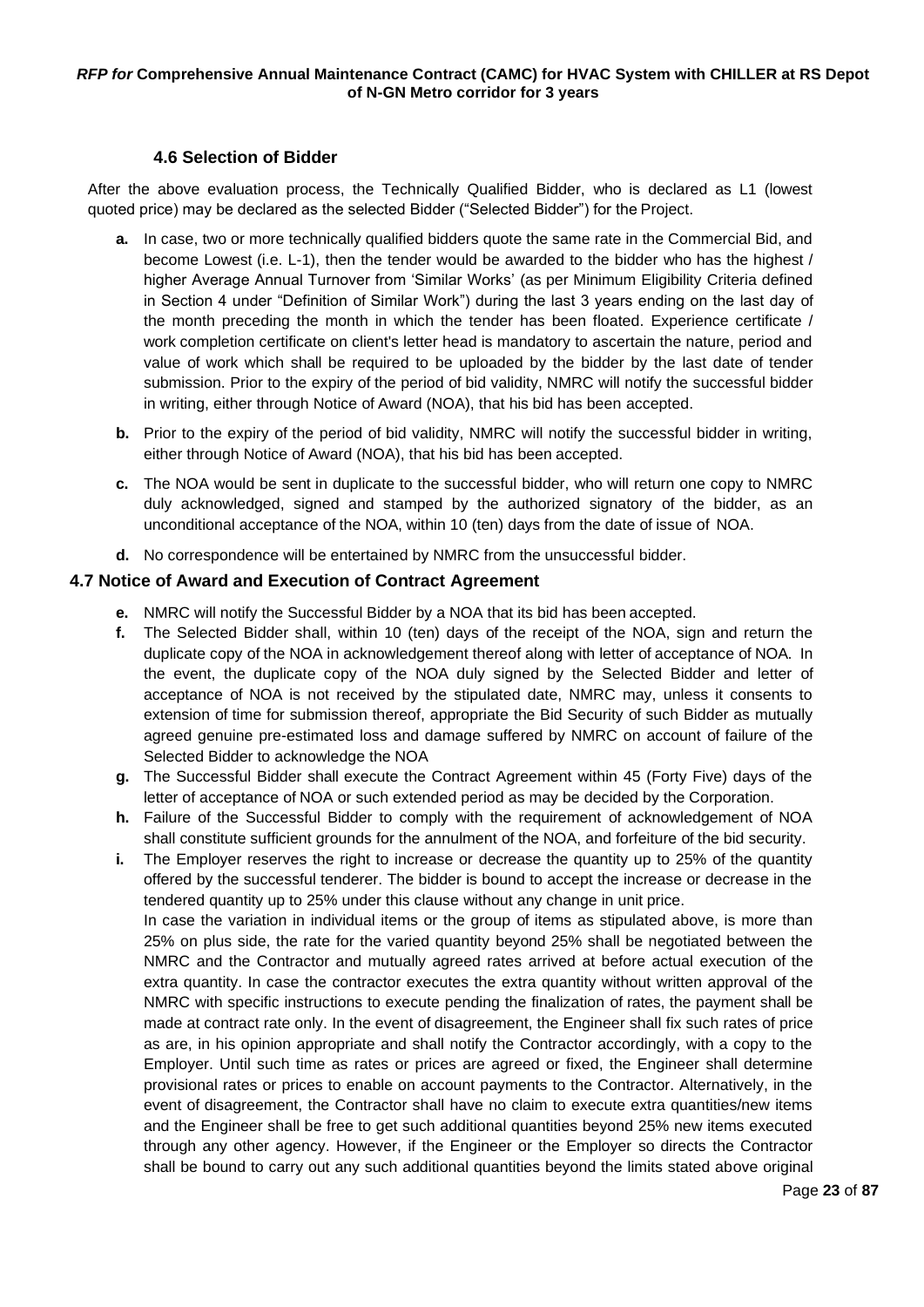quantities and or new items and the disagreement or the difference regarding rates to be paid for the same shall be settled in the manner laid down under the conditions for the settlement of dispute.

# <span id="page-23-0"></span>**4.8 Performance Bank Guarantee / Security Deposit**

- **a.** To fulfill the requirement of performance bank guarantee during the implementation period, the Successful Bidder (herein referred to as the "Contractor") shall deposit **10% of the Contract Price** in form of FDR/ DD or unconditional and irrevocable Bank Guarantee bond issued by a scheduled bank in favor of Noida Metro Rail Corporation Ltd, which may be reduced for balance years on completion of each year, within 30 days from Notice of Award. For unsuccessful bidder, EMD shall be refunded without any interest. The Performance Guarantee should be valid for a period of 06 (six) months beyond the CAMC. The performance guarantee should be issued by scheduled commercial bank from branch located in Delhi NCR, Noida or Greater Noida. Bidder should be ensured that issuing branch as well as encashment branch should be located in the area mentioned above.
- **b.** *Deleted*.
- **c.** It is to note that if contract value increases by more than 25% of the original contract value, the performance bank guarantee shall be increased accordingly.
- **d.** A Contract agreement will have to be signed by the Contractor at his cost on proper stamp paper. Without performance guarantee by Contractor, Contract agreement shall not be signed.
- **e.** NMRC reserves the right for deduction of NMRC dues from Contractor's Performance Bank Guarantee/ Security Deposit (interest free) for – Any penalty imposed by NMRC for violation of any terms and conditions of agreement committed by the Contractor.
- **f.** Any amount which NMRC becomes liable to the Government/Third party due to any default of the Contractor or any of his director/ employees/ representatives/ servant/ agent, etc.
- **g.** Any payment/ fine made under the order/judgment of any court/consumer forum or law enforcing Contractor or any person duly empowered in his behalf.
- **h.** Any outstanding payment/ claims of NMRC remained due after completion of relevant actions as per agreement.
- **i.** Once the amount under above Clause is debited, the Contractor shall replenish the Security Deposit/ Performance Bank Guarantee to the extent the amount is debited within 15 days period, failing which, it shall be treated as Contractor Event of Default and will entitle NMRC to deal with the matter as per the provisions of RFP and Contract Agreement.

# <span id="page-23-1"></span>**4.9 Contract during Proposal Evaluation**

- **a.** Proposals shall be deemed to be under consideration immediately after they are opened and until such time NMRC makes official intimation of award/ rejection to the Bidders. While the Proposals are under consideration, Bidders and/ or their representatives or other interested parties are advised to refrain from contacting by any means, NMRC and/ or their employees/ representatives on matters related to the Proposals under consideration till the time Contract is awarded.
- **b.** Any effort by a Bidder to influence NMRC in its decisions on e-Bid evaluation, e-Bid comparison or contract award may result in rejection of the Bidder's e-Bid.
- **c.** In the event of any information furnished by the Contractors found false or fabricated the minimum punishment shall be debarred/ blacklisting and the legal proceeding may also be initiated.
- **d.** If the Bidder wishes to bring additional information to the notice of NMRC, he/she can do so in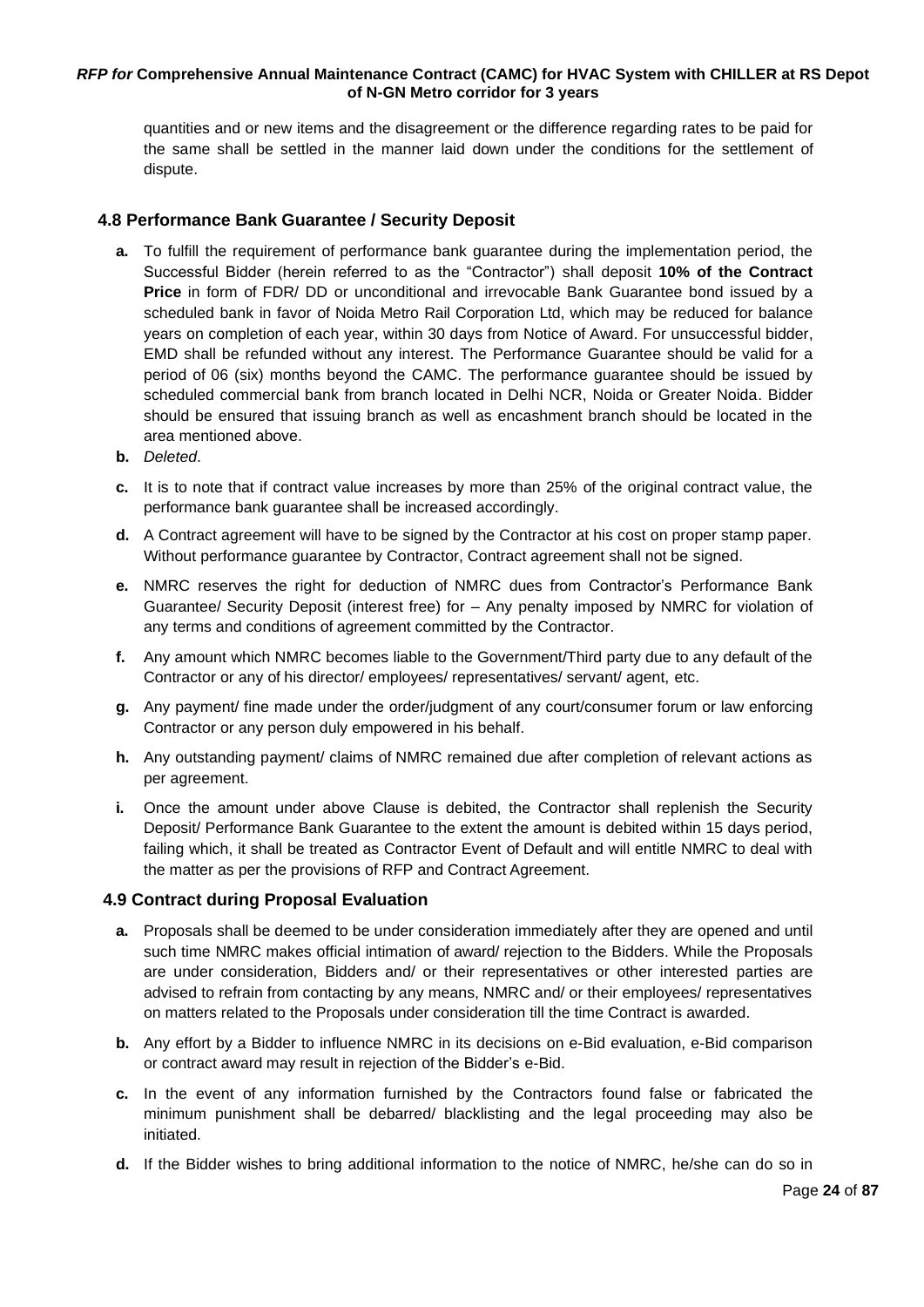writing. All correspondence/ enquiry should be submitted to the following in writing by fax/ post/courier:

**GM (Technical) Noida Metro Rail Corporation (NMRC) Limited Block-III, 3rd Floor, Ganga Shopping Complex, Sector-29, Noida -201301 District Gautam Buddha Nagar, Uttar Pradesh Email:** [nmrcnoida@gmail.com,](mailto:nmrcnoida@gmail.com,) nmrcjgmelectrical@gmail.com

**e.** No interpretation, revision, or other communication from NMRC regarding this solicitation is valid unless in writing and signed by the competent authority from NMRC.

# <span id="page-24-0"></span>**4.10 Other Instruction**

- **a.** Canvassing in connection with the tenders is strictly prohibited and the tenders, submitted by Bidder, who resort to canvassing, are liable to be rejected. EMD will be forfeited of those tenders who will be found non- serious and if it is felt by the tender committee that the Bidders submitted their tender only to influence the tendering process.
- **b.** On acceptance of the tender, the name of the accredited representative of the Contractor, who would be responsible for taking instructions from the NMRC or the official deputed by NMRC, shall be communicated to the NMRC or the official deputed by NMRC in writing.

# <span id="page-24-1"></span>**4.11 Project Financial Terms**

- a. The payment will be made on Quarterly basis as per the accepted rates based on the actual work carried out as per the Schedule of work (Bill of Quantity) after satisfactory verification by the users from NMRC.
- b. The payment will be made only for the work actually carried out as per the schedule of work (Bill of Quantity) completed & handed over to the user.
- c. Income Tax is deductable at source while effecting payment of bills at the prescribed percentage as per the orders of the government.
- d. GST, if claimed, will be reimbursed only if the GST registration number is mentioned in the invoice. In the absence of GST registration number, GST will not be reimbursed.
- e. Quote PAN and GST on all correspondence, Bills, Vouchers and other documents otherwise TDS at higher of the prescribed rate will be deducted.
- f. All payments to the contractors will be made by e-Payment /Account Payee Cheques. Quarterly payment shall be made on receipt of the bill complete & correct in all respect along with the supporting documents subject to deduction of statutory charges/taxes/duties/levies etc.
- g. Bills, correct in all respect, shall be submitted to Engineer-In-Charge, in duplicate along with supporting documents, who will arrange payment through Departments, NMRC
- h. No advance of any type shall be paid.
- i. TDS on quarterly invoice of tenderer is deducted while processing quarterly bills as per Govt. Guidelines.
- j. Supporting documents to be submitted by contractor along with quarterly bill as detail given in SCC.
- k. No overtime is considered to achieve higher level of safety standards. The tenderer should consider execution of work in shifts as specified in the tender or desired by engineer in charge. The agency must ensure timely payment of salary, PF, ESI, etc. and prompt medical facility to sick/injured and to all staff.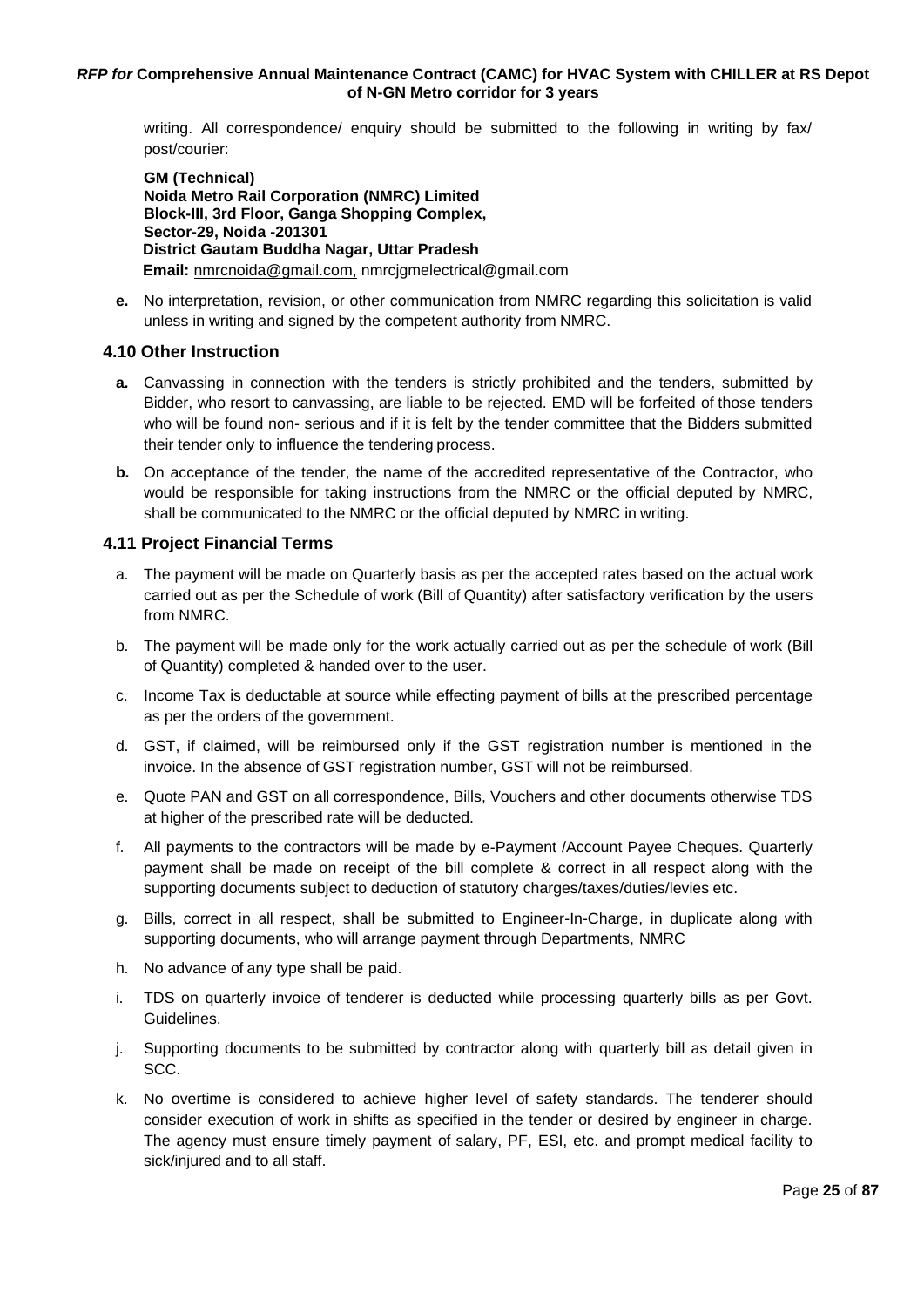# <span id="page-25-0"></span>**5. Section 5: Special Conditions of Contract (SCC)**

| <b>SCC</b>    | Reference         | <b>Description</b>                                                                                                                                              |  |  |
|---------------|-------------------|-----------------------------------------------------------------------------------------------------------------------------------------------------------------|--|--|
| <b>Clause</b> | to GCC Sub-       |                                                                                                                                                                 |  |  |
|               | <b>Clause No.</b> |                                                                                                                                                                 |  |  |
| 1.1           | Sub Clause        | <b>PERFOMANCE SECURITY</b>                                                                                                                                      |  |  |
|               | 4.2.1             | The successful tenderer shall furnish to the Employer a security in the form of                                                                                 |  |  |
|               |                   | a bank guarantee for an amount of 10% of the Contract value. The                                                                                                |  |  |
|               |                   | Performance security shall only be released after issuance of the performance                                                                                   |  |  |
|               |                   | certificate for the complete scope of work under the contract. No performance<br>Security shall be released against part performance certificates issued by the |  |  |
|               |                   | Employer. If the contractor fails to submit the Performance bank guarantee                                                                                      |  |  |
|               |                   | within specified time limit i.e. within 30 days of receipt of NOA, quarterly                                                                                    |  |  |
|               |                   | running bill payment will be released to contractor by deducting 10 % of the                                                                                    |  |  |
|               |                   | payment amount from quarterly running bill.<br>In case the contract value exceeds beyond 25% of the original contract value,                                    |  |  |
|               |                   | the contractor shall have to submit additional performance security.                                                                                            |  |  |
| 1.2           | Sub-Clause        | <b>REPRESENTATION ON WORKS</b>                                                                                                                                  |  |  |
|               | 4.3               |                                                                                                                                                                 |  |  |
|               |                   | Contractor representative, The instructions given by the Engineer-In-charge or<br>Engineer-In-charge's representative to contractor shall be<br>complied        |  |  |
|               |                   | immediately. The contractor shall not replace any of the deployed staffs for the                                                                                |  |  |
|               |                   | work without permission of Engineer-In-charge.                                                                                                                  |  |  |
|               |                   |                                                                                                                                                                 |  |  |
|               |                   | The contractor either himself or his nominated representative duly authorized                                                                                   |  |  |
|               |                   | by the contractor shall be responsible to attend any exigency/emergency/attend                                                                                  |  |  |
|               |                   | meetings, to resolve all the issues related to satisfactory execution of the work.                                                                              |  |  |
| 1.3           | Sub-Clause        | <b>SUB-CONTRACTOR</b>                                                                                                                                           |  |  |
|               | 4.5               | Sub-contracting of whole work or any part of work shall not be permitted                                                                                        |  |  |
|               |                   | in the contract. If it will come to the notice of employer that the work or part of                                                                             |  |  |
|               |                   | work has been subcontracted, the contract will be terminated and performance                                                                                    |  |  |
|               |                   | bank guarantee shall be forfeited and punitive action shall be initiated against                                                                                |  |  |
|               |                   | the contractor.                                                                                                                                                 |  |  |
| 1.4           | Sub-Clause        | SUFFICIENCY OF ACCEPTED CONTRACT AMOUNT                                                                                                                         |  |  |
|               | 4.10              | The Contractor shall be deemed to have satisfied himself as to the correctness                                                                                  |  |  |
|               |                   | and sufficiency of the Contract Price. Unless otherwise stated in the Contract,                                                                                 |  |  |
|               |                   | the Contract Price shall cover all his obligations under the Contract and all                                                                                   |  |  |
|               |                   | things necessary for Execution and Completion of the Works with High Quality                                                                                    |  |  |
|               |                   | Level.                                                                                                                                                          |  |  |
|               |                   | The contractor shall be deemed to have satisfied himself as the sufficiency of                                                                                  |  |  |
|               |                   | contract prices for the payments to employees towards compliance of                                                                                             |  |  |
|               |                   | minimum wages, PF & ESI, etc.                                                                                                                                   |  |  |
|               |                   |                                                                                                                                                                 |  |  |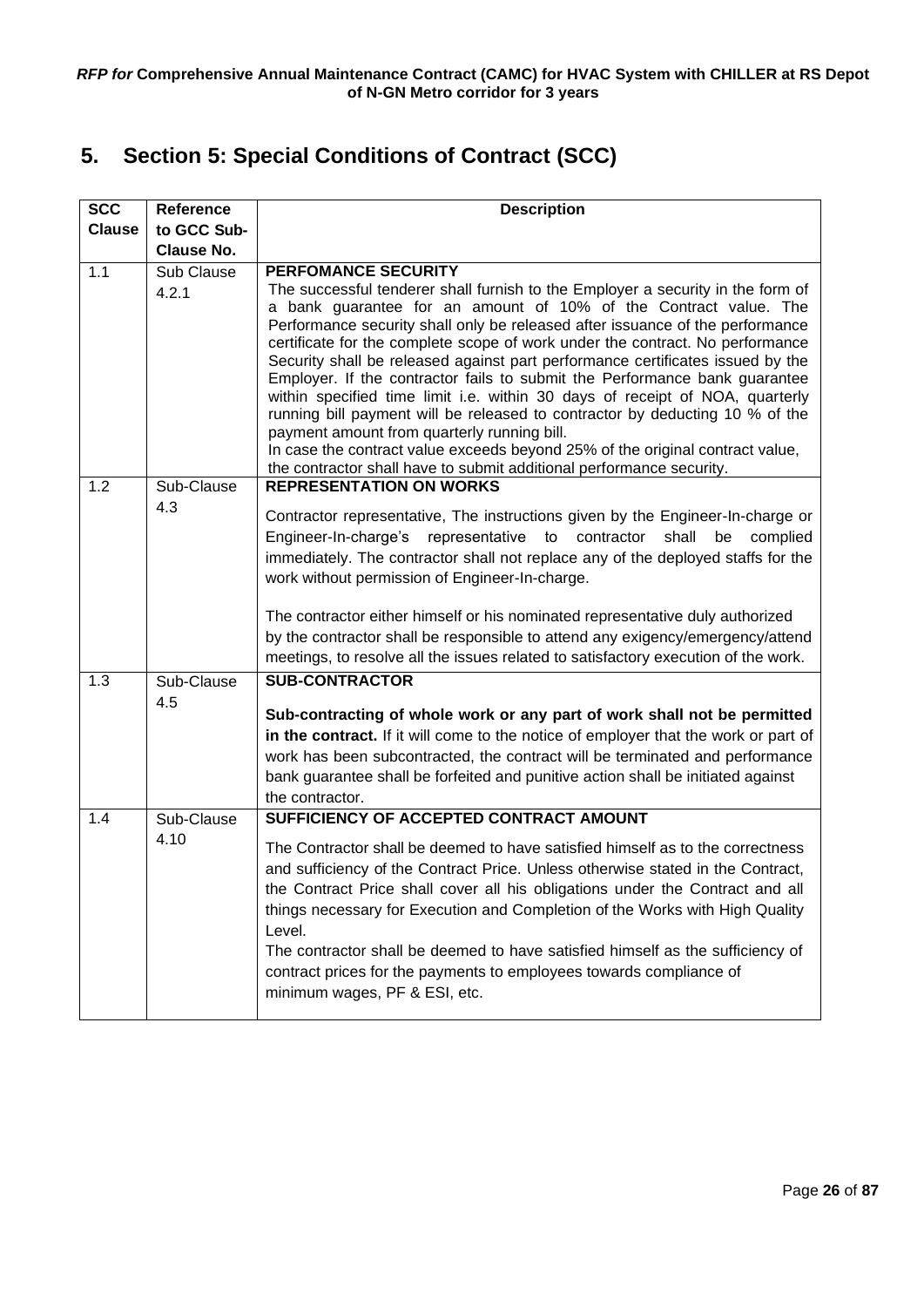| 1.5 |                    | <b>PENALTY &amp; DEDUCTION</b><br>If Chiller is kept out of service for more than 24 hrs due to non-<br>a)<br>availability of Spares or due to lack of proper attention, NMRC shall<br>impose a penalty of Rs 1000/- (Rs one Thousand Only) per day for<br>each such case. Maximum penalty that can be imposed by NMRC<br>in case of failure of more than 1 equipments can be up to Rs 3000<br>per day. The penalty shall be applicable during CAMC period.<br>b)<br>It should be clearly understood that if, total penalty and<br>deductions in any one year of the contract exceeds 20% of<br>average annual value of contract, the contractor will be<br>blacklisted from NMRC for participation in the similar<br>category of works. |
|-----|--------------------|------------------------------------------------------------------------------------------------------------------------------------------------------------------------------------------------------------------------------------------------------------------------------------------------------------------------------------------------------------------------------------------------------------------------------------------------------------------------------------------------------------------------------------------------------------------------------------------------------------------------------------------------------------------------------------------------------------------------------------------|
| 1.6 | Sub-Clause<br>4.14 | <b>PROGRESS REPORTS</b><br>The contractor shall attend a meeting with Engineer-Incharge every month to<br>elaborate the measures which the contractor proposes to take in order to<br>improve the quality of work, efficiency, progress of the action items, progress of<br>work, and compliance of safety audit report etc with release of MOM. The<br>Contractor shall also submit to the Engineer-In-charge such other reports as<br>may reasonably be required by him or any relevant authority or public body.                                                                                                                                                                                                                      |
| 1.7 | Sub<br>Clause      | <b>EQUIPMENTS, MACHINERY AND PLANTS</b>                                                                                                                                                                                                                                                                                                                                                                                                                                                                                                                                                                                                                                                                                                  |
|     | 4.15               | Contractor may note that no tools, spare parts, machinery, plant and<br>equipment shall be supplied by the employer. The contractor has to arrange<br>all tools, equipment machinery, spare parts, etc. and their transportation as<br>required for the work under the contract.<br>The plant, machinery and equipments brought for the execution of work, unless<br>otherwise specified, shall be under ownership of contractor. Contractor shall not<br>remove above plant, machinery and equipments without permission of<br>Engineer-in-charge.<br>The Engineer-in-charge shall not, at any time, be liable for the loss or damage<br>to any of the contractor's Plant, Machinery, Temporary Works or materials.                     |
|     |                    |                                                                                                                                                                                                                                                                                                                                                                                                                                                                                                                                                                                                                                                                                                                                          |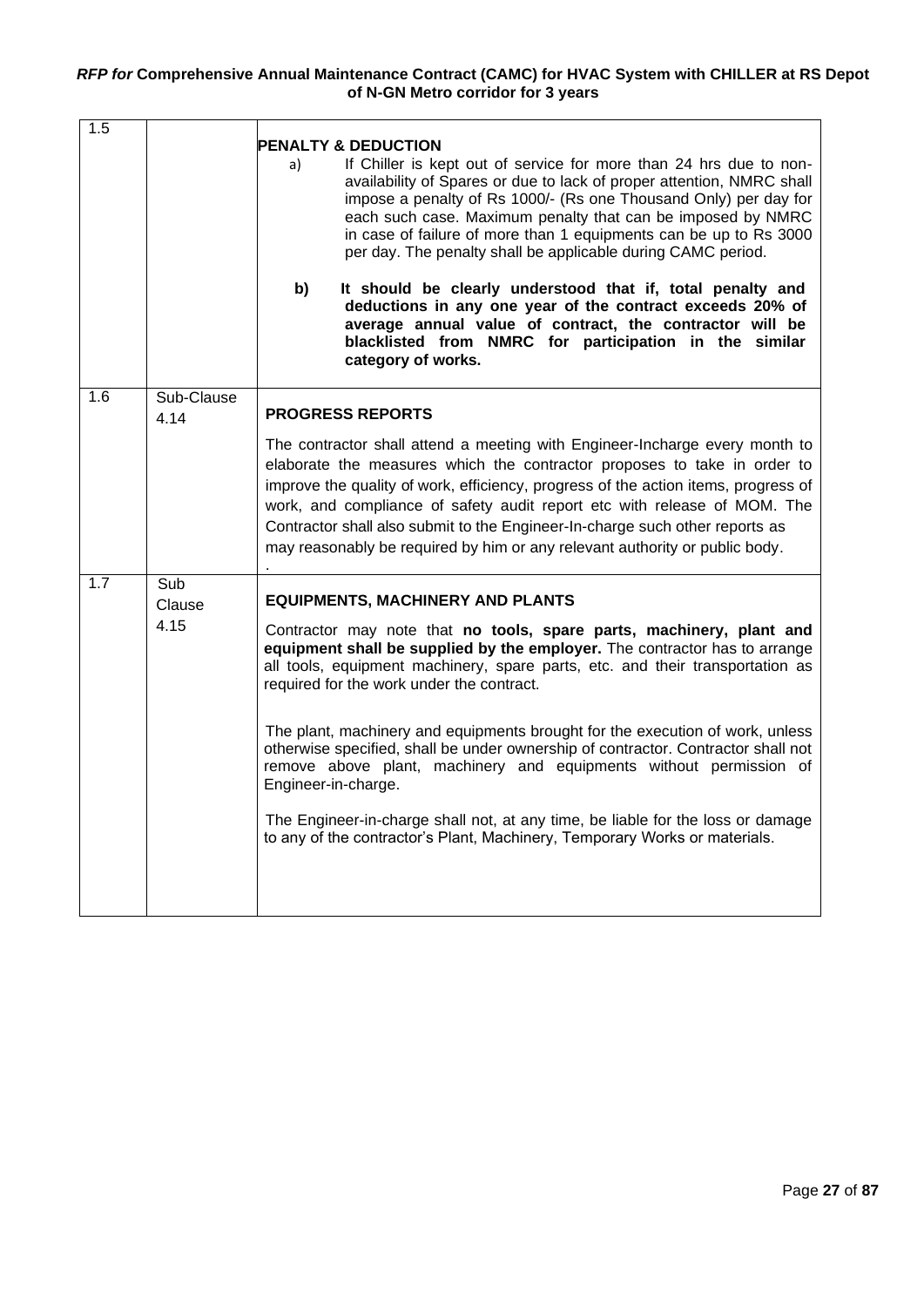| <b>SCC</b>    | Reference         | <b>Description</b>                                                                                       |  |
|---------------|-------------------|----------------------------------------------------------------------------------------------------------|--|
| <b>Clause</b> | to GCC Sub-       |                                                                                                          |  |
|               | <b>Clause No.</b> |                                                                                                          |  |
| 1.8           | Sub Clause        | <b>SAFETY</b>                                                                                            |  |
|               | 4.16              |                                                                                                          |  |
|               |                   | A) SAFETY REQUIRMENTS                                                                                    |  |
|               |                   | The Metro Train Stations and Depot are having High Voltage Over Head                                     |  |
|               |                   | Electric Lines, High Voltage Equipments, the movement of Trains in the depot,                            |  |
|               |                   | etc which can cause major injury, electrocution, death to the personnel and                              |  |
|               |                   | thus requirements for safety observance are very high.                                                   |  |
|               |                   | The contractor shall be responsible for ensuring the fitness and safety of all                           |  |
|               |                   | persons employed at work. In this regard, the contractor and deputed staff                               |  |
|               |                   | must ensure the observance of safety requirements. It shall be the sole                                  |  |
|               |                   | responsibility of the contractor to adopt all the safety measures and deploy                             |  |
|               |                   | personnel who are adequately trained in safety.                                                          |  |
|               |                   | The contractor is responsible to ensure that necessary and adequate personal                             |  |
|               |                   | protective equipments are all the times available for the service to personnel                           |  |
|               |                   | working. Contractor shall ensure to provide the Hi-Visibility/ Reflecting Jackets                        |  |
|               |                   | to all on site staff.<br>It shall be the contractor's sole responsibility to make aware all his deployed |  |
|               |                   |                                                                                                          |  |
|               |                   | staffs about the safety rules and procedure including Dos' and Don'ts' of                                |  |
|               |                   | working in the vicinity of 25 KV overhead Equipment.<br><b>B) SAFETY PRECAUTIONS</b>                     |  |
|               |                   | After the date of Notice to Proceed, the Contractor shall submit a detailed and                          |  |
|               |                   | comprehensive contract specific Site Safety Plan based on the Employer's                                 |  |
|               |                   | Safety, Health and Environmental Manual (SHE Manual). The Contractor is                                  |  |
|               |                   | required to make himself aware of all the requirements of the Employer's                                 |  |
|               |                   | Safety, Health and Environmental Manual in this regard and comply with them.                             |  |
|               |                   | The Site Safety Plan shall include detailed policies, procedures and regulations                         |  |
|               |                   | which, when implemented, will ensure Compliance with 6.7 of General                                      |  |
|               |                   | Conditions of Contract.                                                                                  |  |
|               |                   | The Contractor shall, from time to time and as necessary or required by the                              |  |
|               |                   | Engineer produce supplements to the site Safety Plan such that it is at all times                        |  |
|               |                   | a detailed, comprehensive and contemporaneous statement by the Contractor                                |  |
|               |                   | of his site safety and Industrial health obligations, responsibilities policies and                      |  |
|               |                   | procedures (under the laws of India) or as stated In the Contract or elsewhere                           |  |
|               |                   | relating to work on Site.                                                                                |  |
|               |                   | If at any time the Site Safely Plan is, in the opinion of the Engineer, Insufficient                     |  |
|               |                   | or requires revision or modification to ensure the security of the Works and the                         |  |
|               |                   | safety of all workmen upon, and visitors to the Site, the Engineer may instruct                          |  |
|               |                   | the Contractor to revise the Site Safety Plan. The contractor shall, within 14                           |  |
|               |                   | days, submit the revised plan to the Engineer for review. Any omission,                                  |  |
|               |                   | Inconsistency or error in the Site Safety Plan or the Engineer concurrence or                            |  |
|               |                   | the rejection of the Site Safety Plan and or supplements thereto shall be without                        |  |
|               |                   | prejudice to the Contractor's obligations with respect to site safety and                                |  |
|               |                   | industrial health and shall not excuse any failure by the contractor to adopt                            |  |
|               |                   | proper and recognised safety practices throughout the execution of the Works.                            |  |
|               |                   | The Contractor shall adhere to the Site Safety Plan and shall ensure that all                            |  |
|               |                   | sub contactors of all tiers have a Copy of the Site Safety Plan and comply with                          |  |
|               |                   | its provisions. The Contractor shall notify the Engineer Immediately of any                              |  |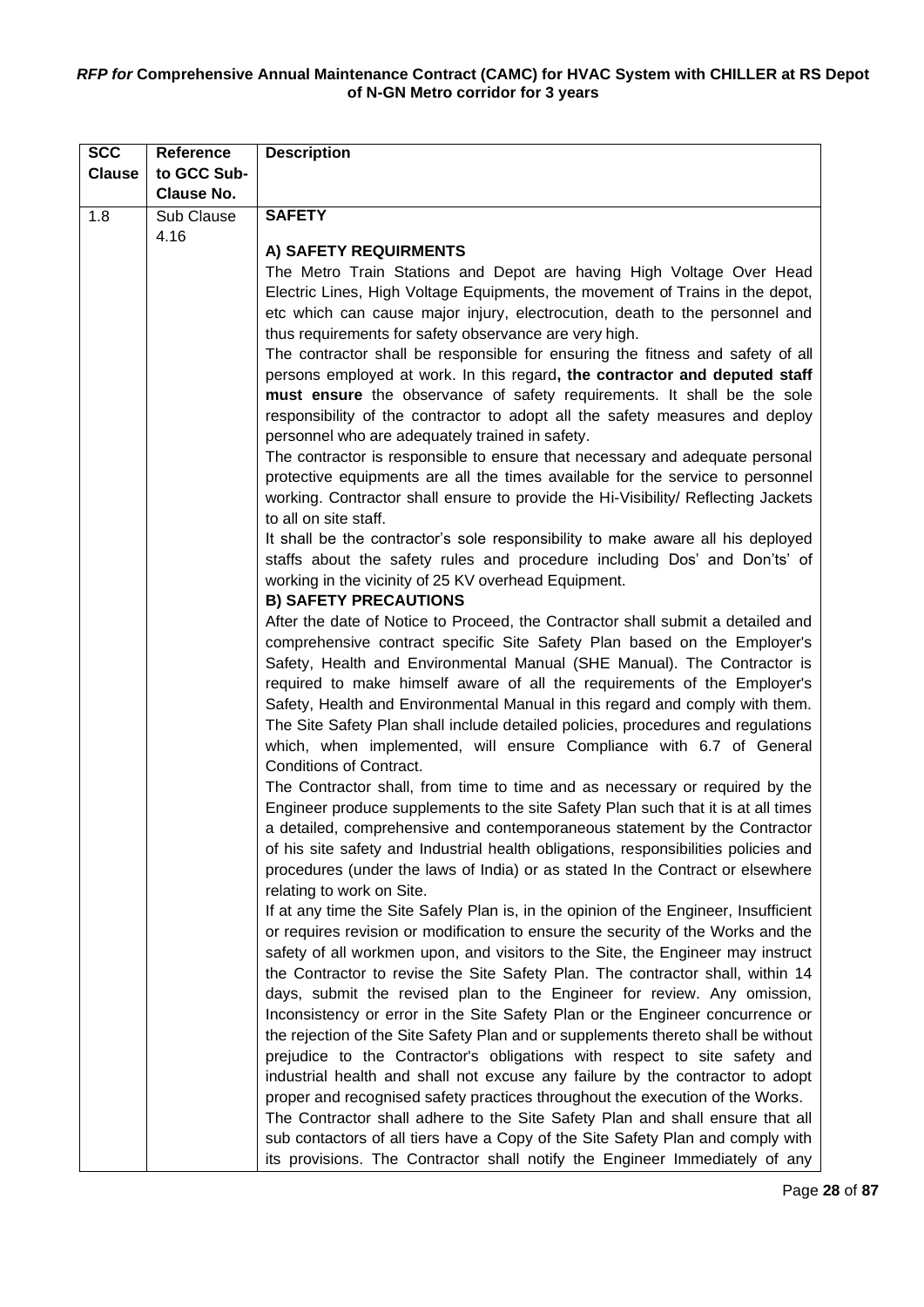|     |                           | occurrence or incident that results in death or serious Injury as defined In the<br>Indian Penal Code. Such Initial notification may be verbal and confirmed in<br>writing thereafter and shall be followed by a comprehensive written report within<br>24 hours of the occurrence/Incident. The Contractor shall duly complete<br>standard forms as required by the Engineer and Statutory Authorities.<br>The Contractor shall provide and maintain all necessary temporary, fire<br>protection and fire fighting facilities on the Site during the construction of the<br>Works in accordance with the statutory regulations and as required by the<br>Engineer. The Contractor shall ensure that all gases, fuels and other dangerous<br>materials and goods are stored and handled in a safe manner and in<br>accordance with the statutory regulations and as required by the Engineer. The<br>obligations and requirements for safety and industrial health under this Contract<br>are entirely without prejudice to, and do not derogate from, the Contractor's<br>statutory obligations, with respect to safety and industrial health.<br>A minimum penalty of Rs. 10000/- shall be Imposed along with the cost of non-<br>provision of services as per SHE manual for each instance. |
|-----|---------------------------|------------------------------------------------------------------------------------------------------------------------------------------------------------------------------------------------------------------------------------------------------------------------------------------------------------------------------------------------------------------------------------------------------------------------------------------------------------------------------------------------------------------------------------------------------------------------------------------------------------------------------------------------------------------------------------------------------------------------------------------------------------------------------------------------------------------------------------------------------------------------------------------------------------------------------------------------------------------------------------------------------------------------------------------------------------------------------------------------------------------------------------------------------------------------------------------------------------------------------------------------------------------------------------------------|
|     |                           | <b>C) ACCIDENTS</b><br>If any accident occurs due to execution of work or due to negligence on the part<br>of the contractor's personnel it shall be the full responsibility of the Contractor.<br>If any damage occurs to the structures/ material & equipment as well as rolling<br>stock, the cost of damage will be recovered from the contractor's bill.<br>The firm must maintain a "Zero Accident Record". In case of any major accident<br>/fatality a penalty of not exceeding 15% of total contract value will be levied.<br>This penalty will be in addition to other penalties specified under the<br>clause no 1.5 of SCC.                                                                                                                                                                                                                                                                                                                                                                                                                                                                                                                                                                                                                                                        |
|     |                           | <b>D) TRAINING ON SAFETY</b><br>NMRC will provide one day training on safety to contractor staff at site.<br>Contractor shall obtain their assurance in the format prescribed by Engineer In-<br>charge. Contractor shall submit the proof of this training and having obtained<br>the assurance of all staff to Engineer In-charge. Without above training and<br>having obtained proper proof of assurance, no staff will be deputed for work in<br>NMRC.                                                                                                                                                                                                                                                                                                                                                                                                                                                                                                                                                                                                                                                                                                                                                                                                                                    |
| 1.9 | <b>Sub-Clause</b><br>4.17 | <b>PROTECTION OF THE ENVIRONMENT</b><br>The contractor shall use the environment friendly material. The disposal of<br>garbage shall be in environment friendly manner with proper segregation of<br>biodegradable and non biodegradable waste.                                                                                                                                                                                                                                                                                                                                                                                                                                                                                                                                                                                                                                                                                                                                                                                                                                                                                                                                                                                                                                                |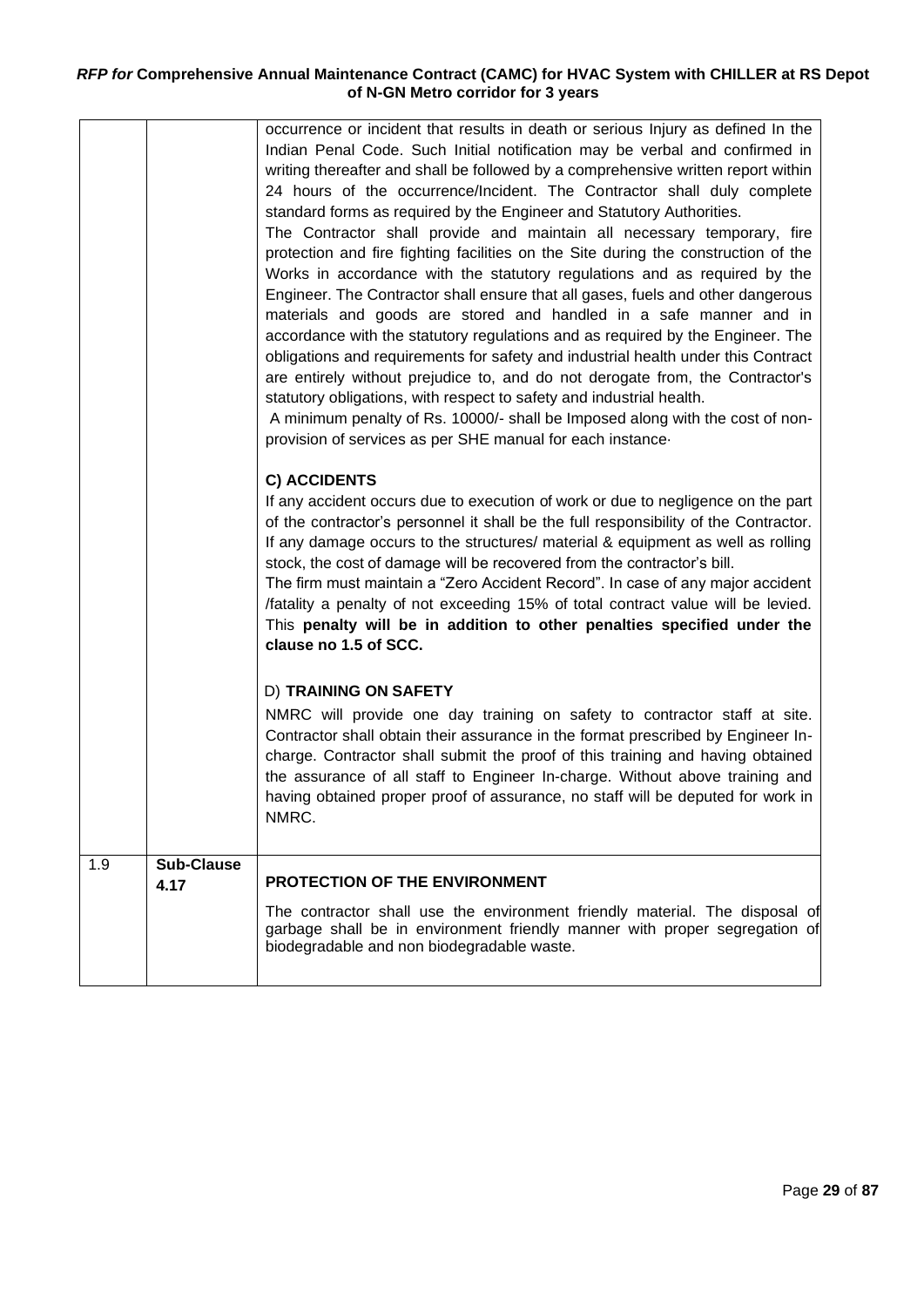| <b>SCC</b>    | <b>Reference</b>          | <b>Description</b>                                                                                                                                                                                                                                                                                                                                                                                                                                                                                                  |
|---------------|---------------------------|---------------------------------------------------------------------------------------------------------------------------------------------------------------------------------------------------------------------------------------------------------------------------------------------------------------------------------------------------------------------------------------------------------------------------------------------------------------------------------------------------------------------|
| <b>Clause</b> | to GCC Sub-               |                                                                                                                                                                                                                                                                                                                                                                                                                                                                                                                     |
|               | <b>Clause No.</b>         |                                                                                                                                                                                                                                                                                                                                                                                                                                                                                                                     |
| 1.10          | <b>Sub-Clause</b><br>4.18 | <b>ELECTRICITY AND WATER</b>                                                                                                                                                                                                                                                                                                                                                                                                                                                                                        |
|               |                           | The Employer shall make arrangements for Water supply and Electricity<br>necessary for the Works.                                                                                                                                                                                                                                                                                                                                                                                                                   |
|               |                           | The contractor shall make his own arrangements to tap the Electricity from the<br>nominated sockets / points. The contractor shall tap the Electricity as per IE<br>Rules & IE Act (Latest) duly following all safety precautions. The contractor<br>shall submit full scheme for the requirement of Electricity & water. If scheme<br>mentions Electricity requirement which is beyond the capacity of the Employer,<br>in that case the contractor shall make his own arrangements / alternative<br>arrangements. |
|               |                           | The Contractor should make his own arrangements to draw the water from the<br>available water point to the working place in such a manner without affecting<br>the premises.                                                                                                                                                                                                                                                                                                                                        |
|               |                           | The Contractor should make his own arrangements for Electricity and Water if<br>the Employer fails to provide Electricity and Water supply due to technical or<br>any other reasons beyond the control of the Employer.                                                                                                                                                                                                                                                                                             |
| 1.11          | <b>Sub-Clause</b><br>4.27 | <b>SECURITY OF THE SITE</b><br>The police verification shall be made available by the contractor for each and<br>every staff of contractor within one month of receipt of NOA. Without police<br>verification and proper I-card, no staff shall be permitted to enter the premises.                                                                                                                                                                                                                                 |
|               |                           | Security arrangements for the work shall be in accordance with general<br>requirements and the Contractor shall confirm to such requirements and shall<br>be held responsible for the action or inaction on the part of his staff, employees.                                                                                                                                                                                                                                                                       |
|               |                           | Contractor's employees and representatives shall wear Identification Badges<br>(cards), uniforms, helmets, safety shoes/gum boots, Hi-visibility / Reflecting<br>Jackets and other safety / protection wear as directed by Engineer-In-charge<br>and to be provided by the Contractor. Badges shall identify the Contractor and<br>show the employee's name and number and shall be worn at all times while at<br>site.                                                                                             |
|               |                           | All vehicles used by the Contractor shall be clearly marked with the<br>Contractor's name or identification mark.                                                                                                                                                                                                                                                                                                                                                                                                   |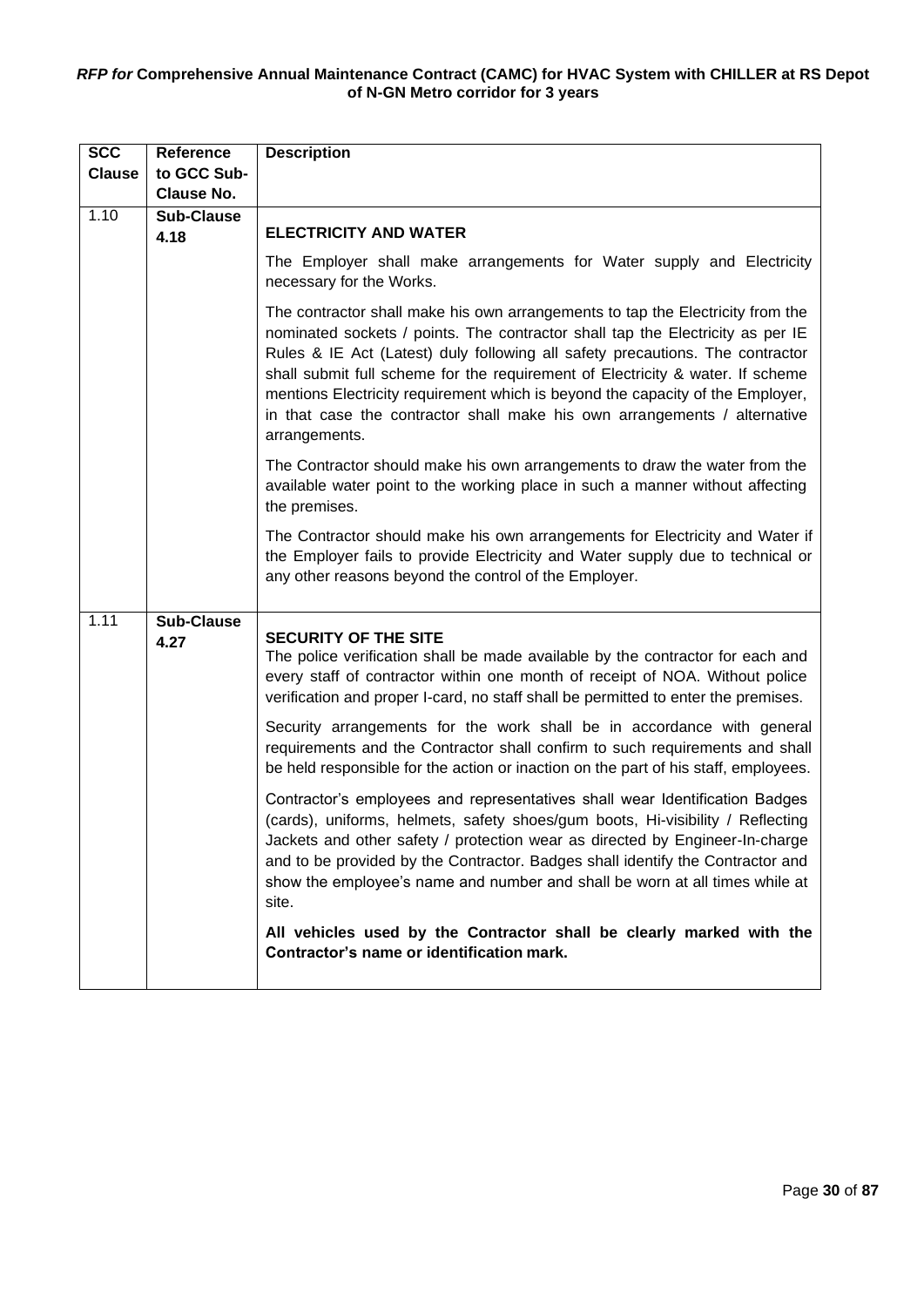| <b>SCC</b>    | <b>Reference</b>          | <b>Description</b>                                                                                                                                                                                                                                                                                                                                                                                                                                                                                                                                                                                                                                                                                                                                                                                                                                               |  |  |
|---------------|---------------------------|------------------------------------------------------------------------------------------------------------------------------------------------------------------------------------------------------------------------------------------------------------------------------------------------------------------------------------------------------------------------------------------------------------------------------------------------------------------------------------------------------------------------------------------------------------------------------------------------------------------------------------------------------------------------------------------------------------------------------------------------------------------------------------------------------------------------------------------------------------------|--|--|
| <b>Clause</b> | to GCC Sub-               |                                                                                                                                                                                                                                                                                                                                                                                                                                                                                                                                                                                                                                                                                                                                                                                                                                                                  |  |  |
|               | <b>Clause No.</b>         |                                                                                                                                                                                                                                                                                                                                                                                                                                                                                                                                                                                                                                                                                                                                                                                                                                                                  |  |  |
| 1.12          | <b>Sub-Clause</b><br>4.28 | <b>CONTRACTOR'S OPERATIONS ON SITE</b><br>All of the contractor's staff shall follow the rules and regulations, procedures in<br>the depot premises. The contractor shall make aware all of his staff for the<br>same.                                                                                                                                                                                                                                                                                                                                                                                                                                                                                                                                                                                                                                           |  |  |
| 2.1           | <b>Sub-Clause</b><br>6.2  | <b>RATES OF WAGES AND PAYMENT OF WAGES</b><br>The wages considered in the tender are as Per latest Delhi schedule of rates<br>(E&M) which comply minimum wages as applicable at that time.                                                                                                                                                                                                                                                                                                                                                                                                                                                                                                                                                                                                                                                                       |  |  |
|               |                           | The contractor shall pay the staff and labour as per the mentioned reference<br>order. However if the new circular is received from the concerned authorities<br>for revision of minimum wages during the currency or before finalization of the<br>contract, the contractor shall be bound to implement the same immediately.<br>Any variation in the rate of minimum wages/taxes will be dealt as per clause no<br>5.1, 5.2 & 5.3 of SCC.                                                                                                                                                                                                                                                                                                                                                                                                                      |  |  |
|               |                           | In case of revision (increase or decrease) either in minimum wages and/or<br>ceiling of Wage/Salary limit for payment of EPF & ESI etc, and/or in the<br>percentage value of contribution towards EPF & ESI etc by government<br>(state/union) then the Same will be compensated by NMRC as per clause 5.3<br>of SCC and contractor is bound to pay revised statutory charges/wages etc to<br>workmen into without any deduction whatsoever. Any default in payment of<br>wages less than statutory wages etc will be treated as fraudulent practice and<br>action shall be taken against contractor for such fraudulent act in terms of<br>contract/Indian Contract Act/Other applicable Law.<br>The Contractor will ensure to open bank accounts for each worker employed<br>by him and all the payments to workers will be released through bank<br>accounts. |  |  |
|               |                           | In case to meet out any exigency/ emergency the payment to staff shall be<br>made in cash in the presence of Engineer-In-Charge or his nominated<br>representative. Non-compliance of Labour Law will attract penalty as per<br>Provision in SCC Clause 1.5.                                                                                                                                                                                                                                                                                                                                                                                                                                                                                                                                                                                                     |  |  |
| 2.2           | <b>Sub-Clause</b>         | <b>LABOUR LAW &amp; OBLIGATION OF CONTRACTOR</b>                                                                                                                                                                                                                                                                                                                                                                                                                                                                                                                                                                                                                                                                                                                                                                                                                 |  |  |
|               | 6.4 & 4.1                 | In dealing with labour and employees, the Contractor shall comply fully with all<br>laws and statutory regulations pertaining to engagement, payment and upkeep<br>of the labour in India. Some of the obligation of contractor is as below for the<br>guidance of contractor to follow:                                                                                                                                                                                                                                                                                                                                                                                                                                                                                                                                                                         |  |  |
|               |                           | Display notices showing rates of wages, hours of work, wage period,<br>T<br>date of payment, Name, Address & contact no. of the inspectors/labour<br>officer having the jurisdiction and date of payment of unpaid wages<br>shall be displayed in English and in Hindi. A copy of notice shall be<br>sent to the inspector and wherever any changes occur the same shall<br>be communicated forthwith.                                                                                                                                                                                                                                                                                                                                                                                                                                                           |  |  |
|               |                           | ii.<br>License for employing contract labour.                                                                                                                                                                                                                                                                                                                                                                                                                                                                                                                                                                                                                                                                                                                                                                                                                    |  |  |
|               |                           | iii<br>Contractor has to pay Minimum Rates of wages in respect of that<br>category of worker during the entire period of contract applicable time                                                                                                                                                                                                                                                                                                                                                                                                                                                                                                                                                                                                                                                                                                                |  |  |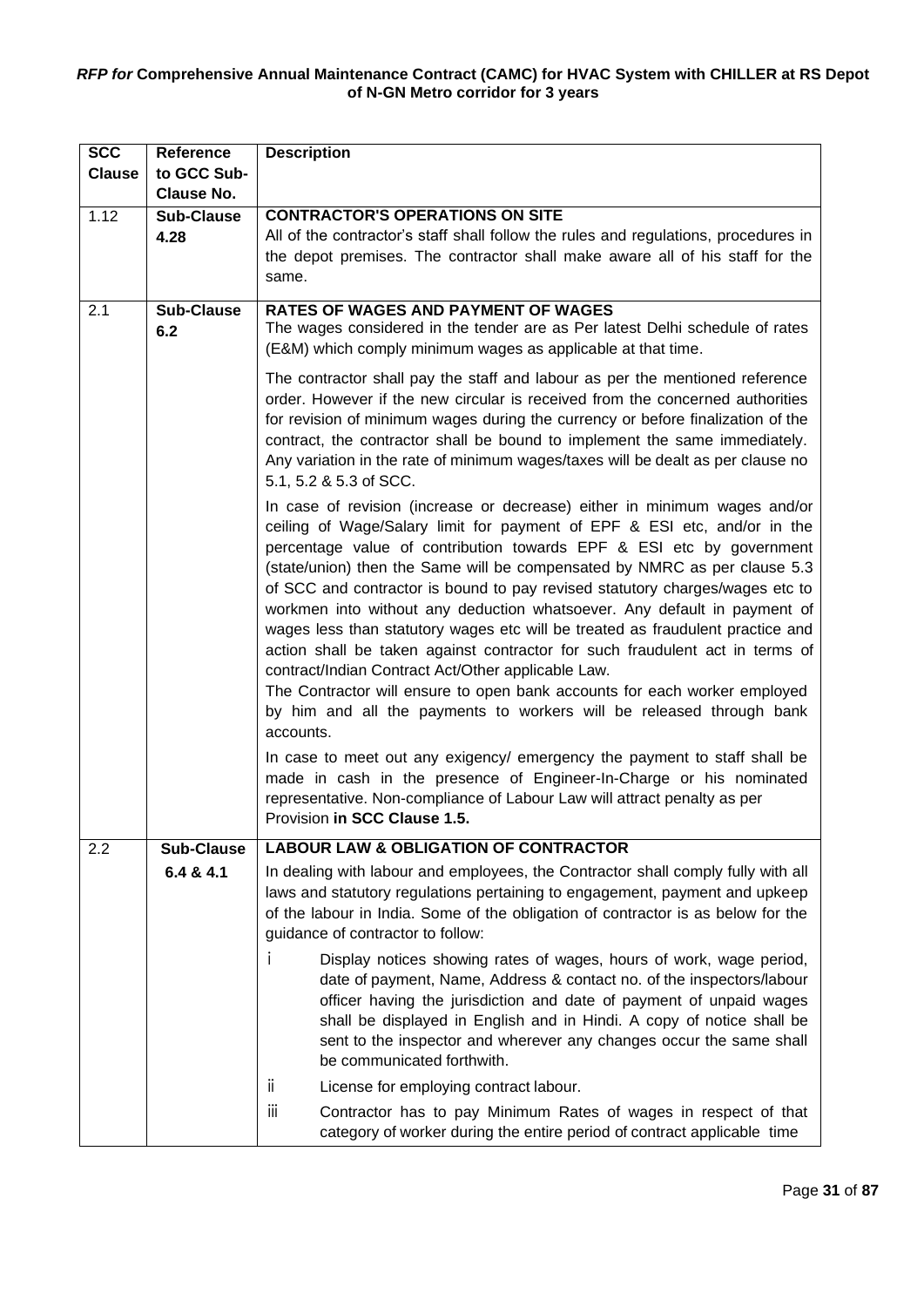|  |      | to time by 7th of every month. The minimum rates of wages which is                                                                                                                                                                                                                                                                                                                                                                                                                                                                                                                                                                         |
|--|------|--------------------------------------------------------------------------------------------------------------------------------------------------------------------------------------------------------------------------------------------------------------------------------------------------------------------------------------------------------------------------------------------------------------------------------------------------------------------------------------------------------------------------------------------------------------------------------------------------------------------------------------------|
|  |      | notified by Government. Any change in rate shall be considered<br>and the payment shall be made accordingly.                                                                                                                                                                                                                                                                                                                                                                                                                                                                                                                               |
|  | iv   | Compliance of Minimum wages Act by Payment of wages to all staff<br>through Bank Payment. Cash payment to new staff up to 2 month only<br>may be allowed, and it will be made only in the presence of nominated<br>representative of employer. Submit proof of minimum wages payment<br>(Bank statement) on monthly basis to the employer. For initial 2<br>months of contract period relaxation of bank payment may be given on<br>the above clause to full fill the obligation of opening of bank accounts<br>of new contract labour, but after this initial period, wage payment to<br>maximum staff must be through bank account only. |
|  | V    | Fix periods in respect of which such wages shall be payment. However<br>Wages payment period should not exceed one month.                                                                                                                                                                                                                                                                                                                                                                                                                                                                                                                  |
|  | vi   | Wages to be paid without deduction of any kind except those specified<br>in labour law                                                                                                                                                                                                                                                                                                                                                                                                                                                                                                                                                     |
|  | vii  | Compliance of provisions & facilitate benefit under ESI act 1948 or<br>Workmen compensation Act to the workmen.                                                                                                                                                                                                                                                                                                                                                                                                                                                                                                                            |
|  | viii | Deposit PF contribution in respect of all its employees up to wage<br>ceiling limit. The PF shall be computed on minimum wages. Splitting of<br>minimum wages will not be allowed. Submit separate ECR along with<br>challan for ESI and PF submission for this contract on monthly basis to<br>the employer before release of payment. Wages shown in ECR sheet<br>should match with wages payment sheet.                                                                                                                                                                                                                                 |
|  | ix   | Provide First Aid facilities to contract workers at work sites,                                                                                                                                                                                                                                                                                                                                                                                                                                                                                                                                                                            |
|  | X    | Issue employment card to contract workers in new Form- XII. Submit<br>certificate of compliance for this rule to the employer.                                                                                                                                                                                                                                                                                                                                                                                                                                                                                                             |
|  | xi   | Issue service certificate in new Form-VIII. Submit certificate of<br>compliance for this rule to the employer.                                                                                                                                                                                                                                                                                                                                                                                                                                                                                                                             |
|  | хii  | Maintain registers under various labour laws rules 2017 i.e. employee<br>Register (Form-A), Wage Register (Form-B), Register of Loan/<br>Recoveries (Form- C), Attendance Register (Form-D) etc.                                                                                                                                                                                                                                                                                                                                                                                                                                           |
|  | xiii | Submit a return to inspector in new Form -VII within fifteen days of the<br>commencement or completion of each contract work under each<br>contract.                                                                                                                                                                                                                                                                                                                                                                                                                                                                                       |
|  | XİV  | File Unified Annual Return online in Form- XIV on the Shram Suvidha<br>Portal on or before the 1st day of February following the end of the<br>year to which it relates.                                                                                                                                                                                                                                                                                                                                                                                                                                                                   |
|  | XV   | Regular internal health check up of contract workers and maintaining<br>health register in prescribed Form under BOCW Act and submit report.                                                                                                                                                                                                                                                                                                                                                                                                                                                                                               |
|  | xvi  | To ensure treatment in case of accident/injuries suffered in<br>performance of work including wages and compensation under WC<br>Act.                                                                                                                                                                                                                                                                                                                                                                                                                                                                                                      |
|  | XVII | Send Accident report to Regional Labour Commissioner (RLC).                                                                                                                                                                                                                                                                                                                                                                                                                                                                                                                                                                                |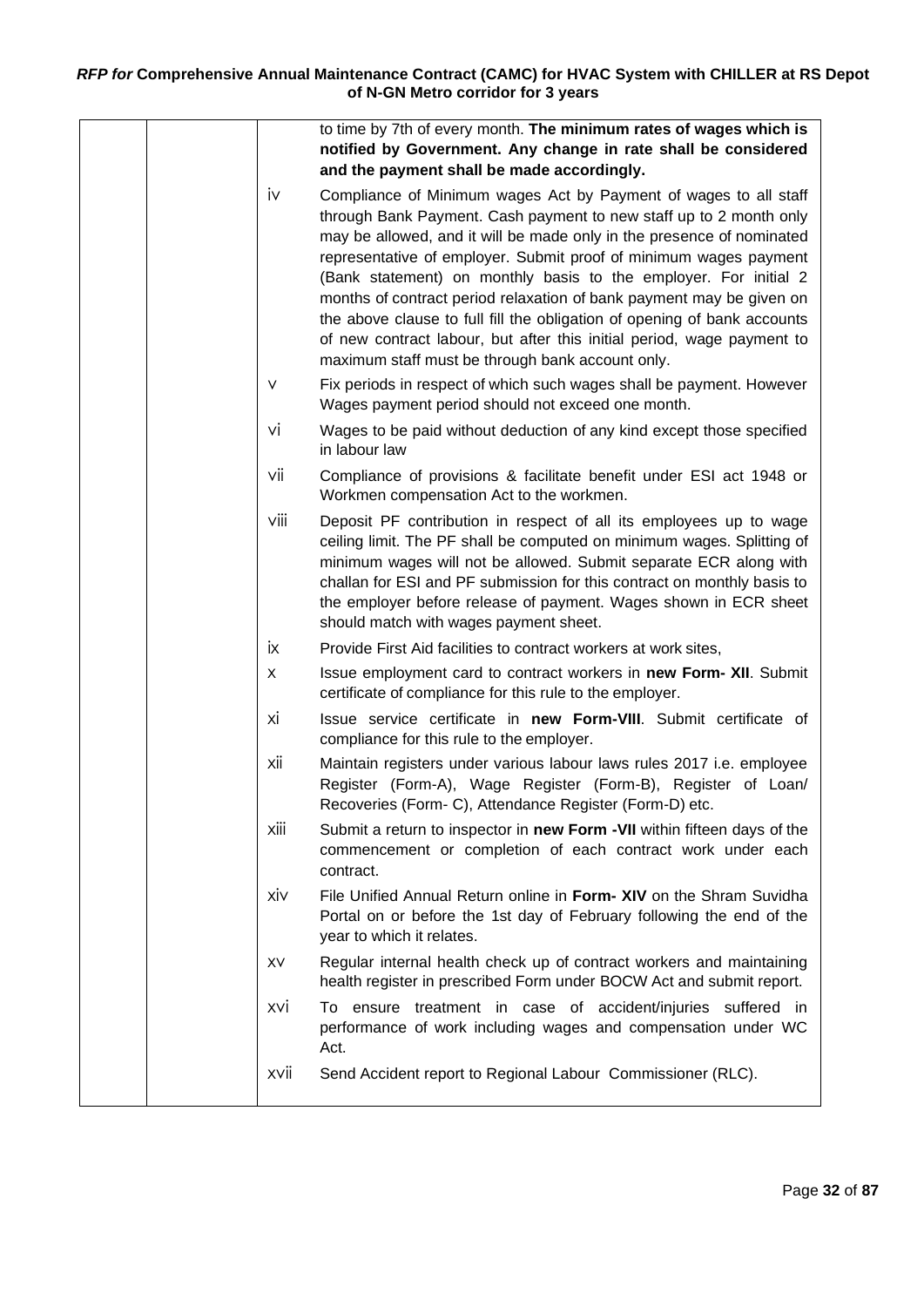| <b>SCC</b>    | Reference         | <b>Description</b>                                                                                                                                                                                                                                                                                                                                                                                                                                                                                                                                                                                                                                                                                                                                                                                                                                                                                                                                                                                                                            |
|---------------|-------------------|-----------------------------------------------------------------------------------------------------------------------------------------------------------------------------------------------------------------------------------------------------------------------------------------------------------------------------------------------------------------------------------------------------------------------------------------------------------------------------------------------------------------------------------------------------------------------------------------------------------------------------------------------------------------------------------------------------------------------------------------------------------------------------------------------------------------------------------------------------------------------------------------------------------------------------------------------------------------------------------------------------------------------------------------------|
| <b>Clause</b> | to GCC Sub-       |                                                                                                                                                                                                                                                                                                                                                                                                                                                                                                                                                                                                                                                                                                                                                                                                                                                                                                                                                                                                                                               |
|               | <b>Clause No.</b> |                                                                                                                                                                                                                                                                                                                                                                                                                                                                                                                                                                                                                                                                                                                                                                                                                                                                                                                                                                                                                                               |
|               |                   | other labour laws in force and he shall be liable for compliance of all                                                                                                                                                                                                                                                                                                                                                                                                                                                                                                                                                                                                                                                                                                                                                                                                                                                                                                                                                                       |
|               |                   | laws amended time to time.                                                                                                                                                                                                                                                                                                                                                                                                                                                                                                                                                                                                                                                                                                                                                                                                                                                                                                                                                                                                                    |
| 2.3           | <b>Sub-Clause</b> | PROVISION OF EFFICIENT AND COMPETENT STAFF                                                                                                                                                                                                                                                                                                                                                                                                                                                                                                                                                                                                                                                                                                                                                                                                                                                                                                                                                                                                    |
|               | 6.9               | The personnel deployed for the electrical work should be qualified, trained,<br>efficient, competent and quality conscious in the relevant work.                                                                                                                                                                                                                                                                                                                                                                                                                                                                                                                                                                                                                                                                                                                                                                                                                                                                                              |
|               |                   | Contractor shall submit the documentary evidence of formal training imparted<br>to staff prior to deputing staff for work.                                                                                                                                                                                                                                                                                                                                                                                                                                                                                                                                                                                                                                                                                                                                                                                                                                                                                                                    |
| 2.4           | <b>Sub-Clause</b> | PRESERVATION OF PEACE AND ORDERLY CONDUCT                                                                                                                                                                                                                                                                                                                                                                                                                                                                                                                                                                                                                                                                                                                                                                                                                                                                                                                                                                                                     |
|               | 6.10              | The contractor shall be fully responsible to ensure the discipline, and orderly<br>conduct among the staff deployed for work. Smoking & Consumption of<br>Tobacco in any form is not allowed. The carrying and consumption of<br>intoxicating liquor, drugs or other substances that may affect the proper<br>performance is strictly prohibited in the depots. The Engineer-In-charge may<br>require the Contractor to remove (or cause to be removed) any person<br>employed on the Site or Works, including the Contractor's Representative who<br>in the opinion of the Engineer-Incharge, persists in any misconduct, is<br>incompetent or negligent in the performance of his duties, fails to conform with<br>any provisions of the Contract or persists in any conduct which is prejudicial to<br>safety, health, or the protection of the environment. Any claim or dispute arises<br>due to removal of such person shall have to be dealt only by the contractor<br>and employer shall not be the party to such action in any case. |
| 2.5           | <b>Sub-Clause</b> | <b>LABOUR TO BE CONTRACTOR'S EMPLOYEE</b>                                                                                                                                                                                                                                                                                                                                                                                                                                                                                                                                                                                                                                                                                                                                                                                                                                                                                                                                                                                                     |
|               | 6.11              | Labour deployed shall only be the contractor's employee. Deployment of<br>labour hired through sub-contractor is not permitted. If any case of hiring of<br>labour through sub-contractor comes to the notice of employer, then it shall be<br>considered as the sub contracting of contract and action shall be initiated<br>accordingly which may even lead to termination of contract.                                                                                                                                                                                                                                                                                                                                                                                                                                                                                                                                                                                                                                                     |
| 3 & 3.1       | <b>Sub-Clause</b> | <b>WORK EXECUTION AND QUALITY CONTROL</b><br><b>MANNER OF EXECUTION</b>                                                                                                                                                                                                                                                                                                                                                                                                                                                                                                                                                                                                                                                                                                                                                                                                                                                                                                                                                                       |
|               | 7                 | The contractor shall comply the schedules, procedures, methodology, work<br>instruction given in technical specification and scope of work. The contractor<br>shall use only the specified material and machines.<br>If the contractor needs to change the any operation method then he has to take<br>prior approval of the engineer In-charge.                                                                                                                                                                                                                                                                                                                                                                                                                                                                                                                                                                                                                                                                                              |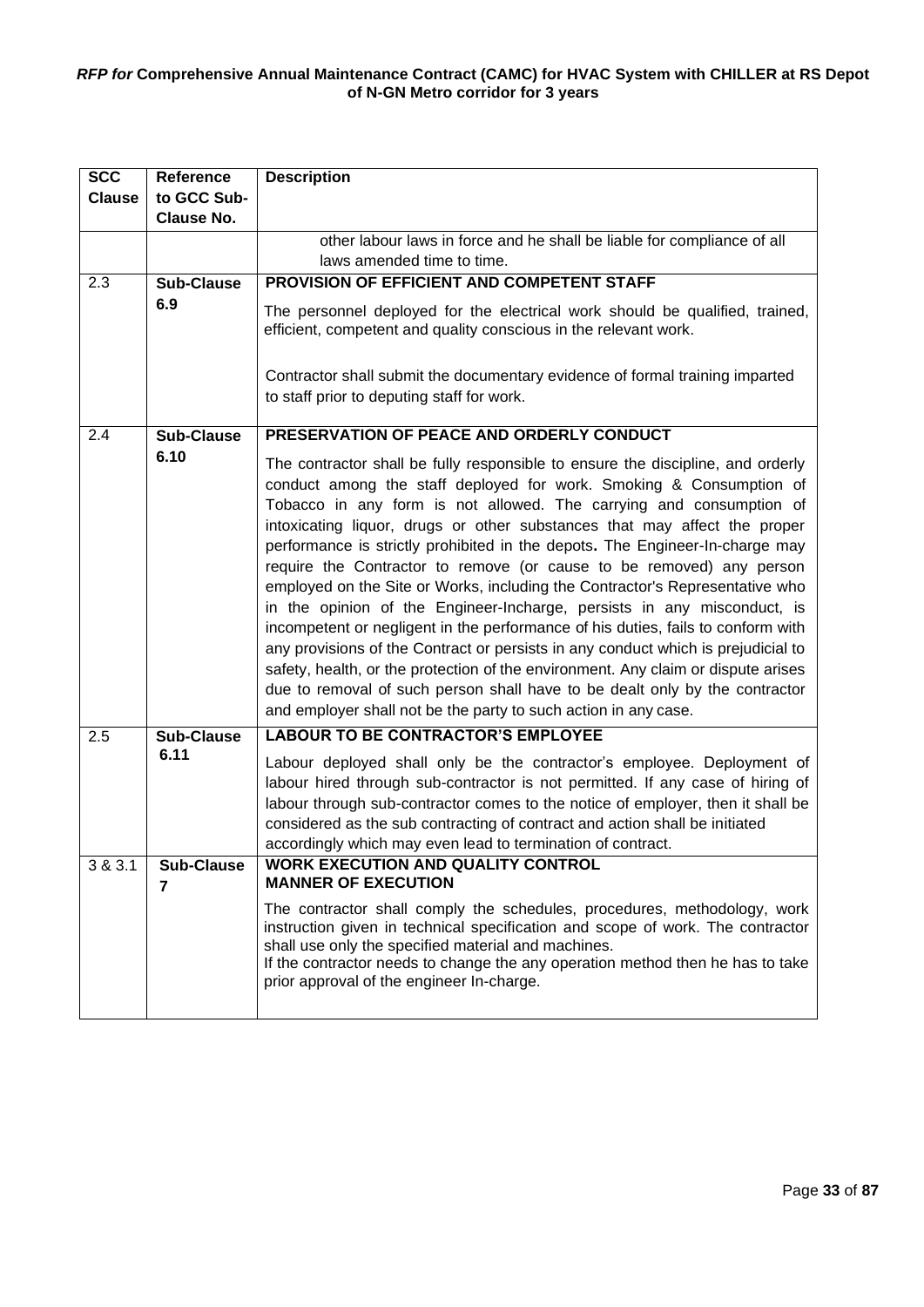| 3.2     | <b>Sub-Clause</b>                   | <b>INSPECTION</b>                                                                                                                                                                                                                                                                                                                                                                                                                                                                                                                                                                                                                                                                                                                                                                                                                                                                                                                                                           |
|---------|-------------------------------------|-----------------------------------------------------------------------------------------------------------------------------------------------------------------------------------------------------------------------------------------------------------------------------------------------------------------------------------------------------------------------------------------------------------------------------------------------------------------------------------------------------------------------------------------------------------------------------------------------------------------------------------------------------------------------------------------------------------------------------------------------------------------------------------------------------------------------------------------------------------------------------------------------------------------------------------------------------------------------------|
|         | 7                                   | The contractor monitor the quality of the work executed and fill up the check<br>sheet and submit to the Engineer In-charge's representatives. The Engineer<br>In-charge's representatives shall inspect and cross check the work for the<br>quality and verify the work accordingly.<br>The Engineer In-charge's representative shall also inspect and check for the<br>compliance of contractor for the availability of proper and specified material,<br>consumable, machinery, tools etc. The Engineer In-charge representative<br>shall<br>also inspect and check compliance of contractor for the availability of sufficient<br>manpower, all the staff in proper uniform and have the identity card, staff is<br>disciplined, use of protective equipment, observance of safety etc. Any<br>shortcoming noted during such inspection shall be rectified by the contractor<br>immediately failing which the penalty shall be imposed as per clause no. 1.5 of<br>SCC. |
| 4 & 4.1 | Clause 8 &<br>Sub                   | <b>TIME MANAGEMENT</b>                                                                                                                                                                                                                                                                                                                                                                                                                                                                                                                                                                                                                                                                                                                                                                                                                                                                                                                                                      |
|         | Clause 8.2                          | <b>COMPLETION PERIOD</b><br>NOA will be given for three years. However, performance of contractor will be<br>evaluated (as per clause no 12 of SCC) for continuation of the contract for one<br>year at a time.                                                                                                                                                                                                                                                                                                                                                                                                                                                                                                                                                                                                                                                                                                                                                             |
| 4.2     | Sub Clause                          | <b>SUSPENSION OF WORK</b>                                                                                                                                                                                                                                                                                                                                                                                                                                                                                                                                                                                                                                                                                                                                                                                                                                                                                                                                                   |
|         | 8.7                                 | The work is of essential service required for the passenger. The suspension of<br>work by the contractor or contractor's staff even for a single day may lead to<br>heavy penalties on the contractor up to termination of contract and forfeiture of<br>bank guarantee.                                                                                                                                                                                                                                                                                                                                                                                                                                                                                                                                                                                                                                                                                                    |
| 4.3     | Clause 10                           | <b>DEFECT LIABILITY PERIOD</b>                                                                                                                                                                                                                                                                                                                                                                                                                                                                                                                                                                                                                                                                                                                                                                                                                                                                                                                                              |
|         |                                     | Defect Liability Period is 03 month for the Whole of the Works. After expire of<br>DLP, Guarantee/Warrantee given by OEM of the parts shall also be extended<br>to NMRC and relevant Guarantee/Warrantee document of such parts shall<br>also be submitted to NMRC by the contractor before processing of the final<br>bill.                                                                                                                                                                                                                                                                                                                                                                                                                                                                                                                                                                                                                                                |
| 5.1     | Sub Clause                          | THE CONTRACT PRICE                                                                                                                                                                                                                                                                                                                                                                                                                                                                                                                                                                                                                                                                                                                                                                                                                                                                                                                                                          |
|         | 11.1                                | The contract price, subject to any adjustment thereto in accordance with<br>a)<br>contract conditions shall be inclusive of all taxes like GST, duties, levies,<br>royalties Service Tax etc. or any tax in replacement of such taxes.<br>Contractor will show the breakup of taxes in the invoices as quoted in BOQ<br>while claiming payment as per tender conditions. He will have to maintain all<br>records related to payment of taxes at his end for verification any time during<br>the contract. The Contractor shall ensure full compliance with tax laws of India<br>with regard to this contract and shall be solely responsible for the same. He<br>shall keep the Employer fully indemnified against liability of all types of taxes,<br>duties, levies etc.                                                                                                                                                                                                  |
| 5.2     | Sub Clause                          | DUTIES, TAXES, ROYALTY ETC AND CHANGE IN TAXES/DUTIES                                                                                                                                                                                                                                                                                                                                                                                                                                                                                                                                                                                                                                                                                                                                                                                                                                                                                                                       |
|         | 11.1.1 &<br>Sub<br>Clause<br>11.1.4 | A. The rates quoted by the tenderer for all materials, required to be<br>purchased for the satisfactory performance of this contact, shall be<br>deemed to be inclusive of all duties, taxes, octroi, GST, royalties rentals<br>etc.                                                                                                                                                                                                                                                                                                                                                                                                                                                                                                                                                                                                                                                                                                                                        |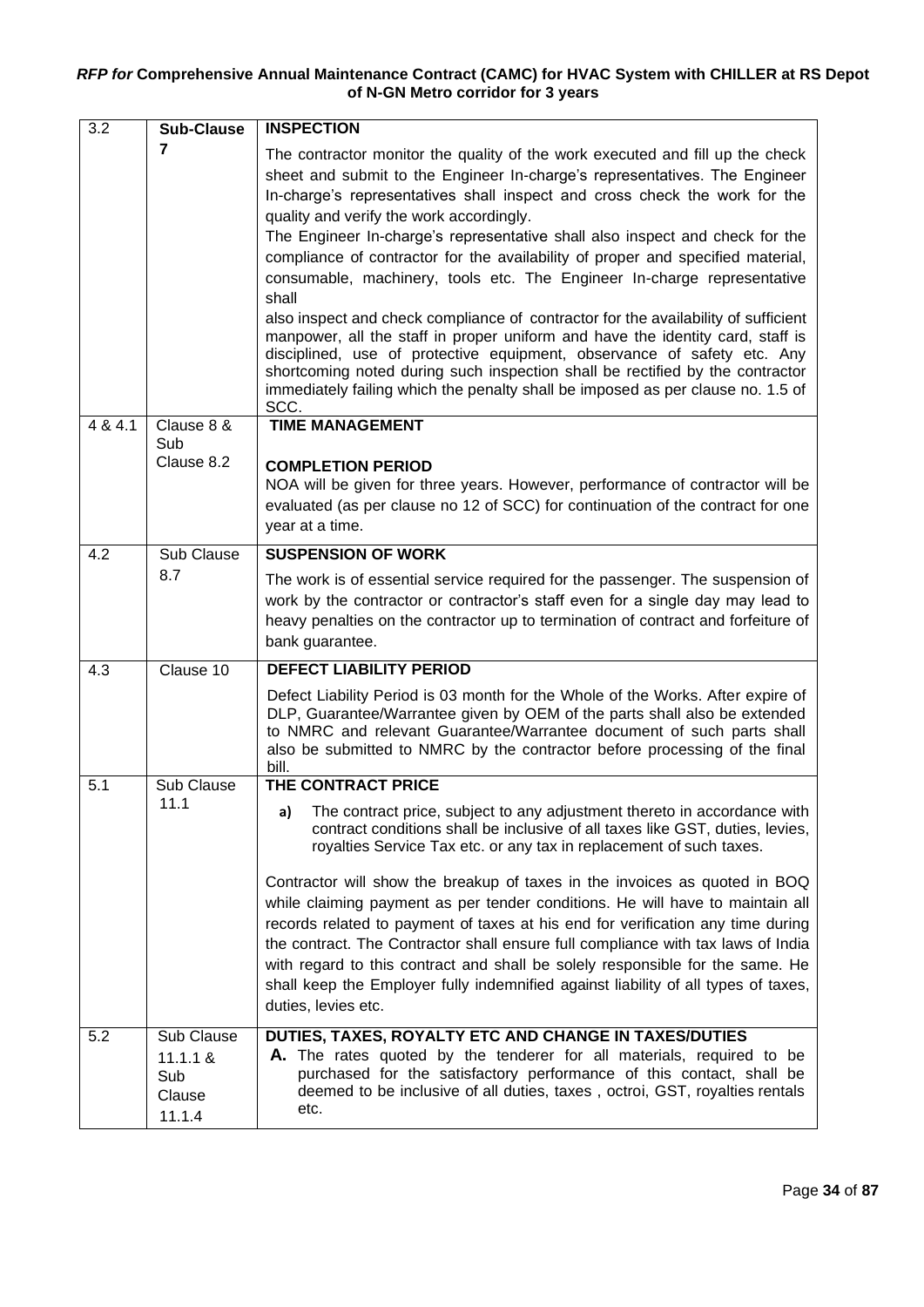| <b>SCC</b>    | Reference          | <b>Description</b>                                                                                                                                                                                                                                                                                                                                                                                                                                                                                                                                                                                                                                                                                                                                                                                                                                                                                                                                                                                                                                                                                                                                                                                                                                                                                             |
|---------------|--------------------|----------------------------------------------------------------------------------------------------------------------------------------------------------------------------------------------------------------------------------------------------------------------------------------------------------------------------------------------------------------------------------------------------------------------------------------------------------------------------------------------------------------------------------------------------------------------------------------------------------------------------------------------------------------------------------------------------------------------------------------------------------------------------------------------------------------------------------------------------------------------------------------------------------------------------------------------------------------------------------------------------------------------------------------------------------------------------------------------------------------------------------------------------------------------------------------------------------------------------------------------------------------------------------------------------------------|
| <b>Clause</b> | to GCC Sub-        |                                                                                                                                                                                                                                                                                                                                                                                                                                                                                                                                                                                                                                                                                                                                                                                                                                                                                                                                                                                                                                                                                                                                                                                                                                                                                                                |
|               | <b>Clause No.</b>  |                                                                                                                                                                                                                                                                                                                                                                                                                                                                                                                                                                                                                                                                                                                                                                                                                                                                                                                                                                                                                                                                                                                                                                                                                                                                                                                |
|               |                    | The contract shall ensure full compliance with tax laws of India with regard<br>to this contract and shall be solely responsible for the same. He shall<br>submit copies of acknowledgement evidencing filling of tax returns every<br>year and shall keep Employer fully indemnified against liability of taxes,<br>duties, interest, penalty etc., of the Contractor's in respect thereof, which<br>may arise.<br><b>B.</b> Change in Taxes Duty<br>a. "Change in Taxes/Duties/Levies" means the occurrence or coming into<br>force of the following, at any time after the date of submission of<br>tender/quotation.<br>Ĭ.<br>Any new tax which is imposed on composite work contracts applicable<br>on Metro Project.<br>Ϊİ.<br>Change in the rate of GST on Composite work contract applicable on<br>Metro Project as per GST act.<br>b. The Contract Price shall be adjusted due to any of the above two<br>conditions. Adjustment in contract price will be applicable up to the<br>stipulated date of completion of work including extended period in case<br>it is specifically mentioned that extension is granted with adjustment                                                                                                                                                                  |
|               |                    | for changes as stated above.<br>c. If the extension of contract period is on account of contractor's fault, no<br>compensation shall be made towards upwards revision towards<br>"change in Taxes/Duty (taking place during the said extended contract<br>period)" as mentioned at SI. No. (a) (i) & (ii) above. Any benefit on<br>account of downward revision towards "change in Taxes/Duty" as<br>mentioned at SI. No. (a) (i) & (ii) above, during the original contract<br>period or extended contract period shall be on employer's account.<br>d. Any other changes (except on account of clause (a) (i) & (ii) above) in<br>existing taxes/new taxes on supply of materials/services/works etc. will<br>not be considered and its impact shall be considered covered in the<br>price variation clause 5.3 of SCC provided in the contract and in<br>contract where price variation clause is not provided, the impact on<br>any other change (except on account of clause (a) (i) & (ii) above) in<br>existing taxes/new taxes on supply of materials/services/works etc. will<br>be deemed to be included in the quoted contract price.<br>Also, the contract price shall not be adjusted on account of fluctuations<br>е.<br>in the rates of exchange between the foreign currencies of the contract |
|               |                    | and Indian Rupees from the last date of submission of tender.                                                                                                                                                                                                                                                                                                                                                                                                                                                                                                                                                                                                                                                                                                                                                                                                                                                                                                                                                                                                                                                                                                                                                                                                                                                  |
| 5.3           | Sub Clause         | <b>PRICE VARIATION</b>                                                                                                                                                                                                                                                                                                                                                                                                                                                                                                                                                                                                                                                                                                                                                                                                                                                                                                                                                                                                                                                                                                                                                                                                                                                                                         |
|               | 11.1.3             | Price variation is not applicable.                                                                                                                                                                                                                                                                                                                                                                                                                                                                                                                                                                                                                                                                                                                                                                                                                                                                                                                                                                                                                                                                                                                                                                                                                                                                             |
| 5.4           | Sub Clause<br>11.2 | <b>ADVANCE</b><br>No advance shall be paid.                                                                                                                                                                                                                                                                                                                                                                                                                                                                                                                                                                                                                                                                                                                                                                                                                                                                                                                                                                                                                                                                                                                                                                                                                                                                    |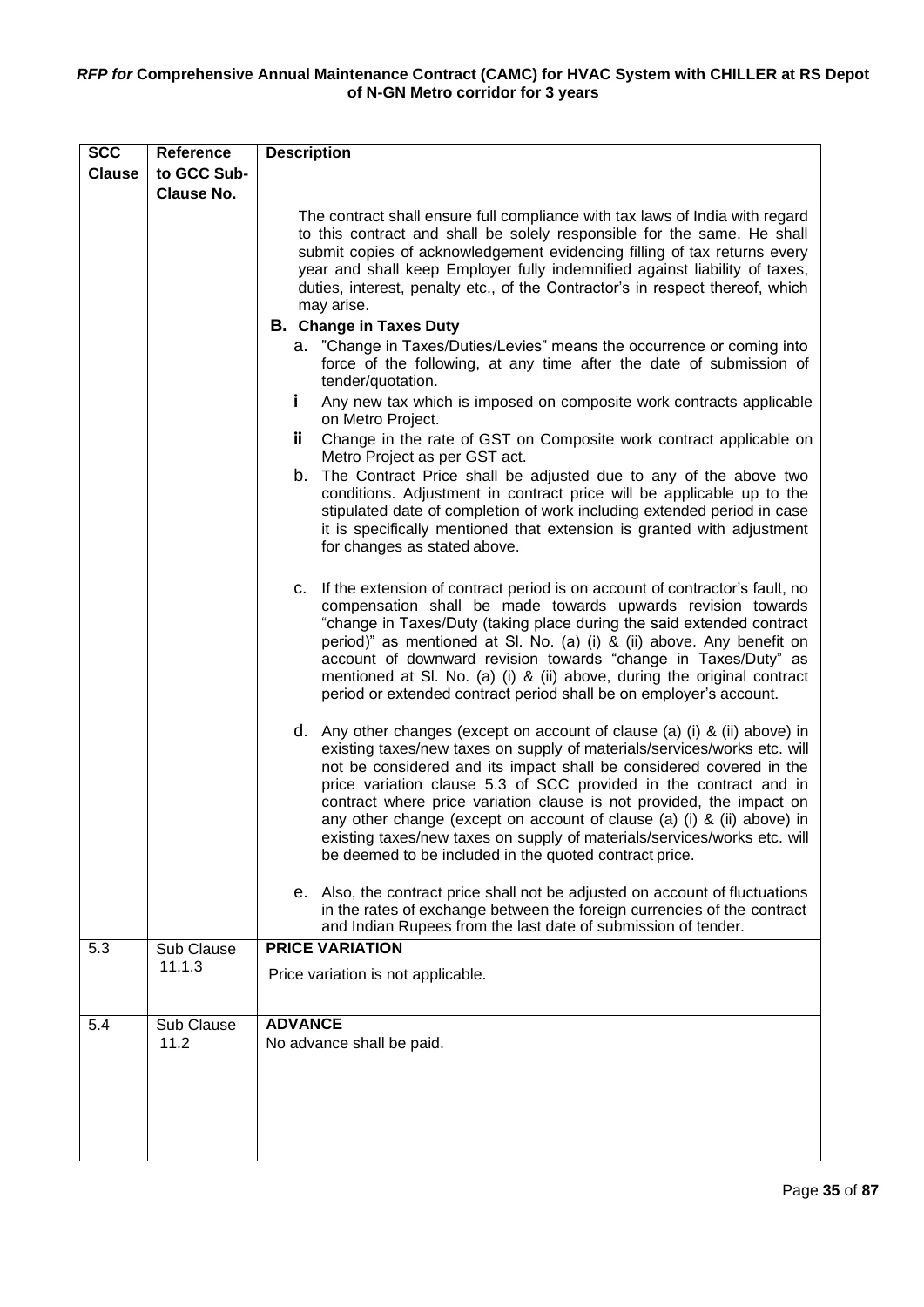| <b>SCC</b>    | <b>Reference</b>   | <b>Description</b>                                                                                                                                                                                                                                                                                                                                                                                                                                                                                                                                                                                                                                                                                                                                                                                                                                                                                                                                                                                                                                                                       |
|---------------|--------------------|------------------------------------------------------------------------------------------------------------------------------------------------------------------------------------------------------------------------------------------------------------------------------------------------------------------------------------------------------------------------------------------------------------------------------------------------------------------------------------------------------------------------------------------------------------------------------------------------------------------------------------------------------------------------------------------------------------------------------------------------------------------------------------------------------------------------------------------------------------------------------------------------------------------------------------------------------------------------------------------------------------------------------------------------------------------------------------------|
| <b>Clause</b> | to GCC Sub-        |                                                                                                                                                                                                                                                                                                                                                                                                                                                                                                                                                                                                                                                                                                                                                                                                                                                                                                                                                                                                                                                                                          |
|               | <b>Clause No.</b>  |                                                                                                                                                                                                                                                                                                                                                                                                                                                                                                                                                                                                                                                                                                                                                                                                                                                                                                                                                                                                                                                                                          |
| 5.5           | Sub Clause<br>11.6 | ON ACCOUNT PAYMENT APPLICATION FOR INTERIM PAYMENT<br><b>CERTIFICATES</b><br>Payment shall be made on Quarterly basis upon submission of Bills with<br>requisite documents/details as mentioned in clause no. 10 of SCC by                                                                                                                                                                                                                                                                                                                                                                                                                                                                                                                                                                                                                                                                                                                                                                                                                                                               |
|               |                    | contractor separately and bill will be verified by nominated Engineer In-<br>charge. The value of all work done in accordance with the Contract, and the<br>amount which is finally due, and For the purpose of On-account payment,<br>the contractor shall submit detailed activities carried out as per BOQ recorded<br>in Measurement sheets, Abstract sheets along with recorded bill for the<br>item actually executed for checking and payment. Payment will be effected<br>based on unit rates as approved in the Bill of Quantities.<br>The contractor shall submit the check sheets, Service Sheets etc duly signed<br>by the Engineer-In-charge's representative for work done.<br>If any activities are not carried out as per the schedule of work, the<br>proportionate amount will be deducted from the bill. If the work carried out<br>through other agency under the intimation to contractor and the charges<br>incurred on it will be deducted from the contractor's bill. In addition the<br>applicable penalty will be levied as per Special Condition of Contract. |
| 5.6           | Sub Clause         | <b>TAX DEDUCTION AT SOURCE</b>                                                                                                                                                                                                                                                                                                                                                                                                                                                                                                                                                                                                                                                                                                                                                                                                                                                                                                                                                                                                                                                           |
|               | 11.15              | Tax deduction at source from each on-account progress bill shall be made by<br>employer as per the provisions of the statutes/acts of statutory bodies/local<br>authorities etc.                                                                                                                                                                                                                                                                                                                                                                                                                                                                                                                                                                                                                                                                                                                                                                                                                                                                                                         |
| 5.7           | Sub Clause         | <b>PAYMENT IN APPLICABLE CURRENCIES</b>                                                                                                                                                                                                                                                                                                                                                                                                                                                                                                                                                                                                                                                                                                                                                                                                                                                                                                                                                                                                                                                  |
|               | 12.6               | Payment shall be done in INR only.                                                                                                                                                                                                                                                                                                                                                                                                                                                                                                                                                                                                                                                                                                                                                                                                                                                                                                                                                                                                                                                       |
| 7.1           | Sub Clause<br>14.1 | <b>INDEMNITY</b><br>Contractor shall submit the indemnity bond such that the contractor's staff shall<br>not claim any type of payment, employment etc. with employer. After<br>completion of contract the contractor shall withdraw all of his staff from the site<br>without any claim.                                                                                                                                                                                                                                                                                                                                                                                                                                                                                                                                                                                                                                                                                                                                                                                                |
| 7.2           | Sub Clause         | <b>USE AND CARE OF SITE</b>                                                                                                                                                                                                                                                                                                                                                                                                                                                                                                                                                                                                                                                                                                                                                                                                                                                                                                                                                                                                                                                              |
|               | 14.2               | The Contractor shall not demolish, remove or alter structures or other facilities<br>on the site without prior approval of the Engineer-In-charge.                                                                                                                                                                                                                                                                                                                                                                                                                                                                                                                                                                                                                                                                                                                                                                                                                                                                                                                                       |
|               |                    | All surface and sub-soil drains shall be maintained in a clean, sound and<br>satisfactory state of performance.                                                                                                                                                                                                                                                                                                                                                                                                                                                                                                                                                                                                                                                                                                                                                                                                                                                                                                                                                                          |
| 8.1           | Sub Clause         | <b>THIRD PARTY INSURANCE</b>                                                                                                                                                                                                                                                                                                                                                                                                                                                                                                                                                                                                                                                                                                                                                                                                                                                                                                                                                                                                                                                             |
|               | 15.3               | The Contractor shall insure against liability to third parties in the joint names of<br>the Employer, the Contractor for any loss, damage, death or bodily injury which<br>may occur to any physical property (except things insured otherwise) or to any<br>person (except persons insured by the employer, staff of other contractors<br>working in the premises, contractor staff under Sub-Clause 8.2), which may<br>arise out of the performance of the Contract. The insurance shall be at least for<br>the amount Rs. 7.5 Lakhs for each incident with number of incident unlimited.                                                                                                                                                                                                                                                                                                                                                                                                                                                                                              |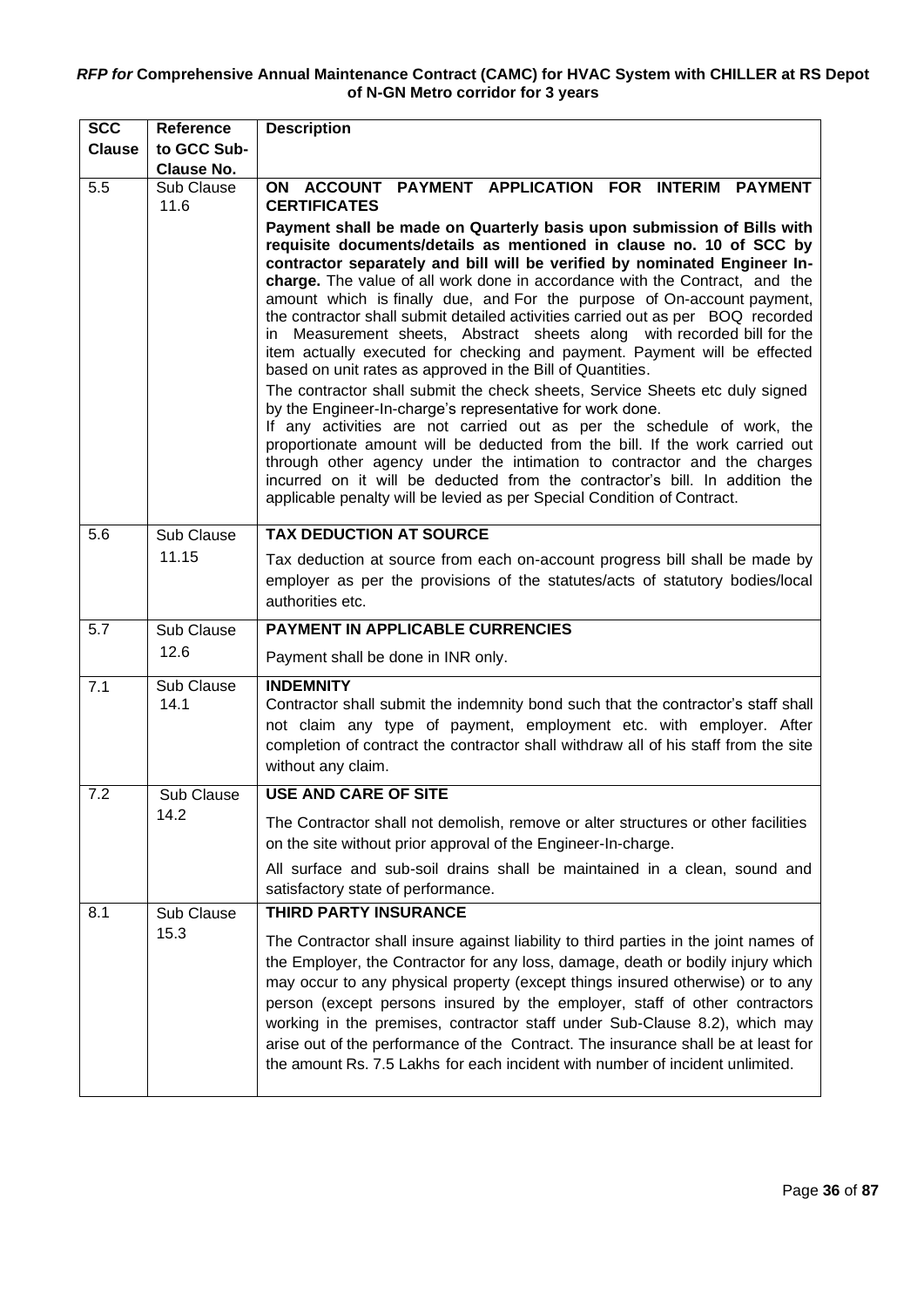| 8.2 | Sub Clause | <b>INSURANCE (IN PLACE OF GCC CLAUSE 15)</b>                                                                                                                                                                                                                                                                                                                                                                                                                                                                                                                                                                                                                                                                                                                                                                                                                                                                                                                                                                                         |  |  |  |
|-----|------------|--------------------------------------------------------------------------------------------------------------------------------------------------------------------------------------------------------------------------------------------------------------------------------------------------------------------------------------------------------------------------------------------------------------------------------------------------------------------------------------------------------------------------------------------------------------------------------------------------------------------------------------------------------------------------------------------------------------------------------------------------------------------------------------------------------------------------------------------------------------------------------------------------------------------------------------------------------------------------------------------------------------------------------------|--|--|--|
|     | 15.4       | <b>INSURANCE FOR WORKERS</b>                                                                                                                                                                                                                                                                                                                                                                                                                                                                                                                                                                                                                                                                                                                                                                                                                                                                                                                                                                                                         |  |  |  |
|     |            | All of the contractor staff shall have to be covered under ESI. The contractor<br>shall take insurance policy as specified in the workmen's compensation act for<br>the contractor's staffs those are not covered by the ESI.                                                                                                                                                                                                                                                                                                                                                                                                                                                                                                                                                                                                                                                                                                                                                                                                        |  |  |  |
| 9   | Additional | <b>GENERAL CONDITIONS OF CONTRACT</b>                                                                                                                                                                                                                                                                                                                                                                                                                                                                                                                                                                                                                                                                                                                                                                                                                                                                                                                                                                                                |  |  |  |
|     |            | a. This contract will be governed by NMRC's General Conditions of Contract<br>and Special Conditions of Contract. The later will have priority over the<br>earlier one in case of any ambiguity in any of the clause.                                                                                                                                                                                                                                                                                                                                                                                                                                                                                                                                                                                                                                                                                                                                                                                                                |  |  |  |
|     |            | <b>b.</b> All conditions mentioned in the General Conditions of Contract (GCC) will<br>be applicable in addition to above.                                                                                                                                                                                                                                                                                                                                                                                                                                                                                                                                                                                                                                                                                                                                                                                                                                                                                                           |  |  |  |
| 10  | Additional | SUBMISSION BY CONTRACTOR ALONG WITH QUARTERLY BILL                                                                                                                                                                                                                                                                                                                                                                                                                                                                                                                                                                                                                                                                                                                                                                                                                                                                                                                                                                                   |  |  |  |
|     |            | Labour Law Registers: Maintain registers under various labour laws<br>а.<br>rules 2017 i.e. employee Register (Form-A), Wage Register (Form-B),<br>Register of Loan/ Recoveries (Form- C), Attendance Register (Form-D)<br>etc. And show all these registers to Engineer Incharge.                                                                                                                                                                                                                                                                                                                                                                                                                                                                                                                                                                                                                                                                                                                                                   |  |  |  |
|     |            | b. Proof of Compliance of provision of EPF: EPF should be ensured on all<br>workers, for this separate Electronic-Challan-Cum-Receipt (ECR) for<br>this contract shall be furnished by contractor along with challan.                                                                                                                                                                                                                                                                                                                                                                                                                                                                                                                                                                                                                                                                                                                                                                                                                |  |  |  |
|     |            | c. Proof of Compliance of provision of ESI & Workmen compensation act<br>etc.: ESI should be ensured on all workers, for this Electronic-Challan-<br>Cum-Receipt (ECR) shall be furnished by contractor along with challan<br>for this contract. Copy of the ESI card of all workers shall be submitted<br>by Contractor.                                                                                                                                                                                                                                                                                                                                                                                                                                                                                                                                                                                                                                                                                                            |  |  |  |
|     |            | d. Proof of Compliance of Minimum wages act: Compliance of minimum<br>wages is of prime importance, for this muster roll to be maintained as<br>per actual available manpower on each day. Accordingly wage register<br>to be maintained after considering the latest minimum wages of each<br>category of staff. The wages of every person employed against the<br>contract shall be paid before expiry of the 7th (Seventh) day of the wage<br>period. For this muster roll, wage register & proof of payment of wages<br>shall be submitted along with each quarterly bill.<br>Proof of Compliance of provision of insurance policies as per SCC<br>е.<br>clause 8.1 & 8.2.<br>Certificates by contractor for compliance of labour laws on desired<br>f.<br>format<br>Monthly Summary of work done.<br>g.<br>Month wise work/activities verified by building authority.<br>h.<br>Material consumption detail.<br>İ.<br>GST declaration on desired format of NMRC.<br>j.<br>Other documents as desired by NMRC time to time.<br>k. |  |  |  |
|     |            | Note: All the above documents to be submitted on the formats as desired by<br>NMRC. Formats may be changed any time on the discretion of NMRC to suit the<br>requirement.                                                                                                                                                                                                                                                                                                                                                                                                                                                                                                                                                                                                                                                                                                                                                                                                                                                            |  |  |  |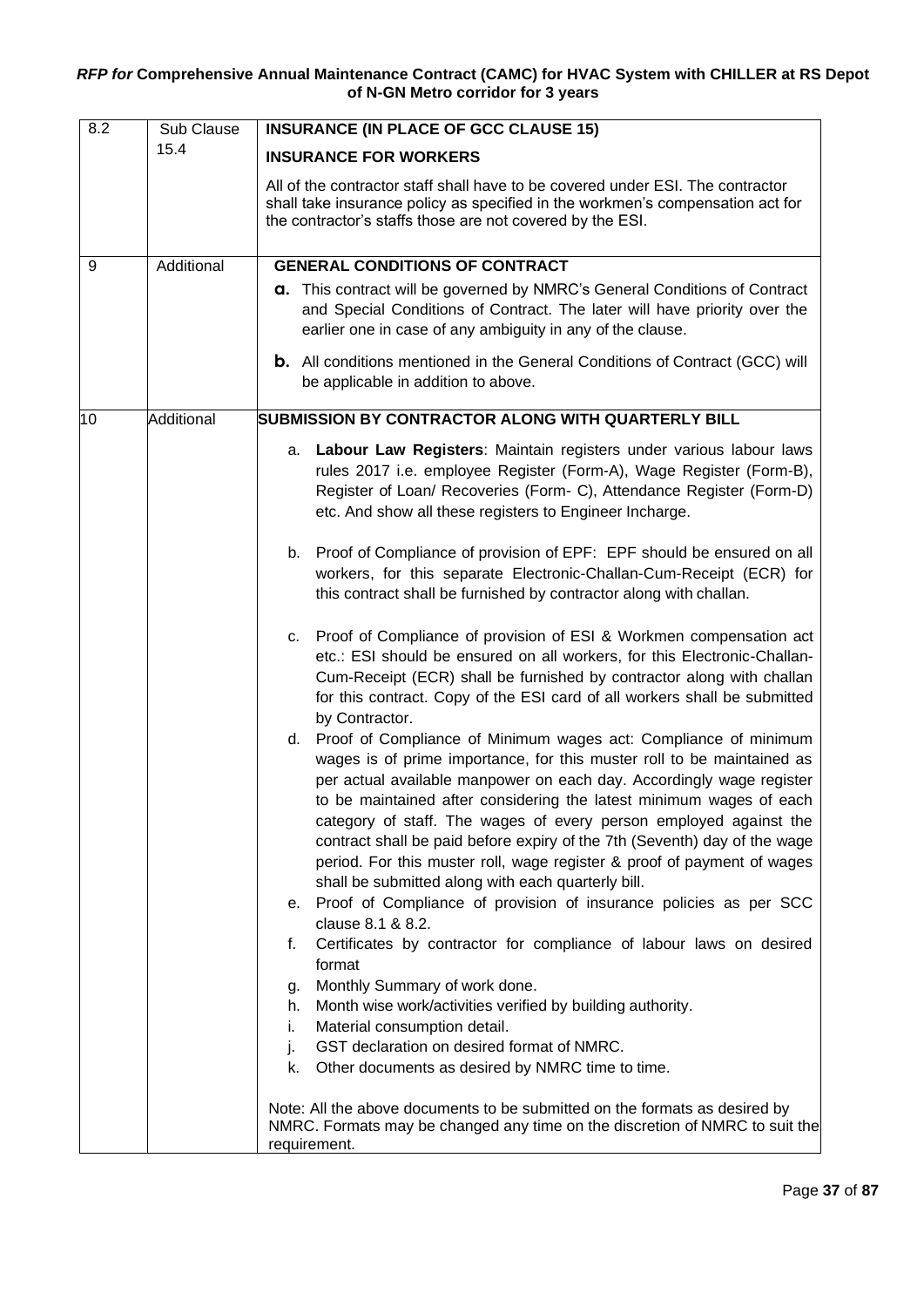| <b>SCC</b>    | Reference         | <b>Description</b>                                                                                                                                                                                                                                                                                                                                                                                                                                                                                                                                  |  |  |  |  |  |
|---------------|-------------------|-----------------------------------------------------------------------------------------------------------------------------------------------------------------------------------------------------------------------------------------------------------------------------------------------------------------------------------------------------------------------------------------------------------------------------------------------------------------------------------------------------------------------------------------------------|--|--|--|--|--|
| <b>Clause</b> | to GCC Sub-       |                                                                                                                                                                                                                                                                                                                                                                                                                                                                                                                                                     |  |  |  |  |  |
|               | <b>Clause No.</b> |                                                                                                                                                                                                                                                                                                                                                                                                                                                                                                                                                     |  |  |  |  |  |
| 11.1          | Additional        | <b>MATERIALS</b><br>The contractor shall use the materials, consumables as specified in the                                                                                                                                                                                                                                                                                                                                                                                                                                                         |  |  |  |  |  |
|               |                   | technical specification and scope of work. The Contractor has to arrange all<br>materials, consumables required for the work. Supply of material by the<br>contractor will be checked and verified by the NMRC representative for quality<br>and quantity. The total quantity used during the month will also be verified by<br>the NMRC representative. The contractor shall be responsible for the custody of<br>the material to be used during CAMC.                                                                                             |  |  |  |  |  |
| 11.2          | Additional        | PHOTO IDENTITY CARDS                                                                                                                                                                                                                                                                                                                                                                                                                                                                                                                                |  |  |  |  |  |
|               |                   | A photo I card signed by contractor and authorized signatory of NMRC shall be<br>provided to all deputed staff and contractor representatives.                                                                                                                                                                                                                                                                                                                                                                                                      |  |  |  |  |  |
| 11.3          | Additional        | <b>ENTRY EXIT PASS</b>                                                                                                                                                                                                                                                                                                                                                                                                                                                                                                                              |  |  |  |  |  |
|               |                   | The Engineer-In-charge shall provide the photo entry exit pass to the staff<br>deputed after submittal of antecedent check, police verification, contractor's<br>photo identity card and indemnity bond by the contractor.                                                                                                                                                                                                                                                                                                                          |  |  |  |  |  |
|               |                   | Centralized cell of NMRC shall provide the photo entry/exit pass to the<br>outsourced/contractor staff deputed for contract work in NMRC premises.<br>Hence Contractors are requested to submit the C & A verification form of all<br>staff engaged in NMRC immediately after issue of the 'NOA', to the office of<br>NMRC.<br>Verification and for the purpose of issue of entry exit pass from NMRC before<br>start of work.                                                                                                                      |  |  |  |  |  |
| 11.4          | Additional        | <b>COMMUNICATION FACILITIES TO STAFF</b>                                                                                                                                                                                                                                                                                                                                                                                                                                                                                                            |  |  |  |  |  |
|               |                   | The contractor shall provide the mobile phone communication facilities to<br>supervisor and staff deputed at site, The mobile number shall be provided to<br>Engineer-In-charge.                                                                                                                                                                                                                                                                                                                                                                    |  |  |  |  |  |
| 11.5          | Additional        | <b>WORK TIMINGS</b>                                                                                                                                                                                                                                                                                                                                                                                                                                                                                                                                 |  |  |  |  |  |
|               |                   | The tentative shift timings are as follows: -<br>1) General shift<br>09.30 hrs to 17.30 hrs<br>Morning Shift :<br>06.00 hrs. to 14.00 hrs.<br>2)<br>3) Evening Shift :<br>14.00 hrs. to 22.00 hrs.<br>Night Shift<br>22.00 hrs. to 06.00 hrs.<br>4)<br><b>Service State</b><br>However based on actual need, contractor may need to work in one or more<br>shifts and payments shall be made accordingly. The shift timings may be<br>different for different buildings/ Premises. Similarly different buildings may work<br>in one or more shifts. |  |  |  |  |  |
| 12            | Additional        | <b>EVALUATION</b><br><b>FOR</b><br><b>SYSTEM</b><br><b>PERFORMANCE</b><br><b>OF</b><br><b>CONTRACTOR AS PER CHECKSHEET GIVEN:</b>                                                                                                                                                                                                                                                                                                                                                                                                                   |  |  |  |  |  |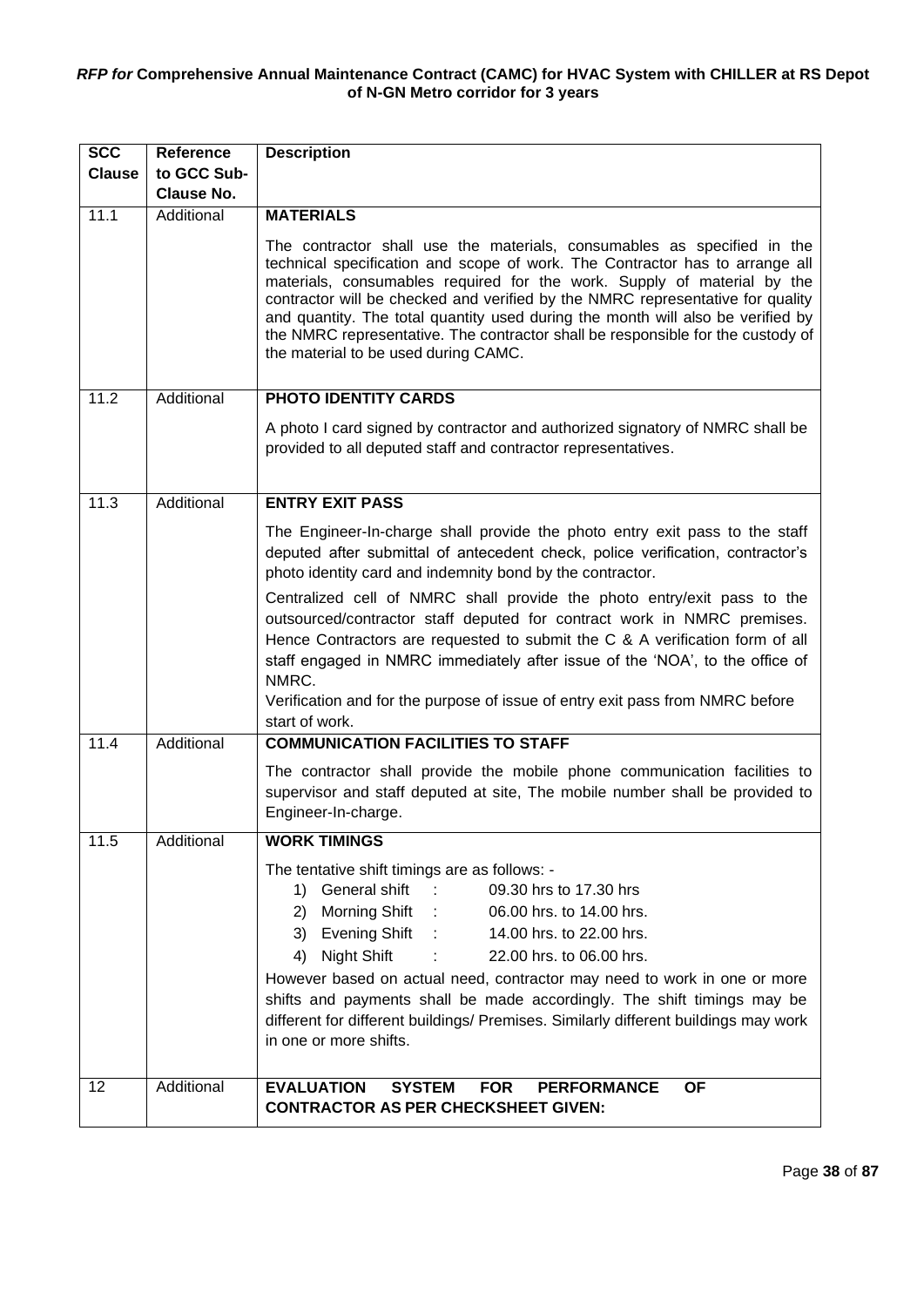# **CHECK SHEET FOR EVALUATION OF PERFORMANCE OF CONTRACTOR: MONTH/ YEAR**

| S.N. | <b>Parameters</b>                                                                     | <b>Conditions</b>                                                                                                                                 | Max.<br><b>Marks</b> | <b>Penalty</b><br>clause(Mark<br>s awarded<br>to Contract<br>or)                                        | <b>Maximum</b><br><b>Obtained</b> |
|------|---------------------------------------------------------------------------------------|---------------------------------------------------------------------------------------------------------------------------------------------------|----------------------|---------------------------------------------------------------------------------------------------------|-----------------------------------|
| 1.   | Payment of<br>minimum wage                                                            | Payment should be given on or<br>before 7 <sup>th</sup> day of every month<br>through bank account for the<br>compliance of minimum wages<br>act. | 10                   | Note: 1 mark to<br>be deducted<br>for delay of<br>each day                                              |                                   |
| 2.   | ESI & EPF facility                                                                    | Details submission of ESI &<br>EPF (Employer & Employee)<br>contribution of each Employee                                                         | 10                   | Note: 1 mark to<br>be deducted<br>for each 10%<br><b>Non</b><br>compliance of<br>ESI & EPF<br>facility. |                                   |
| 3.   | Usage of proper<br>material                                                           | Use of the proper material and<br>Quantity                                                                                                        | 10                   | Note: 1 mark to<br>be deducted<br>for each non<br>compliance                                            |                                   |
| 4.   | Quality of work                                                                       | <b>Effective and Qualitative</b><br>work.                                                                                                         | 10                   | Note: 1 mark to<br>be Deducted<br>for each<br>instance of<br>non-<br>compliance.                        |                                   |
| 5.   | Response of<br>Official<br>correspondence                                             | Time bound Response of official<br>correspondence at all occasions<br>(Within 7 working days)                                                     | 10 <sup>1</sup>      | Note: 1 mark to<br>be deducted<br>for delay of<br>each working<br>day                                   |                                   |
| 6.   | Provide first aid<br>facilities to staff                                              | First Aid Box to be provided and<br>maintained at site.                                                                                           | 10                   | Note: 1 mark to<br>be deducted<br>for any<br>shortage<br>during each<br>inspection.                     |                                   |
| 7.   | Submission of<br>quarterly bill<br>duly enclosing<br>all documents as<br>per contract | By 10 <sup>th</sup> day of subsequent month                                                                                                       | 10                   | Note: 1 mark to<br>be deducted<br>for delay of<br>each day                                              |                                   |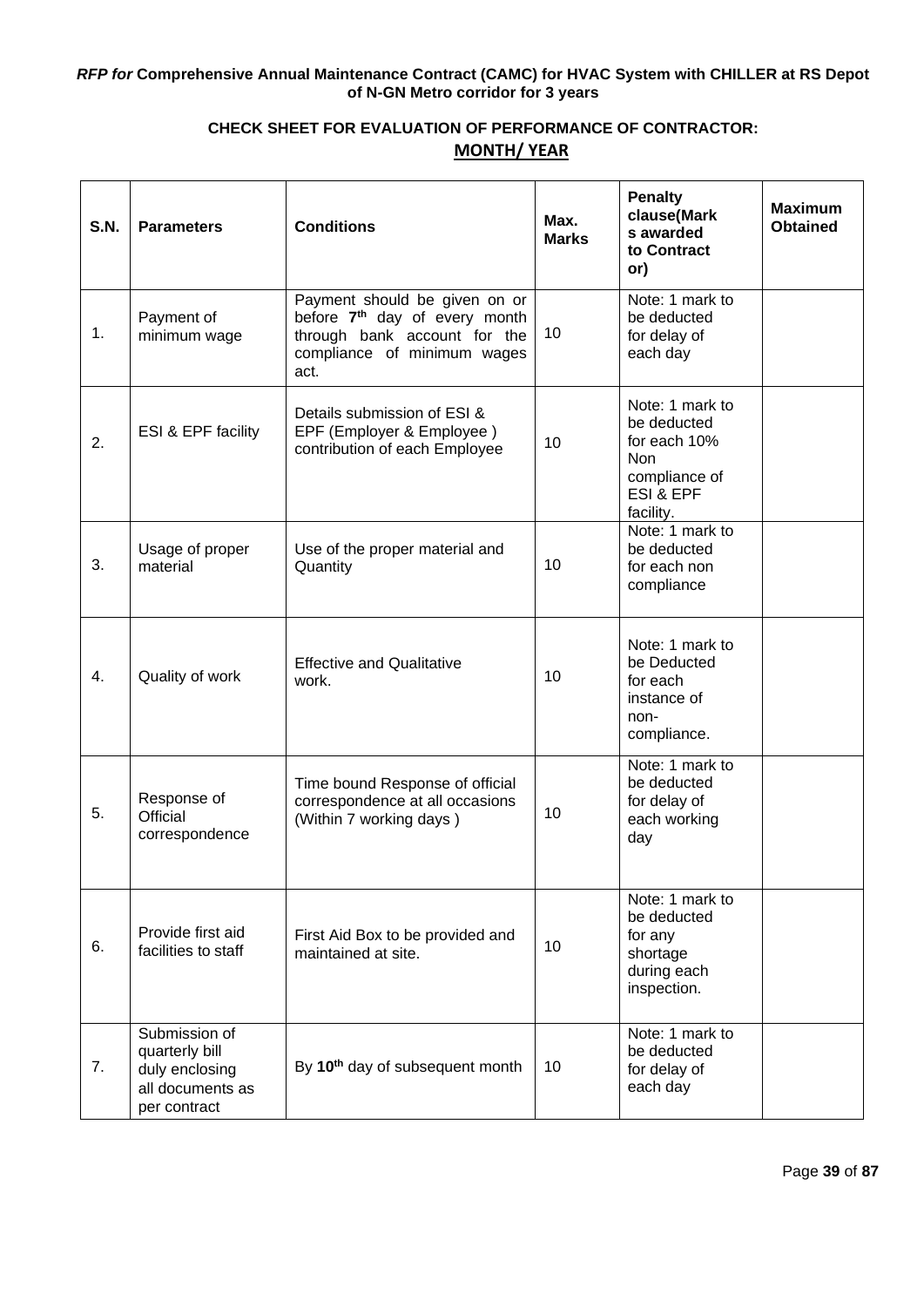# **Overall performance shall be judged on the marks obtained by contractor**

**Note:**

- **A. Minimum 05 marks have to be obtained in all above activities in every month( Except at Sr. No 03 & 04 )**
- **B. Minimum 06 marks have to be obtained in each month for Sr. No 03 &04.**

| S.N. | <b>Marks Obtained</b>                                   | <b>Overall Performance clause</b>                                                                                                                                                                                                                                          |  |  |
|------|---------------------------------------------------------|----------------------------------------------------------------------------------------------------------------------------------------------------------------------------------------------------------------------------------------------------------------------------|--|--|
|      | Upto 50 % - On three consecutive<br><b>Months</b>       | <b>Poor</b> – Engineer in-charge to issue warning letter to<br>the contractor at the <b>end of first month</b> for<br>improvement. If, no improvement for next two<br>months then depot shall issue "contract termination<br><b>notice</b> " and prepare for new contract. |  |  |
| 2    | Above 50% and up to 80% -On three<br>consecutive Months | <b>Good-</b> Engineer in-charge to issue warning to<br>contractor to improve. Three successive warnings will<br>be considered as poor performance of contractor<br>and action as per overall performance clause (Sr.No.<br>1) shall be taken.                              |  |  |
| 3    | Above 80% -<br>On.<br>80% of contract period            | <b>Very Good-</b> Contractor is recommended to continue<br>to work for next one year.                                                                                                                                                                                      |  |  |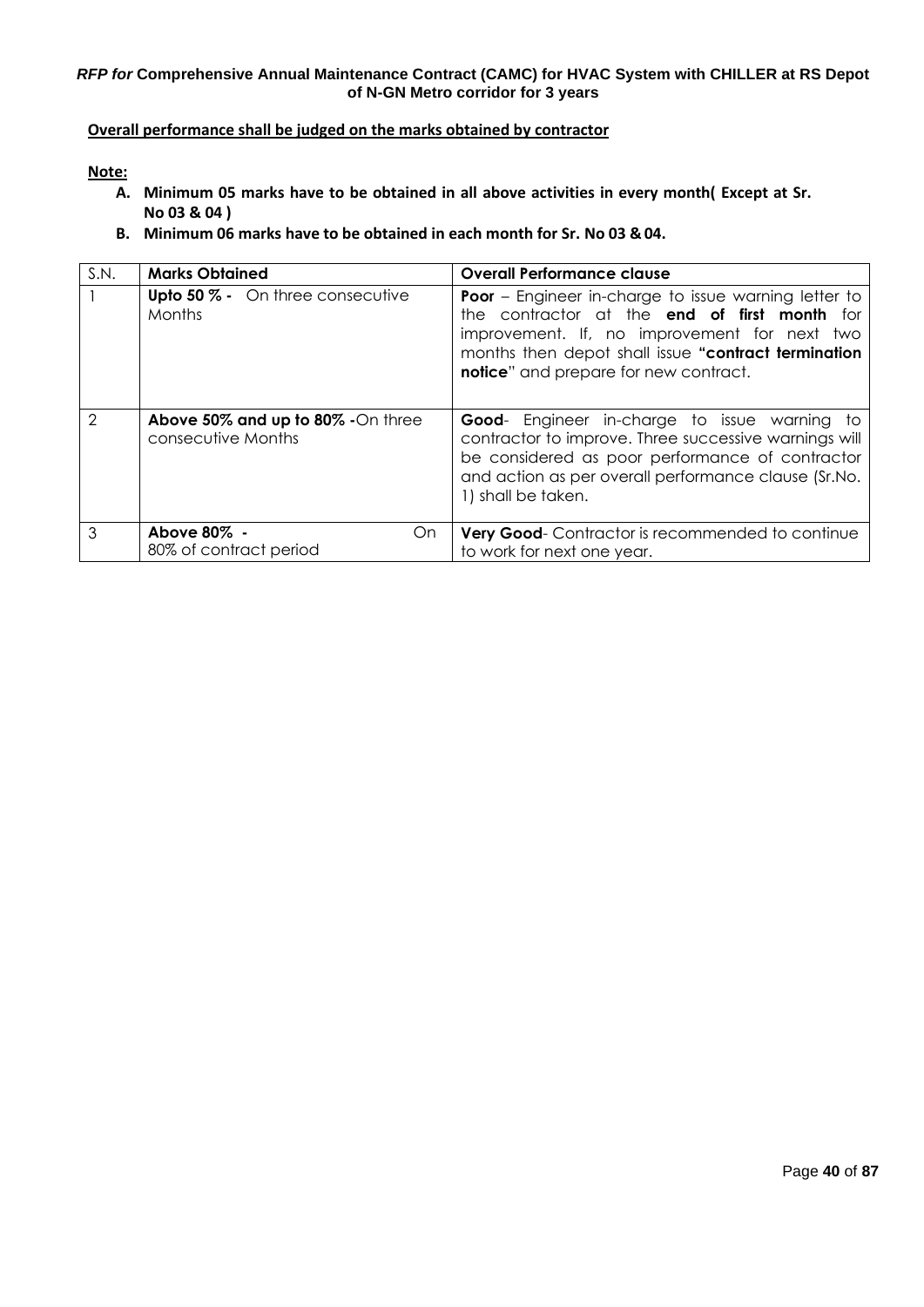# <span id="page-40-0"></span>**6. Section 6: Technical Specifications**

| <b>S.N.</b>             | <b>NAME OF</b>                                   | <b>CAPACITY</b>           | <b>MAKE</b>                       | <b>MODEL</b>              | <b>QTY</b>   | <b>REMARKS</b>       |
|-------------------------|--------------------------------------------------|---------------------------|-----------------------------------|---------------------------|--------------|----------------------|
|                         | <b>EQUIPMENT</b>                                 |                           |                                   |                           |              |                      |
| $\mathbf{1}$            | <b>Screw Chillers</b>                            | 527.4 KW / 150<br>TR      | <b>TRANE</b>                      |                           | 3            | <b>AC Plant Room</b> |
| $\overline{2}$          | <b>Cooling Tower</b>                             | 632 KW / 180<br><b>TR</b> | <b>BELL</b>                       | <b>BCTI050SC2</b>         | 3            | <b>AC Plant Room</b> |
| $\mathbf{3}$            | <b>Chilled Water</b><br>Pumps (Primary<br>pumps) | 11 KW/15 HP               | Xylem<br>(ensaviour)              | Series Model<br>No. 1216  | 3            | <b>AC Plant Room</b> |
| $\overline{\mathbf{4}}$ | Condenser Water<br>Pumps                         | 15 KW/20 HP               | Xylem<br>(ensaviour)              | Series Model<br>No. 1216  | 3            | <b>AC Plant Room</b> |
| $5\phantom{.0}$         | <b>AHUs</b>                                      |                           |                                   |                           |              |                      |
| 5.1                     | AHU-01                                           | 5000 CFM /<br>14.61 TR    | <b>Waves Aircon</b><br>$(P)$ Ltd. | WDEV 50 H                 | 1            | S.No.: 61005         |
| 5.2                     | <b>AHU-02</b>                                    | 5000 CFM /<br>14.61 TR    | <b>Waves Aircon</b><br>$(P)$ Ltd. | WDEV 50 H                 | 1            | S.No.: 61006         |
| $\overline{5.3}$        | <b>AHU-03</b>                                    | 10000 CFM /<br>28.17 TR   | <b>Waves Aircon</b><br>$(P)$ Ltd. | WDEV 100H                 | $\mathbf{1}$ | S.No.: 61001         |
| 5.4                     | AHU-04                                           | 10000 CFM /<br>29.5 TR    | <b>Waves Aircon</b><br>$(P)$ Ltd. | WDEV 100H<br>1            |              | S.No.: 61002         |
| 5.5                     | AHU-05                                           | 17500 CFM /<br>41.63 TR   | <b>Waves Aircon</b><br>$(P)$ Ltd. | WDEV 160H<br>1            |              | S.No.: 61014         |
| 5.6                     | AHU-06                                           | 7500 CFM /<br>17.84 TR    | <b>Waves Aircon</b><br>$(P)$ Ltd. | WDEV 80H<br>$\mathbf{1}$  |              | S.No.: 61017         |
| $\overline{5.7}$        | <b>AHU-07</b>                                    | 5000 CFM /<br>12.14 TR    | <b>Waves Aircon</b><br>$(P)$ Ltd. | WDEV 50 H<br>$\mathbf{1}$ |              | S.No.: 61007         |
| $\overline{5.8}$        | <b>AHU-08</b>                                    | 7500 CFM /<br>17.84 TR    | <b>Waves Aircon</b><br>$(P)$ Ltd. | WDEV 80 H<br>$\mathbf{1}$ |              | S.No.: 61018         |
| 5.9                     | AHU-09                                           | 5000 CFM /<br>12.14 TR    | <b>Waves Aircon</b><br>$(P)$ Ltd. | WDEV 50H<br>$\mathbf{1}$  |              | S.No.: 61008         |
| 5.10                    | <b>AHU-10</b>                                    | 7500 CFM /<br>17.84 TR    | <b>Waves Aircon</b><br>$(P)$ Ltd. | WDEV 80H                  | $\mathbf 1$  | S.No.: 61019         |
| 5.11                    | AHU-11                                           | 7500 CFM /<br>17.84 TR    | <b>Waves Aircon</b><br>$(P)$ Ltd. | WDEV 80H                  | 1            | S.No.: 61020         |
| 5.12                    | <b>AHU-12</b>                                    | 7500 CFM /<br>17.84 TR    | <b>Waves Aircon</b><br>$(P)$ Ltd. | WDEV 80H                  | 1            | S.No.: 61021         |
| 5.13                    | <b>AHU-13</b>                                    | 5000 CFM /<br>12.14 TR    | <b>Waves Aircon</b><br>$(P)$ Ltd. | WDEV 50H<br>1             |              | S.No.: 61009         |
| 5.14                    | <b>AHU-14</b>                                    | 7500 CFM /<br>17.84 TR    | <b>Waves Aircon</b><br>$(P)$ Ltd. | WDEV 80H                  | 1            | S.No.: 61022         |
| 5.15                    | <b>AHU-15</b>                                    | 7500 CFM /<br>17.84 TR    | <b>Waves Aircon</b><br>$(P)$ Ltd. | WDEV 80H<br>$\mathbf{1}$  |              | S.No.: 61023         |
| 5.16                    | <b>AHU-16</b>                                    | 7500 CFM /<br>17.84 TR    | <b>Waves Aircon</b><br>$(P)$ Ltd. | WDEV 80H                  | $\mathbf{1}$ | S.No.: 61024         |
| 5.17                    | <b>AHU-17</b>                                    | 10000 CFM /<br>27.57 TR   | <b>Waves Aircon</b><br>$(P)$ Ltd. | WDEV 100H                 | $\mathbf{1}$ | S.No.: 61003         |
| 5.18                    | <b>AHU-18</b>                                    | 5000 CFM /<br>12.14 TR    | <b>Waves Aircon</b><br>$(P)$ Ltd. | $\mathbf{1}$<br>WDEV 50H  |              | S.No.: 61010         |
| 5.19                    | <b>AHU-19</b>                                    | 5000 CFM /<br>12.14 TR    | <b>Waves Aircon</b><br>$(P)$ Ltd. | WDEV 50H                  | $\mathbf{1}$ | S.No.: 61011         |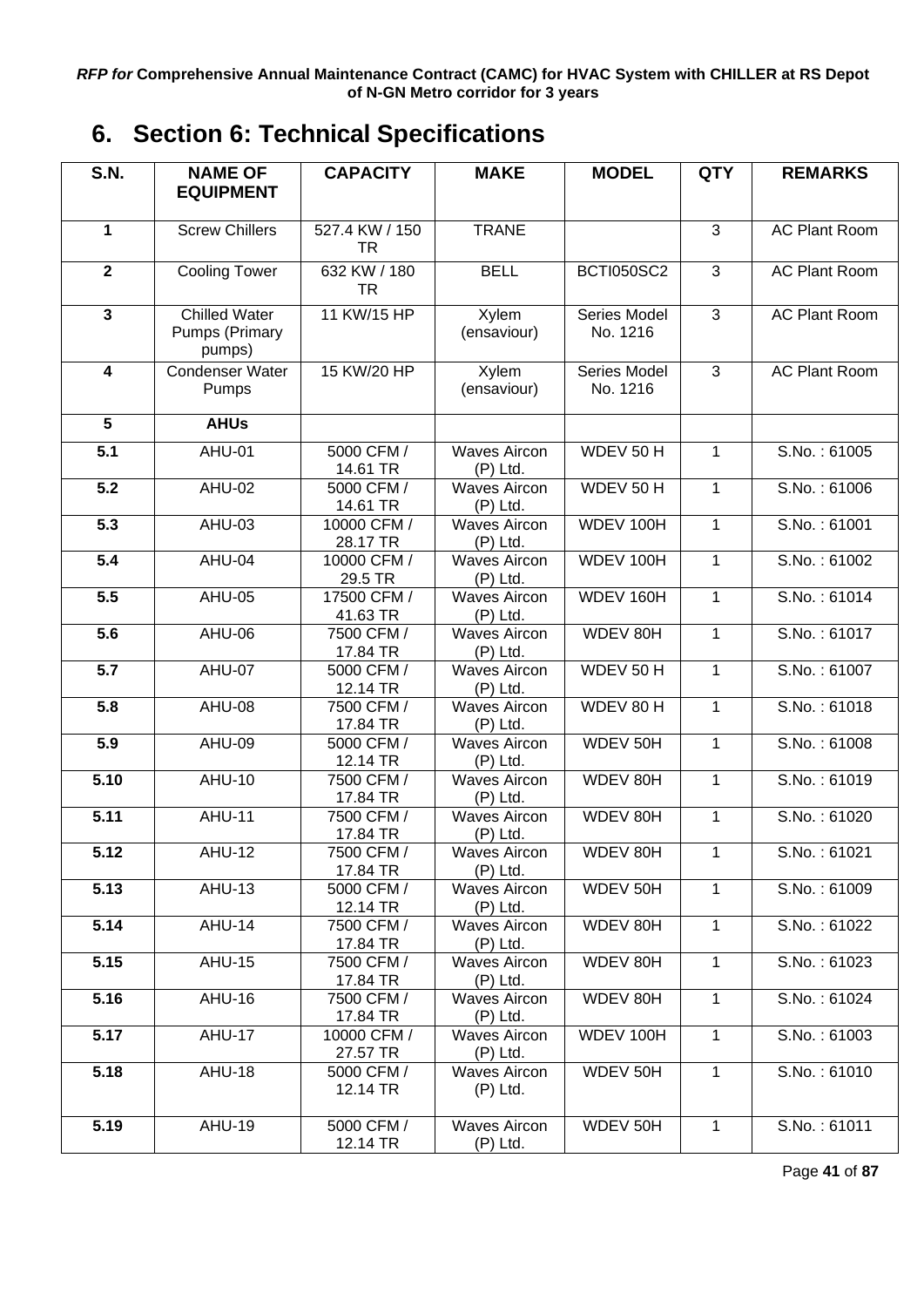| 5.20 | <b>AHU-20</b>                       | 17500 CFM /<br>41.63 TR | <b>Waves Aircon</b><br>$(P)$ Ltd. | WDEV 160H                          | 1            | S.No.: 61015     |
|------|-------------------------------------|-------------------------|-----------------------------------|------------------------------------|--------------|------------------|
| 5.21 | <b>AHU-21</b>                       | 17500 CFM /<br>41.63 TR | <b>Waves Aircon</b><br>$(P)$ Ltd. | WDEV 160H                          | 1            | S.No.: 61016     |
| 5.22 | <b>AHU-22</b>                       | 5000 CFM /<br>12.14 TR  | <b>Waves Aircon</b><br>$(P)$ Ltd. | WDEV 50H                           | 1            | S.No.: 61012     |
| 5.23 | AHU-23                              | 5000 CFM /<br>12.14 TR  | <b>Waves Aircon</b><br>$(P)$ Ltd. | WDEV 50H                           | 1            | S.No.: 61013     |
| 5.24 | AHU-24                              | 10000 CFM /<br>27.57 TR | <b>Waves Aircon</b><br>$(P)$ Ltd. | WDEV 100H                          | $\mathbf{1}$ | S.No.: 61004     |
| 6    | Variable<br><b>Frequency Drives</b> |                         |                                   |                                    |              |                  |
| 6.1  | VFD for chiller                     | 110KW/150HP             | Danfoss                           | <b>TR200</b>                       | 1            | S/N: 002503H486  |
| 6.2  | VFD for chiller                     | 110KW/150HP             | Danfoss                           | <b>TR200</b>                       | 1            | S/N: 002403H486  |
| 6.3  | VFD for chiller                     | 110KW/150HP             | Danfoss                           | <b>TR200</b>                       | 1            | S/N: 002303H486  |
| 6.4  | <b>VFD for AHUs</b>                 | AHU-1                   | <b>Danfoss</b>                    | <b>VLT HVAC</b><br>DRIVE FC<br>102 | $\mathbf{1}$ | S/N: 000224E167  |
| 6.5  | <b>VFD for AHUs</b>                 | AHU-2                   | Danfoss                           | <b>VLT HVAC</b><br>DRIVE FC<br>102 |              | S/N: 001002E 177 |
| 6.6  | <b>VFD for AHUs</b>                 | AHU-3                   | Danfoss                           | <b>VLT HVAC</b><br>DRIVE FC<br>102 | 1            | S/N: 000702E 177 |
| 6.7  | <b>VFD for AHUs</b>                 | AHU-4                   | Danfoss                           | <b>VLT HVAC</b><br>DRIVE FC<br>102 | $\mathbf{1}$ | S/N: 000402E 177 |
| 6.8  | <b>VFD for AHUs</b>                 | AHU-5                   | Danfoss                           | <b>VLT HVAC</b><br>DRIVE FC<br>102 | $\mathbf{1}$ | S/N: 000424E 167 |
| 6.9  | <b>VFD for AHUs</b>                 | AHU-6                   | Danfoss                           | <b>VLT HVAC</b><br>DRIVE FC<br>102 | 1            | S/N: 000102E 177 |
| 6.10 | <b>VFD for AHUs</b>                 | AHU-7                   | Danfoss                           | <b>VLT HVAC</b><br>DRIVE FC<br>102 | 1            | S/N: 000524E 197 |
| 6.11 | VFD for AHUs                        | AHU-8                   | Danfoss                           | <b>VLT HVAC</b><br>DRIVE FC<br>102 | 1            | S/N: 000102E 177 |
| 6.12 | <b>VFD for AHUs</b>                 | AHU-9                   | Danfoss                           | <b>VLT HVAC</b><br>DRIVE FC<br>102 | 1            | S/N: 000124E 197 |
| 6.13 | <b>VFD for AHUs</b>                 | <b>AHU-10</b>           | Danfoss                           | <b>VLT HVAC</b><br>DRIVE FC<br>102 |              | S/N: 000202E 177 |
| 6.14 | <b>VFD for AHUs</b>                 | <b>AHU-11</b>           | Danfoss                           | <b>VLT HVAC</b><br>DRIVE FC<br>102 | $\mathbf{1}$ | S/N: 000802E 177 |
| 6.15 | <b>VFD for AHUs</b>                 | <b>AHU-12</b>           | Danfoss                           | <b>VLT HVAC</b><br>DRIVE FC<br>102 | $\mathbf{1}$ | S/N: 000602E 177 |

Page **42** of **87**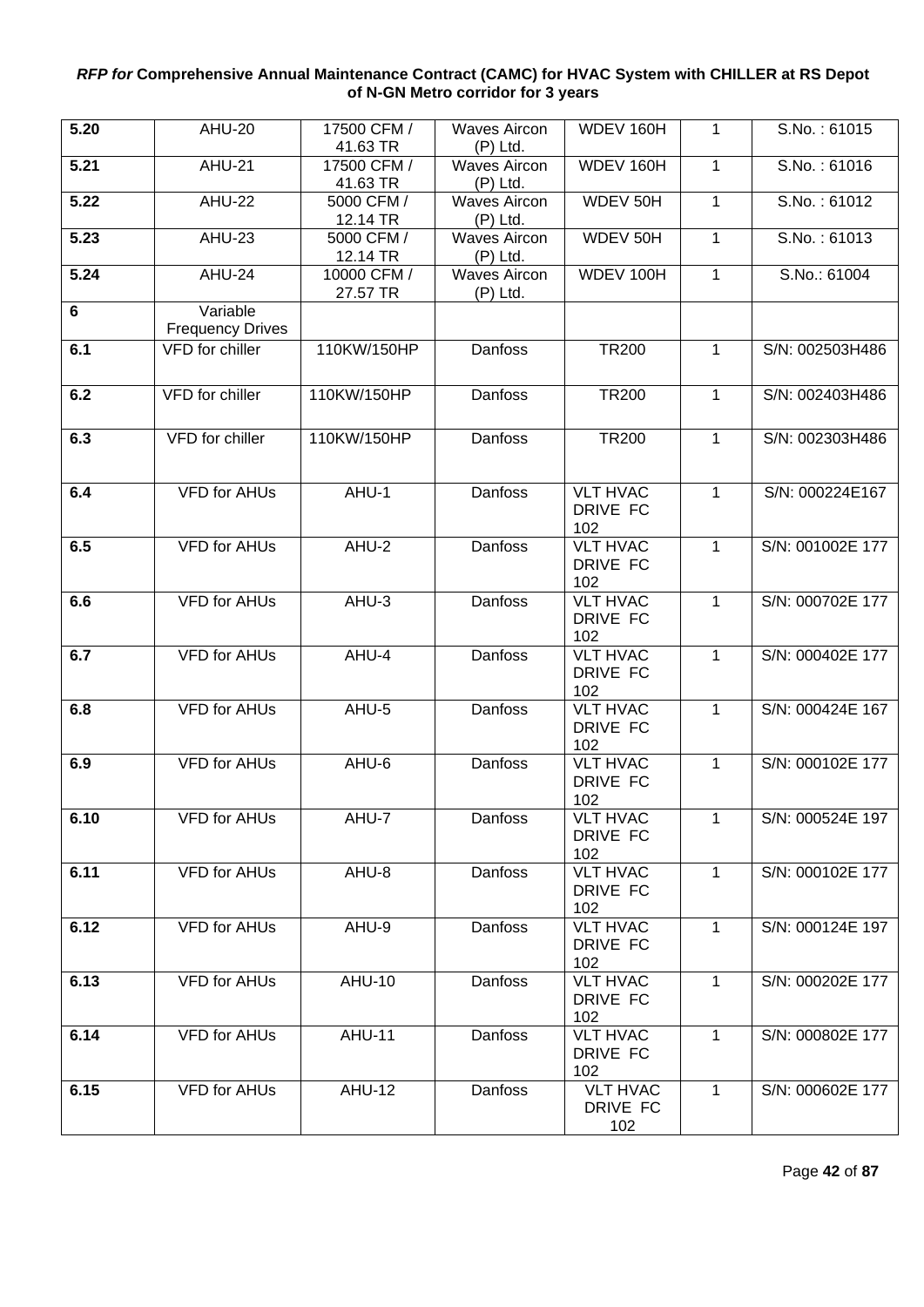| 6.16             | <b>VFD for AHUs</b>               | <b>AHU-13</b>                                                       | Danfoss          | <b>VLT HVAC</b><br>DRIVE FC | $\mathbf 1$    | S/N: 000502E 177 |
|------------------|-----------------------------------|---------------------------------------------------------------------|------------------|-----------------------------|----------------|------------------|
|                  |                                   |                                                                     |                  |                             |                |                  |
| 6.17             | <b>VFD for AHUs</b>               | <b>AHU-14</b>                                                       | Danfoss          | 102<br><b>VLT HVAC</b>      | $\mathbf{1}$   | S/N: 000302E 177 |
|                  |                                   |                                                                     |                  | DRIVE FC                    |                |                  |
|                  |                                   |                                                                     |                  | 102                         |                |                  |
| 6.18             | <b>VFD for AHUs</b>               | <b>AHU-15</b>                                                       | Danfoss          | <b>VLT HVAC</b>             | 1              | S/N: 000324E 197 |
|                  |                                   |                                                                     |                  | DRIVE FC                    |                |                  |
|                  |                                   |                                                                     |                  | 102                         |                |                  |
| 6.19             | <b>VFD for AHUs</b>               | <b>AHU-16</b>                                                       | Danfoss          | <b>VLT HVAC</b>             | $\mathbf{1}$   | S/N: 000424E 197 |
|                  |                                   |                                                                     |                  | DRIVE FC                    |                |                  |
|                  |                                   |                                                                     |                  | 102                         |                |                  |
| 6.20             | <b>VFD for AHUs</b>               | <b>AHU-17</b>                                                       | <b>Danfoss</b>   | <b>VLT HVAC</b>             | $\mathbf{1}$   | S/N: 000524E 167 |
|                  |                                   |                                                                     |                  | DRIVE FC                    |                |                  |
|                  |                                   |                                                                     |                  | 102                         |                |                  |
| 6.21             | <b>VFD for AHUs</b>               | <b>AHU-18</b>                                                       | Danfoss          | <b>VLT HVAC</b>             | $\mathbf{1}$   | S/N: 001102E 187 |
|                  |                                   |                                                                     |                  | DRIVE FC<br>102             |                |                  |
| 6.22             | <b>VFD for AHUs</b>               | <b>AHU-19</b>                                                       | Danfoss          | <b>VLT HVAC</b>             | $\mathbf{1}$   | S/N: 001202E 187 |
|                  |                                   |                                                                     |                  | DRIVE FC                    |                |                  |
|                  |                                   |                                                                     |                  | 102                         |                |                  |
| 6.23             | <b>VFD for AHUs</b>               | <b>AHU-20</b>                                                       | Danfoss          | <b>VLT HVAC</b>             | $\mathbf{1}$   | S/N: 000224E 197 |
|                  |                                   |                                                                     |                  | DRIVE FC                    |                |                  |
|                  |                                   |                                                                     |                  | 102                         |                |                  |
| 6.24             | <b>VFD for AHUs</b>               | <b>AHU-21</b>                                                       | Danfoss          | <b>VLT HVAC</b>             | 1              | S/N: 000902E 177 |
|                  |                                   |                                                                     |                  | DRIVE FC                    |                |                  |
|                  |                                   |                                                                     |                  | 102                         |                |                  |
| 6.25             | <b>VFD for AHUs</b>               | <b>AHU-22</b>                                                       | <b>Danfoss</b>   | <b>VLT HVAC</b>             | 1              | S/N: 000324E 167 |
|                  |                                   |                                                                     |                  | DRIVE FC                    |                |                  |
| 6.26             | <b>VFD for AHUs</b>               | $\overline{AHU}$ -23                                                | Danfoss          | 102<br><b>VLT HVAC</b>      | $\mathbf{1}$   | S/N: 000302E 177 |
|                  |                                   |                                                                     |                  | DRIVE FC                    |                |                  |
|                  |                                   |                                                                     |                  | 102                         |                |                  |
| 6.27             | <b>VFD for AHUs</b>               | AHU-24                                                              | Danfoss          | <b>VLT HVAC</b>             | 1              | S/N: 000202E 177 |
|                  |                                   |                                                                     |                  | DRIVE FC                    |                |                  |
|                  |                                   |                                                                     |                  | 102                         |                |                  |
| $\overline{7}$   | VFD for                           | For primary                                                         | Danfoss          |                             | 3              | S/N: 075114A137  |
|                  | Chilled(primary)                  | pumps                                                               |                  |                             |                | S/N: 075014A137  |
|                  | water pumps                       |                                                                     |                  |                             |                | S/N:040614A179   |
| 8                | <b>Chemical Dosing</b>            |                                                                     | Milton Roy India |                             | 4              | Model V-12       |
|                  | pumps (electronic<br>dosing pump) |                                                                     | $(P)$ Ltd        |                             |                |                  |
| $\boldsymbol{9}$ | Pumps for Water                   | 5.5Kw, 415 V, 3                                                     | Xylem            |                             | $\overline{2}$ | 1116M673648      |
|                  | softening plant                   | ph. Induction                                                       |                  |                             |                |                  |
|                  |                                   | motor                                                               |                  |                             |                |                  |
| 10               | Automatic chilled                 | 0.8HP                                                               | <b>DAB PUMPS</b> | JET 82M                     | $\overline{2}$ |                  |
|                  | water make up                     |                                                                     |                  |                             |                |                  |
|                  | pump                              |                                                                     |                  |                             |                |                  |
| 11               |                                   | Chiller Plant Manager System of TRANE make                          |                  |                             | 1 LOT          |                  |
| 12               |                                   | Plumbing & Accessories                                              |                  |                             | 1 LOT          |                  |
| 13               |                                   | Water Treatment Softener Plant (DMF, IRF & softener)                |                  |                             | 1 LOT          |                  |
| 14               |                                   | GI Ducting & Accessories                                            |                  |                             | 1 LOT          |                  |
| 15               |                                   | Electrical panel for feeding power to the HVAC system including all |                  |                             | 1 LOT          |                  |
|                  | switchgears                       |                                                                     |                  |                             |                |                  |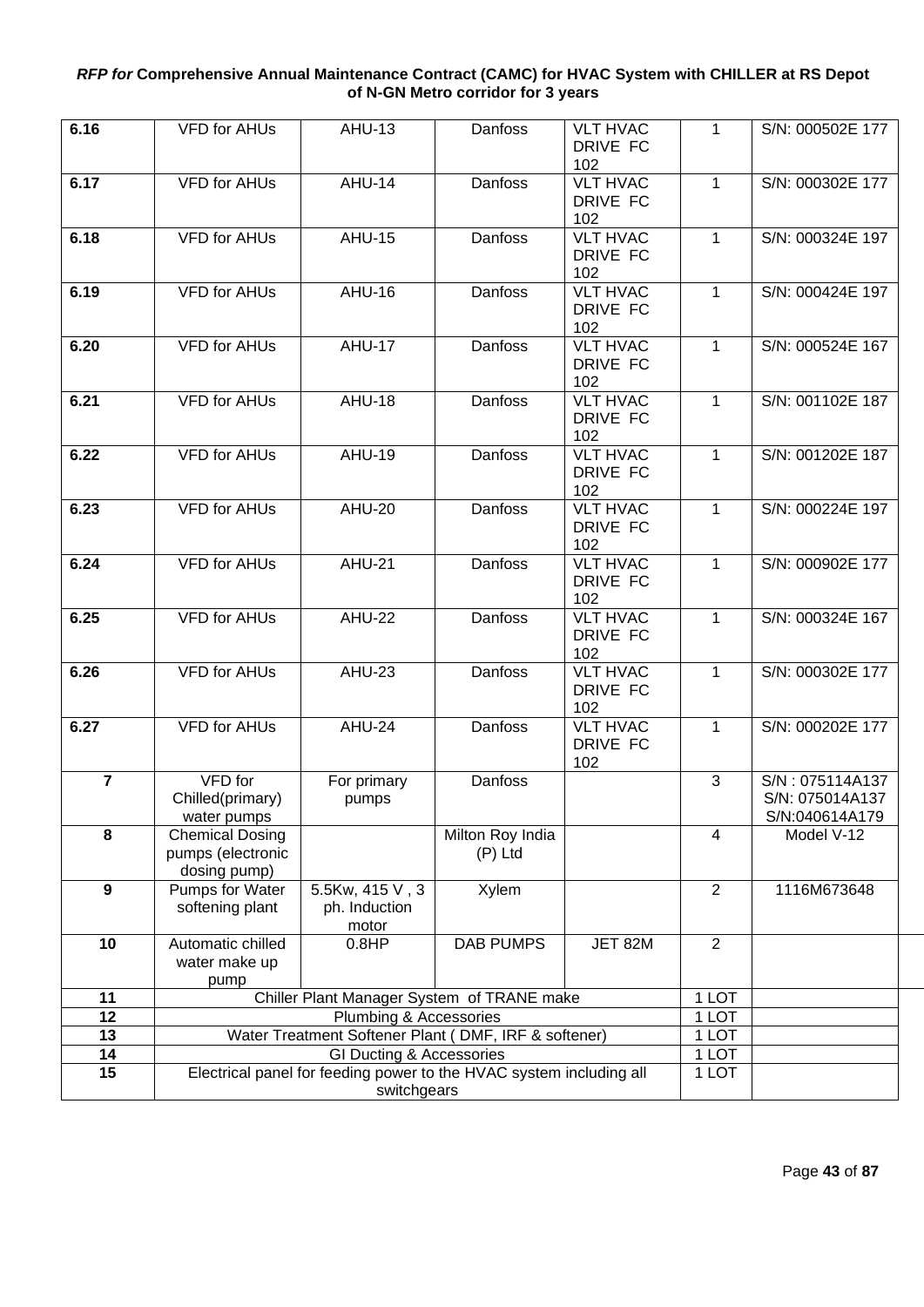# **Recommended Consumable / Spares:-**

| S.No | <b>Description</b>                                                        |
|------|---------------------------------------------------------------------------|
|      | AHU Filters size: 610(W) x 610(H)x 50(D) mm and 610(W) x 305(H)x 50(D) mm |
| 4    | <b>Cooling Tower Fills</b>                                                |
| 5    | Refrigerant R 134                                                         |
| 6    | Coolant for TRANE CHILLER                                                 |
| 7    | Industrial Salt for water softener plant                                  |
| 8    | Dual media filter                                                         |
| 9    | Iron removal filter                                                       |
| 10   | Resin for softener                                                        |
| 11   | Any other spare required for the high or Low side of HVAC system          |
| 12   | Chemical dosing system                                                    |

# **Note: All the spares should be either OEM/TRANE recommended**.

# **Terms and Conditions:**

| <b>S. No.</b>  | <b>Description</b>                                                                                   |  |  |  |  |  |
|----------------|------------------------------------------------------------------------------------------------------|--|--|--|--|--|
| 1              | Tenders are called from the electrical/HVAC contractor complying with eligibility criteria of work   |  |  |  |  |  |
|                | experience.                                                                                          |  |  |  |  |  |
| $\overline{2}$ | Material shall be ISI marked or approval of the make shall be taken from the Engineer in-charge for  |  |  |  |  |  |
|                | which decision of NMRC shall be final and binding.                                                   |  |  |  |  |  |
| 3              | Quoted rates shall be valid for 180 days from the date of submission of price bid for process of     |  |  |  |  |  |
|                | tender document & issue NOA from NMRC.                                                               |  |  |  |  |  |
|                | Time period of completion shall be 3 years from the date of award of contract. The work shall be     |  |  |  |  |  |
| 4              | carried out as per direction of NMRC for the items as and when required during contract period of    |  |  |  |  |  |
|                | three years.                                                                                         |  |  |  |  |  |
|                | If any electrical work required by NMRC during the currency of contract and item is not available in |  |  |  |  |  |
|                | the contract the same shall be executed as per direction of NMRC and the payment shall be made       |  |  |  |  |  |
|                | in the contract as an extra item and the rates shall be work out in priority as below and the same   |  |  |  |  |  |
|                | shall be acceptable and binding to contractor. However the amount of extra items shall not be        |  |  |  |  |  |
| 5              | exceeded 25% of the total contract value.                                                            |  |  |  |  |  |
|                | a. AS per CPWD DSR 2018 (latest to be considered if applicable) if the item is available in          |  |  |  |  |  |
|                | CPWD 2018.                                                                                           |  |  |  |  |  |
|                | b. AS per UPPWD DSR 2018 (latest to be considered if applicable) if the item is available in         |  |  |  |  |  |
|                | UPPWD DSR 2018.                                                                                      |  |  |  |  |  |
|                | c. AS per current market rates analysis approved by NMRC.                                            |  |  |  |  |  |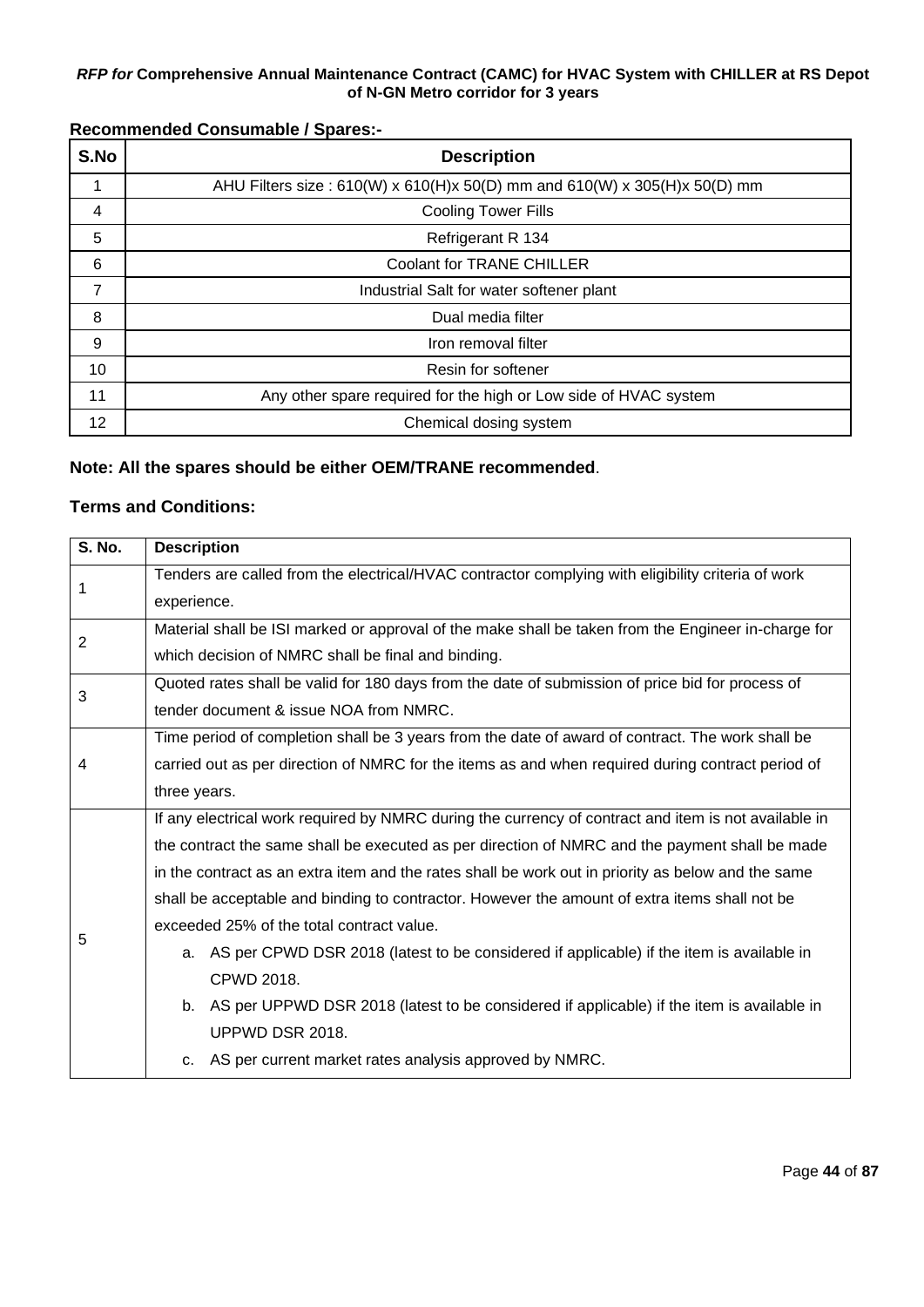# **Employer's Requirements :-**

#### **1.Objective**

The objective of the contract is the "Comprehensive Annual Maintenance Contract for HVAC Equipment installed at RS Depot in NMRC network for 03 Years". In full recognition of this objective, and with full acceptance of the obligations, liabilities and risks which may be involved, the Contractor shall undertake the execution of the Works.

#### **2. General**

**2.1** Comprehensive Annual Maintenance Contract for HVAC system installed at RS Depot in NMRC network for 3 years shall be done in accordance with Employer's Requirements and the other requirements of the Contract.

**2.2** Comprehensive Annual Maintenance Contract for HVAC system installed at RS Depot in NMRC network for 3 years shall be of highest standards available using proven up-to-date good Engineering practices. The Specification shall in any case not specify standards which, in the Engineer's opinion, are less than or inferior to those described in the Technical Specifications contained in the Tender Documents.

**2.3** Contractor will have to develop the Strong Service network and should have well qualified trained maintenance team for HVAC system.

**2.4** The Maintenance team should be well equipped with requisite tools and testing instruments to trouble shoot the defective machine and check the functionality & performance of the machine.

**2.5** The location of service Centre & store would be well notified by the contractor to NMRC and authorized representative of NMRC will have full authority to inspect service Centre and the store for inspection of availability of required spares, consumables, tools and testing instruments. The testing instruments and measuring instruments should be calibrated.

**2.6** Contractor will have to maintain sufficient stock of all type of spares and consumables in stock in store required to maintain all the HVAC system included in the scope of work. The spares and consumables consumed should regularly be recouped to ensure the availability of all the spares and consumables. Contractor shall submit the details of all spares and consumables available in the stock on quarterly basis.

**2.7** Handover of all units to the awarded tenderer will be on "as is where is basis".

#### **3. Detailed scope of Work:**

The work for "Comprehensive Annual Maintenance Contract for HVAC system installed at RS Depot in NMRC network for 03 Years" shall be executed. All the maintenance activities shall be done in accordance with the standard maintenance procedures defined by the OEM/manufacturer/metro services.

#### **3.1 Scope of work on High Side**

- 1. Comprehensive maintenance of 03 Nos. Trane chiller
- 2. Checking and Cleaning of Cooling Towers, expansion tank, y- strainers and pot strainers.
- 3. Checking/ cleaning/ replacement of all parts/components found defective.
- 4. Air conditioning Plant will be operational round the clock on all working days, Sundays & Holidays or as required at site.
- 5. *All spare parts including consumables (Refrigerant, coolant & Oil etc)*.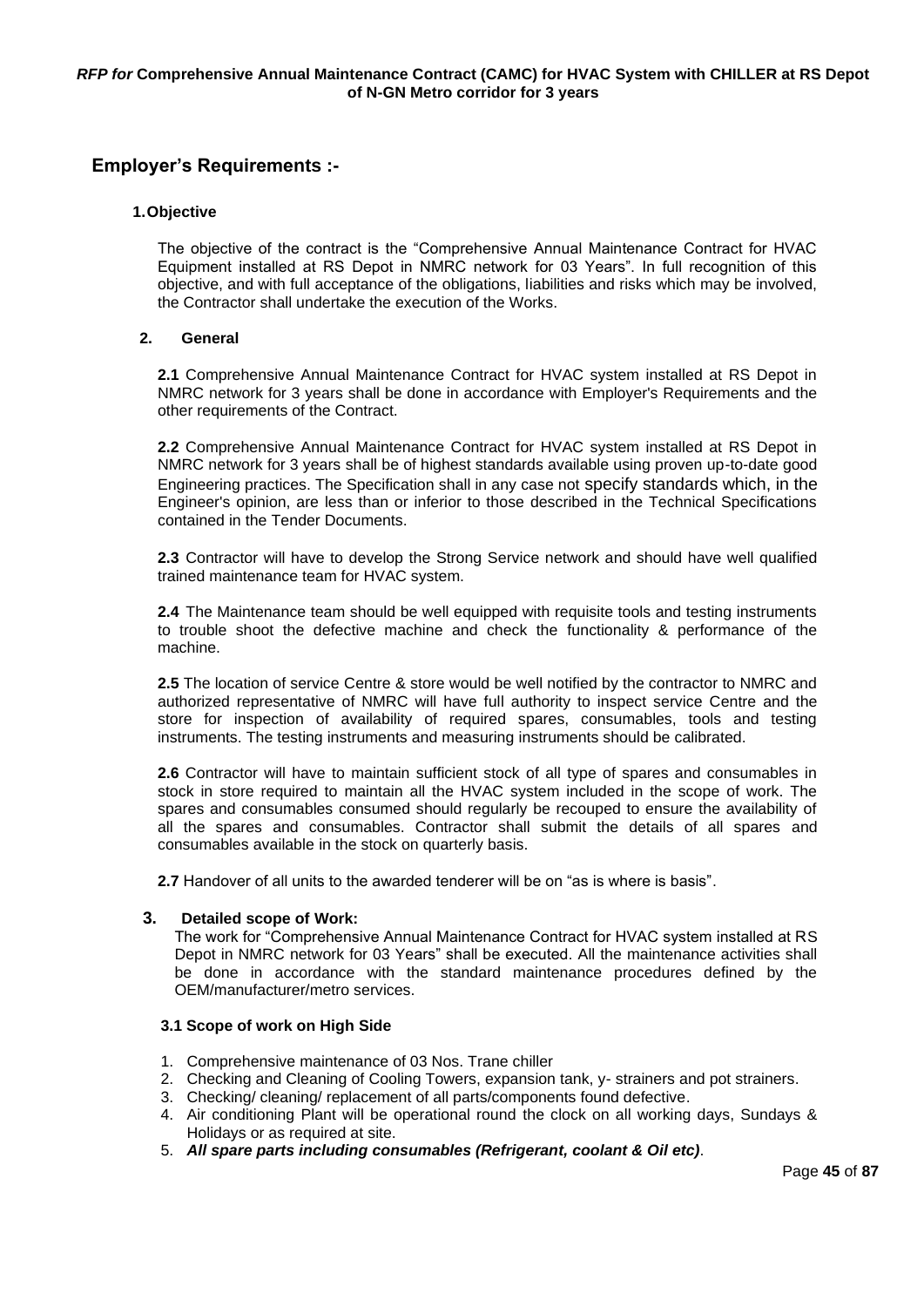- 6. Routine check-up of equipment and attending to its preventive as well as breakdown Maintenance.
- 7. Cleaning of equipment, cooling tower.
- 6. **One third (1/3) of the fills of the cooling towers are to be replaced every year.**
- 8. Painting on rusted area (spray/ brush) of all equipment, pipes installed in the plant room once in year.
- 9. Compressor coverage including labor: Replacement of whole compressor or compressor's part will be at the discretion of the contractor.
- 10. Descaling of condenser, evaporator should be done if the approach is exceeding OEM prescribed limit (7 Deg Fahrenheit )
- 11. The skilled staff shall be deputed at site for maintenance activities and for attending any breakdowns.

The following Checks and compliance are required to be carried out. The skilled operation and maintenance staff shall be deputed at site.

#### **3.1.1 Weekly maintenance and checks:**

After the unit has operated for approximately 30 minutes and the system has stabilized, check the operating conditions and complete the procedure below :

- $\triangleright$  Log the chiller (as per log book format attached)
- $\triangleright$  Check evaporator and condenser pressures with gauges & compare to the reading on the clear language display. Pressure readings should fall within the following ranges specified in the operating conditions.

Note: Optimum condenser pressure is dependent on condenser water temperature, and should equal the saturation pressure of the refrigerant at a temperature 2 to 5 degree Fahrenheit above that of leaving condenser water at full load.

| S.No. | <b>Description</b>  | <b>Condition</b>         |
|-------|---------------------|--------------------------|
|       | Evaporator pressure | 40-55 psig               |
|       | Condensing pressure | 85-120 psig              |
|       | Discharge superheat | 17 Deg Fahrenheit        |
|       | Sub cooling         | 5-10 Deg Fahrenheit      |
|       | EXV percent open    | 40-50% open in auto mode |

#### ➢ **Operating conditions at Full load**

#### ➢ **Operating conditions at minimum load**

| S.No. | <b>Description</b>  | <b>Condition</b>           |  |  |
|-------|---------------------|----------------------------|--|--|
|       | Evaporator approach | Less than 7 Deg Fahrenheit |  |  |
|       |                     | (non gycol applications)   |  |  |
|       | Condensing approach | Less than 7 Deg Fahrenheit |  |  |
|       | Subcooling          | 2-3 degree Fahrenheit      |  |  |
|       | EXV percent open    | 10-20 % open               |  |  |

#### **3.1.2 Monthly maintenance and checks:**

- Review operating log.
- Clean all water strainers in both the chilled & condensing water piping systems.
- Measure the oil filter pressure drop. Replace oil filter if required as per standard procedure.
- Measure and log the subcooling and superheat.
- If operating conditions indicate a refrigerant shortage, leak check the unit and confirm using soap bubbles.
- Repair all leaks.
- Trim refrigerant charge until the unit operates in the conditions listed in the note below.
- Note: ARI conditions are : condenser water: 85 degree Fahrenheit and 3 GPM per ton and evaporator water : 54-44 degree Fahrenheit.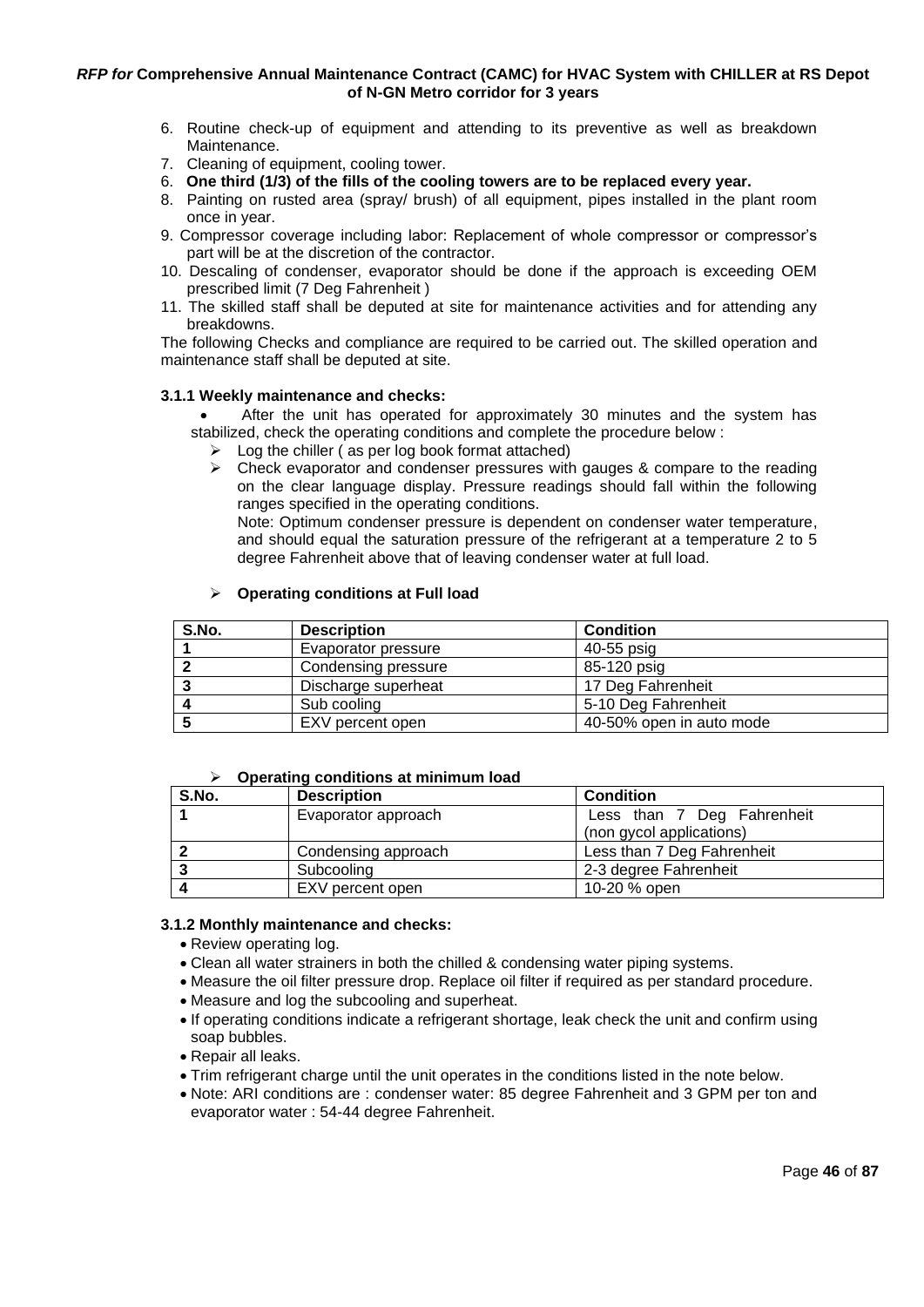| <b>Chiller log</b>                           |        |                  |                 |                 |  |  |
|----------------------------------------------|--------|------------------|-----------------|-----------------|--|--|
| <b>Main Tab</b>                              |        |                  | <b>Run time</b> |                 |  |  |
|                                              | 15 min |                  | <b>30 min</b>   | 1 <sub>hr</sub> |  |  |
| <b>Chiller mode</b>                          |        |                  |                 |                 |  |  |
| Evap Ent/Lvg water temp                      |        |                  |                 |                 |  |  |
| Cond<br>Ent/Lvg<br>water                     |        |                  |                 |                 |  |  |
| <b>Temp</b>                                  |        |                  |                 |                 |  |  |
| chilled<br><b>Active</b><br>water            |        |                  |                 |                 |  |  |
| setpoint (F)                                 |        |                  |                 |                 |  |  |
| Limit<br><b>Active</b><br>current            |        |                  |                 |                 |  |  |
| setpoint (%RLA)                              |        |                  |                 |                 |  |  |
| <b>Software Type</b><br>Software version     |        |                  |                 |                 |  |  |
| <b>Reports Tab</b>                           |        |                  |                 |                 |  |  |
|                                              |        |                  |                 |                 |  |  |
|                                              |        | Evaporator       |                 |                 |  |  |
| <b>Evap entering water</b>                   |        |                  |                 |                 |  |  |
| temperature (F)                              |        |                  |                 |                 |  |  |
| <b>Evap leaving water</b>                    |        |                  |                 |                 |  |  |
| temperature (F)                              |        |                  |                 |                 |  |  |
| Evap sat Rfgt Temp (F)                       |        |                  |                 |                 |  |  |
| <b>Evap Rfgt Pressure (Psia)</b>             |        |                  |                 |                 |  |  |
| Evap approach Temp (F)                       |        |                  |                 |                 |  |  |
| <b>Evap water Flow switch</b>                |        |                  |                 |                 |  |  |
| status                                       |        |                  |                 |                 |  |  |
| <b>Expansion valve position</b><br>(%)       |        |                  |                 |                 |  |  |
| <b>Expansion valve position</b>              |        |                  |                 |                 |  |  |
| steps                                        |        |                  |                 |                 |  |  |
| <b>Evap Rfgt Liquid Level (in)</b>           |        |                  |                 |                 |  |  |
|                                              |        | <b>Condenser</b> |                 |                 |  |  |
|                                              |        |                  |                 |                 |  |  |
| <b>Cond entering water</b>                   |        |                  |                 |                 |  |  |
| temperature (F)<br><b>Cond leaving water</b> |        |                  |                 |                 |  |  |
| temperature (F)                              |        |                  |                 |                 |  |  |
| <b>Cond sat Rfgt Temp (F)</b>                |        |                  |                 |                 |  |  |
| <b>Cond Rfgt Pressure (Psia)</b>             |        |                  |                 |                 |  |  |
| Cond approach Temp (F)                       |        |                  |                 |                 |  |  |
| <b>Cond water Flow switch</b>                |        |                  |                 |                 |  |  |
| status                                       |        |                  |                 |                 |  |  |
| <b>Cond Head Pressure Ctrl</b>               |        |                  |                 |                 |  |  |
| Command (%)                                  |        |                  |                 |                 |  |  |
| <b>Compressor</b>                            |        |                  |                 |                 |  |  |
| <b>Compressor starts</b>                     |        |                  |                 |                 |  |  |
| <b>Compressor run Time</b>                   |        |                  |                 |                 |  |  |
| <b>System Rfgt Diff Pressure</b>             |        |                  |                 |                 |  |  |
| (psid)                                       |        |                  |                 |                 |  |  |
| <b>Oil Pressure (psia)</b>                   |        |                  |                 |                 |  |  |
| <b>Compressor rfgt Discharge</b>             |        |                  |                 |                 |  |  |
| temp(F)                                      |        |                  |                 |                 |  |  |
| Discharge suoperheat(F)                      |        |                  |                 |                 |  |  |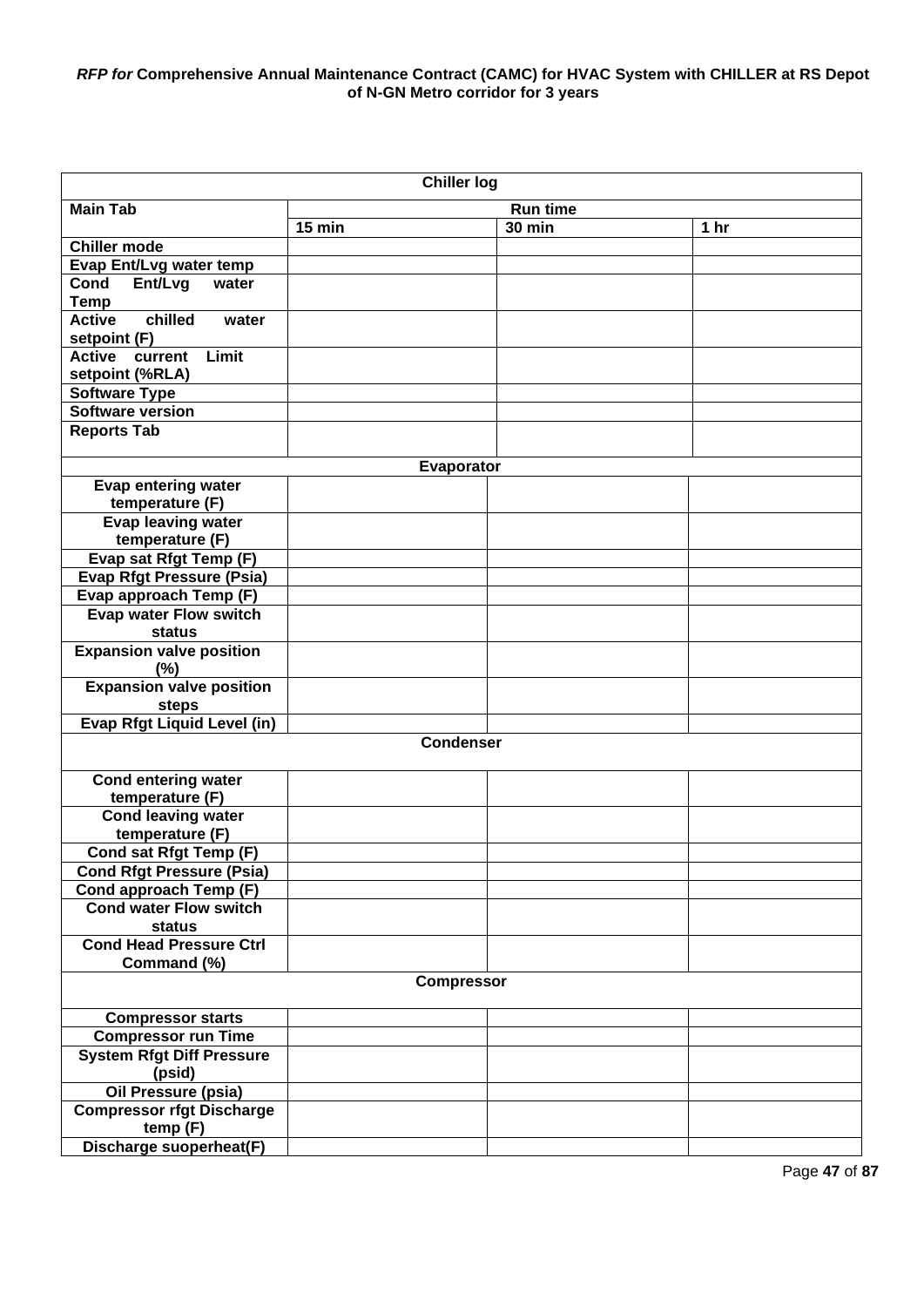|                                  | <b>AFD</b>              |  |
|----------------------------------|-------------------------|--|
| <b>AFD Output Power</b>          |                         |  |
| <b>Frequency Command</b>         |                         |  |
| <b>Settings</b>                  |                         |  |
| <b>Settings Tab</b>              |                         |  |
|                                  | <b>Chiller</b>          |  |
| <b>Front Panle chilled Water</b> |                         |  |
| Setpt (F)                        |                         |  |
| <b>Front Panel Current Limit</b> |                         |  |
| setpt (RLA)                      |                         |  |
| Differential to start (F)        |                         |  |
| Differential to stop (F)         |                         |  |
| <b>Setpoint Source</b>           |                         |  |
|                                  | <b>Feature Settings</b> |  |
| <b>Chilled water reset</b>       |                         |  |
| Return reset ratio               |                         |  |
| <b>Return start reset</b>        |                         |  |
| Return maximum reset             |                         |  |
| <b>Outdoor reset ratio</b>       |                         |  |
| <b>Outdoor start reset</b>       |                         |  |
| Outdoor maximum reset            |                         |  |
|                                  | <b>Mode overrides</b>   |  |
| <b>Evap Water Pump</b>           |                         |  |
| <b>Cond Water Pump</b>           |                         |  |
| <b>Expansion valve control</b>   |                         |  |
| Slide valve control              |                         |  |
| Service pumpdown                 |                         |  |
| <b>AFD control</b>               |                         |  |
|                                  | <b>Display settings</b> |  |
|                                  |                         |  |
| Date format                      |                         |  |
| <b>Date</b>                      |                         |  |
| <b>Time format</b>               |                         |  |
| Time of day                      |                         |  |
| <b>Keypad/Display</b>            |                         |  |
| lockout                          |                         |  |
| <b>Display units</b>             |                         |  |
| <b>Pressure units</b>            |                         |  |
| <b>Language selection</b>        |                         |  |

#### **3.1.3 Quarterly Preventive Maintenance of Chiller:**

- Three nos. preventive maintenance in a year as per **check list A.1** given. However, if required contractor may add any work content/test check in addition to the above specified minimum scope of work to be done at least once every quarter. The periodicity of the preventive schedule may also be increased, if required and nothing shall be paid extra.
- Repairing, Supply and Replacement of all major/ minor spare parts of chiller.
- Refrigerant/Oil Leak rectification.
- Refrigerant charging as and when required including nitrogen pressure testing etc.
- Check the general operation of the unit.
- Log the operating temperatures, pressures, voltages and amperages.
- Check the operation of the control circuit.
- Check the operation of the lubrication system.
- Check the Operation of the motor and starter.
- Analyze the recorded data. Compare the data to the original design conditions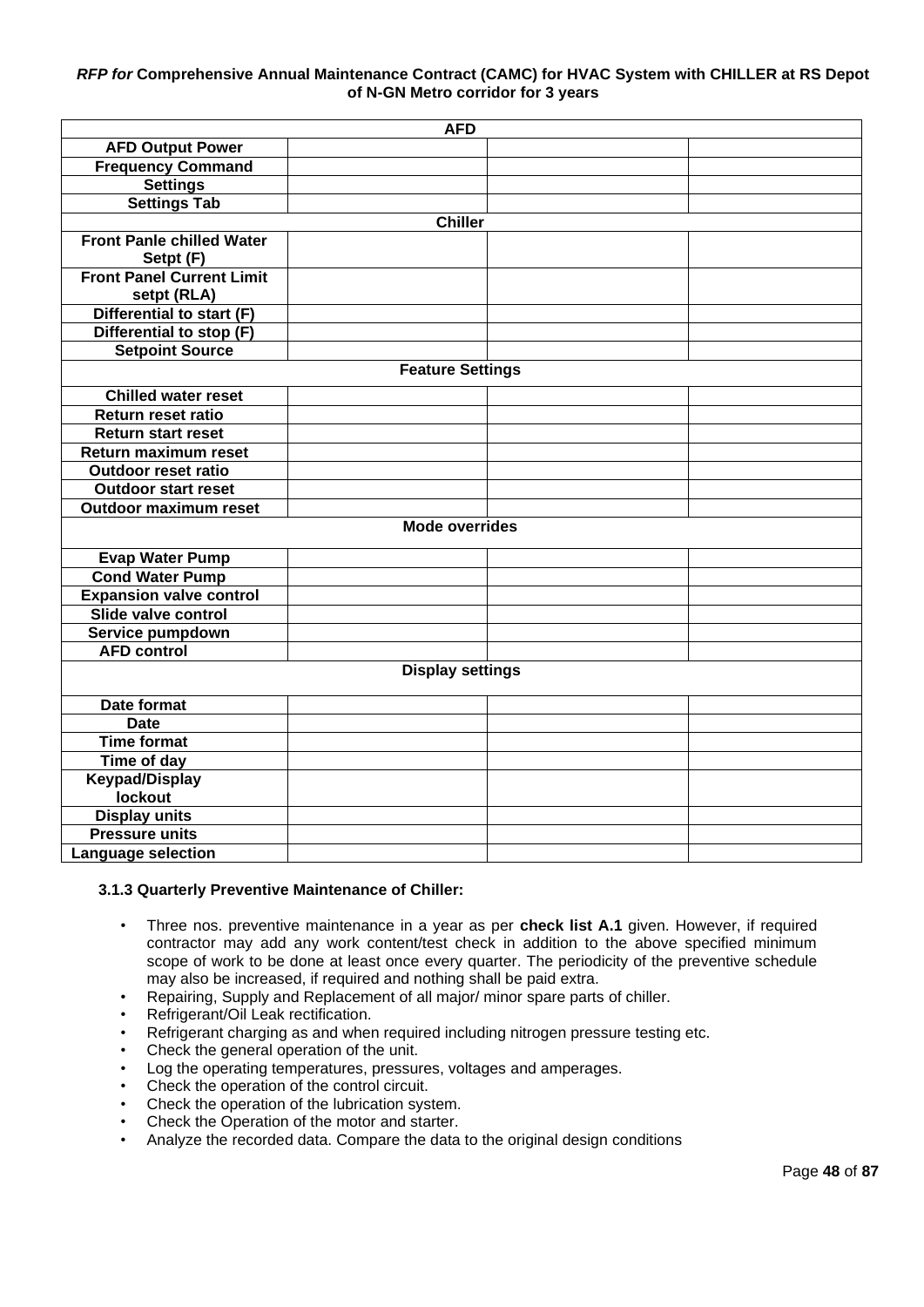- Review operating procedure with operating personnel.<br>• Provide a written report of completed work, operational
- Provide a written report of completed work, operation log and indicate any uncorrected deficiencies detected.
- Log the operating temperatures.
- All skilled/technical/ unskilled manpower required for CAMC and its satisfactory execution shall be deemed to be included in the total cost.

|                | <b>Quarterly Maintenance of Water Cooled Chiller ( Checklist A.1)</b>                                                                                                                          |        |                |
|----------------|------------------------------------------------------------------------------------------------------------------------------------------------------------------------------------------------|--------|----------------|
|                |                                                                                                                                                                                                |        | Date:          |
| <b>S. No.</b>  | <b>Activity</b>                                                                                                                                                                                | Yes/No | <b>Remarks</b> |
| 1              | Check 3 phase voltage, current balance. If any imbalance noticed<br>necessary rectification to be done                                                                                         |        |                |
| $\overline{2}$ | Check oil and refrigerant level in running condition. Ensure correct levels<br>and charge if required.                                                                                         |        |                |
| 3              | Check for any abnormal noise. If any abnormality noticed then necessary<br>rectification to be done.                                                                                           |        |                |
| 4              | Check evaporator & condenser pressure & compare with standard<br>values. If any abnormality noticed then necessary rectification to be done.                                                   |        |                |
| 5              | Check percentage loading & RLA setting of Chiller plant as required.                                                                                                                           |        |                |
| 6              | Check Approach/STD temperature for condenser fouling. Perform de<br>scaling if approach increases above 10 degree Fahrenheit (5.6 degree<br>Celsius) or as and when required.                  |        |                |
| $\overline{7}$ | Inspect and clean the starters.                                                                                                                                                                |        |                |
| 8              | Check & record oil pump discharge pressure (for centrifugal pumps). If<br>variation<br>from<br>standard<br>values<br>noticed,<br>necessary<br>any<br>troubleshooting/rectification to be done. |        |                |
| 9              | Measure and log the sub cooling. If any variation from standard v<br>troubleshooting/rectification to be done.                                                                                 |        |                |
| 10             | Verify proper operation/setting/calibration of safety controls. If any<br>variation<br>from<br>standard<br>values<br>noticed,<br>necessary<br>troubleshooting/rectification to be done.        |        |                |
| 11             | Check, clean and tighten all electrical connections. If any abnormality<br>noticed necessary rectification to be done.                                                                         |        |                |
| 12             | Check all piping components for leakage of damage. Repair/rectify as<br>required.                                                                                                              |        |                |
| 13             | Clean & repaint any area that shows sign of corrosion                                                                                                                                          |        |                |
| 14             | Check the operation of the refrigerant Leak Detector. Repair/replace if<br>required.                                                                                                           |        |                |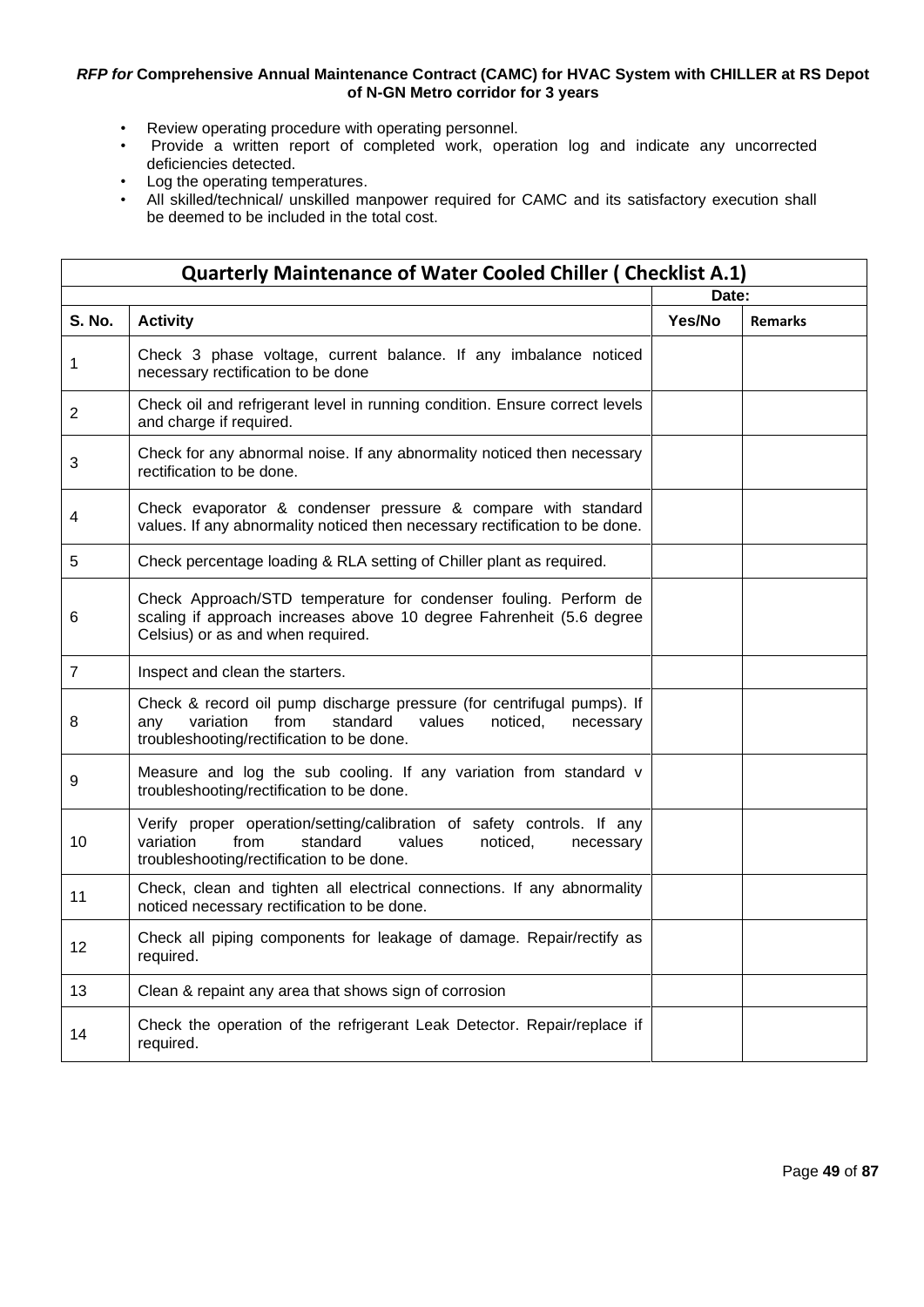#### **3.1.2 Annual Preventive Maintenance of Chiller as per checklist A.2:**

- A) Check the unit thoroughly for refrigerant leaks.
	- Inspect for leaks and report leak check result.
	- Repair minor leaks as required (e.g. valve packing, flare nuts)
	- Check the condenser fans for clearances and free operation.
	- Check tightness of condenser fan motor mounting brackets.
	- Check the set screws on the fan shafts.
	- Visually inspect the condenser coil for cleanliness.
	- Verify the performance of the fan control inverter VFD, if applicable.
	- Grease bearings as required.
- B) Controls and Safeties
	- Inspect the control panel for cleanliness.
	- Inspect wiring and connections for tightness and signs of overheating and discoloration.
	- Verify the working condition of all indicator/alarm lights and LED/LCD displays.
	- Test oil pressure safety device (as required). Calibrate and record setting.
	- Test the operation of the chilled water pump starter auxiliary contacts, if applicable.
- C) Lubrication System
	- Verify the operation of the oil heaters.
- D) Motor and Starter
	- Clean the starter cabinet and starter components.
	- Inspect wiring and connections for tightness and signs of overheating and discoloration
	- Check the condition of the contacts for wear and pitting.
	- Check contactors for free and smooth operation.
	- Check all mechanical linkages for wear, security and clearances.
	- Verify tightness of the motor terminal connections.
	- Meg the motor and record readings
	- Verify the operation of the electrical interlocks.
	- Measure voltage and record: Voltage should be nominal voltage  $\pm 10\%$ .
- E) One third(1/3) of the fills of cooling tower are to be replaced every year.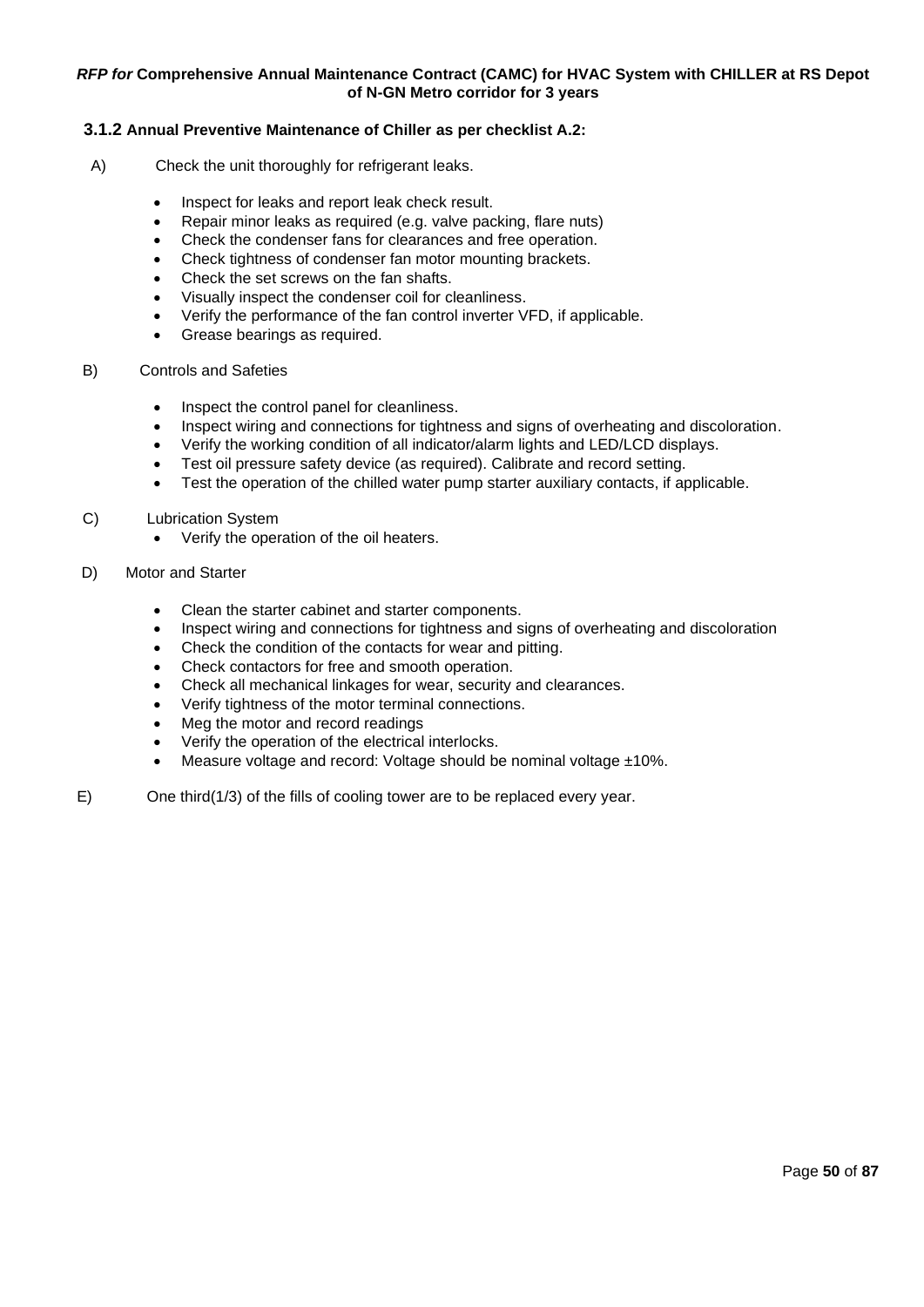| <b>NET</b>     | <b>SCHEDULE OF WORK/CHECK POINTS in annual check( Checklist A.2)</b>                                                                                                           | YEARLY     |
|----------------|--------------------------------------------------------------------------------------------------------------------------------------------------------------------------------|------------|
|                | <b>I. Water Cooled Chillers</b>                                                                                                                                                |            |
| 1              | Check 3 phase voltage, current balance. If any imbalance noticed necessary<br>rectification to be done.                                                                        | $\sqrt{}$  |
| $\overline{2}$ | Check Oil and refrigerant level in running condition. Ensure correct levels and charge<br>if required.                                                                         | $\sqrt{}$  |
| 3              | Check the heat sink temperature. Take necessary action to keep heat sink<br>temperature within permissible limits.                                                             | $\sqrt{}$  |
| $\overline{4}$ | Check for any abnormal noise. If any abnormality noticed then necessary<br>rectification to be done.                                                                           | $\sqrt{}$  |
| 5              | Check Evaporator and Condenser pressure and compare with standard values. If any<br>abnormality noticed then necessary rectification to be done.                               | V          |
| 6              | Check percentage loading & RLA setting of Chiller Plant as required.                                                                                                           | $\sqrt{ }$ |
| 7              | Check Approach/STD temperature for condenser fouling. Perform descaling if<br>approach increases above 10°F (5.6°C) or as and when required.                                   | V          |
| 8              | Inspect and clean the starters.                                                                                                                                                | $\sqrt{}$  |
| 9              | Check oil heater operation. Repair/Replace as required.                                                                                                                        | $\sqrt{}$  |
| 10             | Check and record oil pump discharge pressure (for centrifugal pumps). If any<br>variation from standard values noticed, necessary troubleshooting/rectification to be<br>done. | V          |
| 11             | Measure and record oil filter pressure drop. Replace oil filter if required.                                                                                                   | $\sqrt{}$  |
| 12             | Measure and log the sub cooling. If any variation from standard values noticed,<br>necessary troubleshooting/rectification to be done.                                         | V          |
| 13             | Verify proper operation/setting/calibration of safety controls. If any variation from<br>standard values noticed, necessary troubleshooting/rectification to be done.          | V          |
| 14             | Check, clean and tighten all electrical connections. If any abnormality noticed<br>necessary rectification to be done.                                                         | V          |
| 15             | Clean all water strainers in both chilled and condenser water line. Replace if<br>damaged.                                                                                     | $\sqrt{}$  |
| 16             | Check all piping components for leakage or damage. Repair/Rectify as required.                                                                                                 | $\sqrt{}$  |
| 17             | Clean and repaint any area that shows sign of corrosion.                                                                                                                       | $\sqrt{}$  |
| 18             | Check the operation of the Anti Fouling device. Repair/replace if required                                                                                                     | $\sqrt{}$  |
| 19             | Check the operation of Refrigerant Leak Detector. Repair/replace if required                                                                                                   | $\sqrt{}$  |
| 20             | Compressor oil analysis to be done, report to be submitted and oil replacement to be<br>done if suggested in the report.                                                       | V          |
| 21             | Replace oil filter & oil return filter/driers if differential pressure exceeds 15 PSID or<br>annually whichever is earlier.                                                    | $\sqrt{}$  |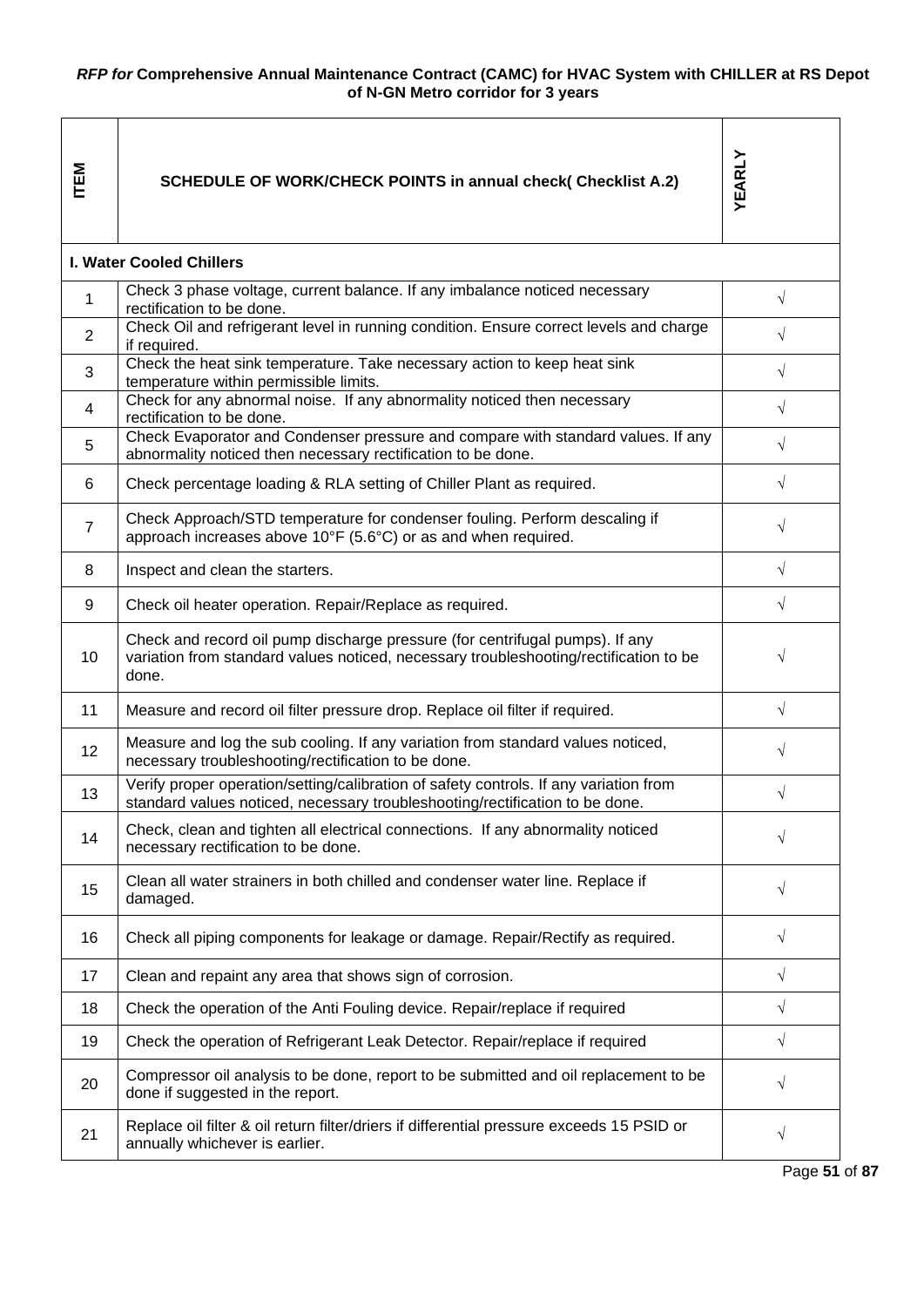| 22              | Clean and back flush heat exchanger of Solid State starter.                                                                                                                                                                                                                                                                                                                                                  | √         |
|-----------------|--------------------------------------------------------------------------------------------------------------------------------------------------------------------------------------------------------------------------------------------------------------------------------------------------------------------------------------------------------------------------------------------------------------|-----------|
| 23              | Replace coolant after cleaning heat exchanger.                                                                                                                                                                                                                                                                                                                                                               | V         |
| 24              | Perform de-scaling of condenser & evaporator tubes if required. Usually condenser<br>descaling is carried out yearly and evaporator descaling is carried out once in 5years.<br>However, based on the approach temperature, descaling may be required to be<br>conducted before schedule or may not be required at all. Decision of DMRC Engineer<br>In Charge shall be final and binding on the contractor. | V         |
| 25              | Check and calibrate (and replace if required) all safety switches & alarms for proper<br>operation. This shall include, but not limited to:                                                                                                                                                                                                                                                                  |           |
| 25a             | High pressure cut off.                                                                                                                                                                                                                                                                                                                                                                                       | V         |
| 25 <sub>b</sub> | Low pressure cut off.                                                                                                                                                                                                                                                                                                                                                                                        | V         |
| 25c             | Low oil pressure switch                                                                                                                                                                                                                                                                                                                                                                                      | V         |
| 25d             | Oil pumps timers.                                                                                                                                                                                                                                                                                                                                                                                            | V         |
| 25e             | Flow switches.                                                                                                                                                                                                                                                                                                                                                                                               | V         |
| 25f             | Pump interlocks                                                                                                                                                                                                                                                                                                                                                                                              | $\sqrt{}$ |
| 25g             | Systems monitor timers.                                                                                                                                                                                                                                                                                                                                                                                      | V         |
| 25h             | System freeze stats.                                                                                                                                                                                                                                                                                                                                                                                         | √         |
| 25i             | Vane closing switches                                                                                                                                                                                                                                                                                                                                                                                        |           |
| 26              | Check operation of each Item/ Equipment controls:-                                                                                                                                                                                                                                                                                                                                                           | V         |
| 26a             | Temperature control stats.                                                                                                                                                                                                                                                                                                                                                                                   | V         |
| 26 <sub>b</sub> | Motor load limit controls.                                                                                                                                                                                                                                                                                                                                                                                   | V         |
| 27              | Megger motor winding. If any variation from standard values noticed, necessary<br>troubleshooting/rectification to be done.                                                                                                                                                                                                                                                                                  | V         |
| 28              | Check to make sure that immersion heater is working. If any abnormality noticed<br>necessary rectification to be done.                                                                                                                                                                                                                                                                                       | $\sqrt{}$ |
| 29              | Conduct Refrigerant Leak check. If leakage found then rectify leak and charge<br>refrigerant using standard procedure.                                                                                                                                                                                                                                                                                       | V         |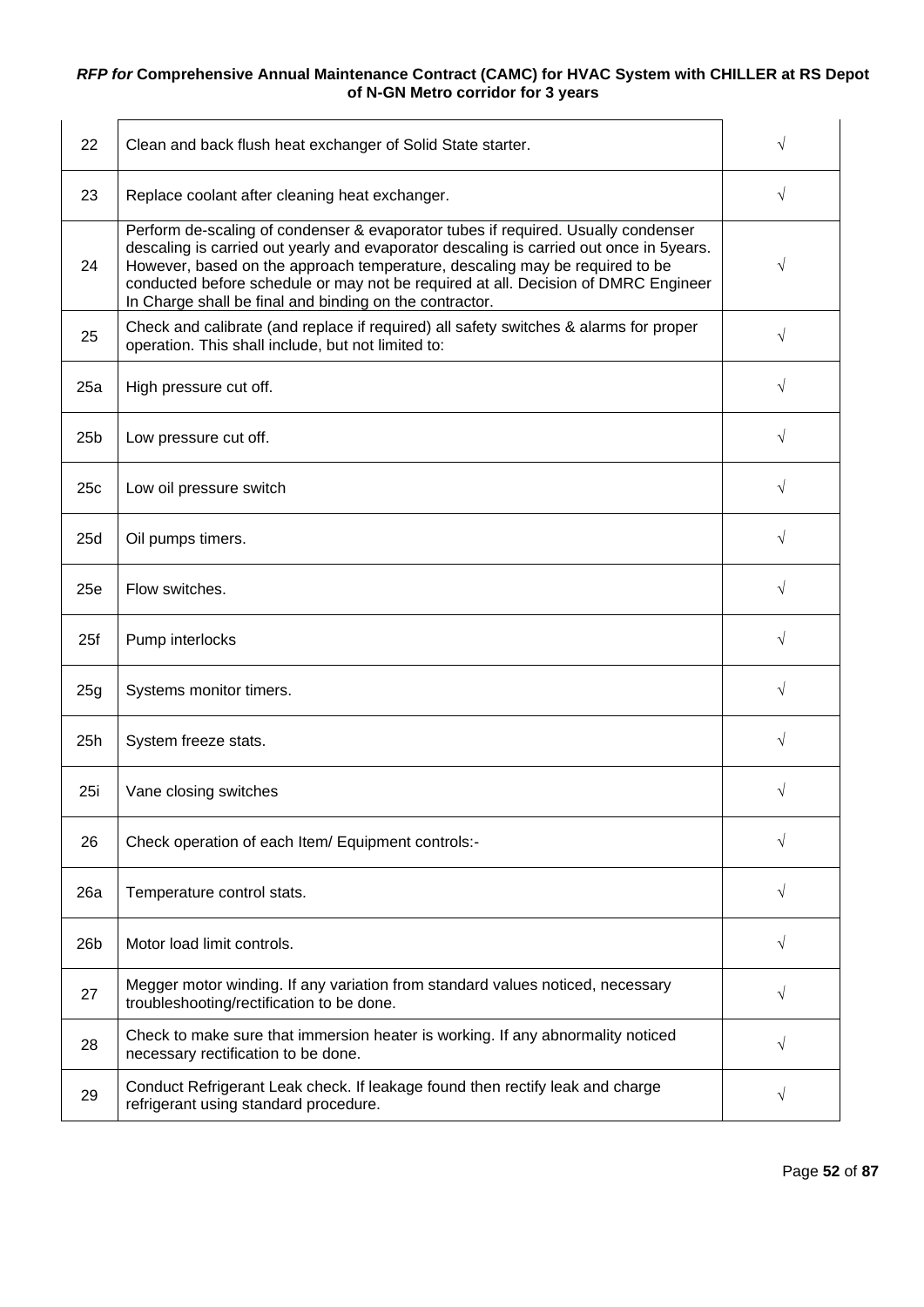| 30 | Check earth connections. Check the value of earthing resistance and ensure<br>continuity of the earth strip from equipment to earth pit. If any variation from standard<br>values noticed, necessary troubleshooting/rectification to be done |  |
|----|-----------------------------------------------------------------------------------------------------------------------------------------------------------------------------------------------------------------------------------------------|--|
| 31 | Check anti vibration mountings, rubber pads, foundation. Repair/ Replace if<br>damaged.                                                                                                                                                       |  |
| 32 | Replace silica gel packet inside Control Panel                                                                                                                                                                                                |  |
| 33 | Condenser approach of chiller should be less than 7 degree Celsius, if not in range<br>then descaling is to be performed                                                                                                                      |  |

#### **3.2 Scope of work on Low Side**

- 1. The checking/ replacement of starter, contactors or any other type of electrical spare Installed in AHU's, pumps, cooling tower, Water treatment plant, Chemical dosing pumps.
- 2. To check and replace/repair the control devices like modulating motor, thermostats Solenoid switches etc.
- 3. The job includes routine check-up of equipment and attending to its preventive as well as Break down maintenance.
- 4. Checking of bearings, 'V' belts, shaft and blower -their rectification/ replacement etc.
- 5. To check and replace/ repair the safety devices like fire damper and all safety measures.
- 6. Checking/ replacement of water gauges, thermometers and any other control devices if Found defective.
- 7. The rewinding of motors, replacement of bearings, bushes are covered in Contract.
- 8. The replacement of spare parts like contractors, overload relay, fuses, bearing, 'V' belts, Shaft, blower or any kind of safety devices, controls, monitoring devices etc.
- 9. The following checks and compliance are required to be carried.
- 10. 50% of the AHU filters are to be replaced every year
- 11. Quarterly and annual maintenance as per checklist B & C.
- 12. Greasing of all pumps, valves etc is to be done as per requirement.

### **3.2.1 Weekly checks**

- 1. Leakage testing of refrigeration system and to take necessary action if required.
- 2. Checking of water distribution/ cooling water nozzles.
- 3. Checking of float valve operation in water tank, expansion tank and cooling tower.
- 4. Checking air filters & strainers are cleaned.
- 5. Checking of alignment/ looseness of all the belt driven equipment and to rectify/replace if required and also tightening of nuts and bolts of mechanical equipment.
- 6. Lubrication is to be done for fan & motor bearings as per site requirement.

#### **3.2.2 Monthly check**

- 1. Checking of pump gland/seal for leakage and to take necessary action, if required.
- 2. Checking of leakages and operation of all valves/ solenoid valves and to rectify, if required.
- 3. Clean all drain and over flow points in plant rooms/ AHU's rooms.
- 4. Check Oil ring/ oil level for all lubricated bearings.
- 5. Cleaning and checking contacts of contractors of motors.
- 6. Checking all cables/ wires for their tightness.

7. Checking of gland/seal, coupling of pumps and cooling tower, its filters, spray nozzles, sumps piping and general area, check sound and level of vibration, motor temperature, and operation of float valves of cooling towers and to take necessary action, if any.

8. Greasing of all fans, blowers pumps and other rotary equipment.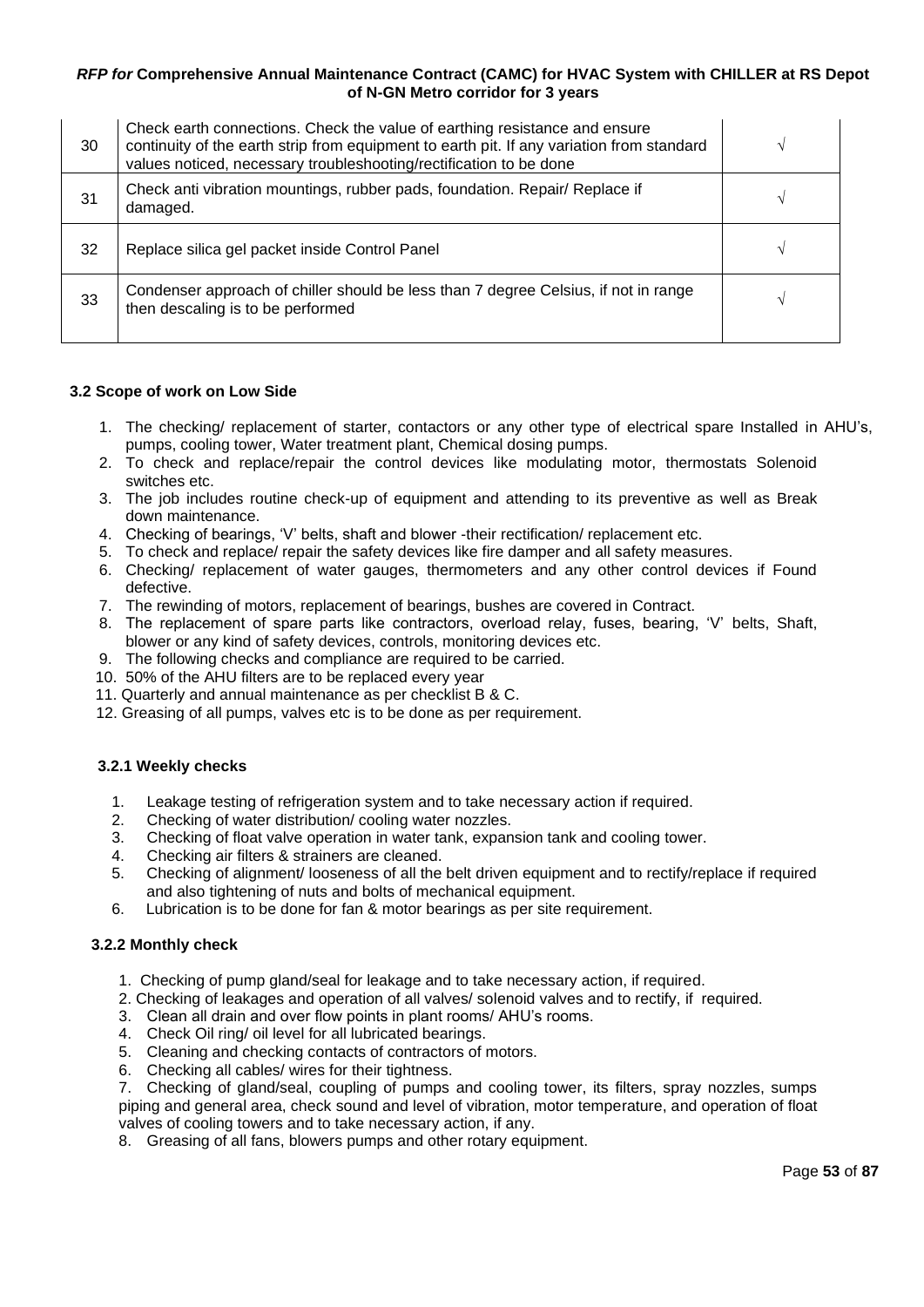- 9. Checking the motors and boards for proper Earthing.
- 10. Checking the motor for smooth running and for any abnormal noise.
- 11. Checking the motor for proper alignment and its fastening to foundation.

#### **3.2.3 Quarterly checks (Checklist attached)**

- 1. Check oil level in Compressor.
- 2. Check liquid sight glasses to determine if there is a refrigerant shortage.
- 3. Inspect the unit piping and coils for visible sign of leaks and to rectify if necessary.
- 4. Inspect entire system for any unusual conditions such as noise, vibration etc. and to take Necessary action, if required.

#### **3.2.4 Annual checks (Check list attached**)

- 1. Descaling/ Clean water tubes by chemical if required.
- 2. Remove greases from all bearing, clean repack ant to rectify if necessary
- 3. Clean cooling coil fins by chemical if required

### **3.2.5 Check list of Quarterly and Annual Maintenance for Cooling towers (Checklist B)**

| <b>ITEM</b>    | <b>SCHEDULE OF WORK/CHECK POINTS</b>                                                                                                      | Quarterly | Annual |
|----------------|-------------------------------------------------------------------------------------------------------------------------------------------|-----------|--------|
|                | Check for 3-phase voltage and current balance. If any imbalance noticed<br>necessary rectification to be done.                            |           |        |
| $\overline{2}$ | Check for any abnormal noise and vibration. Adjust/rectify if required.                                                                   |           |        |
| 3              | Check water level and leakage in basin and float valve. Leakage if found<br>shall be rectified.                                           |           |        |
| 4              | Check if the air intake is free from blockage. Adjust louvers/grills if required.                                                         |           |        |
| 5              | Inspect basin for clogging. Clean if required.                                                                                            |           |        |
| 6              | Drain cooling tower water if foaming/discoloration is observed.                                                                           |           |        |
| $\overline{7}$ | Check for unusual noise and vibration in fan, fan guard motor, driver shaft<br>and gear reducer. Adjust/Rectify if required.              |           |        |
| 8              | Cleaning of cooling tower from inside and outside including body, grills,<br>louvers and its surroundings.                                |           |        |
| 9              | Clean suction screen and ensure there is no plugging of air.                                                                              |           |        |
| 10             | Check operation of auto bleed off valve, PH controller and TDS controller<br>and its electrical connections. Repair/Rectify if required.  |           |        |
| 11             | Check operation of motorized butterfly valve. Rectify/replace if required.                                                                |           |        |
| 12             | Repaint fan & fan guard, motor, shaft, gear reducer and any other part that<br>shows sign of corrosion.                                   | X         |        |
| 13             | Inspect the motor for lubrication and motor winding for overheating. If<br>overheating observed then rectification of the same to be done | X         |        |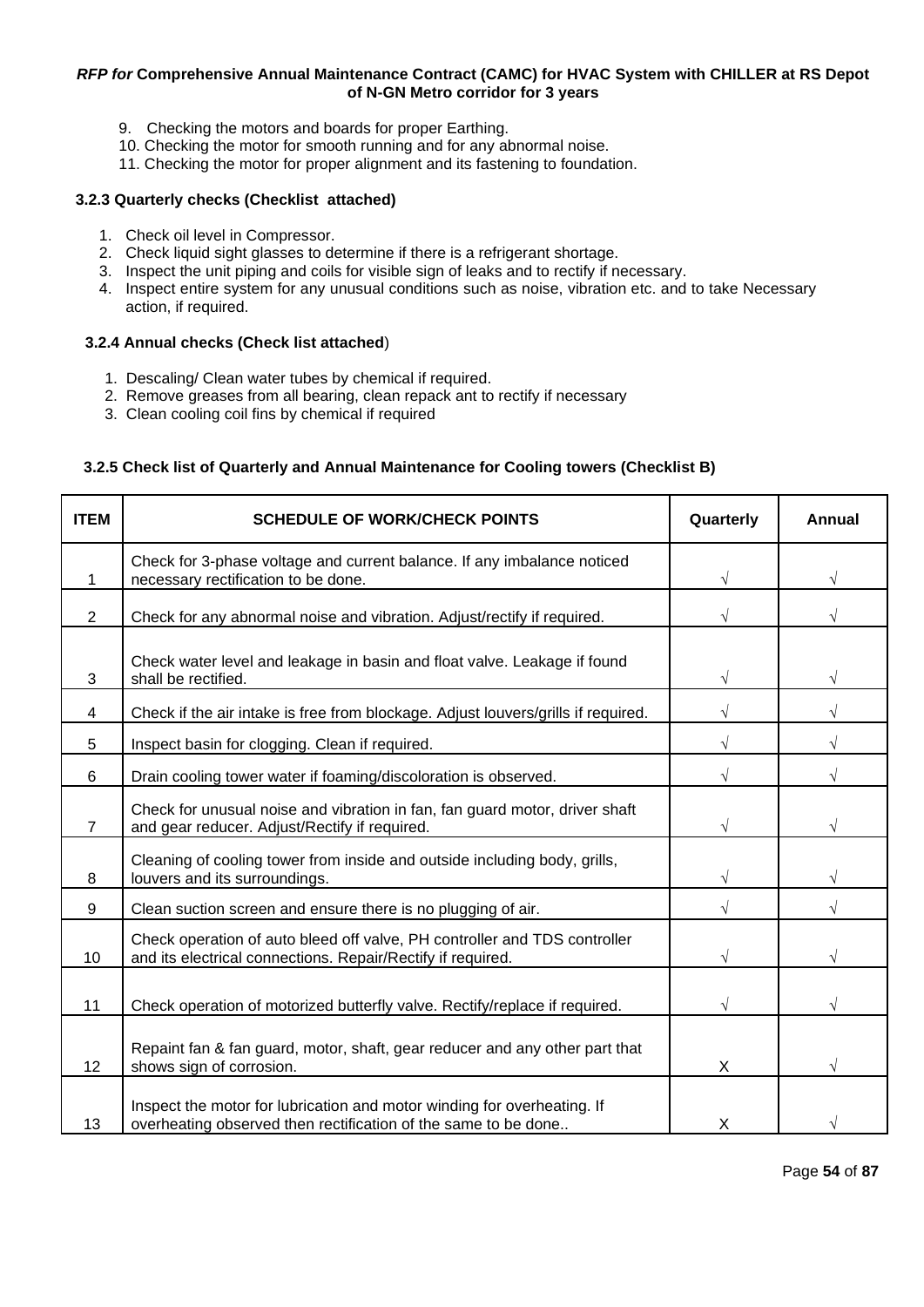| 14 | Check fan blade tip clearance. If any abnormality noticed necessary<br>rectification to be done.                                                                                                                                               | X |  |
|----|------------------------------------------------------------------------------------------------------------------------------------------------------------------------------------------------------------------------------------------------|---|--|
| 15 | Check and adjust float valve for complete open & close operation. Adjust/<br>Replace if faulty.                                                                                                                                                | X |  |
| 16 | Check for EPB (Emergency Push Button). Repair/replace if required.                                                                                                                                                                             | X |  |
| 17 | Check FRP & structure bolted connection. Rectify/replace if required.                                                                                                                                                                          | X |  |
| 18 | Check and tighten loose bolts. Replace if damaged.                                                                                                                                                                                             | X |  |
| 19 | Megger motor winding. If any variation from standard values noticed,<br>necessary troubleshooting/rectification to be done.                                                                                                                    | X |  |
| 20 | Check earth connections. Check the value of earthing resistance and ensure<br>continuity of the earth strip from equipment to earth pit. If any variation from<br>standard values noticed, necessary troubleshooting/rectification to be done. |   |  |

# **3.2.6 Check list of Quarterly and Annual Maintenance for AHU (Checklist C)**

| <b>ITEM</b> |                                                                                                                                                                                         | <b>QUARTERLY</b> | <b>YEARLY</b> |
|-------------|-----------------------------------------------------------------------------------------------------------------------------------------------------------------------------------------|------------------|---------------|
|             | <b>CHECK POINTS</b>                                                                                                                                                                     |                  |               |
|             | Check for 3-phase voltage & current balance. If any imbalance noticed<br>necessary rectification to be done.                                                                            |                  |               |
| 2           | Check for any abnormal noise and vibration. Rectify if any abnormality<br>noted.                                                                                                        |                  |               |
| 3           | Check for air & water leak. Rectify the leakage                                                                                                                                         |                  |               |
| 4           | Inspect the condensate drain pan. Clean if dirty and clogged.                                                                                                                           |                  |               |
| 5           | Check fan belts for correct tension & signs of wear & alignment of fan<br>and motor. Correct the alignment. Replace the belts if damaged.                                               |                  |               |
| 6           | Inspect coils for cleanliness and remove any built up dust or dirt. Clean<br>the coils with water or air pressure if required.                                                          |                  |               |
| 7           | Check for damage especially to coil & filter. Replace the broken filters.<br>Repair of any type in the coils (if required) of AHU as per need is to be<br>undertaken by the contractor. |                  |               |
| 8           | Replacement of coil of AHU (if required) is to be dealt as per site<br>requirements.                                                                                                    | X                |               |
| 9           | Check access door and hinges for easy operation. Repair/replace the<br>hinges if broken.                                                                                                |                  |               |
| 10          | Check functioning of marine lights & limit switch interlock. Replace the<br>defective lights and rectify if limit switch interlocking not working.                                      |                  |               |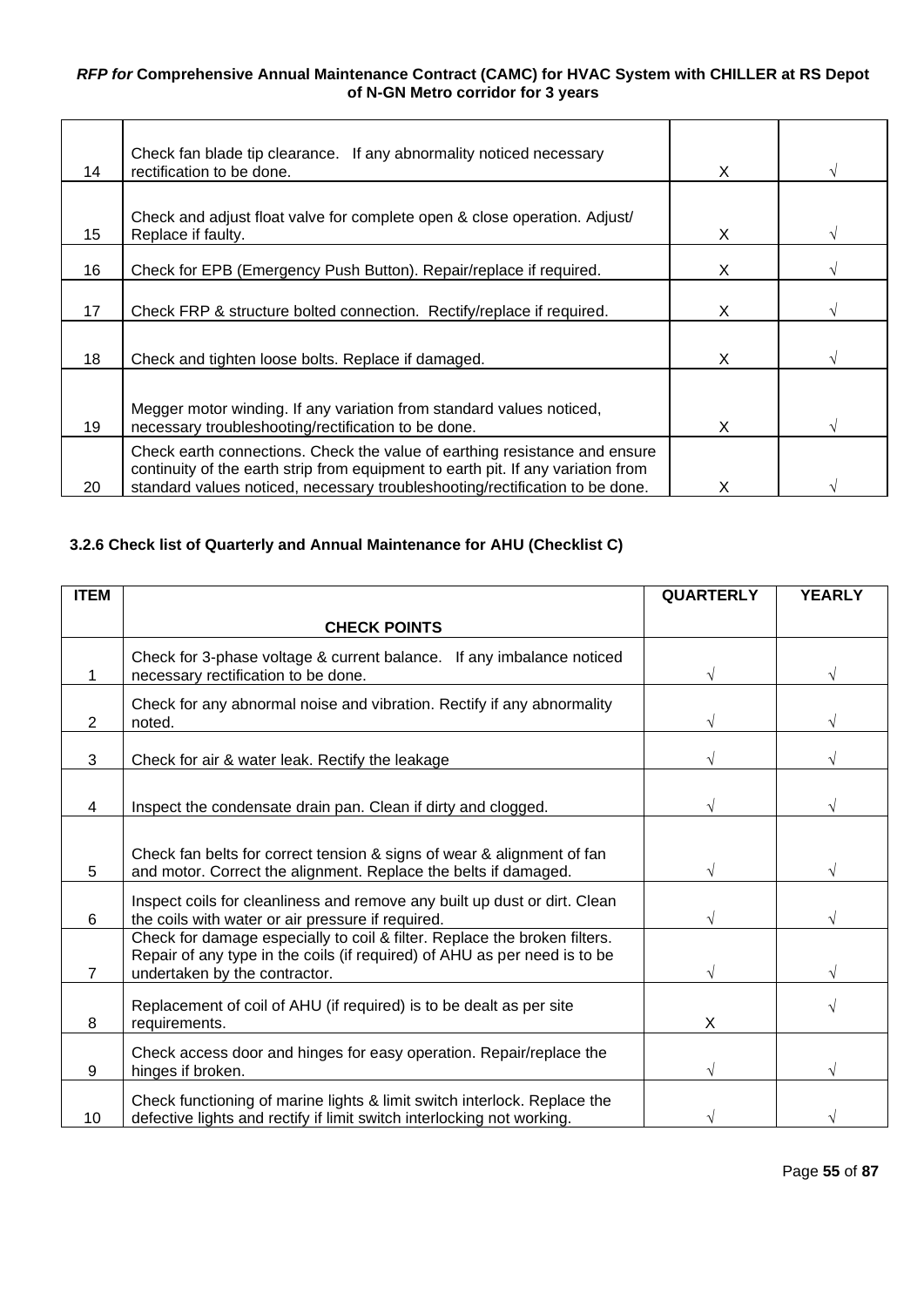| 11 | Cleaning of filters. Clean filters with low pressure water or air, as<br>required.                                                                                                                                                                             |   |  |
|----|----------------------------------------------------------------------------------------------------------------------------------------------------------------------------------------------------------------------------------------------------------------|---|--|
| 12 | Check flexible connections, connecting ducts and spool piece for air<br>leakage. Repair/rectify the damage components and leakage.                                                                                                                             |   |  |
| 13 | Check and clean inlet strainers and replace if damaged.                                                                                                                                                                                                        |   |  |
| 14 | Check for UV emitter tubes for termination and cleanliness. If any<br>abnormality noticed necessary rectification to be done, UV light will be<br>provided by DMRC. However DMRC reserves the right to continue or to<br>eliminate the use of UV tubes in AHU. |   |  |
|    | Check tightness, operations & condition of all electrical connections. Any                                                                                                                                                                                     |   |  |
| 15 | damaged components to be repaired/replaced.<br>Check looseness of any bolt in fan casing motor base and correct if                                                                                                                                             |   |  |
| 16 | required.                                                                                                                                                                                                                                                      |   |  |
| 17 | Top up grease for fan shaft, blower and motor bearings, if required.                                                                                                                                                                                           | V |  |
| 18 | Check the associated damper movement, and apply grease. Rectify if<br>damper movement is not proper.                                                                                                                                                           | Χ |  |
| 19 | Check for EPB (Emergency Push Button). Rectify/replace if required.                                                                                                                                                                                            | Χ |  |
| 20 | Clean the AHU internally, check for corrosion and tighten all the<br>associated nut bolts of the motor and blower. Repaint the corroded parts<br>and replace any component if required.                                                                        | Χ |  |
| 21 | Check / Clean coils and fins. Clean the coils with chemicals and<br>straighten the bent fins with recommended combs. Coil cleaning shall be<br>carried out irrespective of the decision to continue/eliminate the use if<br>UV tubes.                          | Χ |  |
| 22 | Observe the operation of all dampers and make any necessary<br>adjustments in linkages and blade orientations for proper operations.<br>Rectify if damper movement is not proper.                                                                              | Χ |  |
| 23 | Check blower shaft, scroll, impeller & bearing. Rectify/replace any<br>damaged components.                                                                                                                                                                     | X |  |
| 24 | Check alignment and security of driver pulleys. Align if not proper and<br>ighten the loose components.                                                                                                                                                        | Χ |  |
| 25 | Check anti vibration mounting, rubber pads, foundation and<br>replace/rectify if damaged.                                                                                                                                                                      | Y |  |
|    | Check insulation resistance (Megger) of motor. If any variation from<br>standard values noticed, necessary troubleshooting/rectification to be                                                                                                                 |   |  |
| 26 | done.<br>Check earth connections. Check the value of earthing resistance and<br>ensure continuity of the earth strip from equipment to earth pit. If any<br>variation from standard values noticed, necessary                                                  | X |  |
| 27 | troubleshooting/rectification to be done.                                                                                                                                                                                                                      | X |  |
| 28 | Carry out air balancing of the whole Air Distribution System and verify the<br>air flow at all the dampers(UPE, OTE, MOD etc) as per design once in<br>every year.                                                                                             | X |  |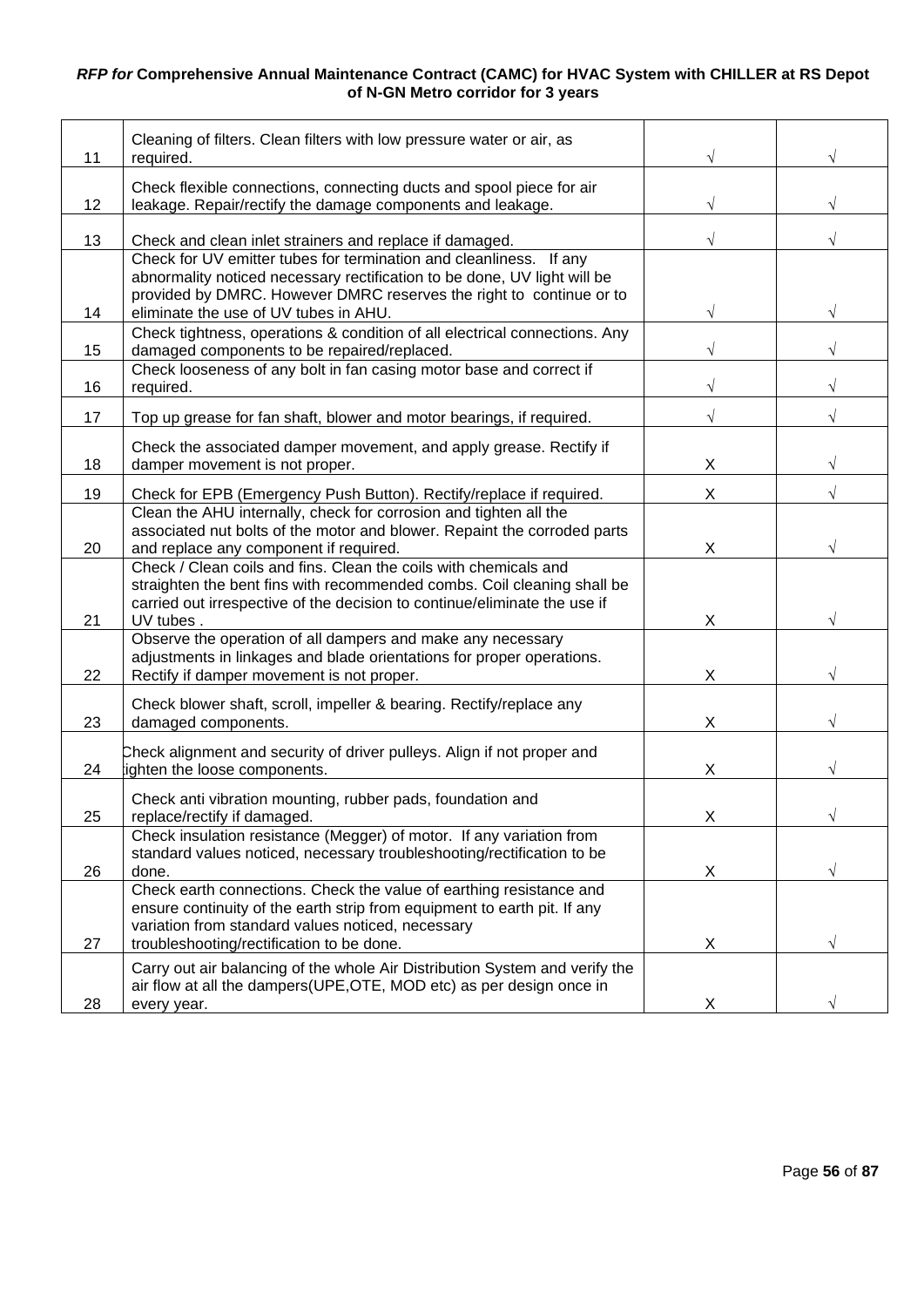# **S.No.** Activity Activity Activity Activity Activity Activity Activity Activity Activity Activity Activity Activity **Pump** 1 Checking of foundation bolts 2 Checking of coupling bolts 3 Checking of earthing connection at motor 4 Checking of availability of terminal box of motor 5 Checking of availability of terminal box cover 6 Checking of cooling fan on shaft 7 Cleaning of motor & pump 8 Checking the gland/mechanical seal leakage 9 Cleaning of gland leakage drainage route 10 Running the pump in auto mode 11 Running in manual operation 12 | Checking the abnormal sound from bearings **Pump motor** 13 | Checking of foundation bolts 14 Checking of coupling bolts 15 | Checking of earthing connector at motor 16 Checking of availability of terminal box of motor 17 Checking of availability of terminal box cover 18 | Checking of cooling fan on shaft 19 Cleaning of motor & pump 20 | Checking the Gland/mechanical seal leakage 21 Cleaning of gland leakage drainage route 22 Running the pump in auto mode 23 Running in manual operation 24 Checking the abnormal sound from bearings <sup>25</sup> Checking and noting the current/phase 26 Checking the overheating of motor 27 Greasing done if required 28 Checking of motor coupling leveling by spirit level.  $29$  Measure the insulation value and note in register between Ph-Ph & Ph-Earth.

### **3.2.7 Checklist Half yearly maintenance of Pumps (Checklist D)**

**Note:** Any other maintenance activity associated with the HVAC system may be added as per site requirement.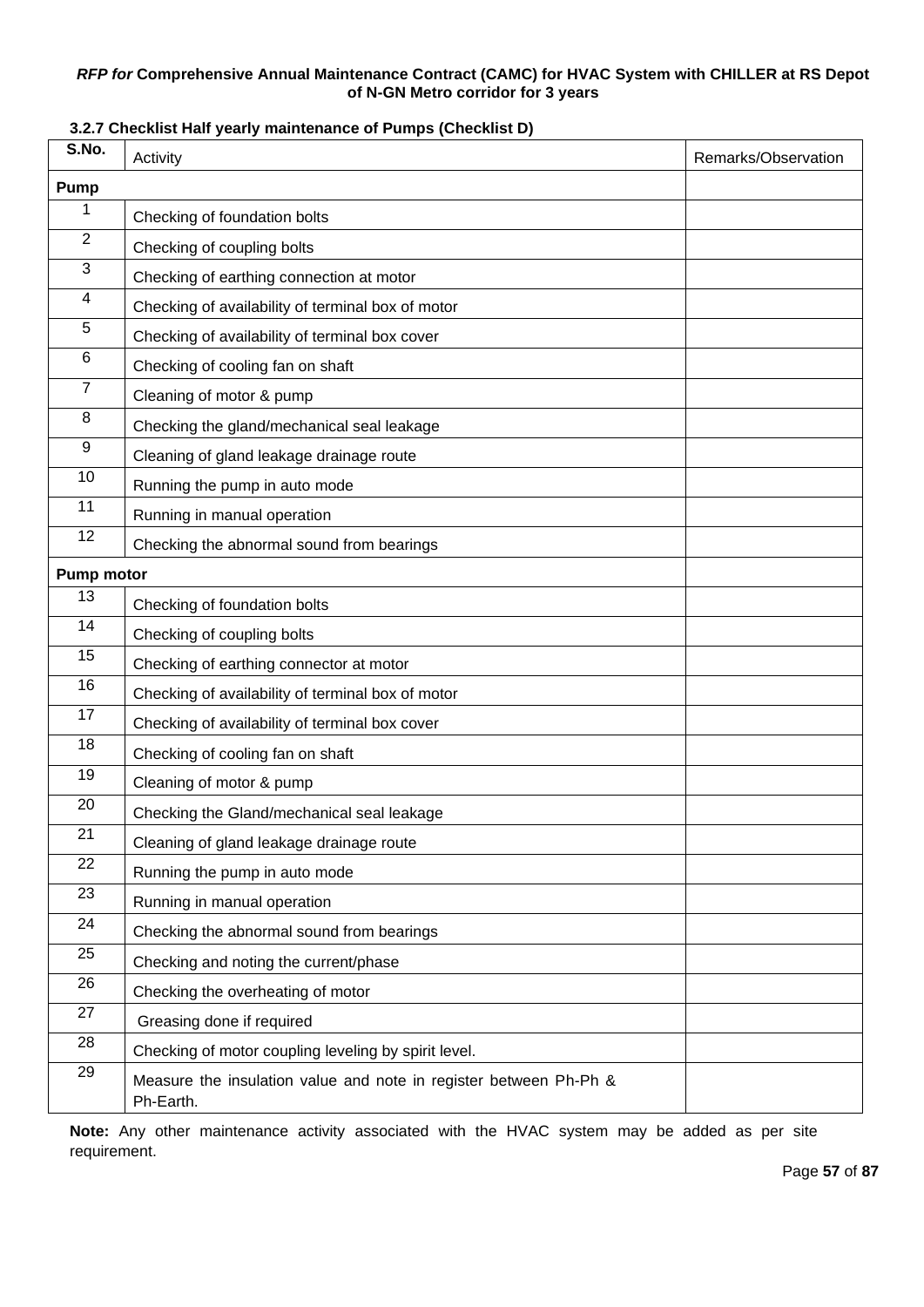# **4. Time Schedule**:

The contract period for execution of the above mentioned work is **Three Year**

Service Hours: 365 days X 24 hrs with 08 hours maintenance time at night 2200 hrs of previous day to 0600 hrs of following day.

- Response Time to call of failure: 30 mins.
- **Minor Fault rectification Time :** 02 Hours
- **Major Fault rectification Time :** 24 Hours
- **When Major replacement/ repair of component required** 01 weeks. Any extension of this shall be agreed by the Employer's representative.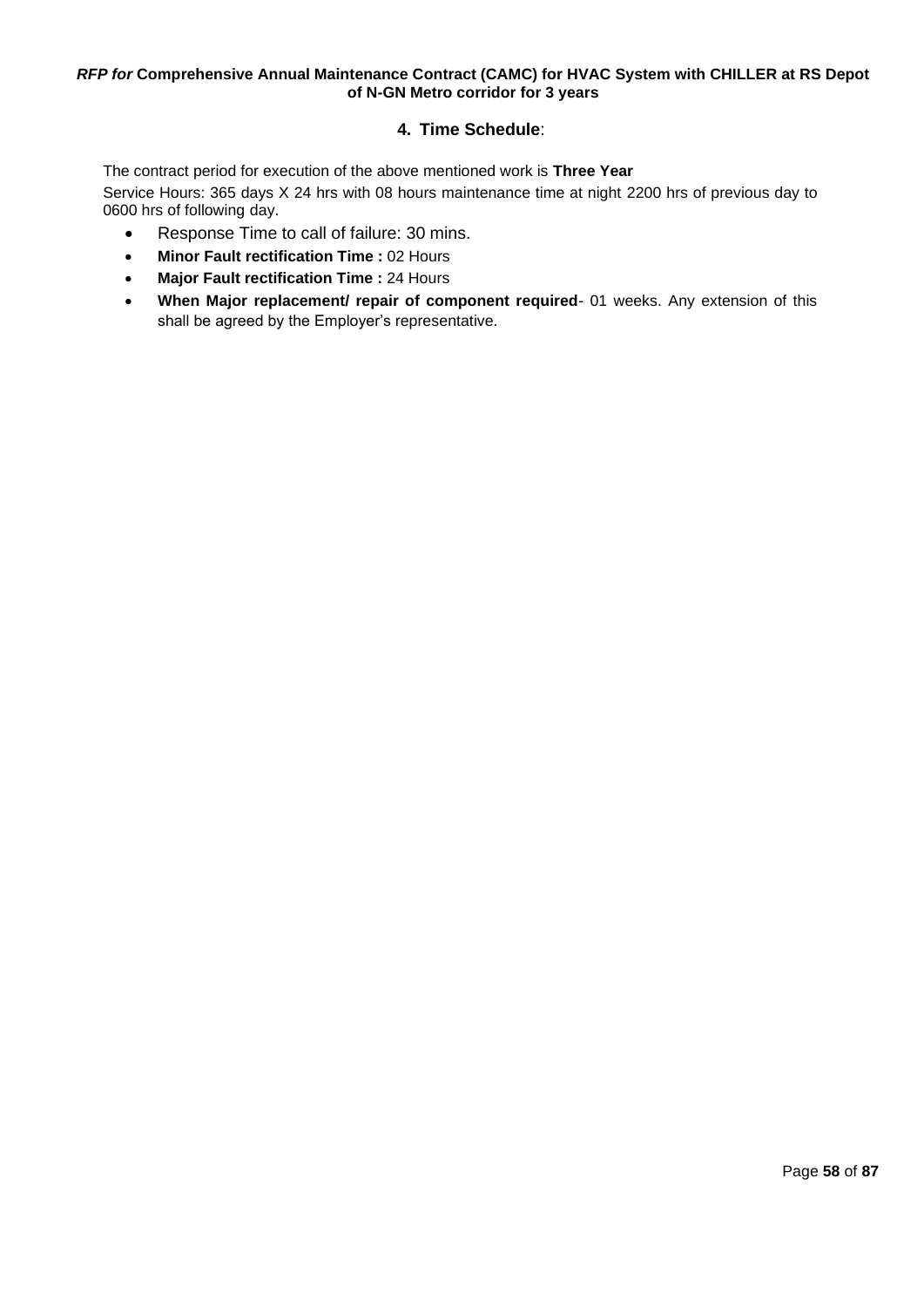# <span id="page-58-0"></span>**7. Section 7: Draft Contract Agreement**

THIS AGREEMENT made on the ………….day of ………….. 2022 at Noida, District Gautam Budha Nagar, Uttar Pradesh Between **Noida Metro Rail Corporation Limited** (Hereafter referred to as "NMRC"), a company incorporated under Companies Act 2013, vide corporate identification Number: U60231UP2014SGC066849 and having its registered office at **Block-III, 3rd Floor, Ganga Shopping Complex, Sector-29, Noida -201301, District Gautam Budh Nagar, Uttar Pradesh, India** *represented by ....................................................of the company, by virtue of his designation and authorization by …………………….., Managing Director, NMRC* (hereinafter called as the "Employer"), which expression shall unless excluded by or repugnant to the context or meaning thereof be deemed to include its successors and permitted assigns) of the one part,

# **AND**

**………………………………………………………………….………………..** having its registered office at **………………………………………………………………**,represented by **………………………………….**(herein after called the **"Contractor",** which expression shall unless excluded by or repugnant to the context or meaning thereof be deemed to include its successors and permitted assigns) of the other part. WHEREAS the Employer desires that the Works known as the **"…………………………………………………………………………………………………."**should be executed by the Contractor, and has accepted a contract by the Contractor for the execution and completion of these Works.

The Employer and the Contractor agree as follows:

- **1.** In this Agreement words and expressions shall have the same meanings as are respectively assigned to them in the Contract documents referred to.
- **2.** The following documents shall be deemed to form and be read and construed as part of this Agreement –

### **Reference:**

- (i) Tender No. ………………………… Dated ………………..
- (ii) Bid Documents duly accepted and submitted by …………………………… dated ……………..
- (iii) The Bidding Documents which include all the Sections specified below:
	- a. [Section 1: GeneralInformation](#page-6-0)
	- b. Section 2: Terms of Reference
	- c. [Section 3: Instructions](#page-9-0) to Bidders
	- d. [Section 4: Qualification, Evaluation and Selection Process](#page-19-0)
	- e. [Section 5: Special Conditions of Contract](#page-25-0)
	- f. [Section 6: Technical Specifications](#page-40-0)
	- g. [Section 7: Draft Contract Agreement](#page-58-0)
	- h. [Section 8: Appendix and Forms](#page-60-0)
	- i. General Conditions of Contract (GCC)
	- j. Amendment/ Modification, if any
- (iv) Notice of Award ( ......................... ) issued by NMRC
- (v) Letter of Acceptance of NOA (…………………………….) given by ..................to NMRC
- (vi) Any other admitted correspondence documents between NMRC and the Bidder.

### **3. Duration of Contract**

The Corporation intends to appoint a Contractor to NMRC for a period of 3 (Three) years.

### **4. Price Schedule**

NMRC shall consider the following Total Contract Price, as quoted by the Contractor as part of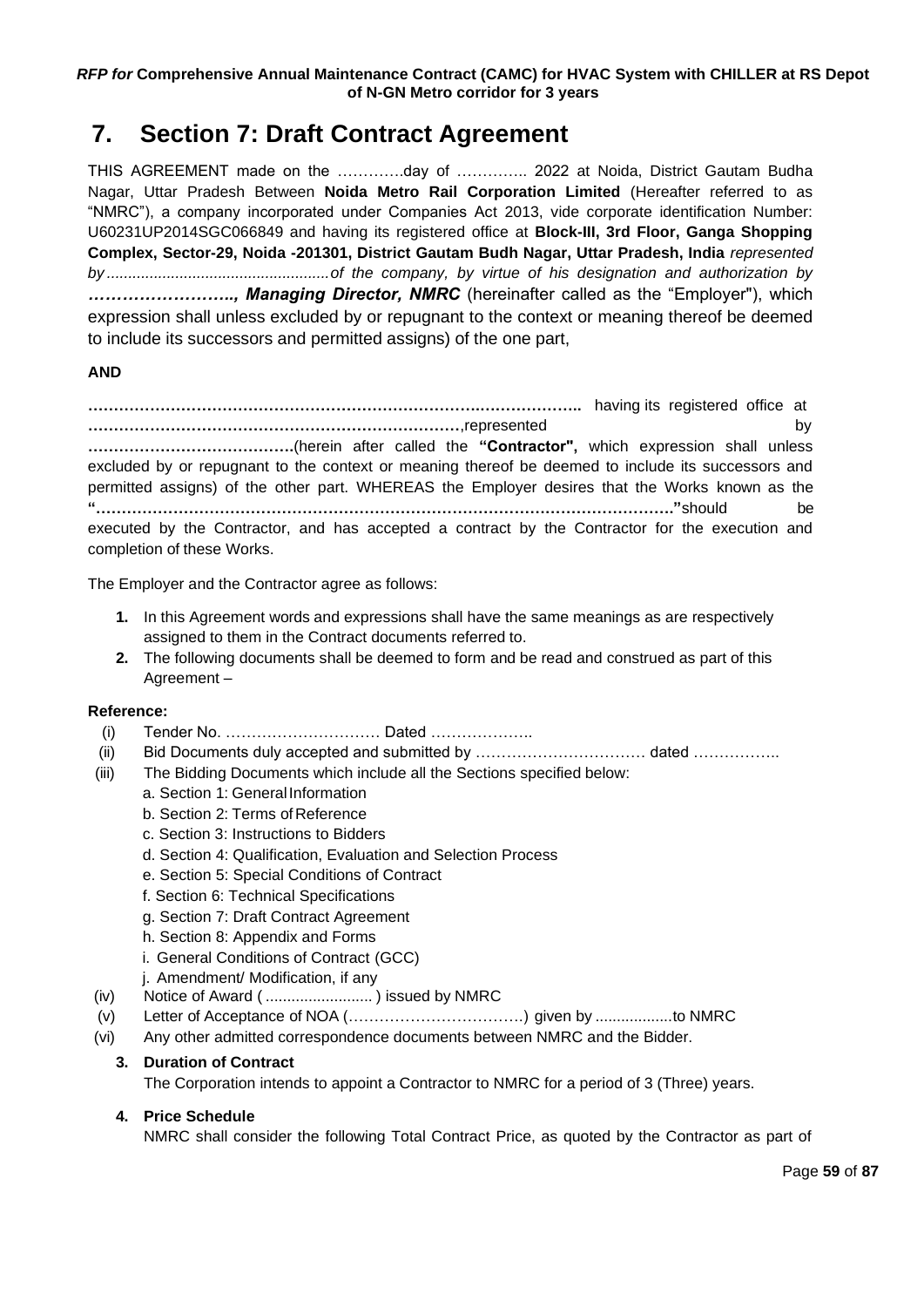financial bid**.**

- **5.** The courts at District Gautam Buddha Nagar, Uttar Pradesh shall have the exclusive jurisdiction to try all disputes arising out of this agreement between the parties.
- **6.** In consideration of the payments to be made by the Employer to the Contractor as specified in this Agreement, the Contractor hereby covenants with the Employer to execute the Works and to remedy defects therein in conformity in all respects with the provisions of the Contract and Notice of Award issued. "**Any conditions, deviation, assumption, exclusion, suggestion of alternative clauses, request of amendments in conditions & specifications of work submitted by bidders along with his Technical Bid or Financial bid, which is different from the Tender Document, Corrigendum, Addendum uploaded by NMRC on the E-Tender Portal [\(http://etender.up.nic.in\)](http://etender.up.nic.in/) or [www.nmrcnoida.com](http://www.nmrcnoida.com/) and any other correspondence in this regard, shall not be treated as a part of the contract Agreement & shall not be binding upon NMRC in anyway whatsoever at any stage of work during execution orthereafter."**
- **7.** The Employer hereby covenants to pay the Contractor in consideration of the execution and completion of the Works, the Contract Price or such other sum as may become payable under the provisions of the Contract at the times and in the manner prescribed by the Contract and NOA.

IN WITNESS where of the parties hereto have caused this Agreement to be executed in accordance with the laws of India on the day, month and year specified above.

| Name                                |
|-------------------------------------|
| Address__________________________   |
|                                     |
| Sign of Witness 2                   |
|                                     |
| Address____________________________ |
|                                     |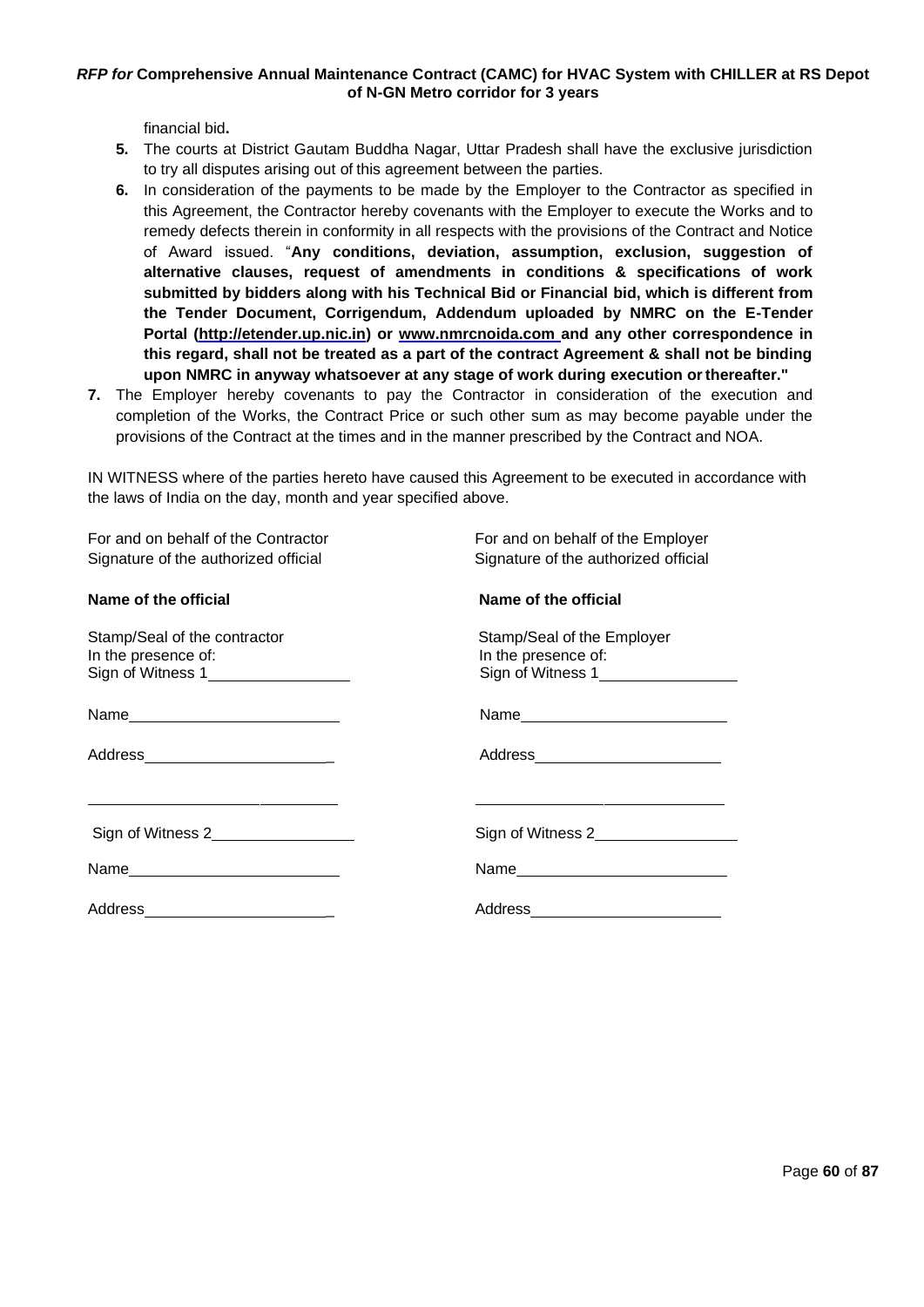# <span id="page-60-0"></span>**8. Section 8: Appendix and Forms of Tender**



**a. Appendix 1: Metro Alignment**

Fig: N-GN Metro Line

*Please Note: The map shown above is indicative (not to scale)*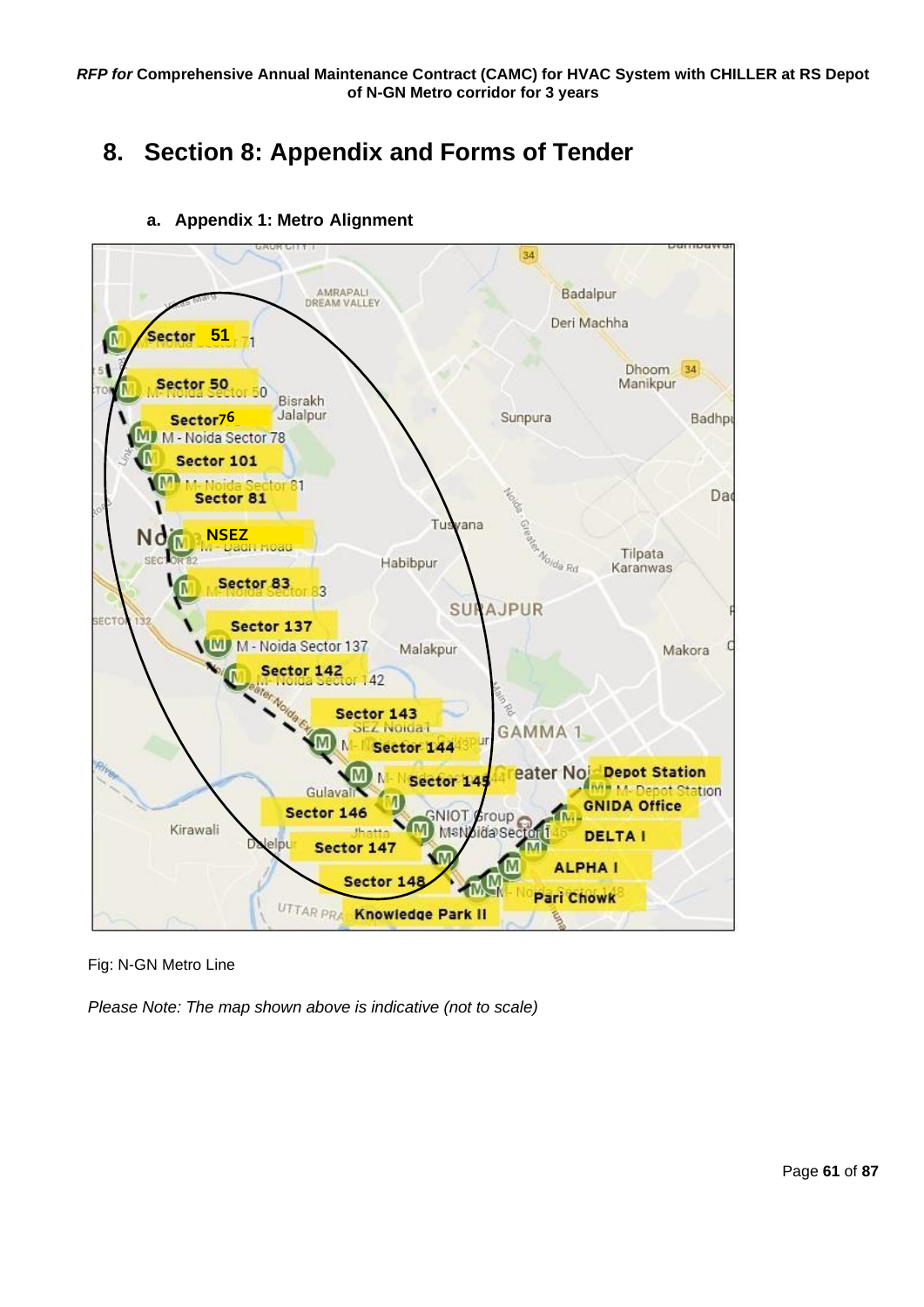| <b>S.NO.</b>     | <b>Name of the Station</b>  |
|------------------|-----------------------------|
| 1.               | Sector 51 Station           |
| 2.               | Sector 50 Station           |
| $\overline{3}$ . | Sector 76 Station           |
| 4.               | Sector 101 Station          |
| 5.               | Sector 81 Station           |
| 6.               | <b>NSEZ Station</b>         |
| 7.               | Sector 83 Station           |
| 8.               | Sector 137 Station          |
| 9.               | Sector 142 Station          |
| 10.              | Sector 143 Station          |
| 11.              | Sector 144 Station          |
| 12.              | Sector 145 Station          |
| 13.              | Sector 146 Station          |
| 14.              | Sector 147 Station          |
| 15.              | Sector 148 Station          |
| 16.              | Knowledge Park II Station   |
| 17.              | Pari Chowk Station          |
| 18.              | <b>ALPHA I Station</b>      |
| 19.              | <b>DELTA I Station</b>      |
| 20.              | <b>GNIDA Office Station</b> |
| 21.              | <b>Depot Station</b>        |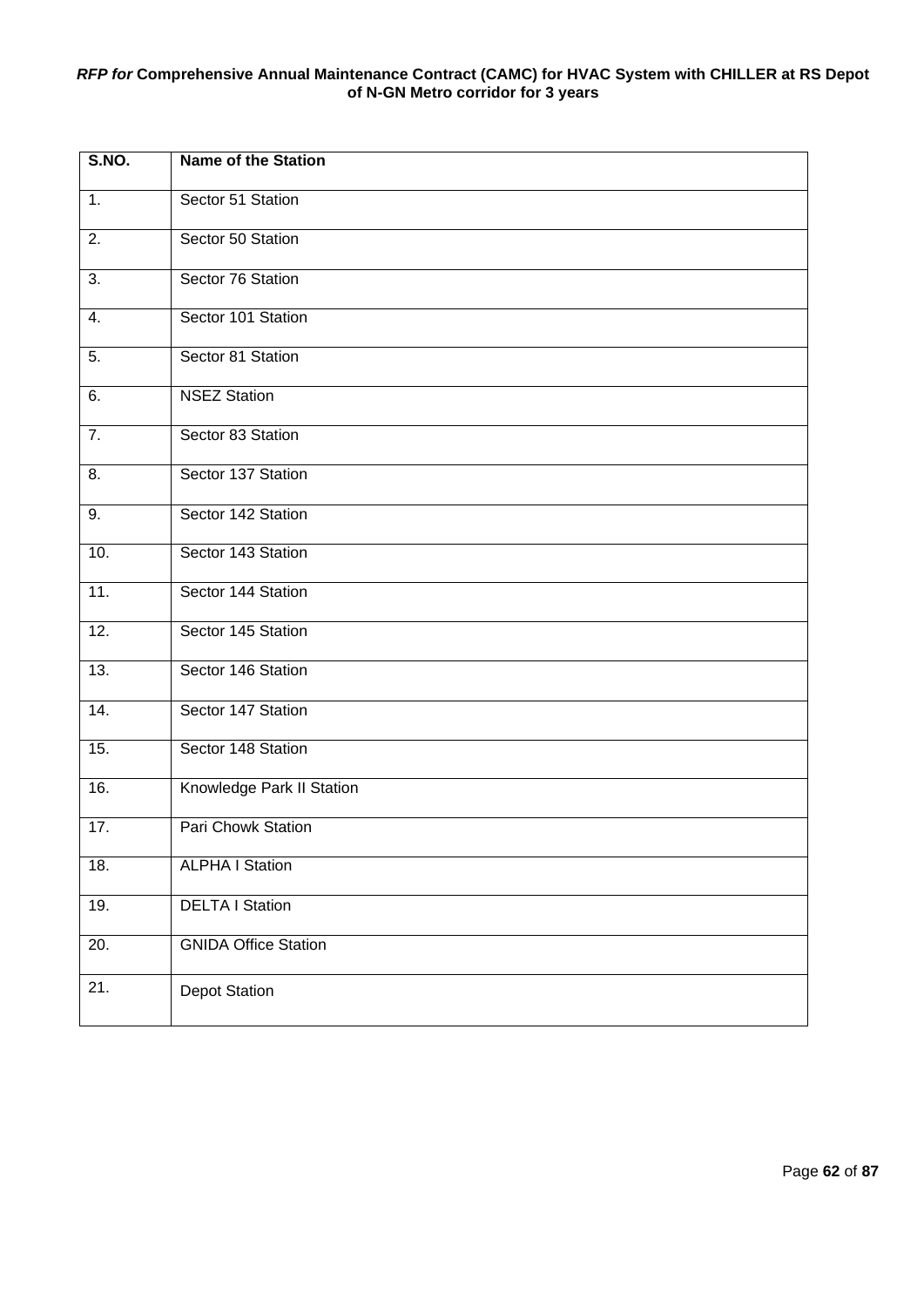# **Appendix 2: Quality Assurance**

The Contractor shall implement a Project Quality Management Plan in accordance with ISO9001 "Quality System - Model for Quality Assurance in Design/Development, Production, Installation and Servicing" to ensure that all materials, workmanship, plant and equipment supplied and work done under the contract meets the requirements of the contract. This plan shall apply to all activities related to the quality of items, including designing, purchasing, inspecting, handling, assembling, testing, storing, and shipping of materials and equipment and different elements of maintenance work and installations of system components.

The Quality Plan to be prepared by the Contractor and submitted to the Engineer shall follow the requirements of ISO 9000 and address each element therein.

Registration of the Contractor's Organisation, or subcontractors or sub-consultants is not required for this Project but the Project Quality Management Plan as submitted shall meet the intent of the ISO 9000 requirement in that there is a comprehensive and documented approach to achieving the project quality requirements.

#### **Quality Assurance Management Plan**

The Project Quality Management Plan (PQMP) shall as a minimum address the quality system elements as required by ISO 9001, generally noting the applicability to the Contractor's Works Programme for the Project. Procedures or Quality Plans to be prepared by others (Suppliers, Subcontractors, and Sub-consultants) and their incorporation in the overall PQMP shall be identified.

The Contractor shall provide and maintain a Quality Assurance Plan (QA) to regulate methods, procedures, and processes to ensure compliance with the Contract requirements. The QA Plan, including QA written procedures, shall be submitted to the Engineer for his review.

Adequate records shall be maintained in a readily retrievable manner to provide documented evidence of quality monitoring and accountability. These records shall be available to Employer at all times during the term of the Contract and for a five year period thereafter.

The Plan shall identify:

- a. Design Process: that control, check and verify the accuracy, completeness and integration of the design shall be performed by certified personnel and in accordance with documented procedure that have the written consent of the Engineer.
- b. Special Processes: that control or verify quality shall be performed by certified personnel and in accordance with documented procedures that have the written consent of the Engineer;
- c. Inspection and Test: Inspection and testing instructions shall provide for reporting nonconformance's or questionable conditions to the Engineer; Inspection shall occur at appropriate points in the installation sequence to ensure compliance with drawings, test specifications, process specifications, and quality standards. The Engineer shall designate, if necessary, inspection hold points into installation or inspection planning procedures;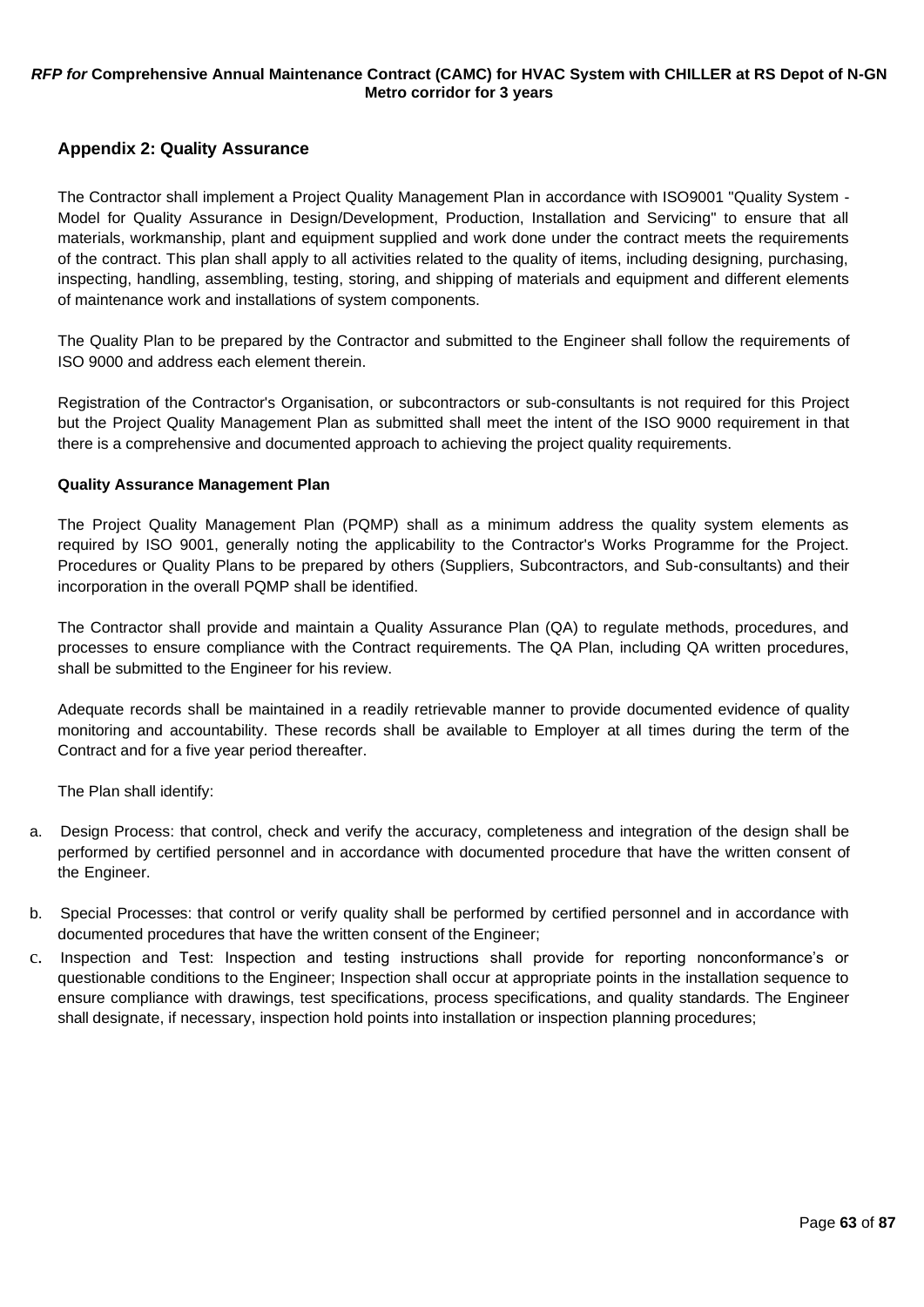- d. Receiving Inspection: These procedures shall be used to preclude the use of nonconforming materials and to ensure that only correct and accepted items are used and installed;
- e. Identification and Inspection Status: a system for identifying the progressive inspection status of equipment, materials, components, subassemblies, and assemblies as to their acceptance, rejection, or non-inspection shall be maintained;
- f. Identification and Control of Items: an item identification and traceability control shall be provided;
- g. Handling, Storage, and Delivery: provide for adequate work, surveillance and inspection instructions.
- h. The Plan shall ensure that conditions adverse to quality such as failures, malfunctions, deficiencies, deviations, and defects in materials and equipment shall be promptly identified and corrected.
- i. The Plan shall provide for establishing, and maintaining an effective and positive system for controlling non-conforming material including procedures for the identification, segregation, and disposal of all non-conforming material. Dispositions for the use or repair of nonconforming materials shall require the Engineers consent.

#### **Plan Implementation and Verification**

The Plan shall clearly define the QA Organization. Management responsibility for the QA shall be set forth on the Contractor's policy and organization chart. The Plan shall define the requirements for QA personnel, their skills and training. Records of personnel certifications shall be maintained and monitored by the QA personnel. These records shall be made available to the Engineer for review, upon request.

The QA operations shall be subject to the Engineers, Employer or Employer's authorized representative's verification at any time, including: surveillance of the operations to determine that practices, methods and procedures of the plan are being properly applied; inspection to measure quality of items to be offered for acceptance; and audits to ensure compliance with the Contract documents.

The contractor's Quality Audit Schedule shall be submitted to the Engineer for consent every three months or more frequently as required.

The results of Quality Audits shall be summarized in the Contractor's monthly reports.

The Contractor shall provide all necessary access, assistance and facilities to enable the Engineer to carry out on-site and off-site surveillance of Quality Assurance Audits to verify that the quality system which has the consent of the Engineer is being implemented fully and properly.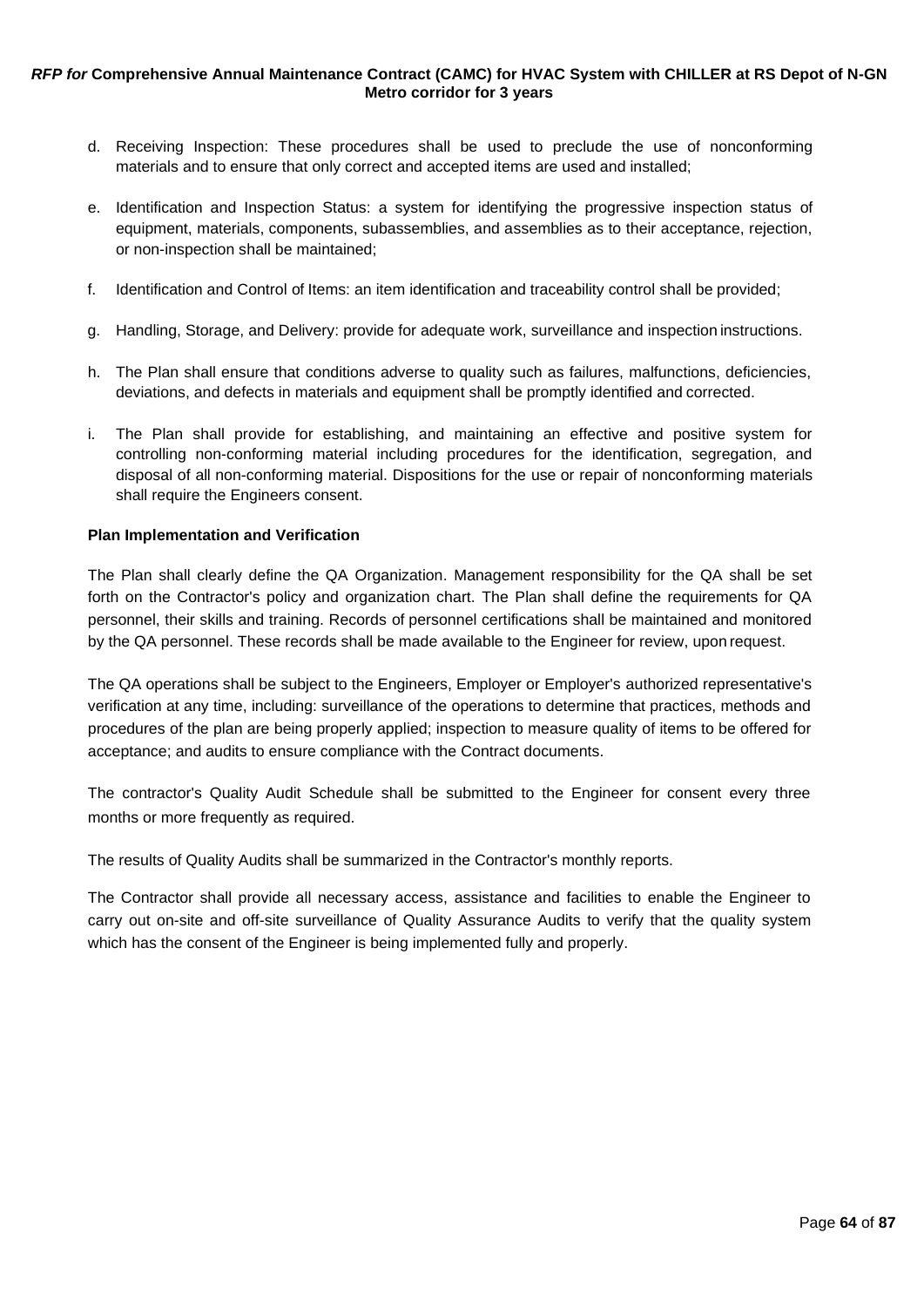# **b. Form 1: Letter of Proposal Submission**

[Location, Date]

To

GM (Technical) Noida Metro Rail Corporation (NMRC) Limited Block-III, 3rd Floor, Ganga Shopping Complex, Sector-29, Noida -201301 District Gautam Budh Nagar, Uttar Pradesh

Subject: Comprehensive Annual Maintenance Contract (CAMC) for HVAC system with Chiller at RS Depot of N-GN Metro Corridor for 3 years.

Dear Sir,

We, the undersigned, offer to provide Comprehensive Annual Maintenance Contract (CAMC) for HVAC system with Chiller at RS Depot of N-GN Metro Corridor for 3 years in accordance with your RFP Document dated [Insert Date] and our Proposal. We are hereby submitting our Technical and Financial Proposal, in a sealed envelope. We confirm that we have read the RFP Document in totality and abide by the terms and conditions stated in the document.

We acknowledge that we have

- Studied and analyzed and satisfied ourselves about all the requirement of the tender including but not limited to market and market conditions
- Carefully assessed the commerciality of Project and that we will be fully responsible for all its assessment in this regard.
- Seen / visited / assessed the potential locations and fully understand and comprehend the technical, financial, commercial and investment requirements.

We have filled the complete information correctly in **Form 17.**

We hereby declare that all the information and statements made in this Proposal are true and accept that any misinterpretation contained in it may lead to our disqualification. Our Proposal is binding upon us.

We understand you are not bound to accept any Bid you receive.

Yours Sincerely,

Authorized Signature [In full

and initials]: Name and Title

of Signatory:

Name and address of Firm: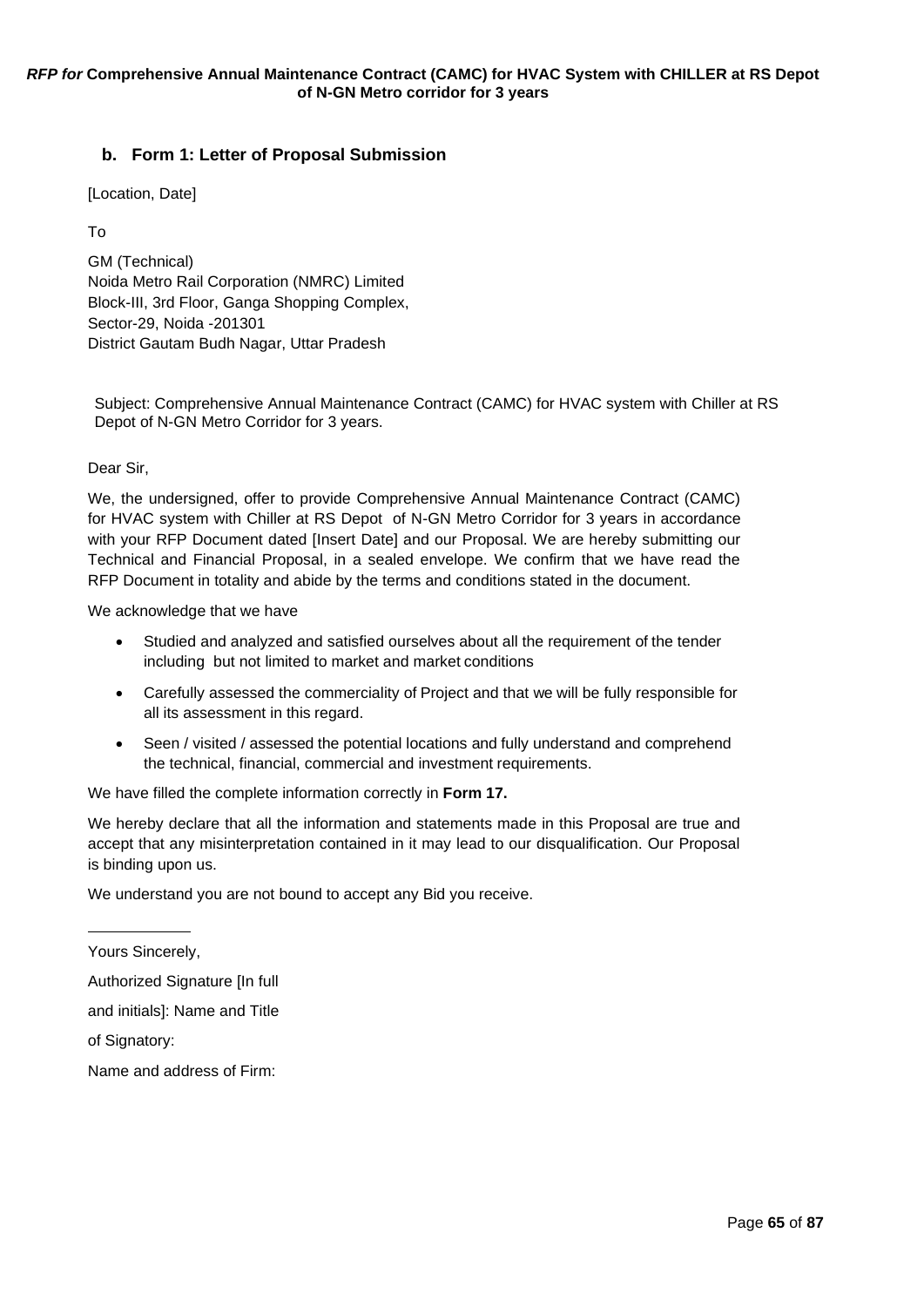# **c. Form 2: Firm Details**

| 1.             | Title and name of the Project:                                                   |
|----------------|----------------------------------------------------------------------------------|
|                | Comprehensive Annual Maintenance Contract (CAMC) for HVAC system with Chiller at |
|                | RS Depot of N-GN Metro Corridor for 3 years.                                     |
| 2 <sub>1</sub> | State the structure of the Bidder's organization (Bidders to complete/delete as  |
|                | appropriate)                                                                     |
|                | Sole Bidder                                                                      |
| 3.             | For Bidders who are individual companies or firms, state the following:          |
|                |                                                                                  |
|                | Legal status: (e.g. incorporated private company, proprietorship, etc.)          |
|                |                                                                                  |
|                |                                                                                  |
|                |                                                                                  |
|                |                                                                                  |
|                |                                                                                  |
|                |                                                                                  |
|                | Address, telephone, facsimile number and e-mail ID<br>0f<br>contact<br>person:   |
|                |                                                                                  |
|                |                                                                                  |
|                |                                                                                  |
| 4.             | Deleted                                                                          |
| 5.             | Employees Provident Fund No. (attach documentary proof) -                        |
| 6.             | Employees State Insurance Acts in India No. (attach documentary proof) -         |
| 7 <sub>1</sub> | GST Registration No. (attach documentary proof) -                                |
| 8.             | PAN (attach documentary proof) -                                                 |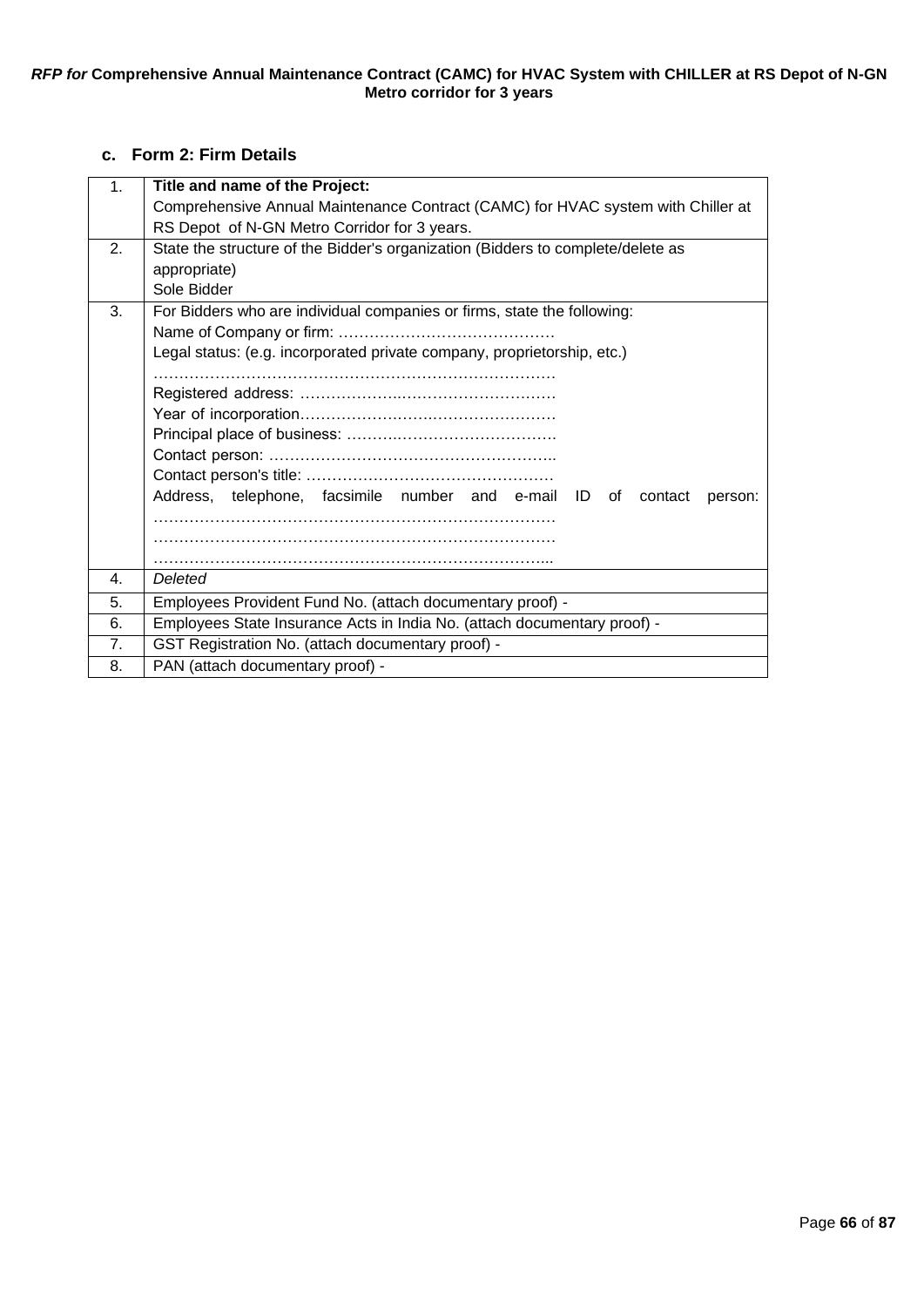# **d. Form 3: Capability Statement**

It is Compulsory for the bidder to fill this statement and the bidder must upload those document that support this statement

Tender Reference No:

Name of Work:

Name of Bidder: \_\_\_\_\_\_\_\_\_\_\_\_\_

| <u>S.No.</u>   | <b>ELIGIBILITY CRITERIA</b>                                                                                                                                                                                                                                                                                                                                                                                                                                                                                                                                                                                                                                                                                                                                                                                                                      |         | (To<br>be<br>Bidder) | filled | by | the |
|----------------|--------------------------------------------------------------------------------------------------------------------------------------------------------------------------------------------------------------------------------------------------------------------------------------------------------------------------------------------------------------------------------------------------------------------------------------------------------------------------------------------------------------------------------------------------------------------------------------------------------------------------------------------------------------------------------------------------------------------------------------------------------------------------------------------------------------------------------------------------|---------|----------------------|--------|----|-----|
| $\mathbf{1}$   | proprietorship, registered<br>Sole<br>partnership firm, public limited<br>private<br>limited<br>company,<br>company can submit the Bid. The<br>firms and the companies<br>should be registered in India.                                                                                                                                                                                                                                                                                                                                                                                                                                                                                                                                                                                                                                         | Yes/No  |                      |        |    |     |
| $\overline{2}$ | <b>Bidder</b><br>should<br>have<br>The<br>a<br>minimum experience of having<br>satisfactorily completed<br>similar<br>works during last 7 (seven) years<br>period ending last day of month<br>previous to the one in which the<br>bids are invited should be either<br>of the following<br>One similar completed<br>L.<br>work costing not less<br>than the amount equal to<br>Rs. 56.84 Lakh(Rupees<br><b>Fifty Six lakh Eighty Four</b><br>Thousand only) or<br>Two similar completed<br>Ш.<br>works each costing not<br>less than the amount<br>equal to Rs. 35.53 Lakh<br>(Rupees Thirty Five Lakh<br><b>Fifty Three Thousands</b><br>only) or<br>Ш.<br>Three similar completed<br>works each costing not<br>less than the amount<br>equal to Rs. 28.42 Lakh<br>Twenty<br>(Rupees<br>Eight<br>Lakh<br><b>Forty</b><br>Two<br>Thousand only). | 7 Years |                      |        |    |     |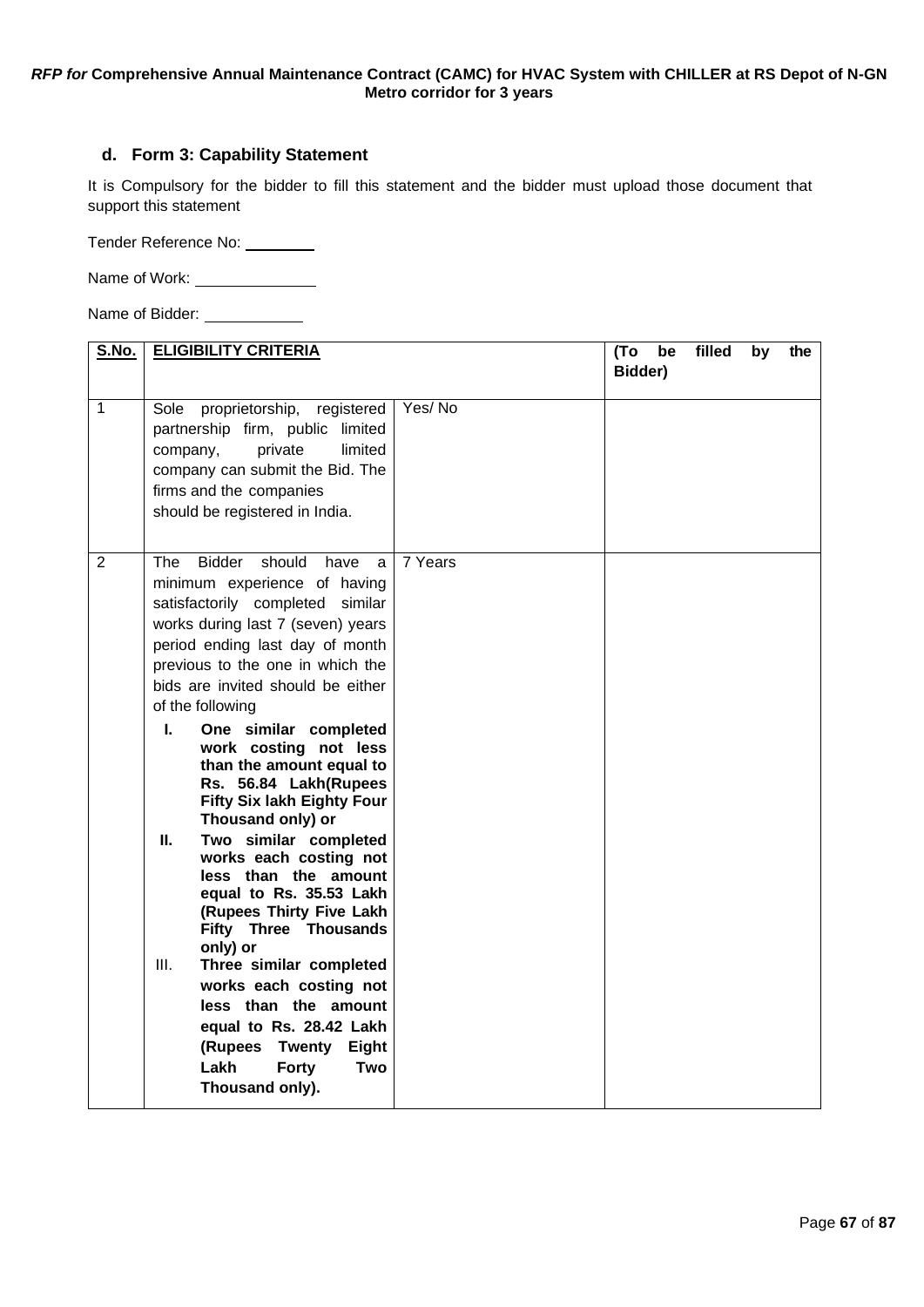| S.No. | <b>ELIGIBILITY CRITERIA</b>                                       | (To                      | filled<br>by<br>be |             |  |
|-------|-------------------------------------------------------------------|--------------------------|--------------------|-------------|--|
|       |                                                                   |                          |                    | the Bidder) |  |
| 3     | The Bidder should have in the<br>last 3 (three) Financial Years   | FY 2018-19<br>FY 2019-20 |                    |             |  |
|       | preceding the Bid Due Date -                                      |                          |                    |             |  |
|       | i. Minimum average annual                                         | FY 2020-21               |                    |             |  |
|       | turnover of Rs. 71.05                                             | Total                    |                    |             |  |
|       | Lakh (Rupees Seventy<br>One lakh Five Thousand                    |                          |                    |             |  |
|       | only)                                                             |                          |                    |             |  |
| 4.    | Profit Before Tax (PBT) during                                    | FY 2018-19               |                    |             |  |
|       | any of the financial year should<br>be positive for immediately   | FY 2019-20               |                    |             |  |
|       | preceding 3 financial years.                                      | FY 2020-21               |                    |             |  |
|       |                                                                   |                          |                    |             |  |
| 5     | The Bidder should not have been blacklisted/ banned/ declared     |                          |                    |             |  |
|       | ineligible for corrupt and fraudulent practices by the Government |                          |                    |             |  |
|       | of India/ any State Government/ Government Agency and             |                          |                    |             |  |
|       | Supreme court and contracts have been terminated/ foreclosed      |                          |                    |             |  |
|       | by any company / department due to non-fulfilment of              |                          |                    |             |  |
|       | Contractual obligation in last 5 (five) financial years.          |                          |                    |             |  |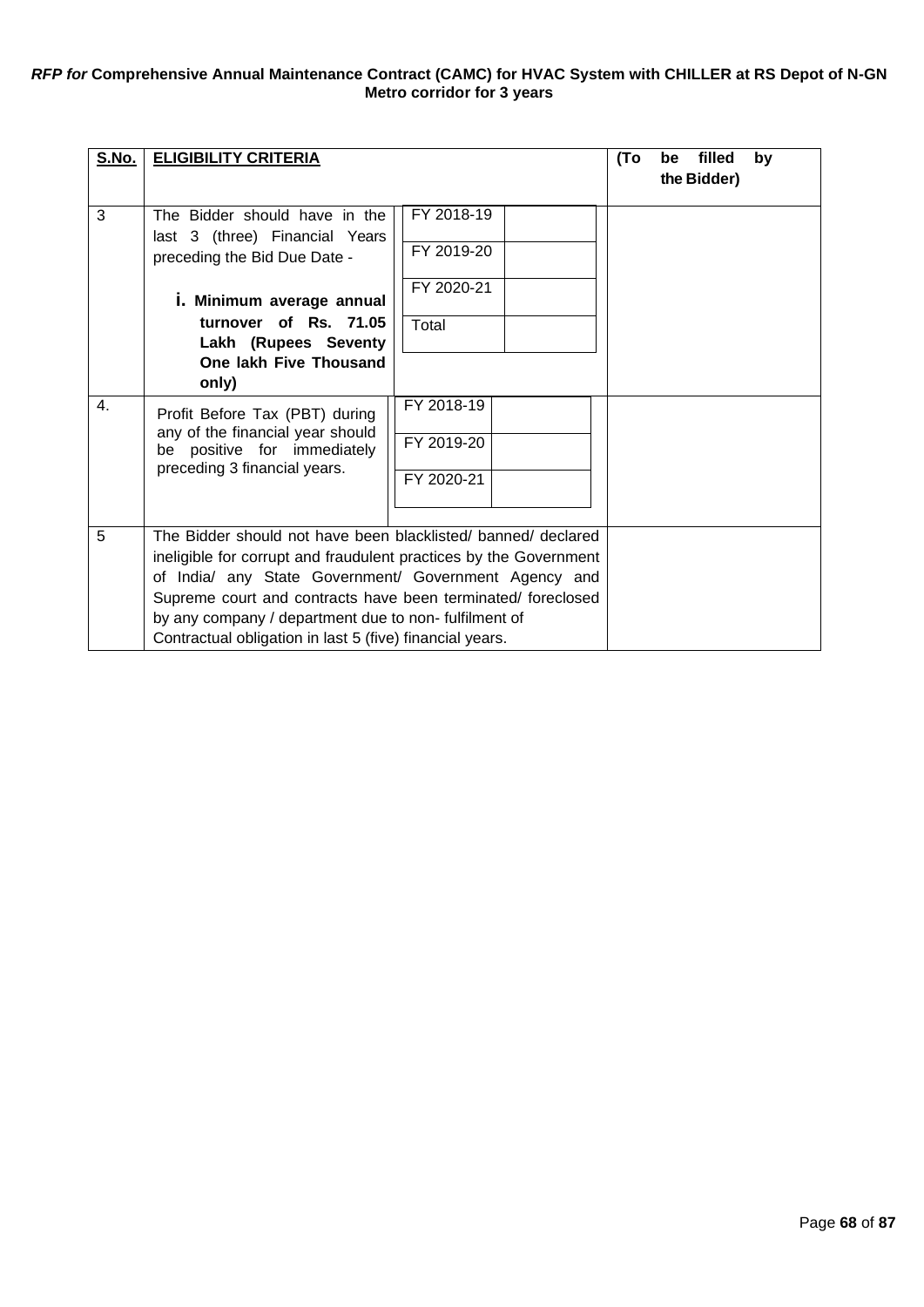## **e. Form 4: Work Experience**

The following format shall be used for statement of experience of Bidder:

| SN             | Similar<br>Contract<br>description | Contract<br>Identification<br><b>Number</b> | Award<br>date &<br>Complete<br>ion date | Employer's Name,<br>address, telephone<br>number, e- mail etc- | Role in contract<br>Individual | Completion<br>cost | Value of similar work in<br>completed work |
|----------------|------------------------------------|---------------------------------------------|-----------------------------------------|----------------------------------------------------------------|--------------------------------|--------------------|--------------------------------------------|
|                |                                    |                                             |                                         |                                                                |                                |                    |                                            |
| $\overline{2}$ |                                    |                                             |                                         |                                                                |                                |                    |                                            |
| 3              |                                    |                                             |                                         |                                                                |                                |                    |                                            |
| $\overline{4}$ |                                    |                                             |                                         |                                                                |                                |                    |                                            |

#### **Authorized signatory**

**Name:**

**Date:**

# **Name of the Bidder with seal**

#### **NOTE:**

- 1. Only the value of contract as executed by the applicant/member in his own name should be indicated. Where a work is undertaken by a group, only that portion of the contract which is undertaken by the concerned applicant/member should be indicated and the remaining done by the other members of the group be excluded. This is to be substantiated with documentary evidence
- 2. The tenderer shall upload details of work executed by them in the prescribed format for the works to be considered for qualification of work experience criteria. Documentary proof such as completion certificates from the client clearly indicating the nature/scope of work, actual completion cost and actual date of completion for such work should be uploaded. In case work is executed for private client documentary proof such as copy of work order, Bill of quantities, Bill wise details of payment received certified by CA, TDS certificates for all the payments received, copy of final/ last bill paid by the client should be uploaded. The offers submitted without this documentary proof will not be evaluated.
- 3. Value of successfully completed portion of any ongoing work up to the last day of the previous month of tender submission will also be considered for qualification of work experience criteria.
- 4. For completed works, value of work done shall be updated to the last day of the previous month of tender submission price level assuming 5% inflation for Indian Rupees every year and 2% for foreign currency portions per year. The exchange rate of foreign currency shall be applicable 28 days before the submission date of tender.
- *5. Deleted*
- 6. If the above work(s) comprise(s) other works also, then client's certificate clearly indicating the amount of work done in respect of the "similar work" shall be furnished by the tenderer in support of work experience along-with their tender submissions.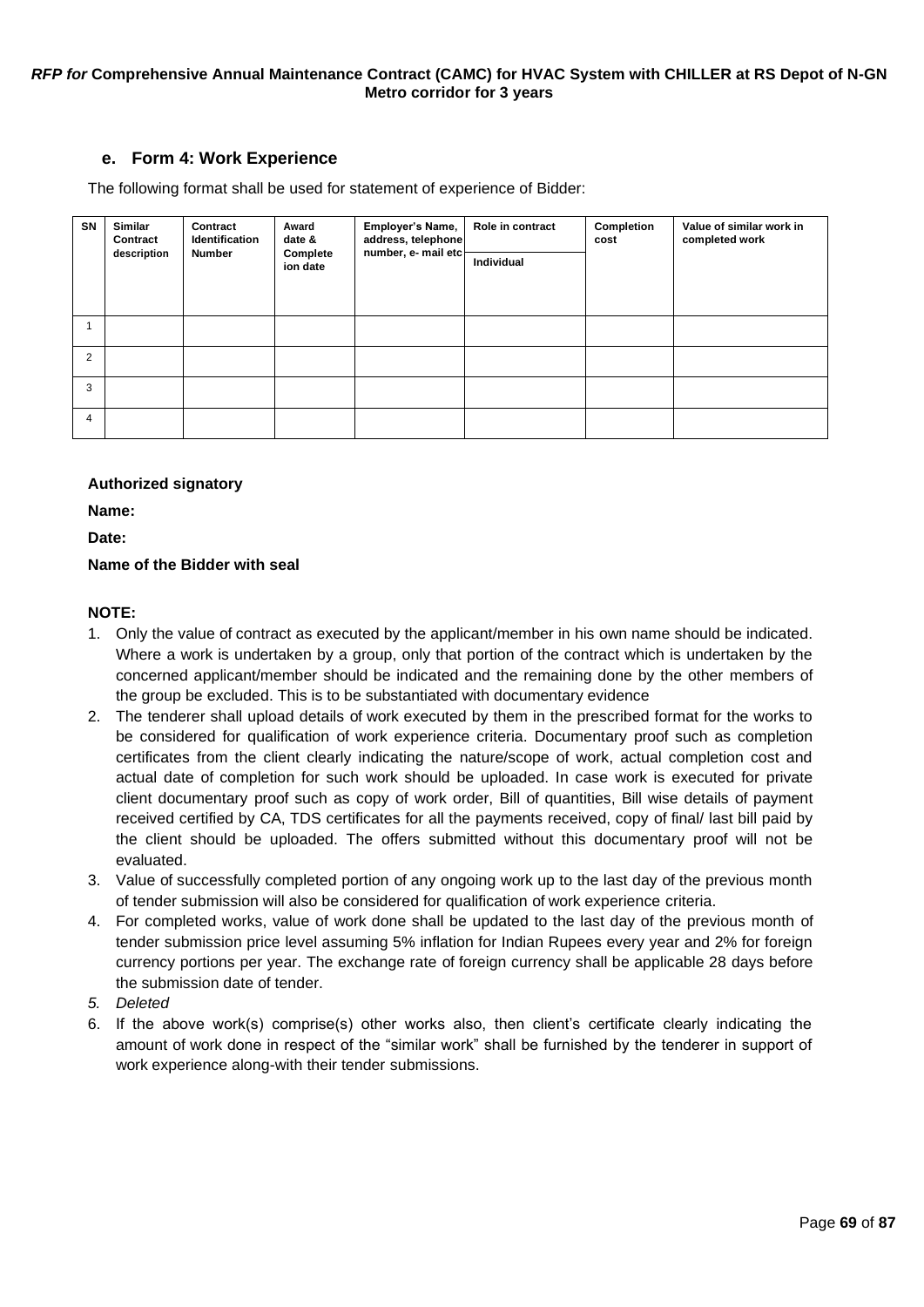## **f. Form 5: Financial Capability Details**

Bidder should submit their financial details as per the following:

| <b>This</b> | İS | to | certify | that | the | Average Annual | Turnover of | M/s |
|-------------|----|----|---------|------|-----|----------------|-------------|-----|
|             |    |    |         |      |     |                |             |     |

…………………………………….., as applicable, is as below:

| S.No.          | <b>Financial year</b>         | Name of the Bidder | <b>Turnover</b><br><b>Work</b> | from | <b>Similar</b> |
|----------------|-------------------------------|--------------------|--------------------------------|------|----------------|
| $\mathbf{1}$ . | 2020-21                       |                    |                                |      |                |
| 2.             | 2019-20                       |                    |                                |      |                |
| 3.             | 2018-19                       |                    |                                |      |                |
|                | Annual<br>Average<br>Turnover |                    |                                |      |                |

**2.**

**1.**

| S.No. | <b>Financial year</b> | Name of the Bidder | <b>Profit before tax</b> |
|-------|-----------------------|--------------------|--------------------------|
|       | 2020-21               |                    |                          |
| -2.   | 2019-20               |                    |                          |
| - 3.  | 2018-19               |                    |                          |

#### **Certificate of the Chartered Accountants/Statutory Auditors**

Based on Audited Accounts and other relevant documents of \_\_\_\_\_\_\_\_\_\_\_\_\_\_\_(Name of Bidder), we M/s , Chartered Accountants/ Statutory Auditors, certify that the above information pertaining to FY 2018-19, FY 2019-20 and FY 2020-21 is correct.

Signature and Seal of Chartered Accountants/Statutory Auditors (with membership no.)

**UDIN No. -**

#### **Authorised Signatory (Name & Designation of Authorised Signatory)**

*In case the Financial Statements for the latest financial year are not audited and therefore the Bidder cannot make it available, the Bidder shall give an undertaking to this effect and the statutory auditor/charted accountant shall certify the same. In such a case, the Bidder shall provide the Audited Financial Statements for 2 (two) years preceding the year for which the Audited Financial Statement is not being provided. Also, pertaining to latest financial year, the bidder shall submit an affidavit certifying that "The Annual Accounts have not been audited so far. We are submitting the CA certified provisional accounts, which shall be substantiated by the Audited Accounts, when prepared."*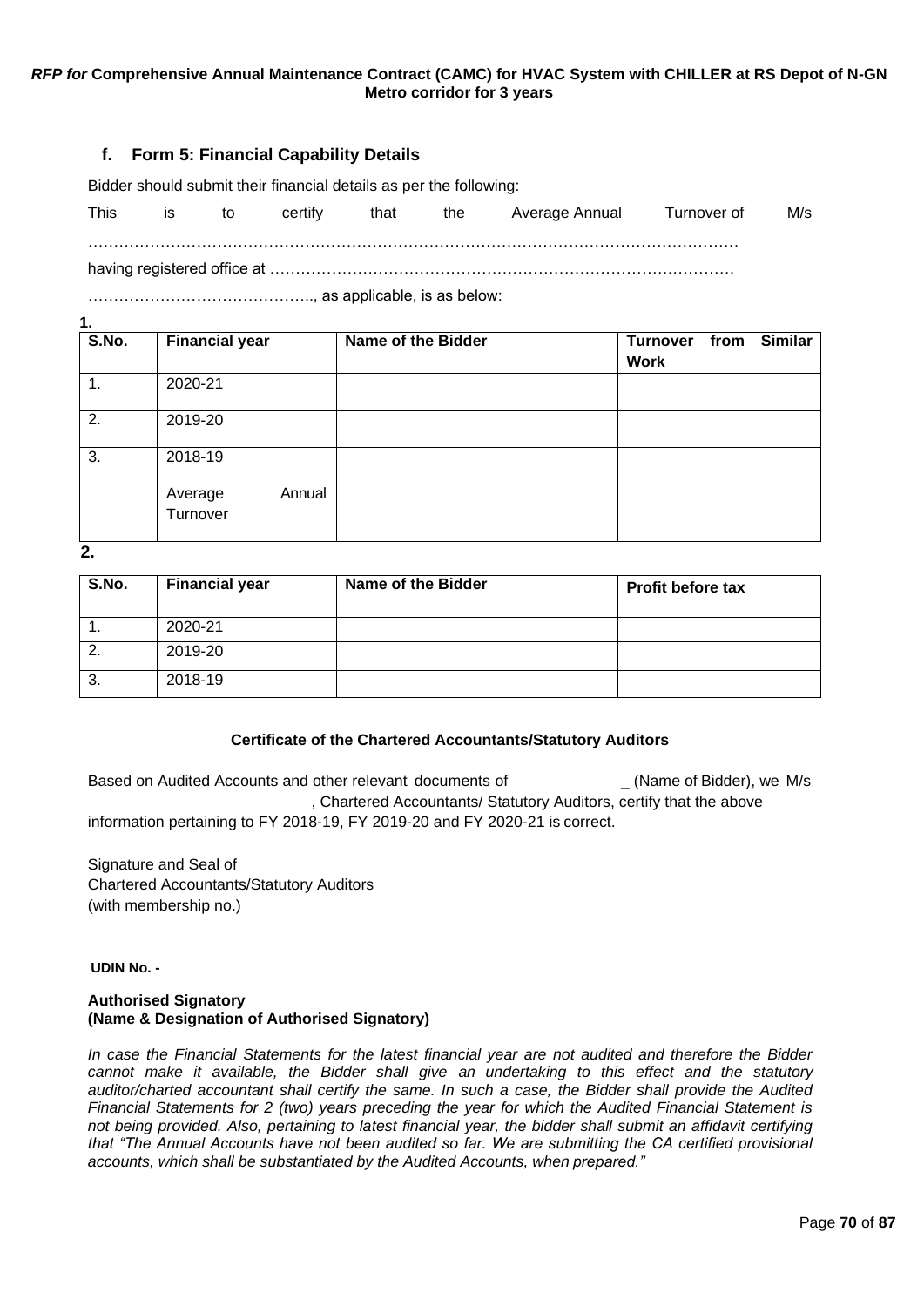## **NOTE:**

- 1. All such documents reflect the financial data of the bidder and not that of sister or parent company.
- 2. The financial data in above prescribed format shall be certified by CA/ Company Auditor under his signature and stamp in original along with membership no.
- 3. The Bidder shall provide the audited annual financial statements as required.

# **g. Form 6: Memorandum**

**Name of Work:** *Comprehensive Annual Maintenance Contract (CAMC) for HVAC system with Chiller at RS Depot of N-GN Metro Corridor for 3 years.*

I/We agree to keep the quoted rate open for acceptance for 180 days from the due date of submission thereof and not make any modification in its terms and conditions.

I/We hereby declare that I/We shall treat the quotation documents, drawings and other records connected with the works as secret/ confidential documents and shall not communicate information derived there from to any person other than the information in any manner prejudicial to the safety of NMRC.

Signature of the bidder with seal Dated:

Witness:

Address:

**Occupation**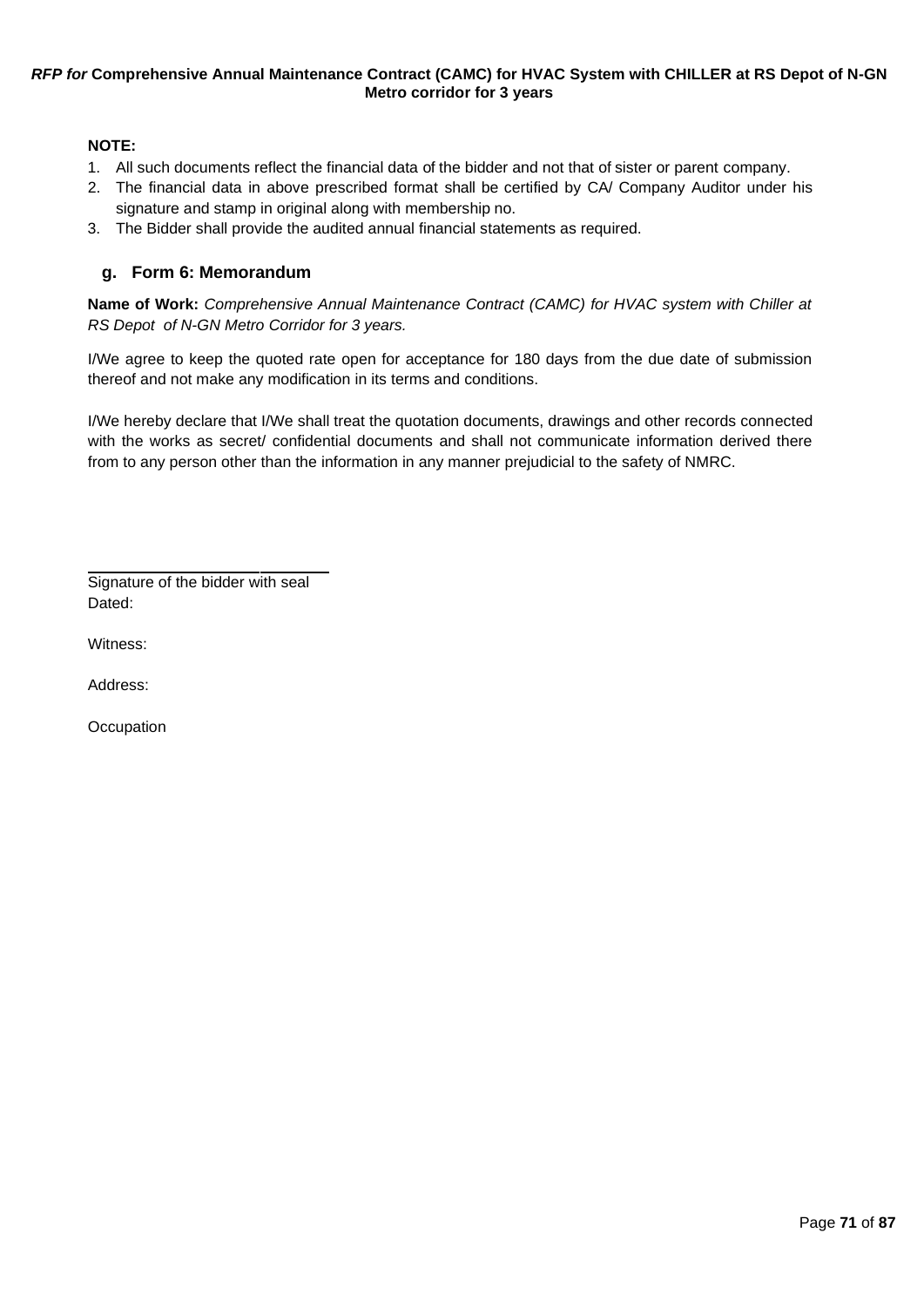# **h. Form 7: Undertaking**

I confirm that We (Tenderer),

- a. Have not been banned /declared ineligible for corrupt and fraudulent practices by any government/government-undertaking/ semi-government/ govt. controlled institutions, any court of law having jurisdiction in India for the past 5 (five) years.
- b. Do not have any pending litigation & non-performing contracts during last 5 (five) years. Further, has not been barred by any government/government-undertaking/ semi-government/ govt. controlled institutions
- c. Have not abandoned any work in last 5 (five) years.
- d. Have not delayed in similar work completion during orders executed in last 5 (five) years.
- e. Do not ever been terminated due to poor performance.
- f. Have not suffered Bankruptcy/ insolvency in last 5 (five) years.
- g. Have not been blacklisted/ debarred by any organization.
- h. Have not been be involved in any illegal activity and/or has not been charge sheeted for any criminal act during the last 5 (five) years.
- i. Have not submitted any misleading information in the Bid.
- j. Are financially sound to perform the work.

**Authorized signatory Name: Date: Name of the Bidder with seal**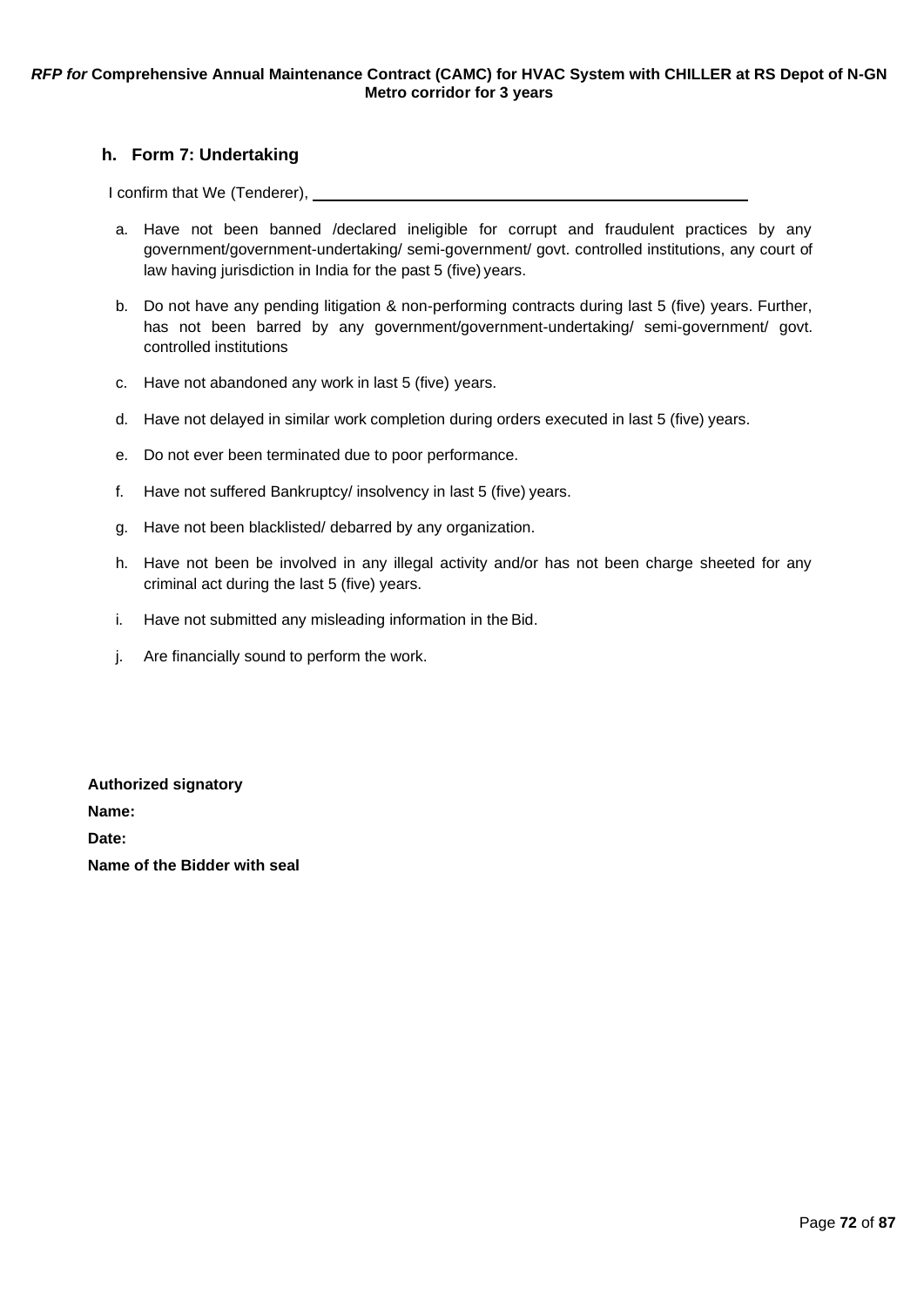### **i. Form 8: Power of Attorney**

<span id="page-72-0"></span>**(To be on non-judicial stamp paper of appropriate value as per Stamp Act relevant to place of execution.)**

**Power of Attorney to be provided by the Bidding Company in favour of its representative as evidence of authorized signatory's authority.**

Know all men by these presents, We …………………………………………….(name and address of the registered office of the Bidding Company) do hereby constitute, appoint and authorize Mr./Ms…………………………………………………(name and residential address) who is presently employed with us and holding the position of  $\qquad \qquad$ , as our Attorney to do in our name and our behalf all or any of the acts, deeds or things necessary or incidental to submission of our Bid for *Comprehensive Annual Maintenance Contract (CAMC) for HVAC system with Chiller at RS Depot of N-GN Metro*  **Corridor for 3 years.** in response to the RFP Document dated issued by Noida Metro Rail Corporation ("NMRC" or "the Corporation"), including signing and submission of the Bid and all other documents related to the Bid, including but not limited to undertakings, letters, certificates, acceptances, clarifications, guarantees or any other document which the Corporation may require us to submit. The aforesaid Attorney is further authorized for making representations to the NMRC or any other authority, and providing information / responses to the NMRC, representing us in all matters before the NMRC, and generally dealing with the Corporation in all matters in connection with our Bid till the completion of the bidding process as per the terms of the RFP Document and further till the Contract is entered into with the NMRC and thereafter till the expiry of the Contract.

We hereby agree to ratify all acts, deeds and things done by our said attorney pursuant to this Power of Attorney and that all acts, deeds and things done by our aforesaid attorney shall be binding on us and shall always be deemed to have been done by us.

All the terms used herein but not defined shall have the meaning ascribed to such terms under the RFP Document.

Signed by the within named ...........................................[Insert the name of the executant company] through the hand of Mr. ………………………………………. duly authorized by the Board to issue such Power of Attorney Dated this ………………………. day of ………

Accepted

……………………………… Signature of Attorney (Name, designation and address of the Attorney)

Attested

……………………………………………… (Signature of the executant) (Name, designation and address of the executant)

…………………………………………… Signature and stamp of Notary of the place of execution

Common seal of ……………… has been affixed in my/our presence pursuant to Board of Director's Resolution dated……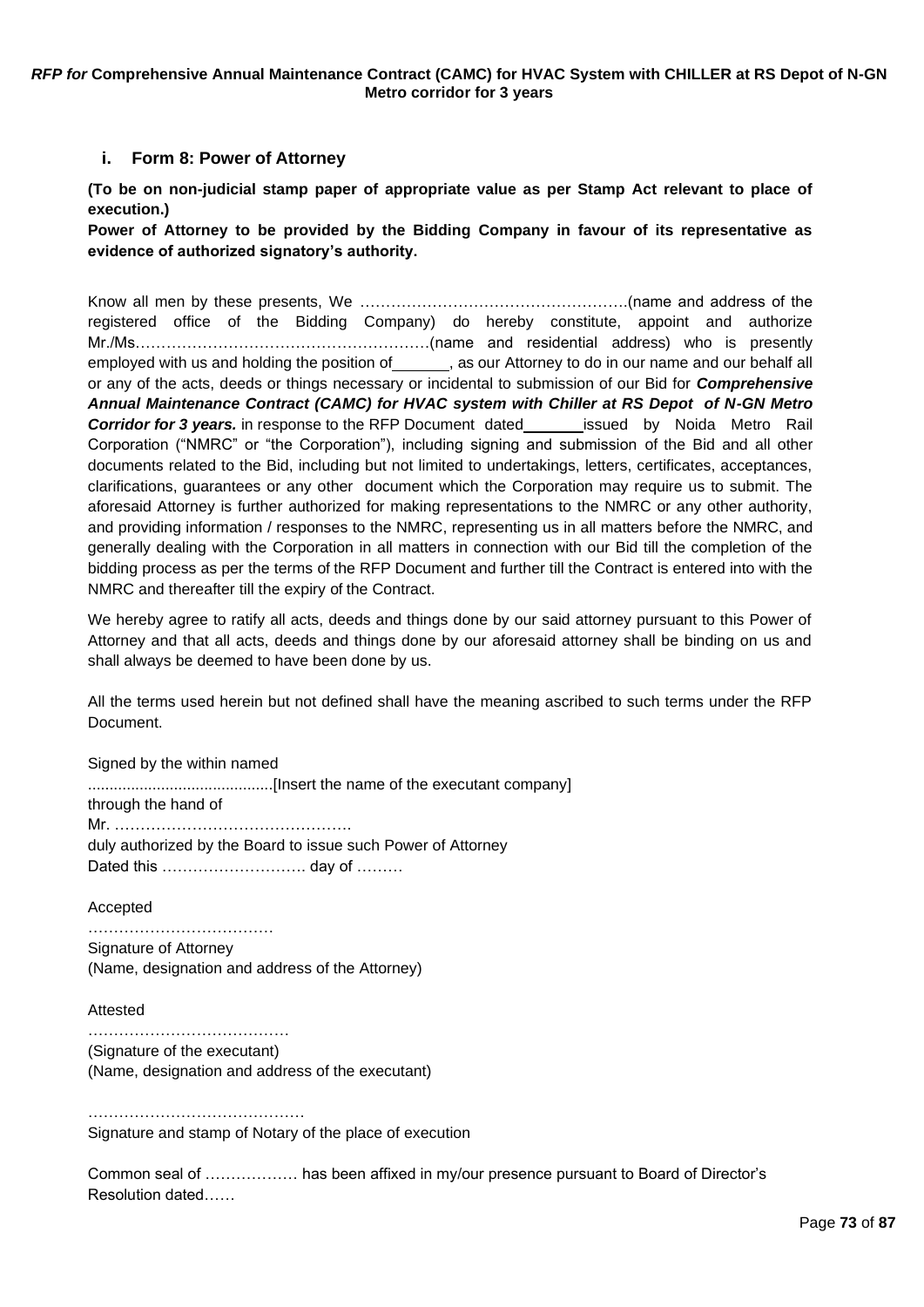| <b>WITNESS</b> |             |
|----------------|-------------|
| 1              | (Signature) |
| 2              | (Signature) |
|                |             |

Notes:

- (1) The mode of execution of the power of attorney should be in accordance with the procedure, if any, laid down by the applicable law and the charter documents of the executant(s) and the same should be under common seal of the executants affixed in accordance with the applicable procedure. Further, the person whose signatures are to be provided on the power of attorney shall be duly authorized by the executant(s) in this regard.
- (2) In the event, power of attorney has been executed outside India, the same needs to be duly notarized by a notary public of the jurisdiction where it is executed.
- (3) Also, wherever required, the executant(s) should submit for verification the extract of the charter documents and documents such as a board resolution / power of attorney, in favour of the person executing this power of attorney for delegation of power hereunder on behalf of the executant(s).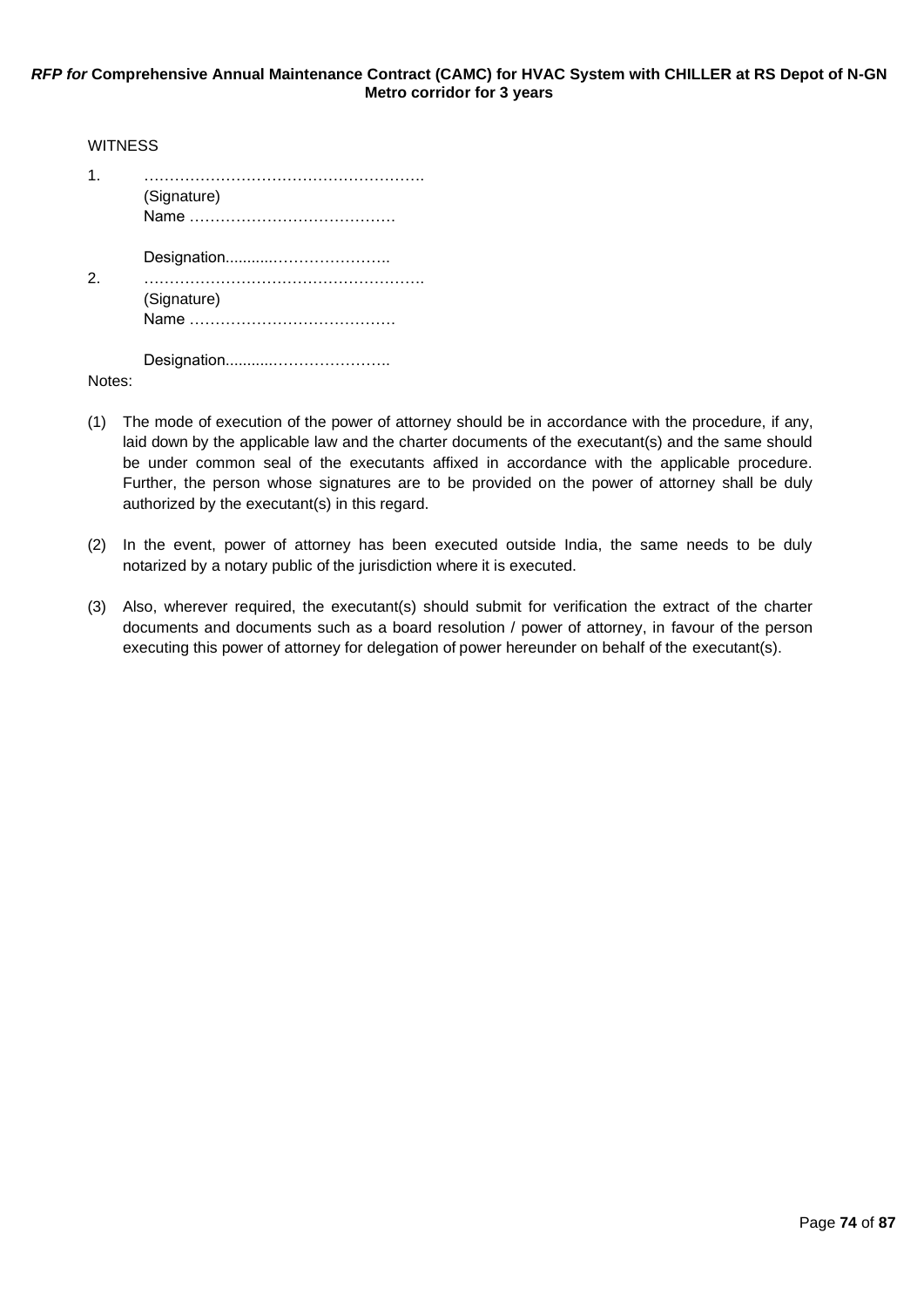# <span id="page-74-0"></span>*j.* **Form 9:** *Deleted*

### <span id="page-74-1"></span>**k. Form 10:** *Deleted*

### **l. Form 11: Salable Form for Tender Document**

### <span id="page-74-2"></span>**DETAILS OF BID PROCESSING FEE**

Job No. …………………………………………………………………………………………………..

The required fee of tender form has been deposited in Bank A/c No. RTGS/NEFT and the scanned copy of UTR receipt with Transaction Id is being enclosed with E-tender documents. If the copy of UTR receipt is not uploaded with the E-tender the tender shall be rejected.

### **DETAILS OF EARNEST MONEY ATTACHED**

The required amount of Earnest money has been deposited in Bank A/c No. RTGS/NEFT and the scanned copy of UTR receipt with transaction Id is being enclosed with E-tender documents. If the copy of UTR receipt is not uploaded with the E-tender the tender shall be rejected.

BIDDER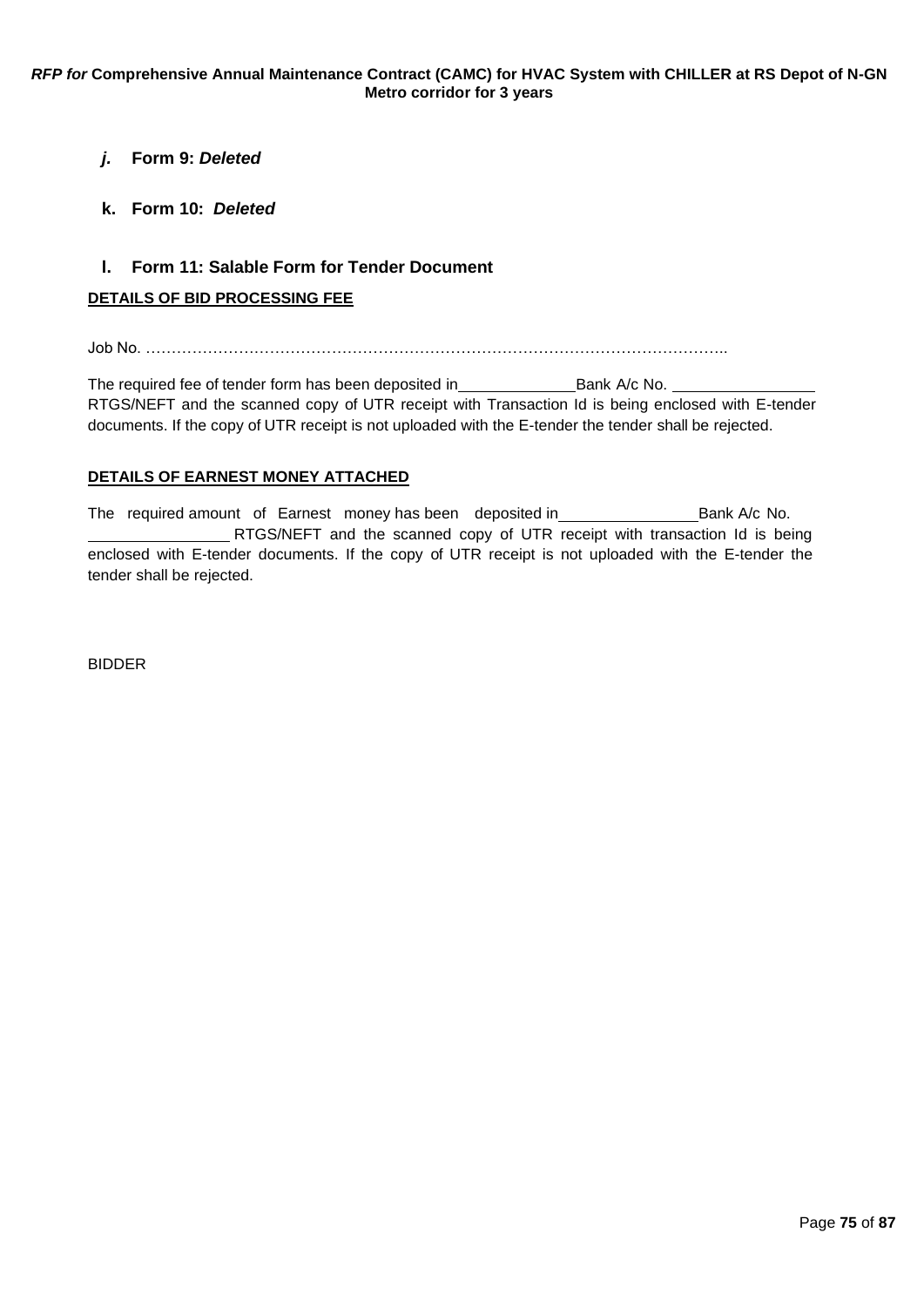**Noida Metro Rail Corporation (NMRC) Limited**

### <span id="page-75-0"></span>**m. Form 12: Declaration of Refund of Earnest Money**

**Block-III, 3rd Floor, Ganga Shopping Complex, Sector-29, Noida -201301, District Gautam Buddha Nagar, Uttar Pradesh, India 1 Bidder Name 2 Bidder Address 3 Bank Name 4 Bank Branch 5 A/c No 6 IFSC Code 7 PAN No. 8 Tin/TAN No. 9 GST No. 10 Phone No. 11 Mobile No. 12 Email-Id 13 Type of Account For Office Use Only 14 Party Unique Id**

The above provided information is true to the best of my knowledge.

### **Date: Signature with Stamp/Seal**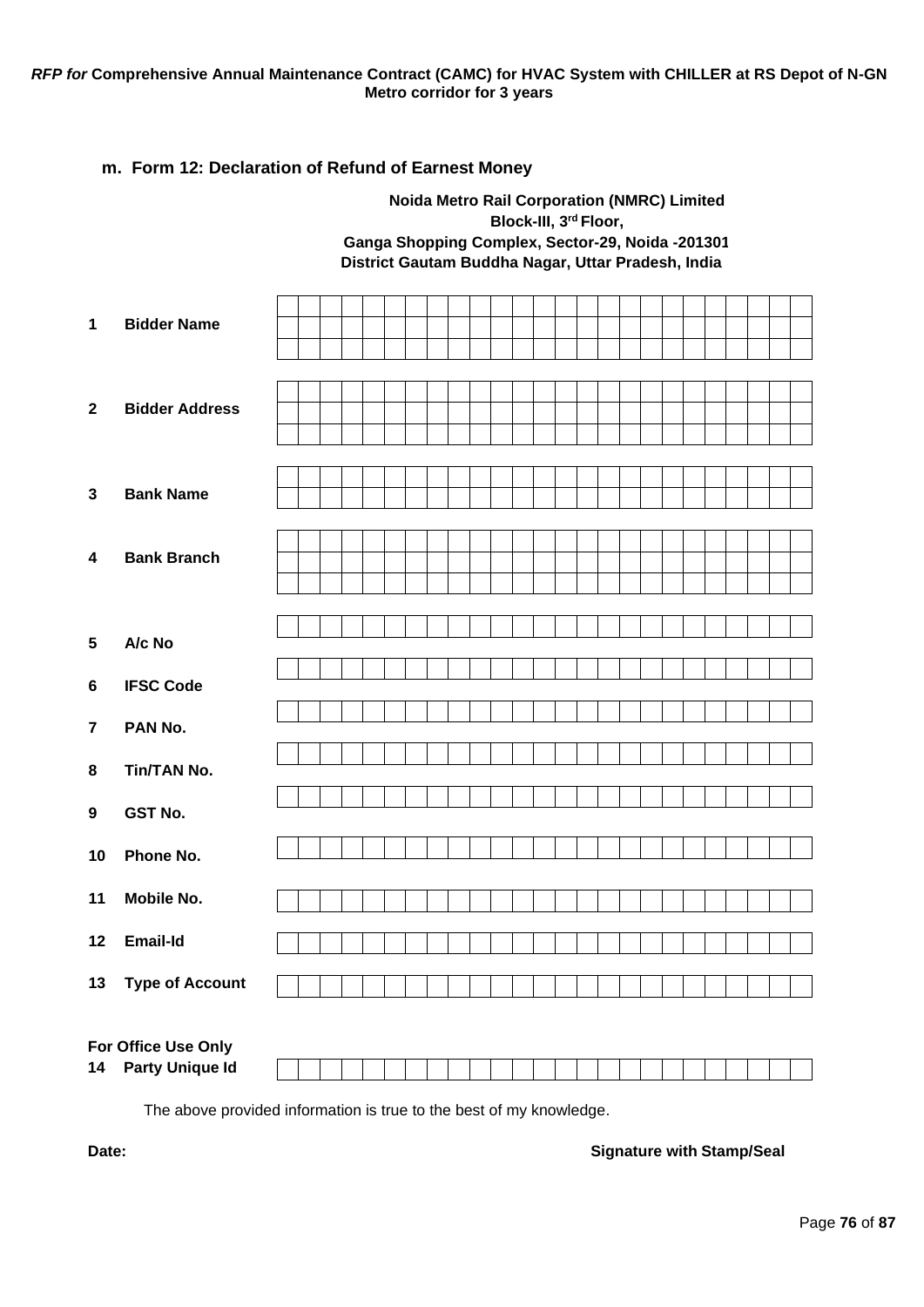### <span id="page-76-0"></span>**n. Form 13: Undertaking pertaining to Personnel**

- We confirm to deploy personnel required to achieve progress of work as per approved construction of work program and conditions mentioned in the tender document.
- The contractor shall deploy resources as per the mentioned minimum requirement in the tender and also confirm to deploy manpower over and above the minimum numbers indicated above, if the work requires so.
- These minimum resources are as per the requirements of the various activities at different stages of works. All resources need not to be mobilised simultaneously, resources as per the requirement of various stages of works shall be mobilised in accordance with the instructions of the Engineer. The decision of the Engineer shall be final and bonding.
- The performance of project personal deployed will be evaluated periodically by Employer during the contract period. In case the performance of any of the personnel is not satisfactory, the contractor shall replace them with good personnel immediately as per the directions of the Engineer.

**Date: Signature with Stamp/Seal**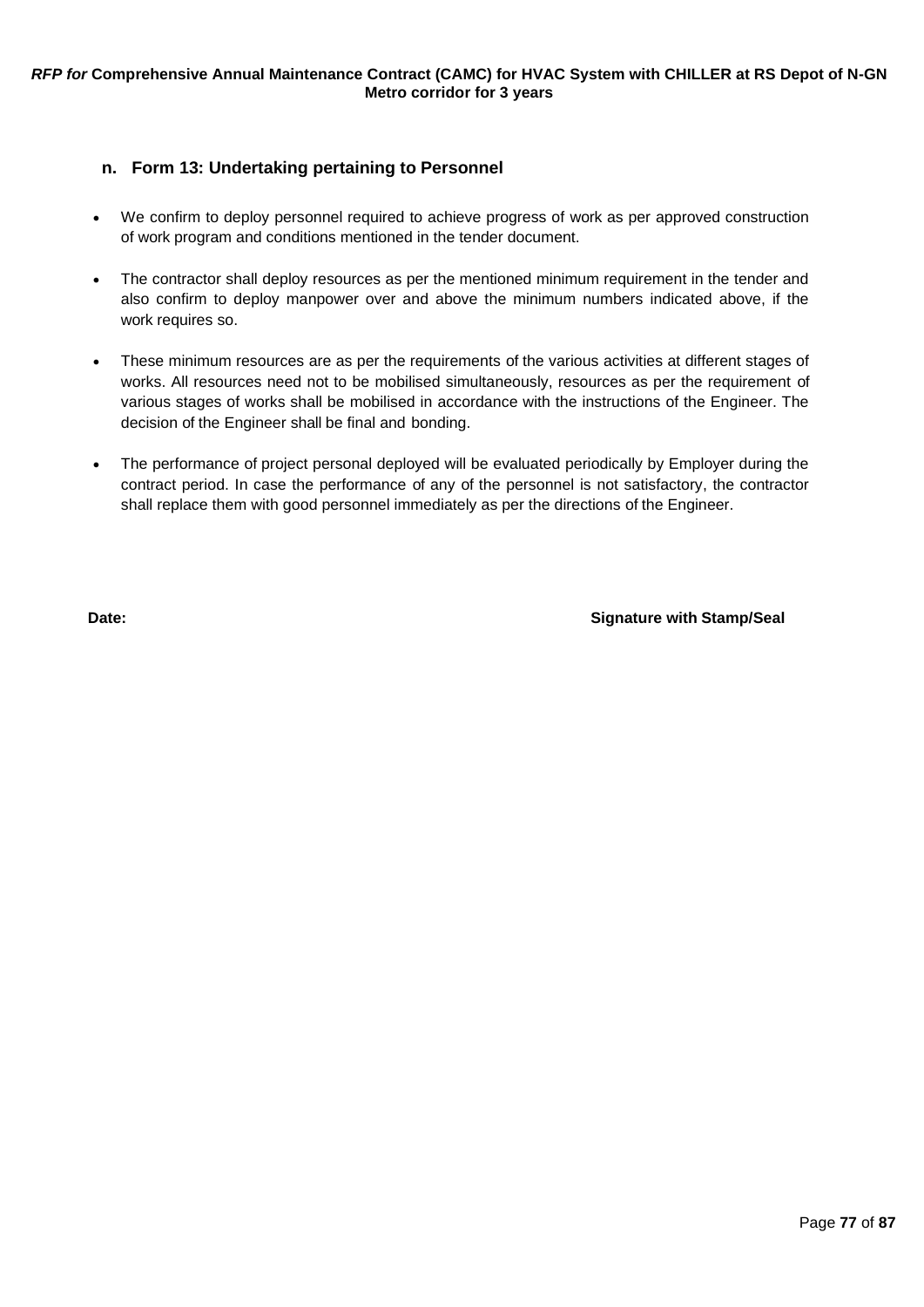### <span id="page-77-0"></span>**o. Form 14: Proposed Personnel**

**Affix selfattested photograph NAME : ……………………………………………… FATHER'S NAME :……………………………………………….. DATE OF BIRTH :……………………………………………….. PERMANENT ADDRESS : ……………………………………………….. ………………………………………………… RESIDENTIAL ADDRESS : ……………………………………………….. ………………………………………………… MARITAL STATUS :………………………………………………... EDUCATIONAL QUALIFICATION :………………………………………………… TECHNICAL QUALIFICATION :………………………………………………… EXPERIENCE : ………………………………………………… LANGUAGE KNOWN :…………………………………………………. NATIONALITY : ……………………………………………..….. CATEGORY :…………………………………………………. DATE: …………………... PLACE: ………………… SIGNATURE**

(To be filled by contractor)

#### **Attested by authorised person:**

**Note:** A staffing schedule containing the names, qualifications, professional experience and corporate affiliation of all proposed management personnel (above the level of shift supervisor) and specialists for this work. The submission shall include a provisional management structure and organisation chart showing areas of responsibility, relative seniorities and lines of reporting. The proposed staffing plan shall be in conformity with the "Section 4 – Personnel" of tender document.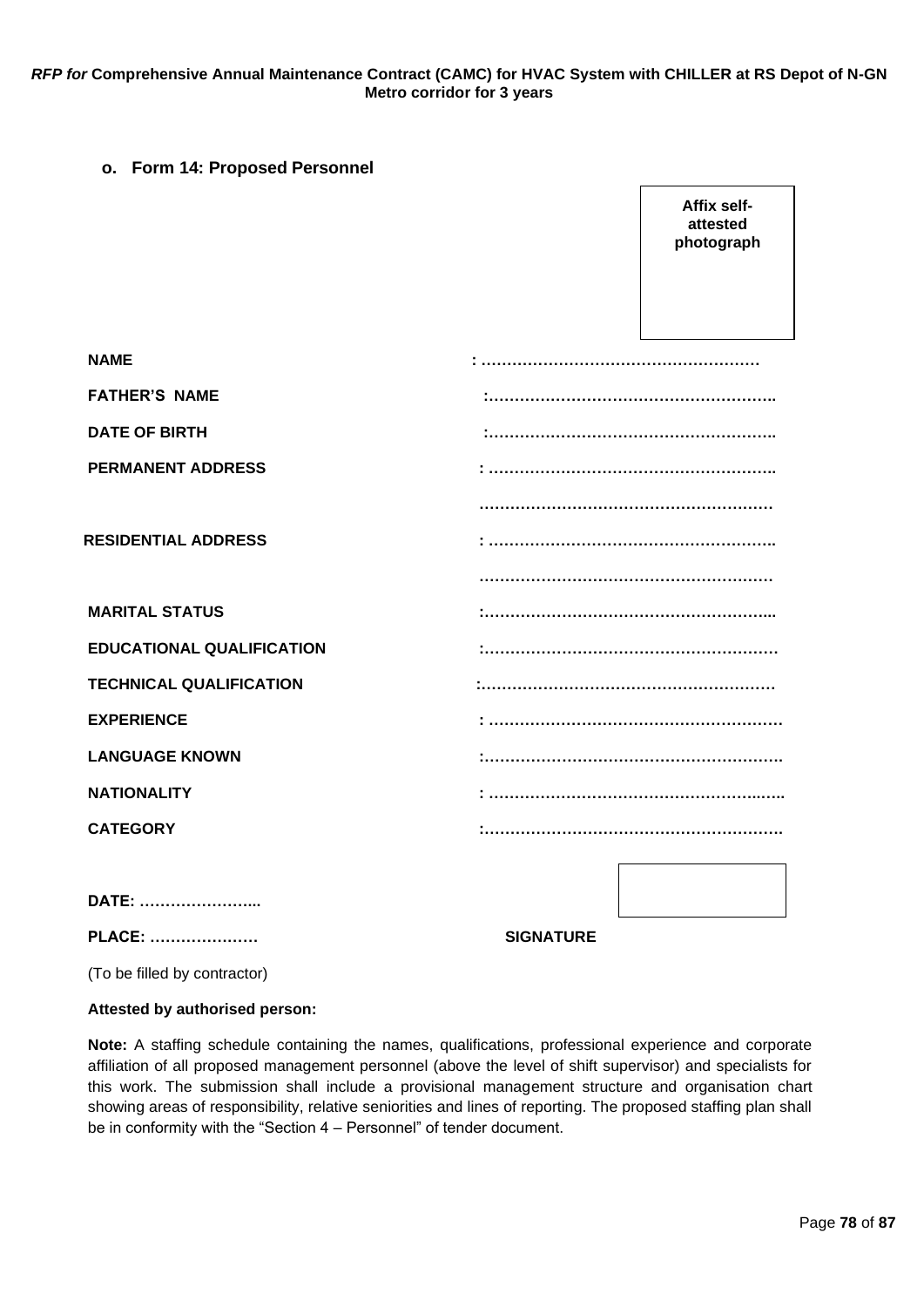## **p. Form 15: Obligation/ Compliance to be ensured by Contractor**

<span id="page-78-0"></span>

| SI.<br>No. | <b>Items</b>                                                                                                                                                                        | <b>Compliance of Contractor</b><br>(To be filled by contractor) |     |  |
|------------|-------------------------------------------------------------------------------------------------------------------------------------------------------------------------------------|-----------------------------------------------------------------|-----|--|
|            |                                                                                                                                                                                     | Yes                                                             | No. |  |
|            | License for employing contract labour                                                                                                                                               |                                                                 |     |  |
| 2          | Compliance of minimum wages Act by payment of wage<br>on 7th of every month through Bank or in the presence<br>of nominated representative of employer<br>(NMRC Supervisor/manager) |                                                                 |     |  |
| 3(a)       | Compliance of provision of ESI & EPF Act                                                                                                                                            |                                                                 |     |  |
| 3(b)       | Ensure treatment in ESI hospital in case of<br>accident/injuries suffered in performance of work and<br>compensation under ESI Act.                                                 |                                                                 |     |  |
| 4          | Send Accident report to Regional Labour Commissioner<br>(RLC) & ESI authorities.                                                                                                    |                                                                 |     |  |
| 5          | Observance of working hours, weekly rest and overtime<br>payments as per minimum wages Act-1948.                                                                                    |                                                                 |     |  |

Note: - A Non- filling or "No" by contractor will lead to non-eligibility for contractor in further tendering process.

| S.N          | <b>Description</b>                                                                             | Reference<br><b>Clause</b> | <b>Requirement</b>                                                                                                                |
|--------------|------------------------------------------------------------------------------------------------|----------------------------|-----------------------------------------------------------------------------------------------------------------------------------|
|              | Latest "date for commencement"<br>of the Works                                                 | Clause 8.1<br>of the GCC   | Date given in NOA or Employer's Notice to<br>Proceed                                                                              |
|              |                                                                                                |                            | (i) 0.015% of contract price per day of delay in<br>completion of whole work.                                                     |
| ii.          | <b>Liquidated Damages</b>                                                                      | Clause 8.5<br>of the GCC   | (ii) Total maximum limit of LD including sums<br>payable by the employer to designated<br>contractors is 15% as mentioned in GCC. |
| iii          | Insurance for workers/<br>employees                                                            | Clause 15.4<br>of the GCC  | All of the contractor's employees shall have to<br>be covered under ESI and ECA as per Special<br>conditions of contract.         |
| iv           | Insurance cover for Contractor's<br>All Risk and other requirements<br>as specified in the GCC | Clause 15 of<br>the GCC    | <b>100%</b> of the Total Contract Price.                                                                                          |
| $\mathsf{v}$ | Amount of Third Party Insurance                                                                | Clause 15.3<br>of the GCC  | INR 0.75 Million for any one incident, with no. of<br>incidents unlimited.                                                        |
| vi           | Period in which all insurances<br>have to be effected                                          | Clause 15.5<br>of the GCC  | Within 1 week from the "date of<br>commencement"                                                                                  |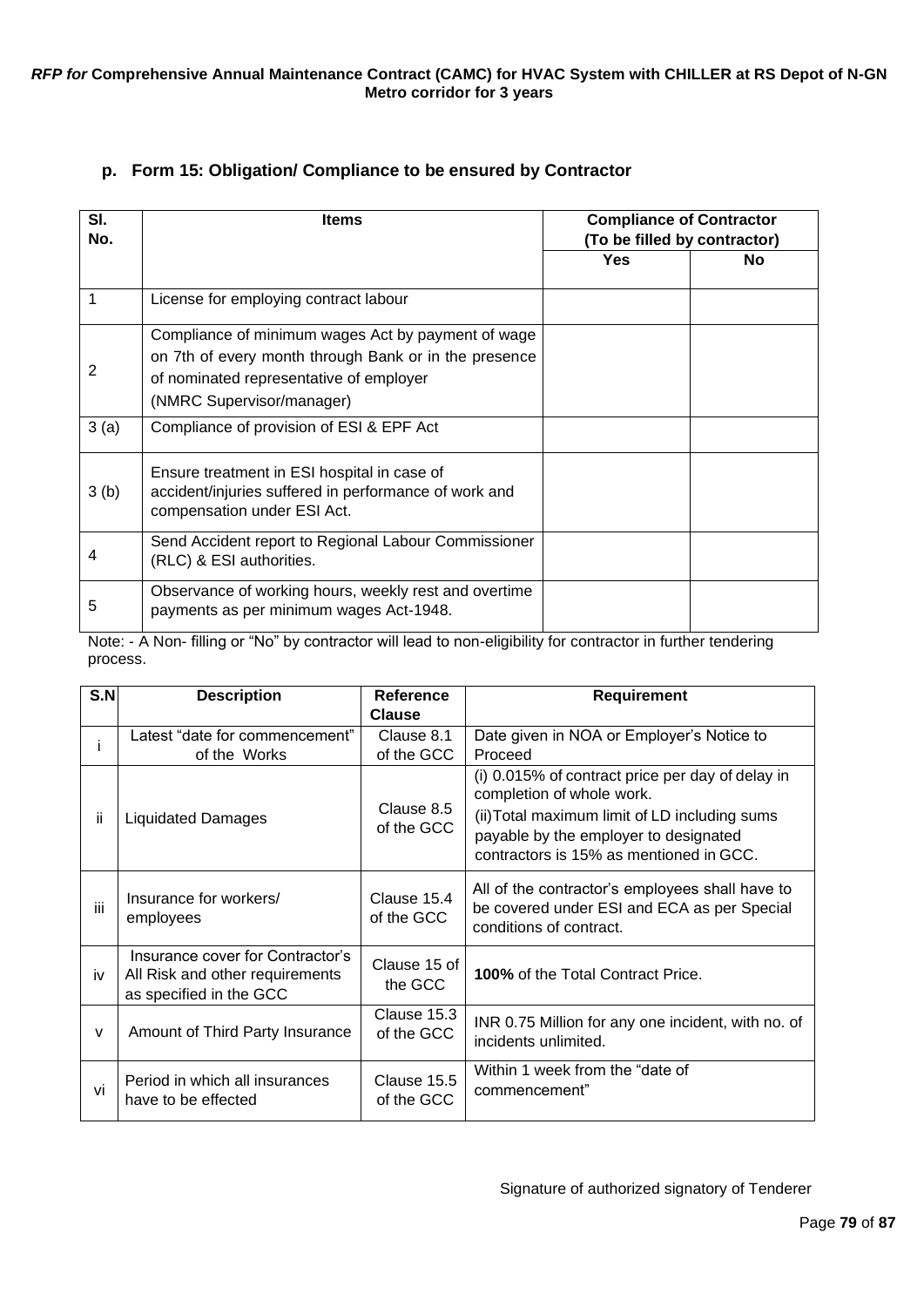# **q. Form 16: Performa for Clarifications / Amendments on the RFP**

<span id="page-79-0"></span>

| SI.<br>No. | <b>Document</b> | <b>Clause</b><br>and Existing<br><b>Provision</b> | No.   Clarification<br>required | <b>Suggested Text</b><br>for<br>the<br><b>Amendment</b> | Rationale<br>for<br>the Clarification<br>or Amendment |
|------------|-----------------|---------------------------------------------------|---------------------------------|---------------------------------------------------------|-------------------------------------------------------|
|            |                 |                                                   |                                 |                                                         |                                                       |
|            |                 |                                                   |                                 |                                                         |                                                       |

**Authorized signatory** 

**Name:**

**Date:**

**Name of the Bidder with seal**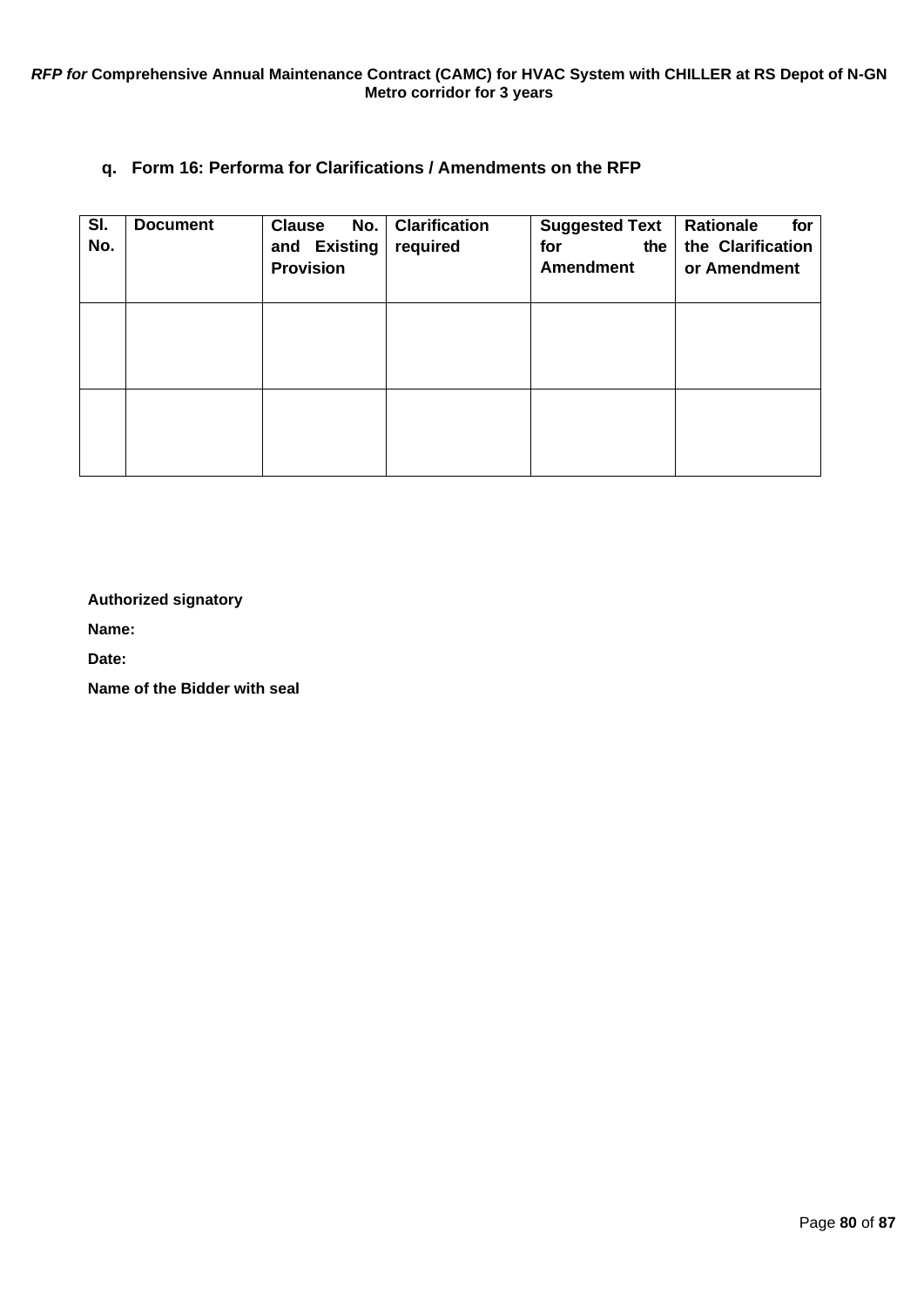# **s. Form 17: Bid Offer/ BOQ (Format)**

To

GM/Technical Noida Metro Rail Corporation (NMRC) Limited Block-III, 3rd Floor, Ganga Shopping Complex Noida -201301, District Gautam Budh Nagar, Uttar Pradesh

### *THIS FORM IS NOT TO BE FILLED. THE BIDDERS ARE REQUIRED TO FILL THE FINANCIAL PROPOSAL IN XLS FORMAT AFTER DOWNLOADING THE FORM FROM THE E-PROCUREMENT WEBSITE FOR THIS TENDER DOCUMENT*

**Sub:** *Comprehensive Annual Maintenance Contract (CAMC) for HVAC system with Chiller at RS Depot of N-GN Metro Corridor for 3 years.*

**Dear Sir,**

I/we have read and examined the RFP document, general terms and conditions.

**I/we hereby quote for the Total Price for** *Comprehensive Annual Maintenance Contract (CAMC) for HVAC system with Chiller at RS Depot of N-GN Metro Corridor for 3 years.*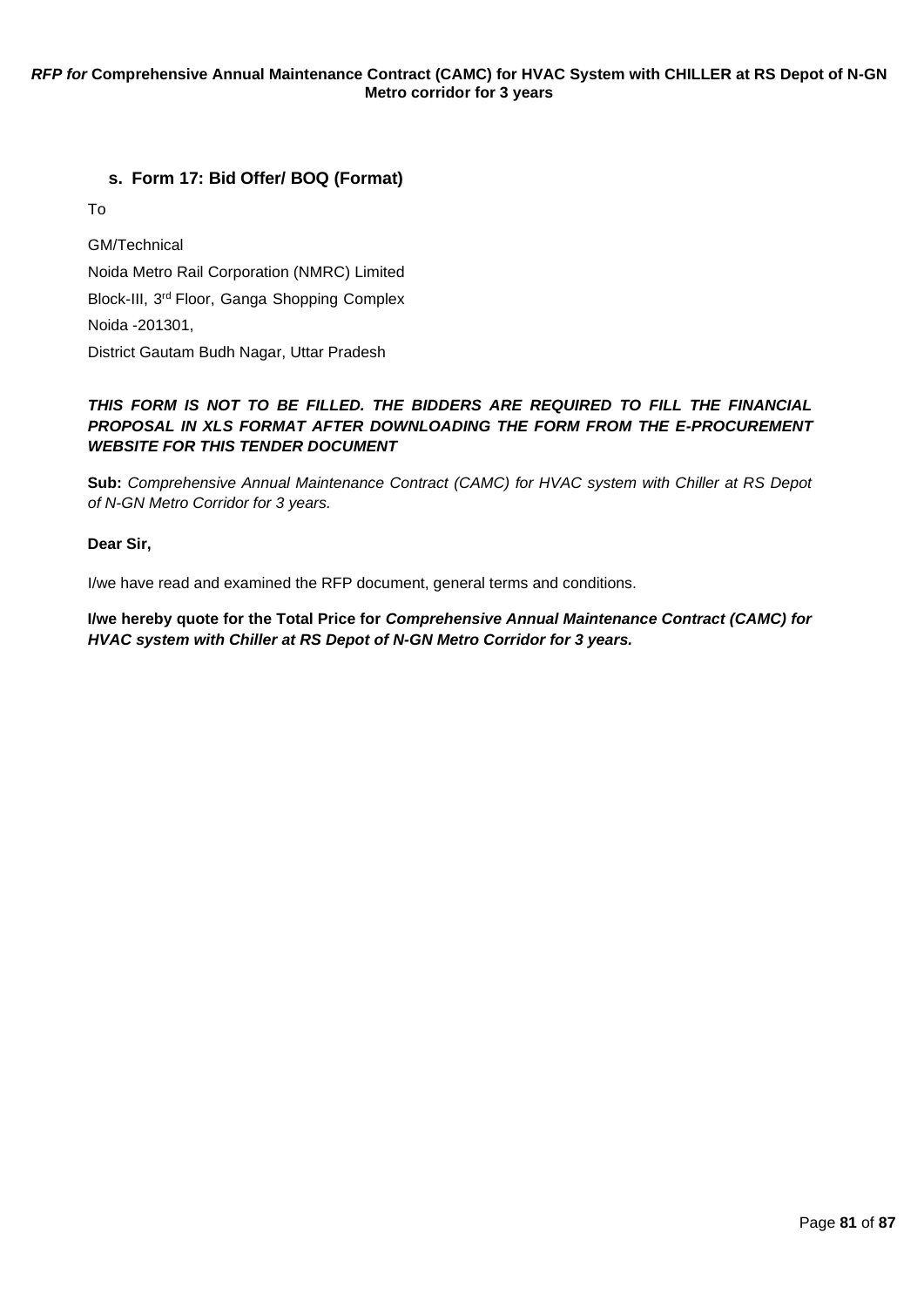# **BOQ**

# **Tender Inviting Authority- Noida Metro Rail Corporation (NMRC) Ltd.**

**Name of Work-** Comprehensive Annual Maintenance Contract (CAMC) for HVAC system with

Chiller at RS Depot of N-GN Metro Corridor for 3 years.

### **Contract No- :**

# **Bidder Name:-**

### **Price Schedule**

(This BOQ Template must not be modified/replaced by the Bidder and same should be uploaded after filling the relevant columns, else the bidder is liable to be rejected for this tender. Bidders are allowed to enter the bidder name and values only)

# **CAMC Contract of HVAC system**

| S.No | <b>Description</b>                              | Qty            | Rate | <b>Amount</b> |
|------|-------------------------------------------------|----------------|------|---------------|
|      | Comprehensive AMC of Trane Chiller 3X 150 TR    |                |      |               |
|      | <b>Preventive Maintenance</b>                   |                |      |               |
|      | <b>Breakdown calls</b>                          |                |      |               |
| 1    | All parts of chiller                            | 3 No's Chiller |      |               |
|      | Descaling once in a year                        |                |      |               |
|      | Oil Analysis once in a year                     |                |      |               |
|      | Eddy Current Testing once in 2 years            |                |      |               |
| 2    | Chiller Plant Manager system                    | 1              |      |               |
| 3    | Comprehensive Maintenance of Low side equipment | 1              |      |               |
|      | Grand total without GST for 1 year              |                |      |               |
|      | Add GST@18%                                     |                |      |               |
|      | <b>Total for 1st Year</b>                       |                |      |               |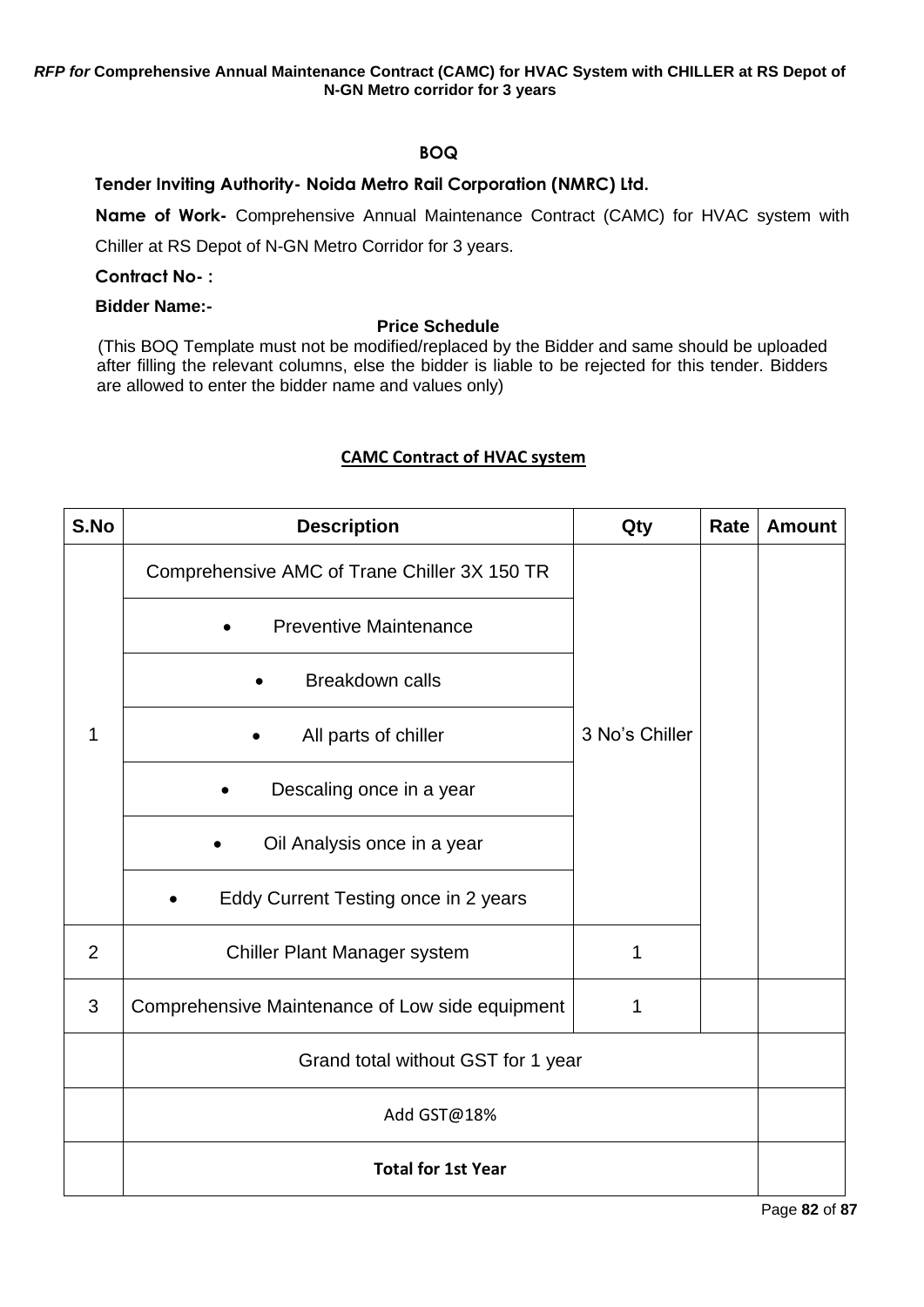| CAMC Charges for 2 <sup>nd</sup> Year (5% increase over the previous year) |  |
|----------------------------------------------------------------------------|--|
| Add GST@18%                                                                |  |
| Total for 2 <sup>nd</sup> Year                                             |  |
| CAMC Charges for 3rd Year (5% increase over the previous year)             |  |
| Add GST@18%                                                                |  |
| <b>Total for 3rd Year</b>                                                  |  |
| <b>Grand total for consecutive 3 years</b>                                 |  |
| Sav                                                                        |  |

# **Total amount in words Rupees**

Note:- 1 Rate of Escalation of quoted CAMC price per year over the base year should not be more than 5 % otherwise the CAMC price of three years shall be adjusted accordingly.

2. This contract will be valid for three years and can be further extended by 2 years as decided mutually by the Contractor & Engineer. CAMC price per year for the extended period of 2 years shall be escalated by 5% over the base year. The base year shall be the quoted rate of previous year.

#### **Please Note:**

- 1. The Bidder with the lowest quoted cost for *RFP for Comprehensive Annual Maintenance Contract (CAMC) for HVAC system with Chiller at RS Depot of N-GN Metro Corridor for 3 years.* in the financial quote (L1 bidder) shall be selected for the award of contract.
- 2. It will be deemed to include all Taxes including GST, Duties, Octroi, Royalty etc.,cost of all tools, plants, labour, supervision, materials, transport, contractor's profit and establishment/ overheads, together all general risks, insurance liabilities, compliance of labour laws and obligations set out or implied in the contracts.
- 3. The quantity of work may vary as per site requirement during contract period.
- 4. The payment will be made on actual basis for the work executed.
- 5. The Contractor may raise their 'On Account'' payments on quarterly basis as per the status of work on the last day of the respective month.
- 6. The Financial Bid submitted is unconditional and fulfills all the requirements of the TOR Document.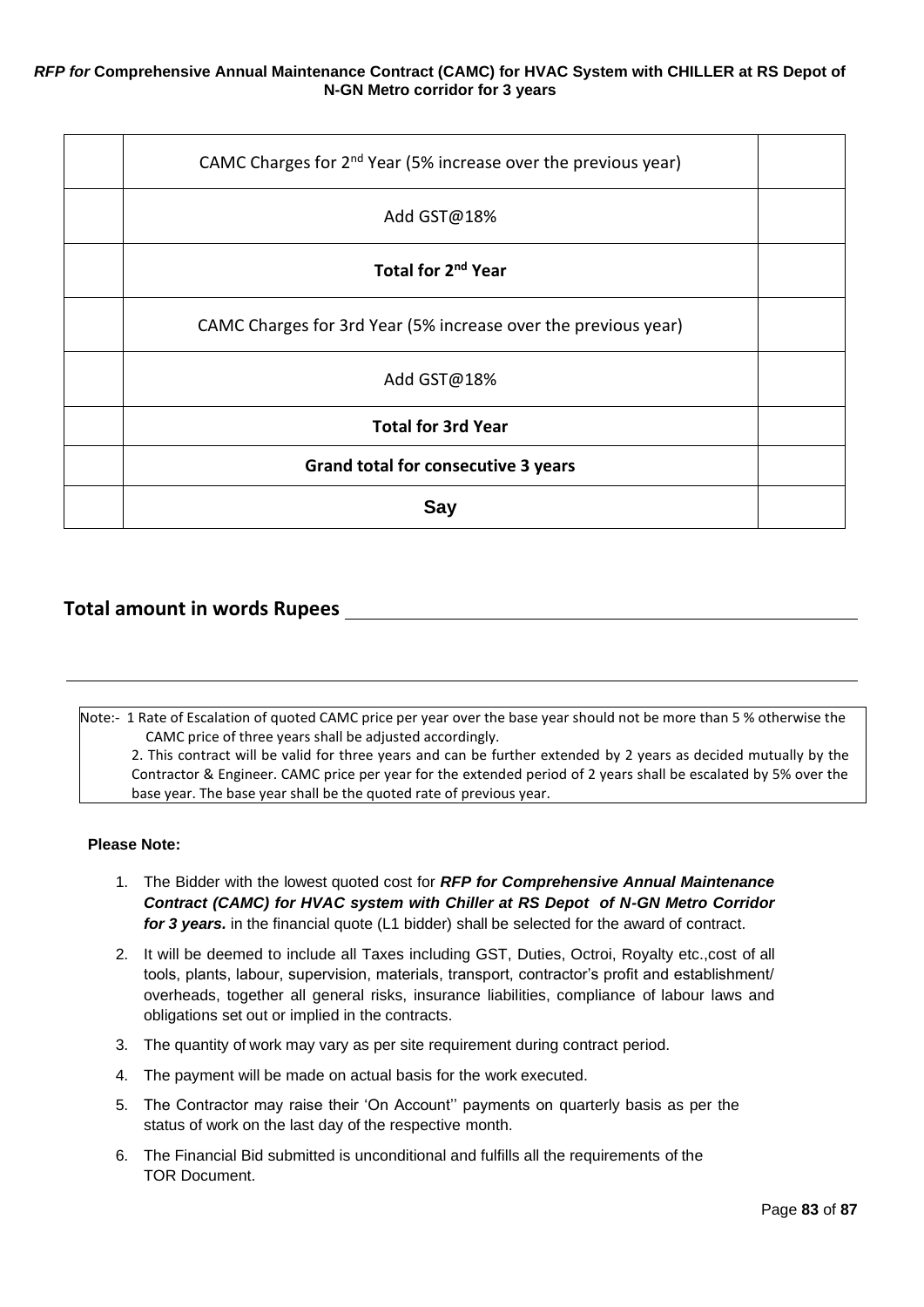- 7. We have completely read and understood the Bid Document. The Financial Tender submitted is unconditional and fulfils all the requirements of the Tender Document.
- 8. Our Financial Proposal shall be binding upon us subject to the modifications resulting from contract negotiations, up to expiration of the validity period of the Proposal. We understand you are not bound to accept any Proposal you receive.

Signature and Name of the Authorized Person

NAME OF THE BIDDER AND SEAL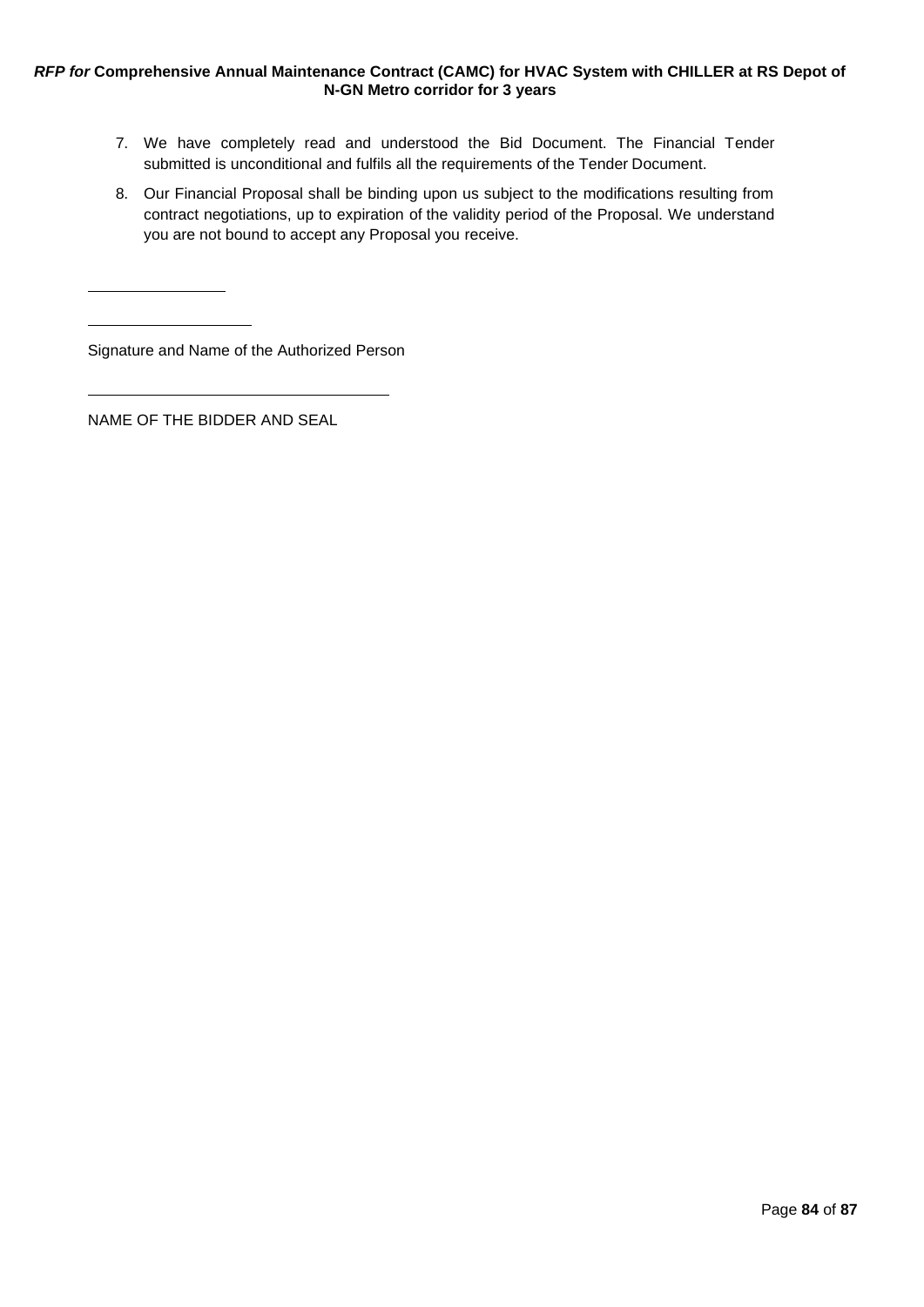### **t. Form 18 : Bid Capacity Information**

| Name and<br>brief<br>particulars of<br>contract<br>(Clearly<br>indicate the<br>part of the<br>work<br>assigned to<br>the<br>applicant(s)) | Name of<br>client with<br>telephone<br>number<br>and fax<br>number | Contract<br>Value In<br>Rupees<br>Equivalent<br>(Give only<br>the value of<br>work<br>assigned to<br>the<br>applicant(s) | Value of<br>balance<br>work yet to<br>be done in<br>Rupee<br>equivalent<br>as on last<br>day of<br>the previous<br>month of<br>tender<br>submission | Date of<br>Completion<br>as per<br>Contract<br>Agreement | Expected<br>Completion<br>Date | Delay<br>if any,<br>with<br>reason | Value of<br>work to be<br>done<br>during next<br>36 months<br>with effect<br>from the<br>first day of<br>the month<br>of tender<br>submission |
|-------------------------------------------------------------------------------------------------------------------------------------------|--------------------------------------------------------------------|--------------------------------------------------------------------------------------------------------------------------|-----------------------------------------------------------------------------------------------------------------------------------------------------|----------------------------------------------------------|--------------------------------|------------------------------------|-----------------------------------------------------------------------------------------------------------------------------------------------|
|                                                                                                                                           |                                                                    |                                                                                                                          |                                                                                                                                                     |                                                          |                                |                                    |                                                                                                                                               |
| Total                                                                                                                                     |                                                                    |                                                                                                                          |                                                                                                                                                     |                                                          |                                |                                    |                                                                                                                                               |

| S.No. | <b>Financial year</b> | <b>Total Value of Works done as per</b><br>audited financial statements |
|-------|-----------------------|-------------------------------------------------------------------------|
|       | FY 2020-21            |                                                                         |
| 2     | FY 2019-20            |                                                                         |
| 3     | FY 2018-19            |                                                                         |

Bid Capacity (Bidder shall calculate, mention his bid capacity and enclose the supporting calculation)

A = Rs. …………

N = ………………years

B = Rs. …………

Assessed available bid capacity =  $2*A*N - B$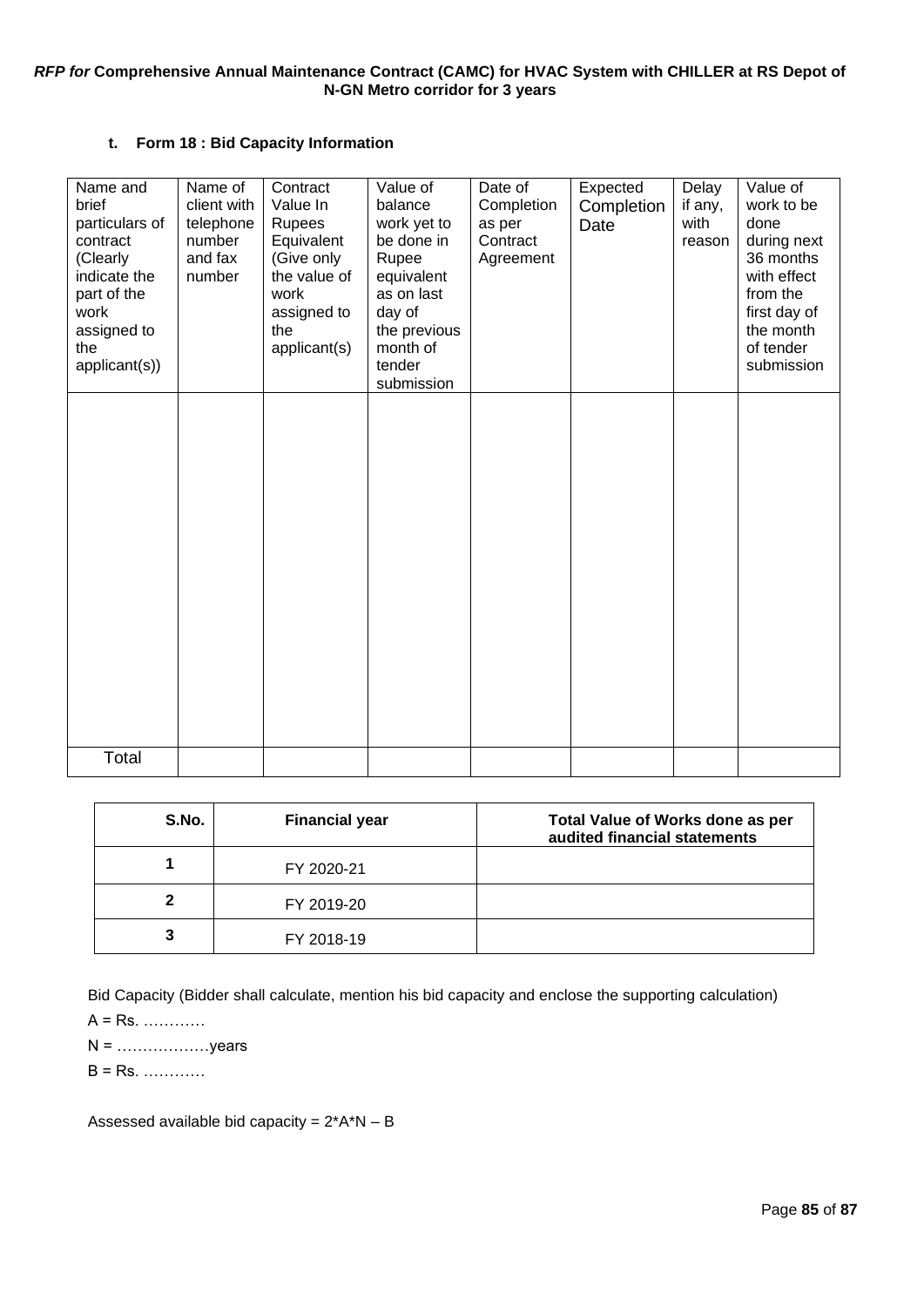### **Certificate of the Chartered Accountants / Company Auditor**

We, M/s \_\_\_\_\_\_\_\_\_\_\_\_\_\_\_\_\_\_\_\_\_\_\_\_\_\_\_\_\_, Chartered Accountants/ Company Auditors, certify that the above information is correct.

Name of Chartered Accountants / Company Auditor

Signature and Seal of Chartered Accountants/ Company Auditor

Membership Number & UDIN No. of Chartered Accountants/ Company Auditor

### **Authorised Signatory**

### **(Name & Designation of Authorised Signatory)**

### **NOTE:**

1. The financial data in above prescribed format shall be certified by Chartered Accountant/ Company Auditor in original under his signature & stamp along with audited financial statements

2. Value of existing commitments for on-going works during period of 36 months w.e.f. from the first day of the month of tender submission has to be uploaded by the tenderer in Form. These data shall be certified by the Chartered Accountant with his stamp and signature in original with membership number.